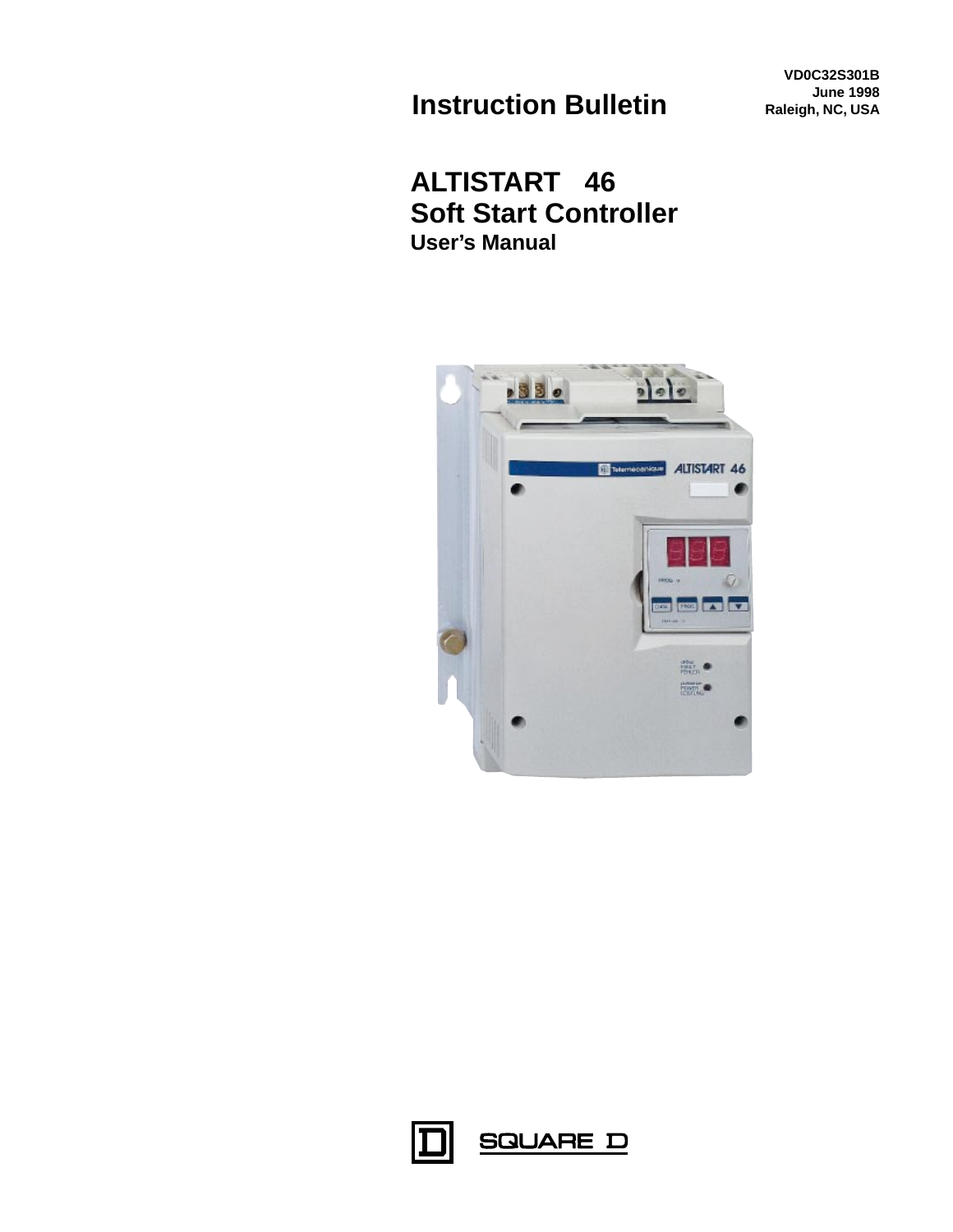# **DANGER**

### **HAZARDOUS VOLTAGE**

- Read and understand this manual in its entirety before installing or operating ALTISTART 46 (ATS46) controllers. Installation, adjustment, repair, and maintenance of these controllers must be performed by qualified personnel.
- Disconnect all power before servicing controller.
- DO NOT touch unshielded components or terminal strip screw connections with voltage present.
- Install all covers before applying power or starting and stopping the controller.
- User is responsible for conforming to all applicable code requirements with respect to grounding all equipment. See Figures 1-5 on pages 5-7 for grounding points.
- Many parts in this controller, including printed wiring boards, operate at line voltage. DO NOT TOUCH. Use only electrically-insulated tools while making adjustments.

Before installing controller:

- Disconnect all power.
- Place a "DO NOT TURN ON" label on the controller disconnect.
- Lock disconnect in open position.

**Electrical shock will result in death or serious injury.**

© 1998 Square D Company. All rights reserved. This document may not be copied in whole or in part, or transferred to any other media, without the written permission of Square D.

ALTISTART and TCS are registered trademarks of Telemecanique S.A. or its successor-in-interest, Schneider Electric S.A.

InTele Braking is a registered trademark of Square D Company.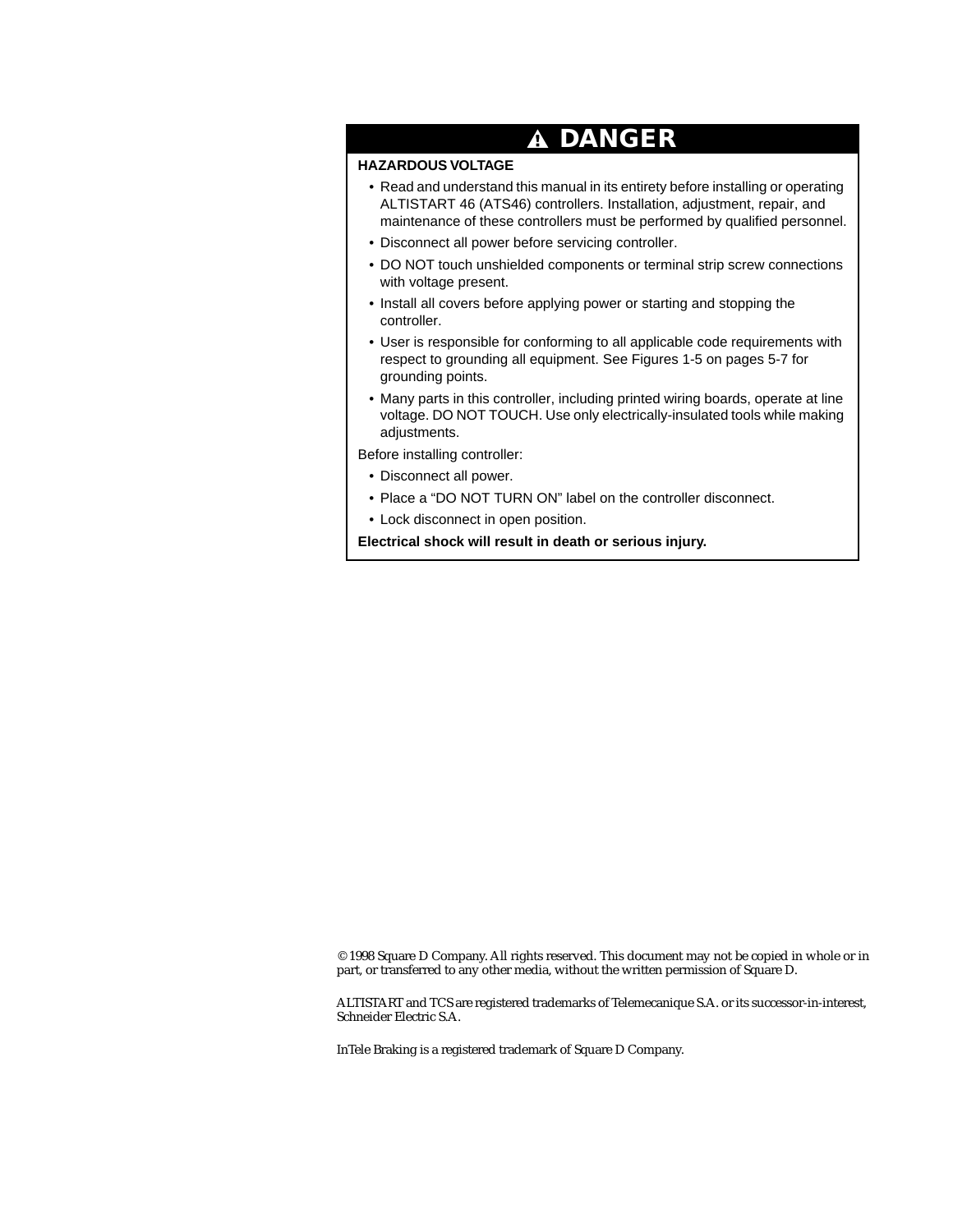| <b>CHAPTER 1-RECEIVING</b><br><b>AND INSTALLATION</b> |                                                    |    |  |  |  |
|-------------------------------------------------------|----------------------------------------------------|----|--|--|--|
|                                                       |                                                    |    |  |  |  |
|                                                       |                                                    |    |  |  |  |
|                                                       |                                                    |    |  |  |  |
|                                                       |                                                    |    |  |  |  |
|                                                       |                                                    |    |  |  |  |
|                                                       |                                                    |    |  |  |  |
|                                                       | Mounting in General Purpose Metal Enclosure12      |    |  |  |  |
|                                                       | Mounting in Dust and Damp-proof Metal Enclosure 13 |    |  |  |  |
|                                                       |                                                    |    |  |  |  |
|                                                       |                                                    |    |  |  |  |
| <b>CHAPTER 2-WIRING</b>                               |                                                    |    |  |  |  |
|                                                       |                                                    |    |  |  |  |
|                                                       |                                                    |    |  |  |  |
|                                                       |                                                    |    |  |  |  |
|                                                       |                                                    |    |  |  |  |
|                                                       |                                                    |    |  |  |  |
|                                                       |                                                    |    |  |  |  |
|                                                       |                                                    |    |  |  |  |
|                                                       |                                                    |    |  |  |  |
|                                                       |                                                    |    |  |  |  |
|                                                       |                                                    |    |  |  |  |
|                                                       |                                                    |    |  |  |  |
| <b>CHAPTER 3-APPLICATION</b>                          |                                                    |    |  |  |  |
|                                                       |                                                    |    |  |  |  |
| <b>AND PROTECTION</b>                                 |                                                    |    |  |  |  |
|                                                       |                                                    |    |  |  |  |
|                                                       |                                                    |    |  |  |  |
|                                                       |                                                    |    |  |  |  |
|                                                       |                                                    |    |  |  |  |
|                                                       |                                                    |    |  |  |  |
|                                                       |                                                    |    |  |  |  |
|                                                       |                                                    |    |  |  |  |
|                                                       | MODES OF STOPPING                                  | 32 |  |  |  |
|                                                       |                                                    |    |  |  |  |
|                                                       |                                                    |    |  |  |  |
|                                                       | MOTOR PROTECTION AND DIAGNOSTICS 33                |    |  |  |  |
|                                                       |                                                    |    |  |  |  |
|                                                       |                                                    |    |  |  |  |
|                                                       |                                                    |    |  |  |  |
|                                                       |                                                    |    |  |  |  |
|                                                       |                                                    |    |  |  |  |
|                                                       |                                                    |    |  |  |  |
|                                                       |                                                    |    |  |  |  |
|                                                       |                                                    |    |  |  |  |
|                                                       |                                                    |    |  |  |  |
|                                                       |                                                    |    |  |  |  |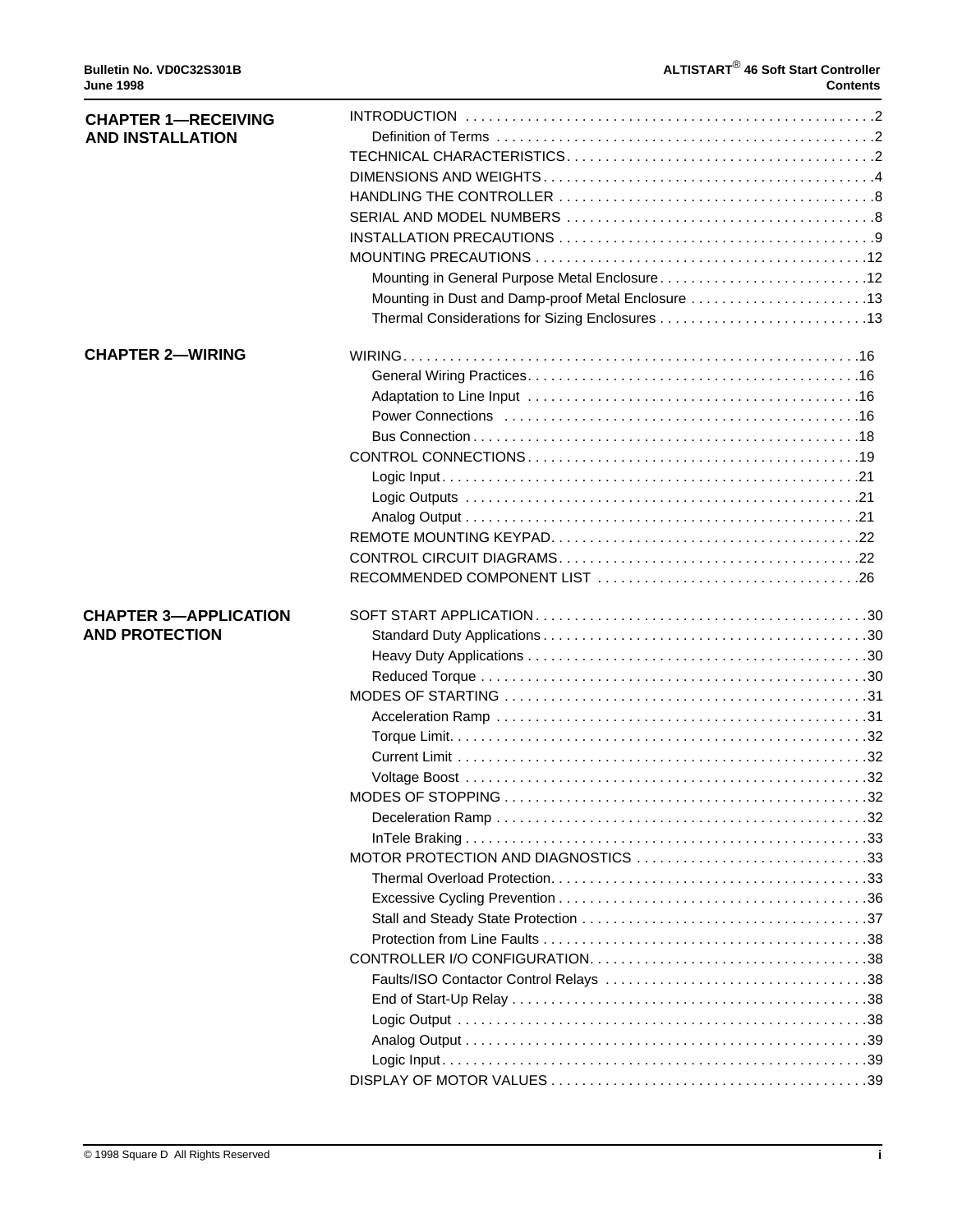| <b>CHAPTER 4-CONTROLLER</b> |                                          |  |
|-----------------------------|------------------------------------------|--|
| <b>SETUP AND OPERATION</b>  |                                          |  |
|                             |                                          |  |
|                             |                                          |  |
|                             |                                          |  |
|                             |                                          |  |
|                             |                                          |  |
|                             |                                          |  |
|                             |                                          |  |
|                             |                                          |  |
| <b>CHAPTER 5-FAULT</b>      |                                          |  |
| <b>MANAGEMENT</b>           |                                          |  |
|                             |                                          |  |
|                             |                                          |  |
|                             |                                          |  |
|                             |                                          |  |
|                             |                                          |  |
|                             |                                          |  |
|                             | Supply Fault with Run Command Present 57 |  |
|                             |                                          |  |
|                             |                                          |  |
|                             |                                          |  |
|                             |                                          |  |
|                             |                                          |  |
|                             |                                          |  |
|                             |                                          |  |
|                             |                                          |  |
|                             |                                          |  |
|                             |                                          |  |
|                             |                                          |  |
| <b>CHAPTER 6-SERVICING</b>  |                                          |  |
| THE CONTROLLER              |                                          |  |
|                             |                                          |  |
|                             |                                          |  |
|                             |                                          |  |
|                             |                                          |  |
|                             |                                          |  |
|                             |                                          |  |
|                             |                                          |  |
|                             |                                          |  |
|                             |                                          |  |
|                             |                                          |  |
|                             |                                          |  |
|                             |                                          |  |
|                             |                                          |  |
|                             |                                          |  |
|                             |                                          |  |
|                             |                                          |  |
|                             |                                          |  |
|                             |                                          |  |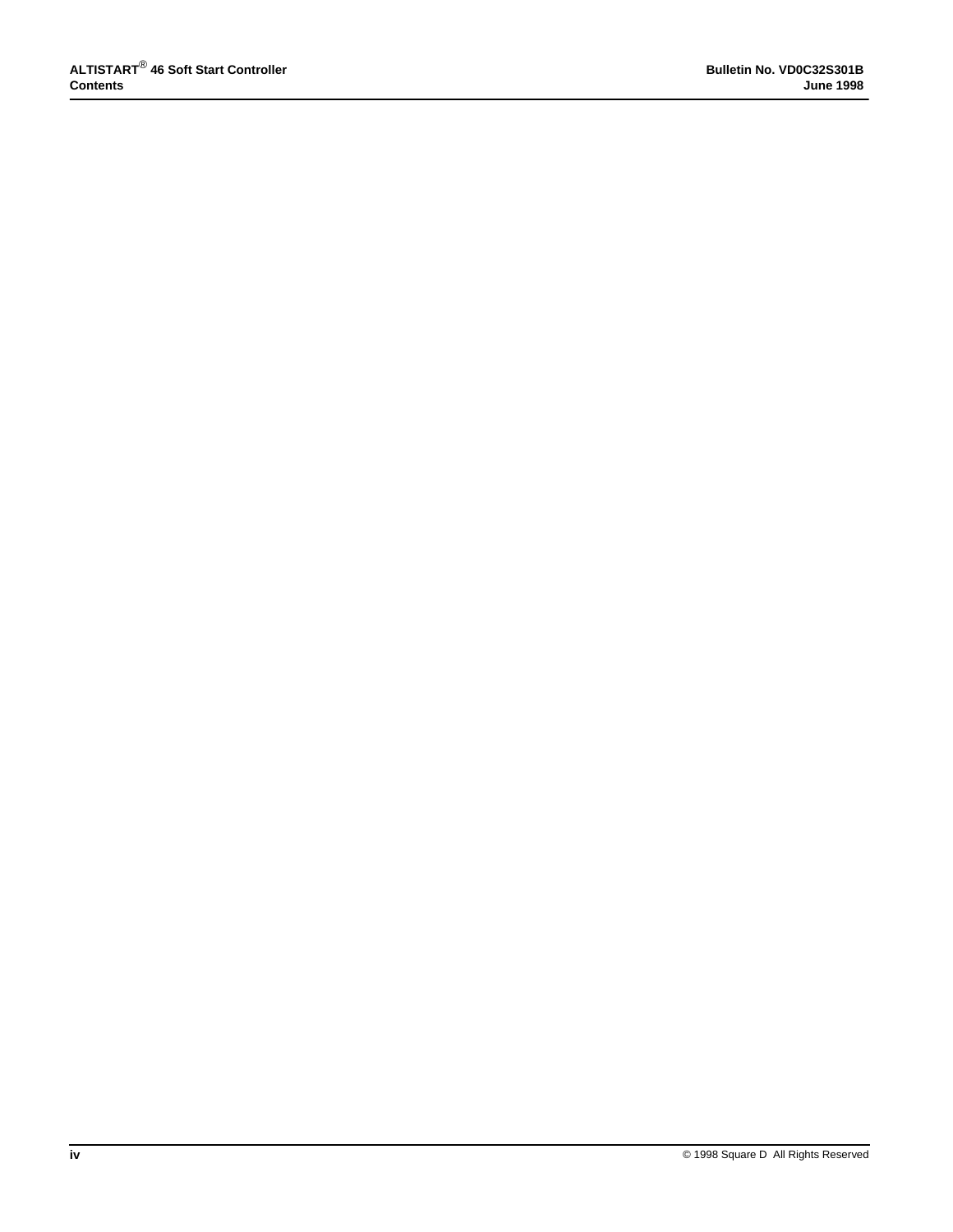## **CHAPTER 1— RECEIVING AND INSTALLATION**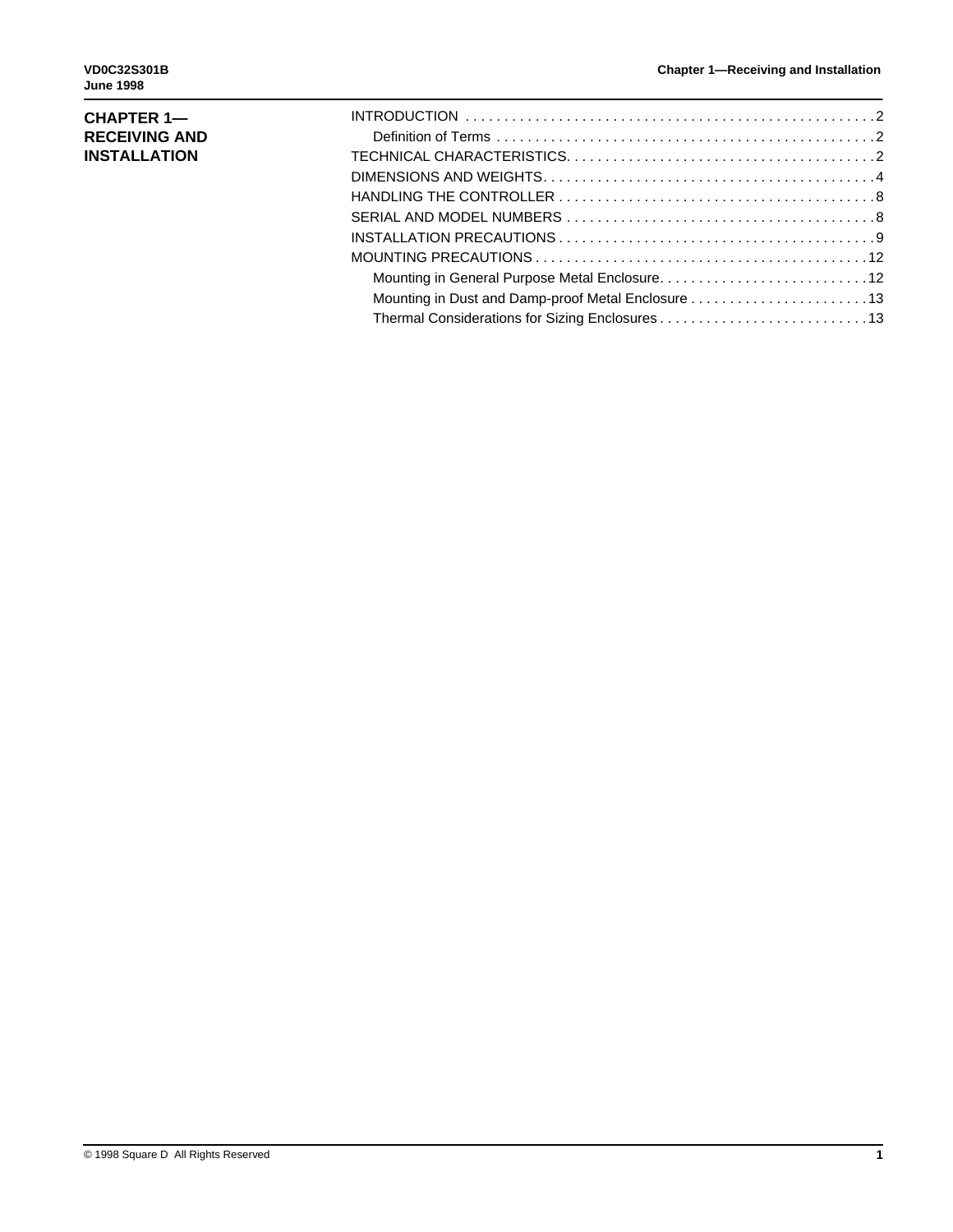| <b>INTRODUCTION</b>        |                                                                                                                                                                                                                                                                                                                   | The ALTISTART 46 (ATS46) Soft Start offers state-of-the-art acceleration and<br>deceleration control of standard three-phase asynchronous induction (squirrel cage)<br>motors. The ATS46 controller uses a new patented technology to control the motor<br>performance based on the motor torque rather than simple voltage- or current-based<br>control. Advanced control algorithms are incorporated to ensure smooth rotation<br>throughout the starting ramp without mechanical instability at the end of starting. |  |  |  |  |  |  |  |  |
|----------------------------|-------------------------------------------------------------------------------------------------------------------------------------------------------------------------------------------------------------------------------------------------------------------------------------------------------------------|-------------------------------------------------------------------------------------------------------------------------------------------------------------------------------------------------------------------------------------------------------------------------------------------------------------------------------------------------------------------------------------------------------------------------------------------------------------------------------------------------------------------------|--|--|--|--|--|--|--|--|
|                            |                                                                                                                                                                                                                                                                                                                   | A microprocessor continuously monitors the motor and controller performance to<br>provide maximum protection of the controller, motor, and driven machinery. A variety of<br>starting and stopping modes are standard. A digital keypad provides accurate controller<br>setup and continuous motor performance display.                                                                                                                                                                                                 |  |  |  |  |  |  |  |  |
|                            | The ATS46 motor controller is available in 21 current ratings from 17 to 1200 amps. All<br>models use a common control module for consistent and simple set up. ATS46<br>controllers are rated for use with 208/230, 380/400, or 460/500 V motors, and are self-<br>adjusting for a 50 or 60 Hz supply frequency. |                                                                                                                                                                                                                                                                                                                                                                                                                                                                                                                         |  |  |  |  |  |  |  |  |
| <b>Definition of Terms</b> |                                                                                                                                                                                                                                                                                                                   | Some of the terms and acronyms used in this manual are defined in Table 1.                                                                                                                                                                                                                                                                                                                                                                                                                                              |  |  |  |  |  |  |  |  |
|                            |                                                                                                                                                                                                                                                                                                                   | Table 1: Definition of Terms                                                                                                                                                                                                                                                                                                                                                                                                                                                                                            |  |  |  |  |  |  |  |  |
|                            | <b>Term</b>                                                                                                                                                                                                                                                                                                       | <b>Definition</b>                                                                                                                                                                                                                                                                                                                                                                                                                                                                                                       |  |  |  |  |  |  |  |  |
|                            | <b>FLA</b>                                                                                                                                                                                                                                                                                                        | Full load amps: the current rating of an induction motor at rated speed and load. This value may be<br>found on the motor nameplate.                                                                                                                                                                                                                                                                                                                                                                                    |  |  |  |  |  |  |  |  |
|                            | $I_{CL}$                                                                                                                                                                                                                                                                                                          | Nominal current rating of the ATS46 controller. This value may be found on the controller nameplate.                                                                                                                                                                                                                                                                                                                                                                                                                    |  |  |  |  |  |  |  |  |
|                            | In                                                                                                                                                                                                                                                                                                                | User defined motor current rating. Same as FLA.                                                                                                                                                                                                                                                                                                                                                                                                                                                                         |  |  |  |  |  |  |  |  |
|                            | $T_{n}$                                                                                                                                                                                                                                                                                                           | Nominal motor torque as calculated by ATS46 controller.                                                                                                                                                                                                                                                                                                                                                                                                                                                                 |  |  |  |  |  |  |  |  |
|                            | Nominal voltage of supply power (mains supply). This should correspond to the motor rated voltage<br>$V_{n}$<br>found on the motor nameplate.                                                                                                                                                                     |                                                                                                                                                                                                                                                                                                                                                                                                                                                                                                                         |  |  |  |  |  |  |  |  |

## **TECHNICAL CHARACTERISTICS**

The following tables describe the technical characteristics of the ALTISTART 46.

# **Table 2: Environmental Characteristics**

| Degree of protection                       | IP 20: ATS-46D17N to 46C14N starters<br>IP 00:ATS-46C17N to 46M12N starters                                                                                                |
|--------------------------------------------|----------------------------------------------------------------------------------------------------------------------------------------------------------------------------|
| Shock resistance                           | Conforms to IEC 68-2-27: 15g, 11 ms:ATS-46D17N to 46D38N starters                                                                                                          |
| Vibration resistance                       | Conforms to IEC 68-2-6, NFC 20706 and BV1                                                                                                                                  |
| Resistance to electrostatic<br>discharges  | Conforms to IEC 1000-4-2 - level 3                                                                                                                                         |
| Immunity to radio-electric<br>interference | Conforms to IEC 1000-4-3 - level 3                                                                                                                                         |
| Immunity to rapid electrical<br>transients | Conforms to IEC 1000-4-4 - level 4                                                                                                                                         |
| Ambient air temperature                    | Operation: 0 to +40 °C without de-rating (between +40 °C and +60 °C, de-rate<br>the ATS46 current by 1.2% for each $°C$ )<br>Storage: $-25$ $\degree$ to $+70$ $\degree$ C |
| Maximum relative humidity                  | 93% without condensation or dripping water                                                                                                                                 |
| Maximum ambient pollution                  | Degree 3 conforming to IEC 664                                                                                                                                             |
| Maximum operating altitude                 | 1000 m without de-rating (above this, de-rate the ATS46 current by 0.5% for<br>each additional 100 m)                                                                      |
| Operating position                         | Maximum vertical inclination $\pm$ 15 $\degree$ with respect to the normal mounting position                                                                               |
| Degree of protection                       | IP 20:ATS-46D17N to 46C14N starters<br>IP 00:ATS-46C17N to 46M12N starters                                                                                                 |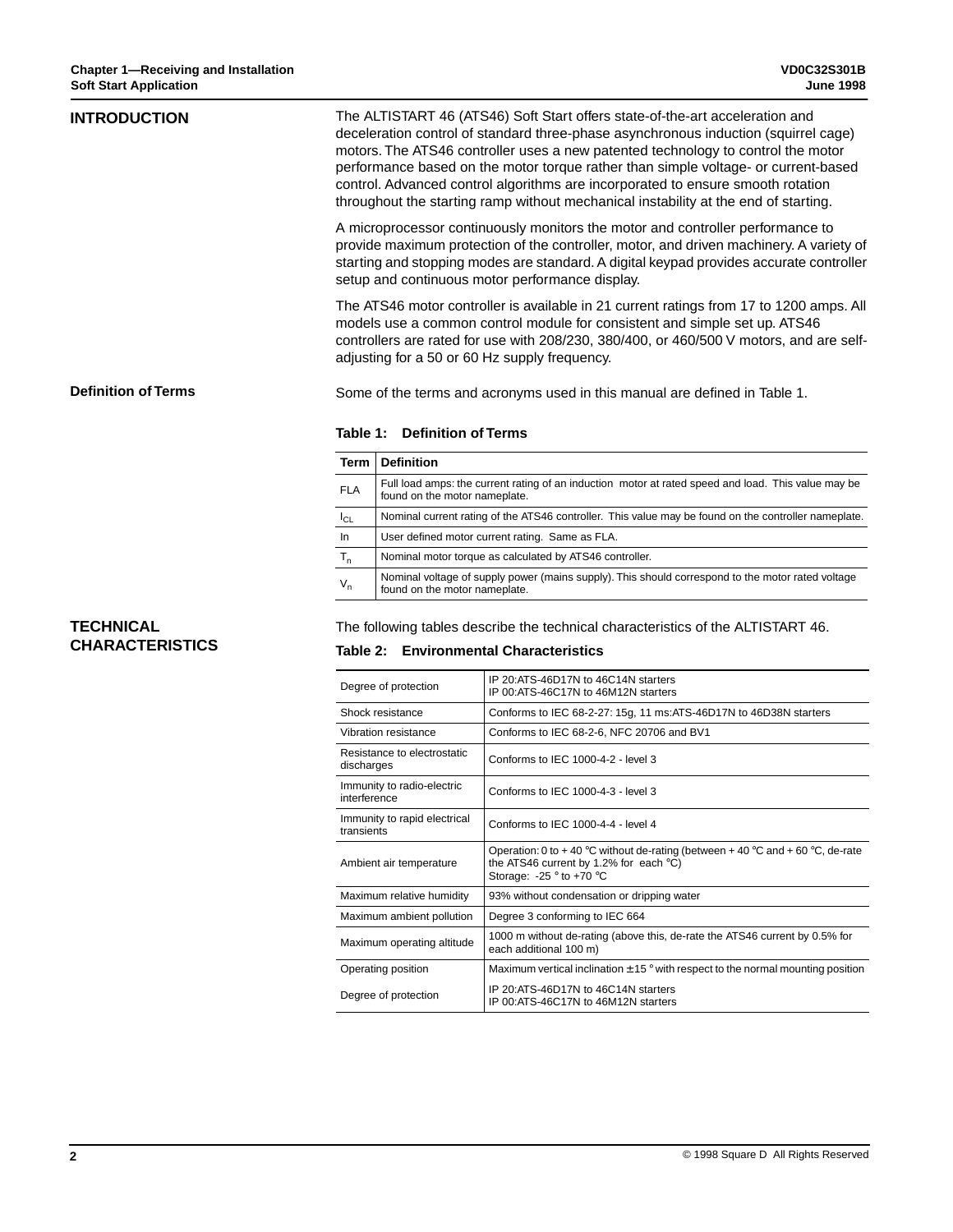| Three-phase supply voltage | 208 V -10% to 240 V +10%<br>380 V -15% to 415 V +10%<br>440 V -10% to 500 V +10%                                                                                     |
|----------------------------|----------------------------------------------------------------------------------------------------------------------------------------------------------------------|
| Frequency                  | 50 Hz $\pm$ 2.5 Hz or 60 Hz $\pm$ 3.6 Hz, self-adjusting                                                                                                             |
| Rated current $(I_{Cl})$   | 17 to 1200 A in 21 ratings                                                                                                                                           |
| Motor power                | 2 to 1000 hp                                                                                                                                                         |
| Motor voltage              | 208-220-230-240-380-440-460-500 V                                                                                                                                    |
| Protection                 | Integrated thermal protection for motor and controller.                                                                                                              |
| - Mains protection         | Phase failure signaled by LED and output relay. Controller stops.                                                                                                    |
| - Thermal switches         | Controllers rated 75 amps and above have two thermal switches,<br>one controlling the fan (50C), and one protecting against<br>controller overheating (90C or 105C). |
| Three-phase supply voltage | 208 V -10% to 240 V +10%<br>380 V -15% to 415 V +10%<br>440 V -10% to 500 V +10%                                                                                     |

## **Table 3: Electrical Characteristics**

### **Table 4: Control Terminal Blocks**

| <b>J1 Terminals</b>                  | <b>Function</b>                                             | <b>Characteristics</b>                                                                                                                         |
|--------------------------------------|-------------------------------------------------------------|------------------------------------------------------------------------------------------------------------------------------------------------|
| <b>STOP</b><br><b>RUN</b>            | Stop controller<br>Run controller                           | 3 logic inputs with 1.5 k $\Omega$ impedance<br>$Vmax = 30 V$ , Imax = 16.5 mA<br>state $1:V > 11 V - I > 6 mA$<br>state $0: V < 5V - I < 2mA$ |
| LI.                                  | Logic input (assignable)                                    |                                                                                                                                                |
| PL                                   | Supply to logic inputs                                      | $+24$ V $\pm$ 5 V isolated and not protected against short<br>circuits and overloads; maximum: 60 mA                                           |
| $LO+$                                | Supply to logic outputs                                     | Connect to PL or to an external supply                                                                                                         |
| LO <sub>1</sub>                      | Logic outputs                                               | Logic outputs compatible with PLC inputs                                                                                                       |
| LO <sub>2</sub>                      |                                                             | Vmax = $40$ V, Vmin = $10$ V; maximum current: 200 mA<br>with external supply                                                                  |
| AO <sub>1</sub>                      | Analog output                                               | 0-20 mA, linearity 3%, precision 3% maximum<br>impedance 800 $\Omega$                                                                          |
| <b>COM</b>                           | Logic input, logic output,<br>and analog output<br>common   | 0 <sup>V</sup>                                                                                                                                 |
| <b>J2 Terminals</b>                  |                                                             |                                                                                                                                                |
| R <sub>1</sub> B<br>R <sub>1</sub> D | N/C contact of relay R1                                     | Minimum switching capacity: 100 mA-24 VDC<br>Maximum operating voltage: 400 V                                                                  |
| R <sub>1</sub> A<br>R <sub>1</sub> C | N/O contact of relay R1                                     | Rated operating current:<br>0.5 A Inductive: 240 VAC or 48 VDC                                                                                 |
| R <sub>2</sub> A<br>R <sub>2</sub> C | N/O contact of relay R2<br>Control of shorting<br>contactor | 5A Resistive: 240 VAC or 48 VDC                                                                                                                |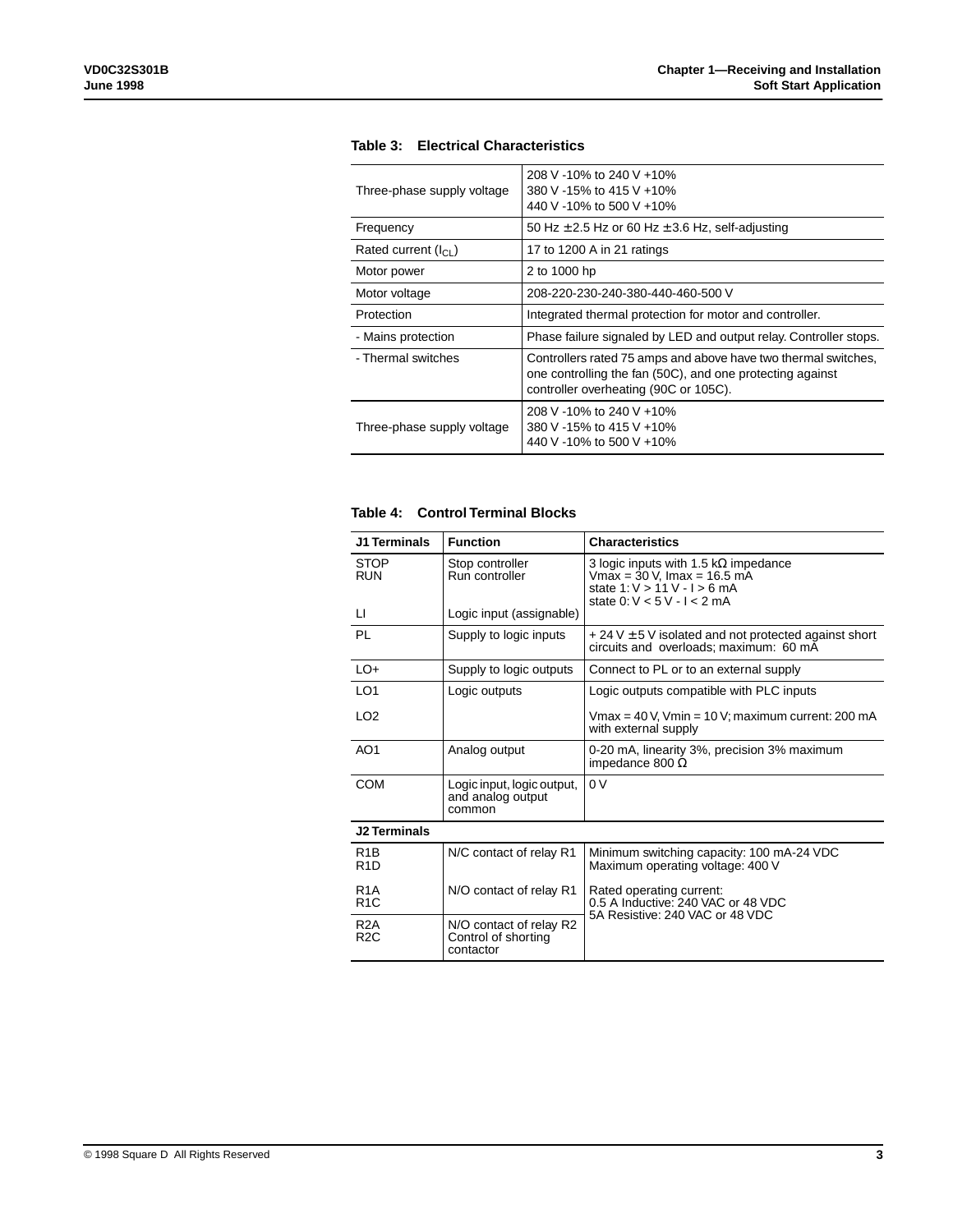|                        |                   | <b>With Power Fusing</b> |                                                                | <b>With Thermal Magnetic</b><br><b>Circuit Breaker</b> |                                                                |  |  |
|------------------------|-------------------|--------------------------|----------------------------------------------------------------|--------------------------------------------------------|----------------------------------------------------------------|--|--|
| <b>Altistart Model</b> | <b>Fuse Class</b> | <b>Max Amp</b><br>Rating | <b>Fault Current</b><br><b>Withstand Rating</b><br>(A rms sym) | <b>Max Amp</b><br>Rating                               | <b>Fault Current</b><br><b>Withstand Rating</b><br>(A rms sym) |  |  |
| ATS46D17N              | RK <sub>5</sub>   | 30                       | 65,000                                                         | 30                                                     | 5,000                                                          |  |  |
| ATS46D22N              | RK <sub>5</sub>   | 40                       | 65,000                                                         | 40                                                     | 5,000                                                          |  |  |
| ATS46D32N              | RK <sub>5</sub>   | 50                       | 65,000                                                         | 50                                                     | 5,000                                                          |  |  |
| ATS46D38N              | RK <sub>5</sub>   | 60                       | 65,000                                                         | 60                                                     | 5,000                                                          |  |  |
| ATS46D47N              | RK <sub>5</sub>   | 75                       | 65,000                                                         | 80                                                     | 5,000                                                          |  |  |
| ATS46D62N              | RK <sub>5</sub>   | 100                      | 65,000                                                         | 90                                                     | 5,000                                                          |  |  |
| <b>ATS46D75N</b>       | RK <sub>5</sub>   | 125                      | 65,000                                                         | 100                                                    | 10,000                                                         |  |  |
| ATS46D88N              | RK <sub>5</sub>   | 150                      | 65,000                                                         | 110                                                    | 10,000                                                         |  |  |
| <b>ATS46C11N</b>       | RK <sub>5</sub>   | 200                      | 65,000                                                         | 150                                                    | 10,000                                                         |  |  |
| ATS46C14N              | RK <sub>5</sub>   | 250                      | 65,000                                                         | 200                                                    | 10,000                                                         |  |  |
| <b>ATS46C17N</b>       | RK <sub>5</sub>   | 300                      | 65,000                                                         | 225                                                    | 18,000                                                         |  |  |
| ATS46C21N              | RK <sub>5</sub>   | 350                      | 65,000                                                         | 250                                                    | 18,000                                                         |  |  |
| <b>ATS46C25N</b>       | RK <sub>5</sub>   | 450                      | 65,000                                                         | 350                                                    | 18,000                                                         |  |  |
| ATS46C32N              | RK <sub>5</sub>   | 600                      | 65,000                                                         | 450                                                    | 18,000                                                         |  |  |
| <b>ATS46C41N</b>       | L                 | 650                      | 65,000                                                         | 600                                                    | 18,000                                                         |  |  |
| <b>ATS46C48N</b>       | L                 | 750                      | 65,000                                                         | 600                                                    | 30,000                                                         |  |  |
| ATS46C59N              | L                 | 1000                     | 65,000                                                         | 800                                                    | 30,000                                                         |  |  |
| ATS46C66N              | L                 | 1200                     | 65,000                                                         | 900                                                    | 30,000                                                         |  |  |
| ATS46C79N              | L                 | 1350                     | 65,000                                                         | ä,                                                     |                                                                |  |  |
| ATS46M10N              | L                 | 1500                     | 65,000                                                         |                                                        |                                                                |  |  |
| ATS46M12N              | L                 | 1600                     | 85,000                                                         | $\overline{\phantom{0}}$                               |                                                                |  |  |

**Table 5: Short Circuit Protection (Type 1)**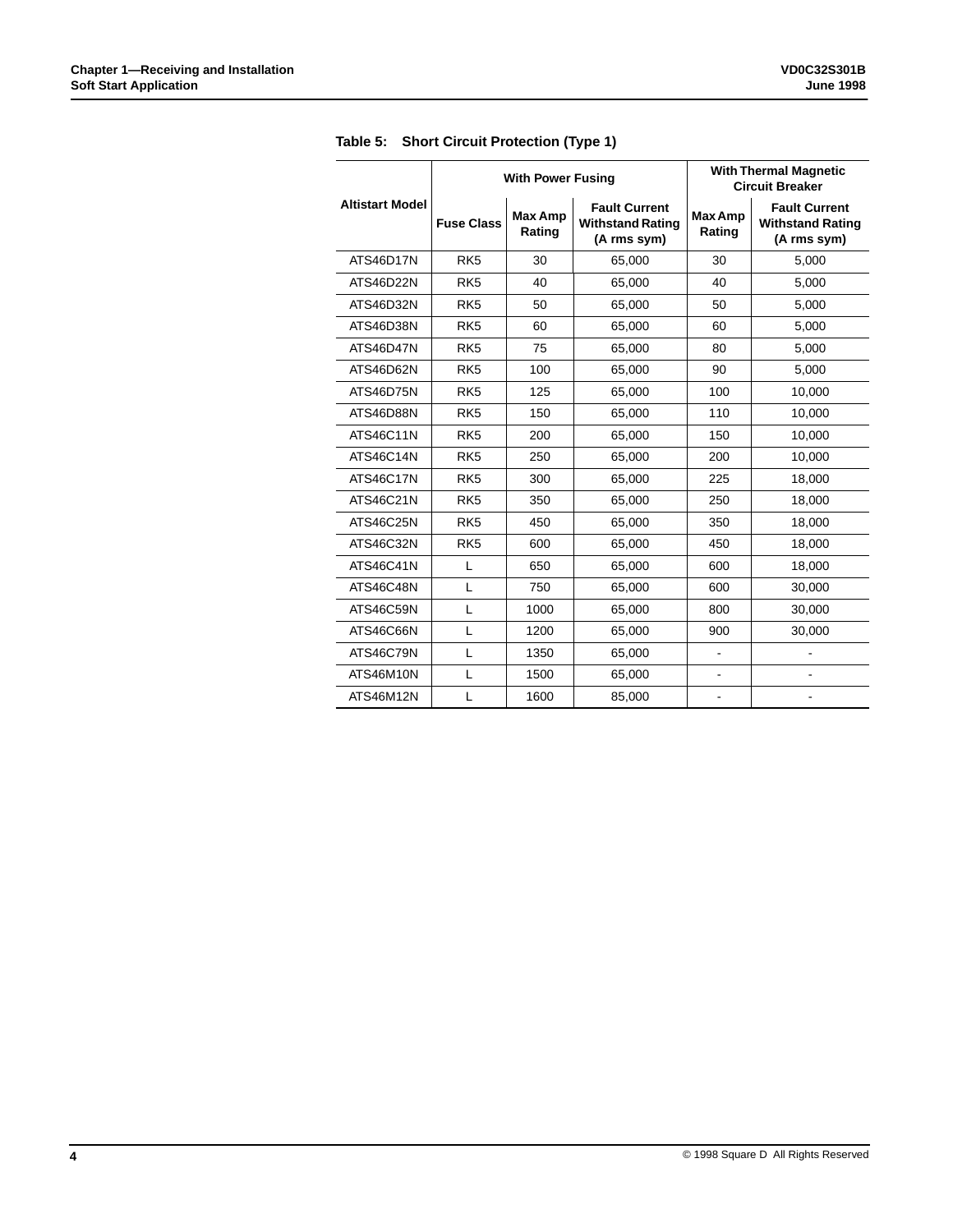### **DIMENSIONS AND WEIGHTS**



(1) Removable earth boss, supplied with product but not fitted.

|           | a    |     | b     |     |      | c   |       | d   |      | G   |       | н   |      | weight |
|-----------|------|-----|-------|-----|------|-----|-------|-----|------|-----|-------|-----|------|--------|
|           | in   | mm  | in    | mm  | in   | mm  | in    | mm  | in   | mm  | in    | mm  | Ib   | kg     |
| ATS46D17N | 6.70 | 170 | 12.84 | 326 | 5.95 | 151 | 9.93  | 252 | 5.91 | 150 | 8.27  | 210 | 9.04 | 4.10   |
| ATS46D22N | 6.70 | 170 | 12.84 | 326 | 5.95 | 151 | 9.93  | 252 | 5.91 | 150 | 8.27  | 210 | 9.04 | 4.10   |
| ATS46D32N | 6.70 | 170 | 14.81 | 376 | 5.95 | 151 | 11.90 | 302 | 5.91 | 150 | 10.24 | 260 | 9.7  | 4.40   |
| ATS46D38N | 6.70 | 170 | 14.81 | 376 | 5.95 | 151 | 11.90 | 302 | 5.91 | 150 | 10.24 | 260 | 9.7  | 4.40   |





|           | a    |     | b     |     |      | c   |      | G   |       | н   |       | weight |  |
|-----------|------|-----|-------|-----|------|-----|------|-----|-------|-----|-------|--------|--|
|           | in   | mm  | in    | mm  | in   | mm  | in   | mm  | in    | mm  | lb    | kg     |  |
| ATS46D47N | 9.45 | 240 | 13.00 | 330 | 6.58 | 167 | 8.35 | 212 | 11.82 | 300 | 15.21 | 6.90   |  |
| ATS46D62N | 9.45 | 240 | 13.00 | 330 | 6.58 | 167 | 8.35 | 212 | 11.82 | 300 | 15.21 | 6.90   |  |
| ATS46D75N | 9.45 | 240 | 13.40 | 340 | 9.61 | 244 | 8.35 | 212 | 11.82 | 300 | 23.59 | 10.70  |  |
| ATS46D88N | 9.45 | 240 | 13.40 | 340 | 9.61 | 244 | 8.35 | 212 | 11.82 | 300 | 23.59 | 10.70  |  |
| ATS46C11N | 9.45 | 240 | 15.37 | 390 | 9.61 | 244 | 8.35 | 212 | 13.79 | 350 | 26.24 | 11.90  |  |
| ATS46C14N | 9.45 | 240 | 17.34 | 440 | 9.61 | 244 | 8.35 | 212 | 15.76 | 400 | 35.28 | 16.00  |  |

**Figure 2: ATS46D47N to C14N Dimensions**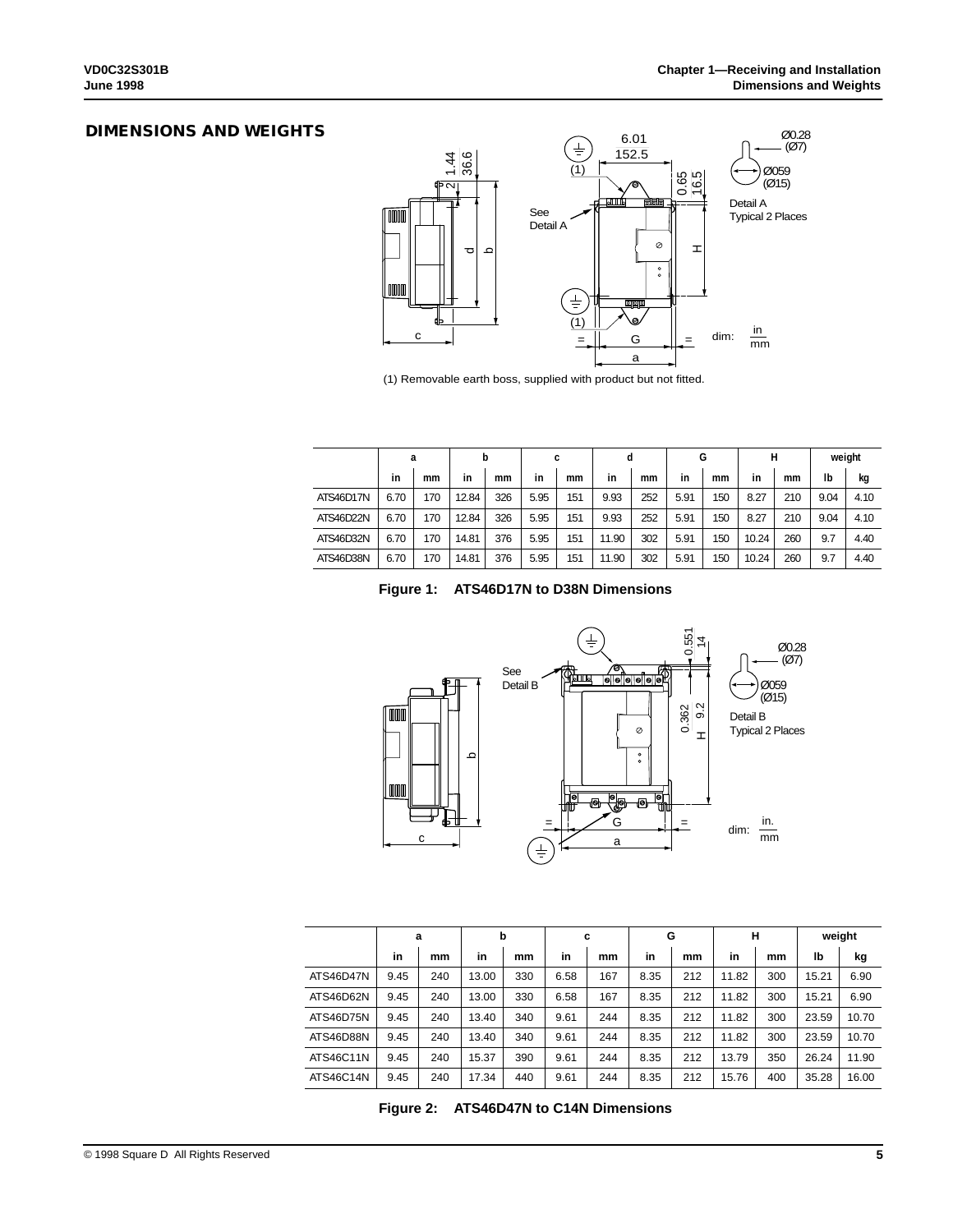

|           | a     |     | b                      |     | c             |     | G     |     | н     |     | weight |       |
|-----------|-------|-----|------------------------|-----|---------------|-----|-------|-----|-------|-----|--------|-------|
|           | in    | mm  | in                     | mm  | in            | mm  | in    | mm  | in    | mm  | lb     | kg    |
| ATS46C17N | 14.34 | 364 | 26.99                  | 685 | 10.60         | 269 | 13.36 | 339 | 19.70 | 500 | 97.02  | 44.00 |
| ATS46C21N | 14.34 | 364 | 26.99                  | 685 | 10.60         | 269 | 13.36 | 339 | 19.70 | 500 | 97.02  | 44.00 |
| ATS46C25N | 14.34 | 364 | 26.99                  | 685 | 10.60         | 269 | 13.36 | 339 | 19.70 | 500 | 97.02  | 44.00 |
| ATS46C32N | 14.34 | 364 | 26.99                  | 685 | 10.60         | 269 | 13.36 | 339 | 19.70 | 500 | 97.02  | 44.00 |
| --        |       |     | . — -   .  -   .  .  . |     | - - - - - - - |     |       |     |       |     |        |       |

**Figure 3: ATS46C17N to C32N Dimensions**



|           | a    |     | b    |     | c    |     | G    |     | н    |     | weight |    |
|-----------|------|-----|------|-----|------|-----|------|-----|------|-----|--------|----|
|           | in   | mm  | in   | mm  | in   | mm  | in   | mm  | in   | mm  | lb     | kg |
| ATS46C41N | 15.8 | 401 | 37.4 | 950 | 13.9 | 353 | 13.2 | 335 | 31.5 | 800 | 123    | 56 |
| ATS46C48N | 15.8 | 401 | 37.4 | 950 | 13.9 | 353 | 13.2 | 335 | 31.5 | 800 | 137    | 62 |
| ATS46C59N | 15.8 | 401 | 37.4 | 950 | 13.9 | 353 | 13.2 | 335 | 31.5 | 800 | 137    | 62 |
| ATS46C66N | 15.8 | 401 | 37.4 | 950 | 13.9 | 353 | 13.2 | 335 | 31.5 | 800 | 137    | 62 |

**Figure 4: ATS46C41N to C66N Dimensions**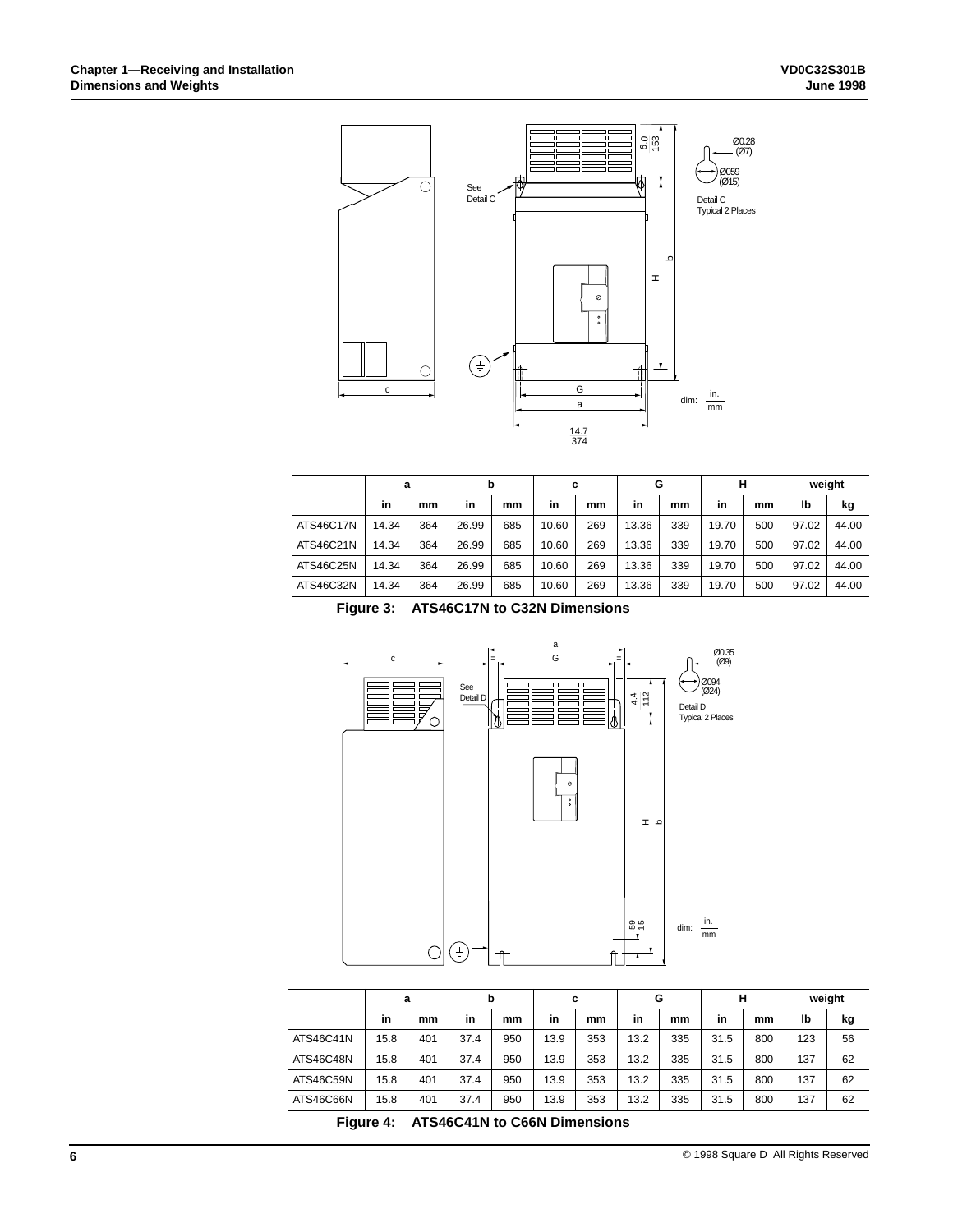

|                  | а  |     | b  |      | с  |     | G    |     | н    |     | weight |     |
|------------------|----|-----|----|------|----|-----|------|-----|------|-----|--------|-----|
|                  | in | mm  | in | mm   | in | mm  | in   | mm  | in   | mm  | lb     | kg  |
| <b>ATS46C79N</b> | 30 | 766 | 40 | 1012 | 14 | 353 | 27.5 | 700 | 31.5 | 800 | 247    | 112 |
| ATS46M10N        | 30 | 766 | 40 | 1012 | 14 | 353 | 27.5 | 700 | 31.5 | 800 | 273    | 124 |
| ATS46M12N        | 30 | 766 | 40 | 1012 | 14 | 353 | 27.5 | 700 | 31.5 | 800 | 273    | 124 |

**Figure 5: ATS46C79N to M12N Dimensions**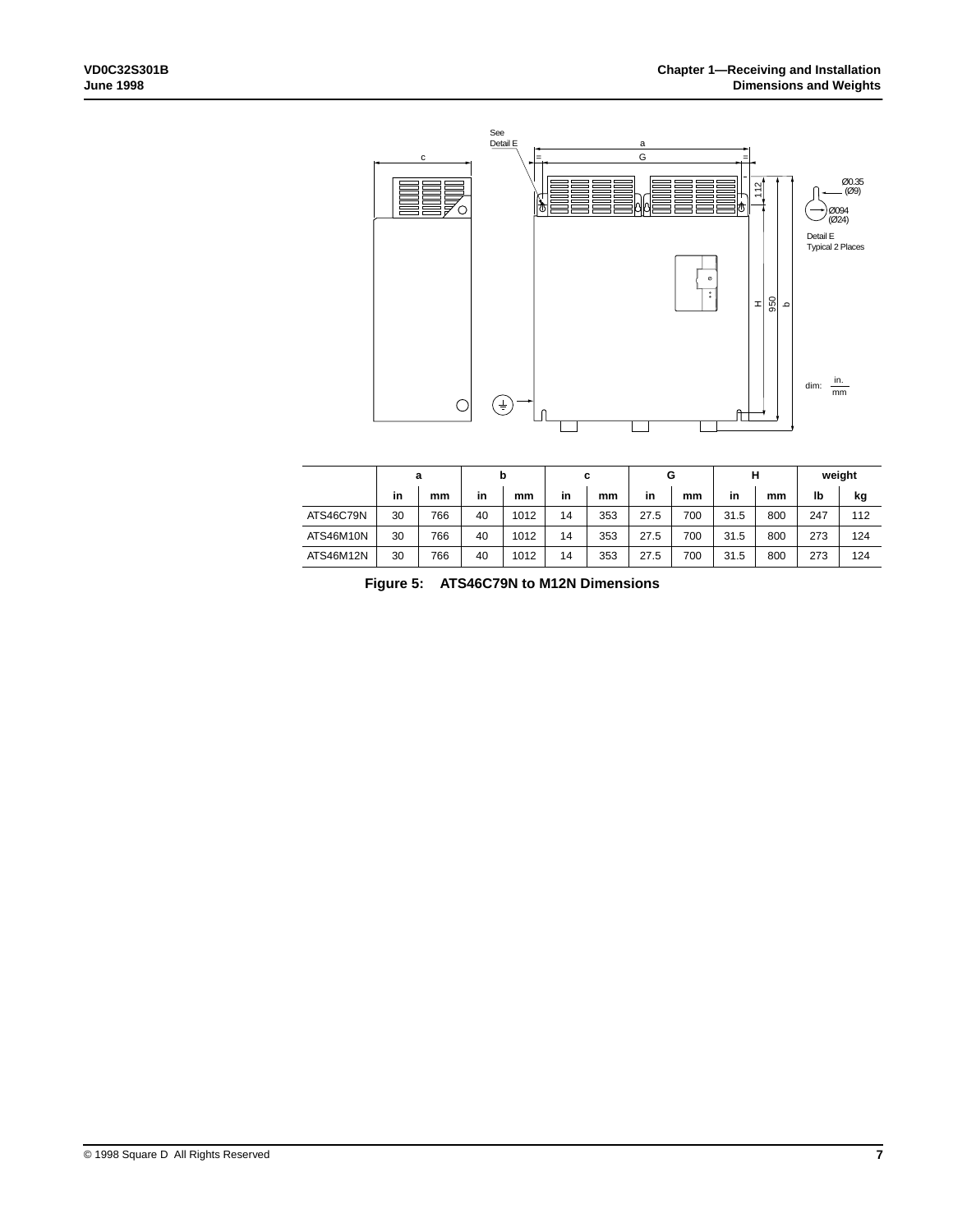| <b>HANDLING THE CONTROLLER</b> | Do not remove the ALTISTART 46 (ATS46) controller from the carton until it is at the final<br>installation site. The carton provides protection and prevents damage to the controller's                       |
|--------------------------------|---------------------------------------------------------------------------------------------------------------------------------------------------------------------------------------------------------------|
|                                | exterior. Handle the controller carefully after removing it from the carton to avoid<br>damage to the internal components, frame or exterior. Once removed from the carton,<br>the controller can be handled: |
|                                |                                                                                                                                                                                                               |

- With a hoist. When hoisting the controller, attach a spreader bar to the two lifting rings on top of the controller as shown in Figure 6.
- In a horizontal position, with the back of the controller resting on a pallet.

NOTE: Do not rest unit directly on bus bar connectors.

# **WARNING**

### **HANDLING AND LIFTING HAZARD**

Keep area below any equipment being lifted clear of all personnel and property. Use lifting method shown in left-hand portion of Figure 6.

**Failure to follow this instruction can result in death or serious injury.**



**Figure 6: Hoisting the ATS46 Controller**

# **SERIAL AND MODEL NUMBERS**

The serial and model numbers of the ATS46 controller appear on the bar code sticker located on the front right side of the component.



Record the serial number below. This number will assist us in helping you in the future:

Serial Number: 6W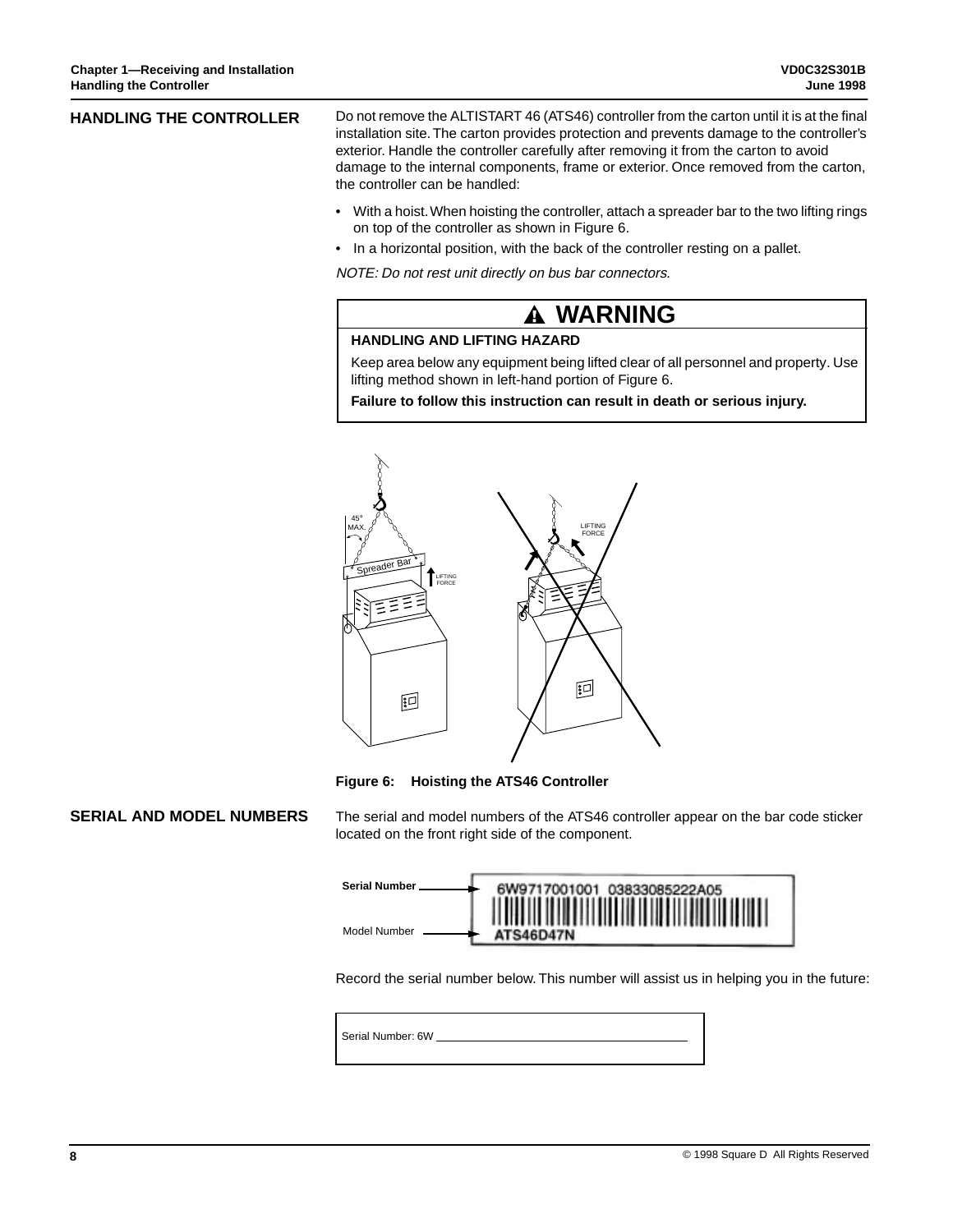#### **INSTALLATION PRECAUTIONS**

Follow these precautions when installing the ATS46 controller:

#### **DANGER** А

#### **HAZARDOUS VOLTAGE**

- Read and understand this manual in its entirety before installing or operating ATS46 controllers. Installation, adjustment, repair, and maintenance of these controllers must be performed by qualified personnel.
- Disconnect all power before servicing the controller.
- DO NOT touch unshielded components or terminal strip screw connections with voltage present.
- Install all covers before applying power or starting and stopping the controller.
- User is responsible for conforming to all applicable code requirements with respect to grounding all equipment. See Figures 1-5 on pages 5-7 for grounding points.
- Many parts in the controller, including printed wiring boards, operate at line voltage. DO NOT TOUCH. Use only electrically-insulated tools while making adjustments.

Before installing the controller:

- Disconnect all power.
- Place a "DO NOT TURN ON" label on the controller disconnect.
- Lock disconnect in open position.

**Electrical shock will result in death or serious injury.**

- Voltage and frequency specifications for the input line must match the controller configuration.
- A disconnect switch must be installed between the input line and the controller.

# **DANGER**

#### **HAZARDOUS VOLTAGE**

- The solid-state switches of the ATS46 controller power circuit do not provide complete isolation from the line. Due to leakage currents through the solid-state switches, hazardous voltages can be present on the controller load-side power circuit whenever power is applied to the line side of the controller.
- Disconnect all power before servicing the controller or motor.

**Electrical shock will result in death or serious injury.**

- When using an isolation contactor, certain sequencing must be observed with respect to the run signal supplied to the ATS46 controller. During starting of the controller, closure of the isolation contactor generally should precede or coincide with the application of the controller run command. If line power is not detected at the L1, L2, and L3 terminals of the controller within 500 ms of this run command, a "Phase Failure" fault will occur. The circuit diagrams use this feature of the controller, as displayed in Figures 21 and 22.
- External overcurrent protection devices (OCPD) in the form of fuses or a circuit breaker must be installed on the line-side connections of the ATS46 controller. The maximum recommended OCPD rating, along with the associated controller shortcircuit withstand rating, is listed in Appendix A.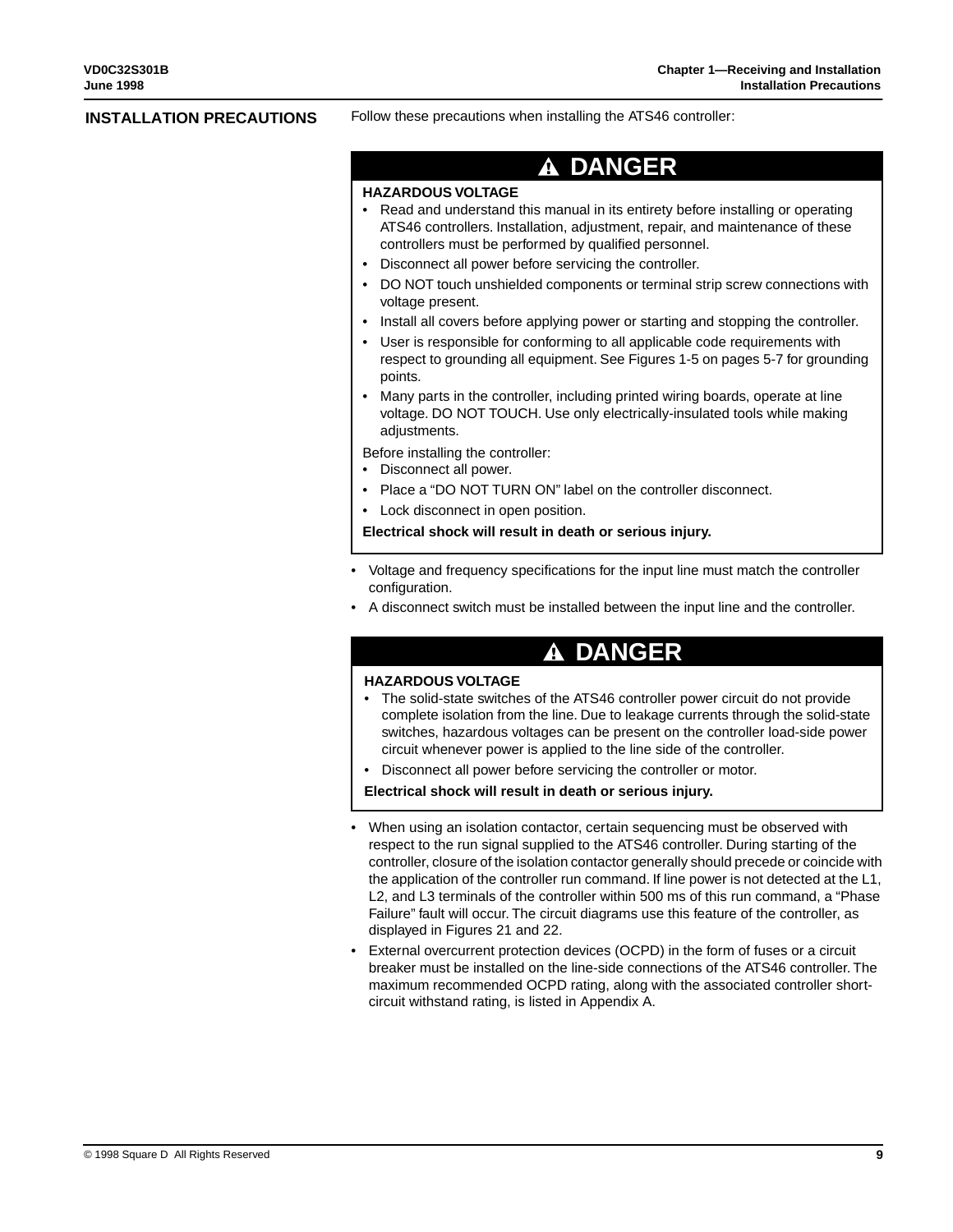# **WARNING**

# **OVERCURRENT DEVICES MUST BE PROPERLY COORDINATED**

- OCPD must be installed on the line-side of the ATS46 controller to achieve published short-circuit withstand ratings.
- Do not exceed the maximum OCPD ratings shown in Appendix A.
- Do not connect the controller to a power feeder whose short circuit capacity exceeds the controller short circuit withstand rating shown in Appendix A.

**Failure to follow this instruction can result in death or serious injury.**

• Power factor correction capacitors should not be connected to a motor controlled by an ATS46 controller. If power factor correction is required, the capacitors must be located on the line-side of the controller. A separate contactor should be used to switch the capacitors off when the motor is off, or during acceleration and deceleration.

# **A CAUTION**

### **EQUIPMENT DAMAGE HAZARD**

Do not connect power factor correction capacitors to the load-side power circuit of the ATS46 controller.

**Failure to follow this instruction can result in injury or equipment damage.**

The ATS46 controller uses solid-state power switches to control motor power. When checking the condition of conductor or motor insulation, do not connect the high potential dielectric test equipment or insulation resistance tester to the controller since the test voltages used may damage the controller. Always disconnect the controller from the conductors or motor before performing such tests.

# **A CAUTION**

### **EQUIPMENT DAMAGE HAZARD**

- Do not perform high potential dielectric tests on circuits while the circuits are connected to the ATS46 controller.
- Any circuit requiring high potential dielectric tests must be disconnected from the controller prior to performing the test.

**Failure to follow this instruction can result in injury or equipment damage.**

- The ATS46 controller contains electronic protection to detect and signal failure of the solid-state switches.
- Since the solid-state switches may be incapable of completely blocking motor power should a failure occur, auxiliary isolation on the line-side of the controller is required. The isolation device must be capable of operation via command from the Fault relay of the controller. An isolation device consisting of either a circuit breaker incorporating a shunt trip coil or an electromagnetic contactor can be used to open the controller power circuit in the event of a controller fault.

Refer to Figures 20 through Figures 22 on pages 22 through 24 for typical circuit diagrams that display the logic controlling the isolation device via the fault relay.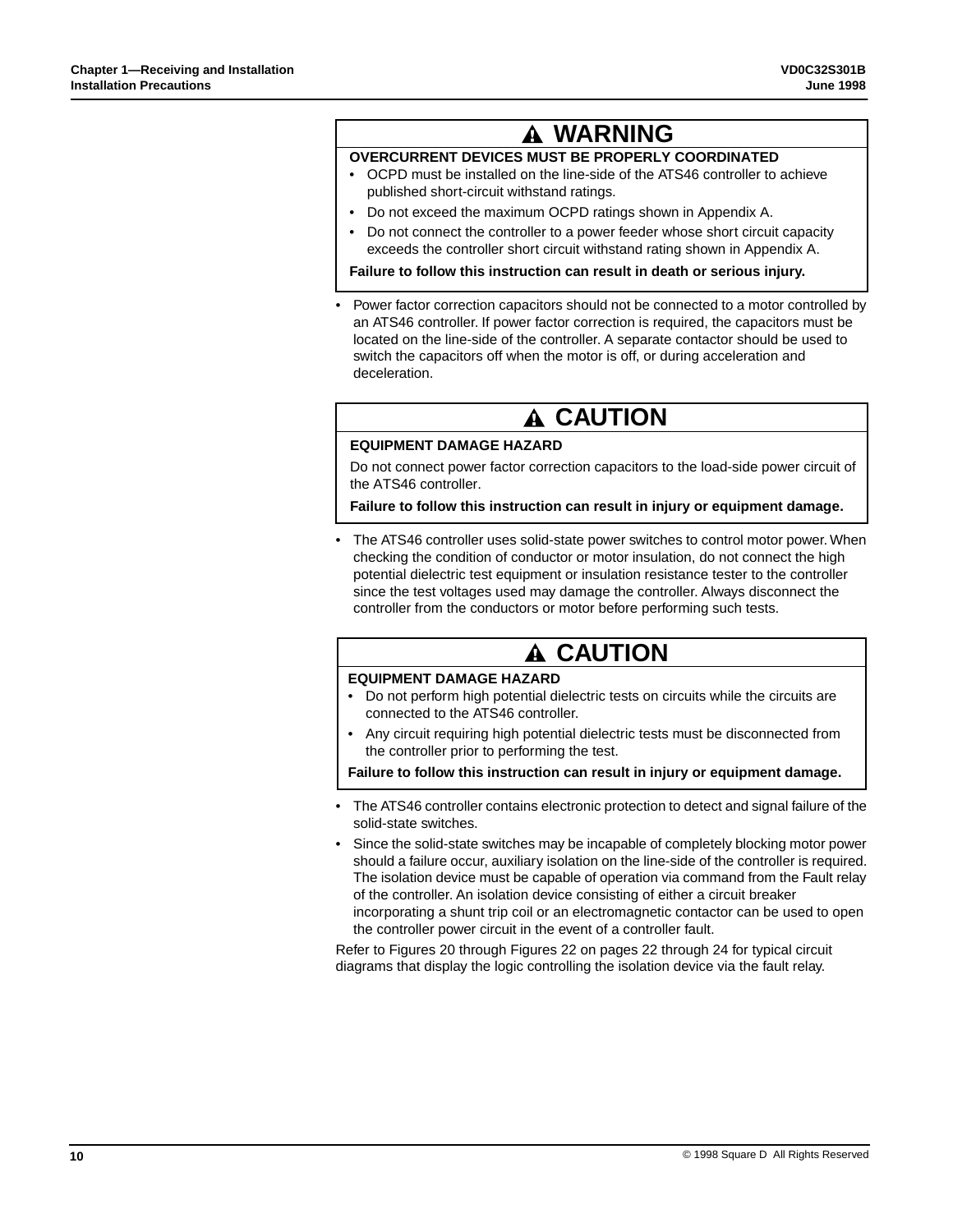# **A CAUTION**

# **MOTOR OVERHEATING**

Failure of the solid-state switches on the ATS46 controller can cause single-phase operation of the motor.

- Use an isolation device consisting of either a circuit breaker equipped with a shunt trip coil or an electromagnetic contactor to open the line-side of the controller.
- The isolation device must be capable of interrupting motor locked rotor current.
- Connect the fault relay of the controller to open the isolation device in the event of a controller fault.

**Failure to follow this instruction can result in injury or equipment damage.**

# **WARNING**

### **BRANCH CIRCUIT CONDUCTOR HAZARD**

If System grounding is not adequate to ensure ground fault levels exceed 1300% of motor full load amps (FLA), then this device may not ensure protection of branch circuit conductors. In this case, external ground fault protection must be properly coordinated. Recommended solutions include:

- Time delay fuses coordinated to 125% of motor FLA. Fuses listed in Recommended Component List on page 26 are sized to ensure proper coordination and may be used for applications that do not require start times longer than 50 seconds at 300% current limit or 20 seconds at 500% current limit.
- Equipment ground fault protection. If using a circuit breaker or fuses sized larger than 125% of motor FLA as OCPD, an external ground fault relay or circuit breaker with ground fault detection should be coordinated with controller. An application diagram showing coordination of an equipment ground fault relay is shown in Figure 20 on page 22.
- External overload relay. For multi-motor applications, applications in which motor does not match the controller size, or applications that use a full voltage bypass scheme, an external overload relay can be coordinated to protect conductors from a high-impedance ground fault.

**Failure to follow this instruction can result in death or serious injury.**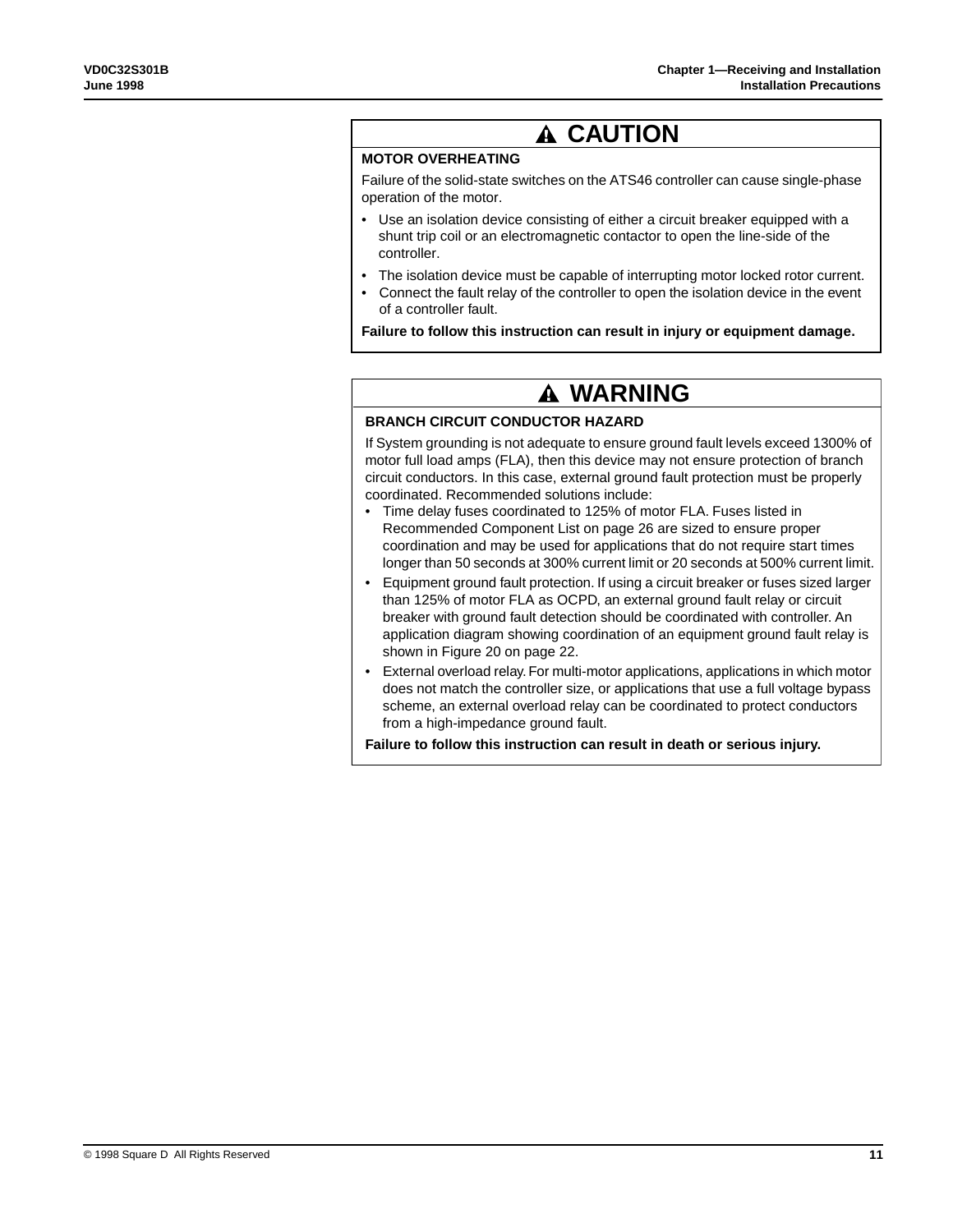| <b>MOUNTING PRECAUTIONS</b>                                  | Follow these precautions when mounting the ATS46 controller:                                                                                                                                                                                                                                                                     |
|--------------------------------------------------------------|----------------------------------------------------------------------------------------------------------------------------------------------------------------------------------------------------------------------------------------------------------------------------------------------------------------------------------|
|                                                              | • Controllers are open devices and must be installed in suitable enclosures or<br>controlled access areas. The environment around the controller must meet Pollution<br>Degree 3 requirements as defined in NEMA ICS1-1 or IEC 664-1.                                                                                            |
|                                                              | <b>A DANGER</b>                                                                                                                                                                                                                                                                                                                  |
|                                                              | <b>HAZARDOUS VOLTAGE</b>                                                                                                                                                                                                                                                                                                         |
|                                                              | ATS6 controllers are open devices and must be mounted in a suitable enclosure.                                                                                                                                                                                                                                                   |
|                                                              | Electrical shock will result in death or serious injury.                                                                                                                                                                                                                                                                         |
|                                                              | • When installation surface is not even, put a spacer behind the controller mounting<br>pads to eliminate gaps. Fastening the controller exterior to an uneven surface may<br>damage the controller.                                                                                                                             |
|                                                              | • When installing in an enclosure, cover the device to prevent metallic debris from<br>falling into the controller.                                                                                                                                                                                                              |
|                                                              | The ATS46 controller generates heat and must be properly ventilated. Refer to<br>"Thermal Considerations for Sizing Enclosures" on page 13 to determine power<br>dissipated.                                                                                                                                                     |
|                                                              | When several controllers are installed in a control panel, arrange them in a row. Do<br>not stack controllers. Heat generated from the bottom controller can adversely affect<br>the ambient temperature around the top controller.                                                                                              |
|                                                              | <b>A CAUTION</b>                                                                                                                                                                                                                                                                                                                 |
|                                                              | <b>CONTROLLER OVERHEATING</b>                                                                                                                                                                                                                                                                                                    |
|                                                              | Mount the ATS46 controller within $\pm$ 15% of vertical.                                                                                                                                                                                                                                                                         |
|                                                              | Do not locate the controller near heat radiating elements.                                                                                                                                                                                                                                                                       |
|                                                              | Electrical current through the controller will result in heat losses that must be<br>dissipated into the ambient air immediately surrounding the controller. To prevent<br>thermal fault or equipment damage, provide sufficient enclosure cooling and/or<br>ventilation to limit the ambient temperature around the controller. |
|                                                              | Failure to follow this instruction can result in injury or equipment damage.                                                                                                                                                                                                                                                     |
| <b>Mounting in General Purpose</b><br><b>Metal Enclosure</b> | Degree of protection: NEMA Type 1 (IP23). To ensure adequate air flow inside the<br>controller, follow these guidelines:                                                                                                                                                                                                         |
|                                                              | • Leave sufficient space around the controller (see Figure 7): $A \ge 2$ in (50 mm), $B \ge 4$<br>in (100 mm).                                                                                                                                                                                                                   |
|                                                              | • Provide ventilation.                                                                                                                                                                                                                                                                                                           |

• Ensure sufficient ventilation. If necessary, install a cooling fan with filters.



**Figure 7: Ventilation and Clearances**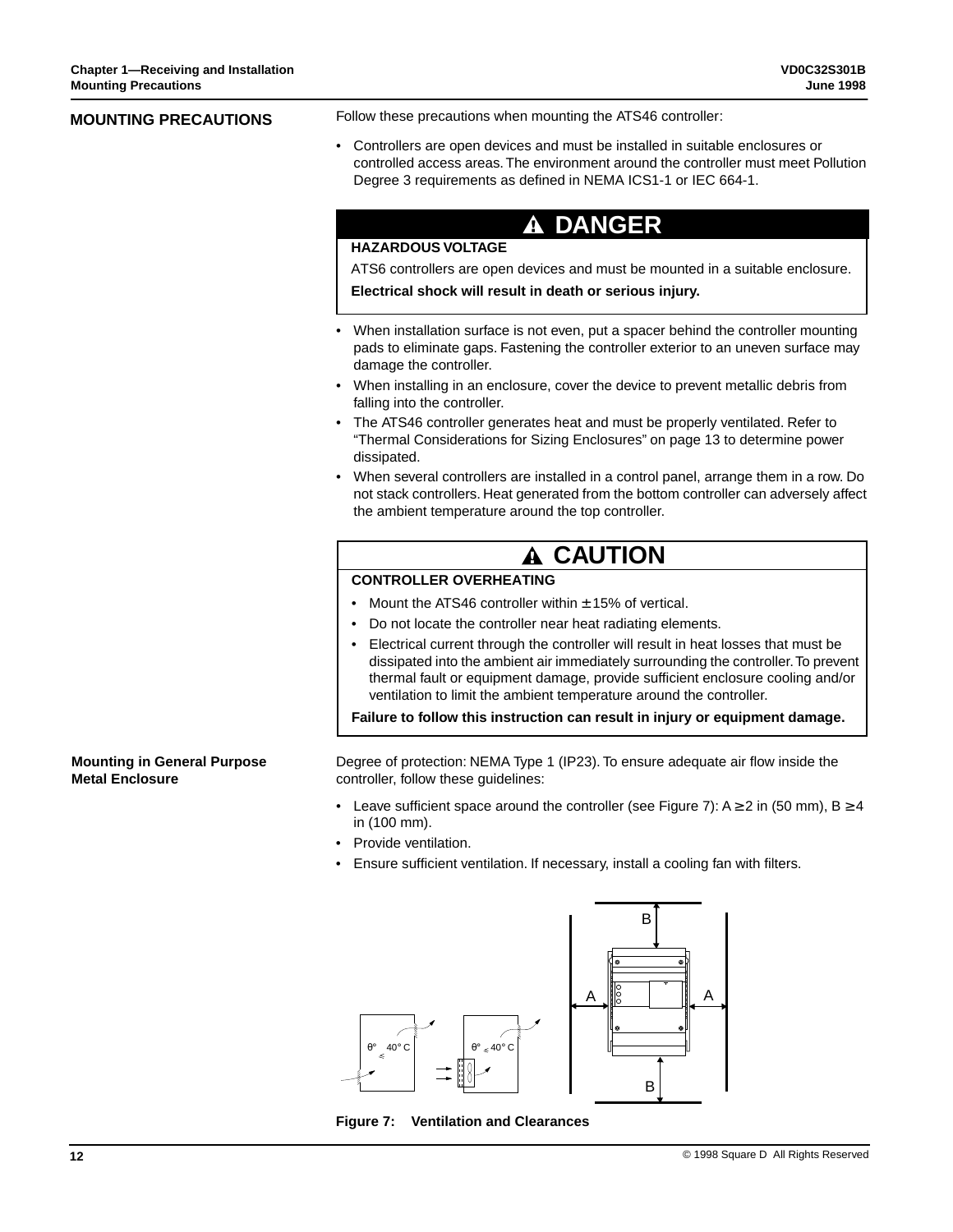### **Mounting in Dust and Damp-proof Metal Enclosure**

Degree of protection: NEMA Type 12 (IP54). Provide a stirring fan to circulate air inside the enclosure and prevent hot spots in the controller. This allows operation of the controller in an enclosure with a maximum internal temperature of 140 °F (60 °C). Derate the controller current  $I_n$  by 1.2% per °C for temperatures above 40 °C or, where applicable, use a shorting contactor (duty cycle not to exceed 2 starts per hour). Do not use insulated or non-metallic enclosures as they have poor thermal conduction.

Locate the fan and ensure that ambient temperature around the controller is within the specifications.

To reduce temperature rise within the enclosure, use a shorting contactor (47 A units and higher). Use a heat exchanger when necessary to keep internal temperatures within specification.



**Figure 8: Ventilation for Dust and Damp-proof Enclosure**

When mounting the ATS46 controller in an enclosure, use the enclosure manufacturers' recommendations for proper sizing based on thermal considerations. For this, it is necessary to sum the power dissipated by each device within the enclosure. Table 6 lists the steady state power dissipation for the ATS46 controller operating at rated current.

**Table 6: Power Dissipated by Controllers at Rated Current**

| <b>Controller Reference</b> | Power in W | <b>Controller Reference</b> | Power in W |
|-----------------------------|------------|-----------------------------|------------|
| ATS46D17N                   | 72         | ATS46C21N                   | 670        |
| ATS46D22N                   | 79         | ATS46C25N                   | 795        |
| ATS46D32N                   | 109        | ATS46C32N                   | 973        |
| ATS46D38N                   | 121        | ATS46C41N                   | 1404       |
| ATS46D47N                   | 158        | ATS46C48N                   | 1452       |
| ATS46D62N                   | 206        | ATS46C59N                   | 1800       |
| ATS46D75N                   | 255        | ATS46C66N                   | 2025       |
| ATS46D88N                   | 296        | ATS46C79N                   | 2680       |
| ATS46C11N                   | 342        | ATS46M10N                   | 3010       |
| ATS46C14N                   | 411        | ATS46M12N                   | 3640       |
| ATS46C17N                   | 550        |                             |            |

# **REMOTE MOUNTING KEYPAD**

Part number VW3G46103 includes all hardware necessary to mount the display module in a remote location up to three meters from the ATS46 controller. When mounted externally, the protection index of the display module is IP65 suitable for use on a TYPE 12 enclosure.

**Thermal Considerations for Sizing** 

**Enclosures**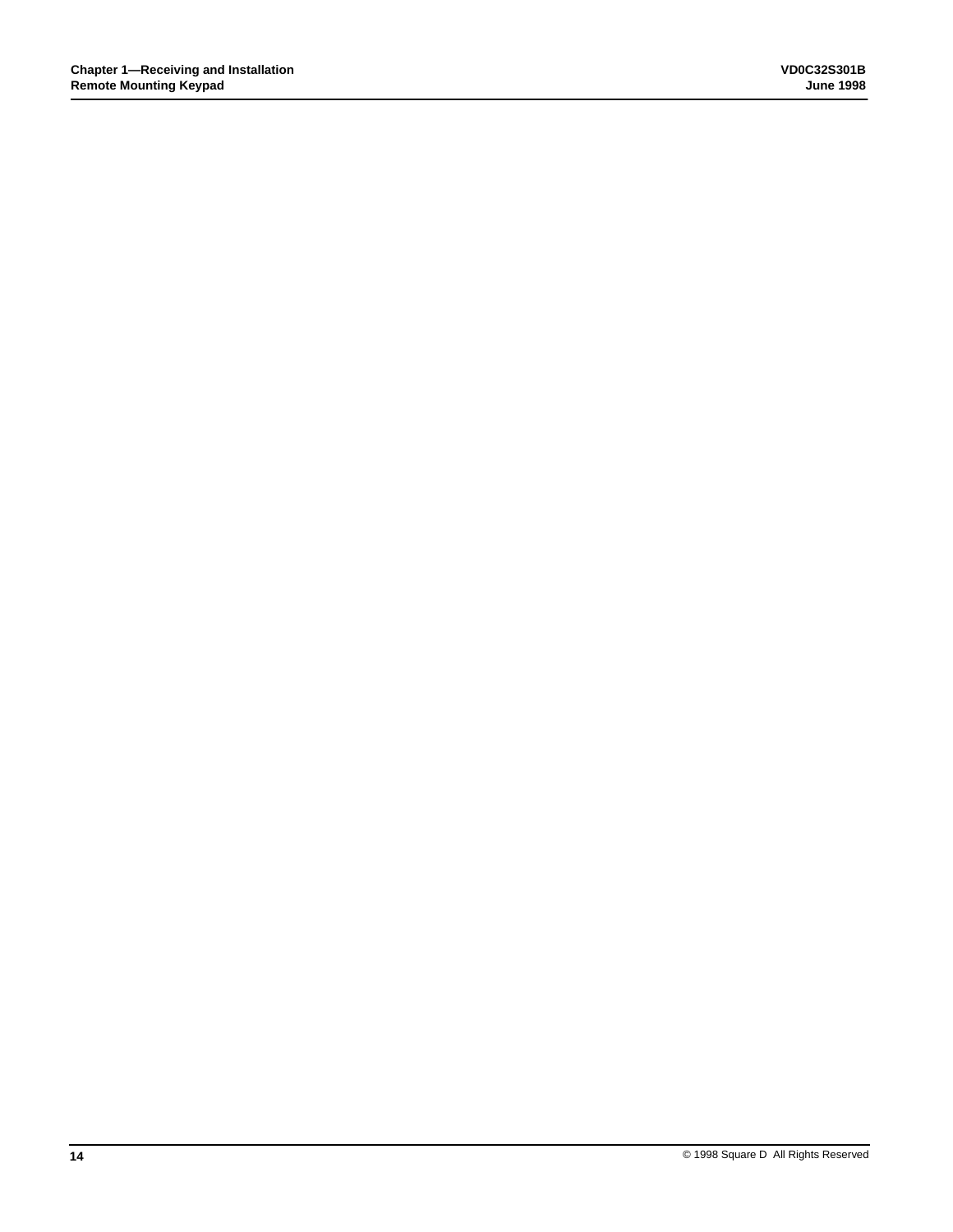### **CHAPTER 2—WIRING**

| RECOMMENDED COMPONENT LIST26 |  |
|------------------------------|--|
|                              |  |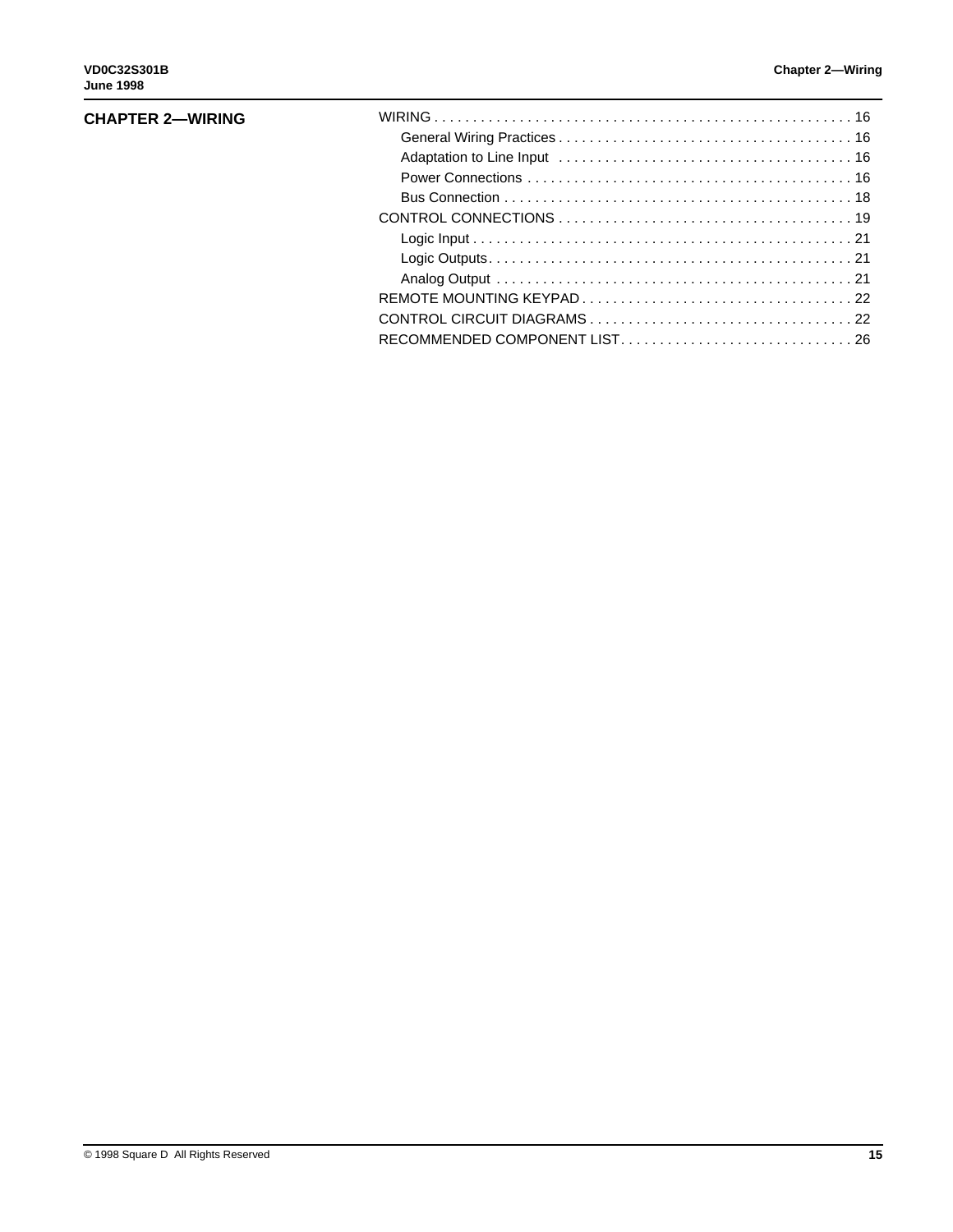| <b>WIRING</b>                   | Good wiring practice requires the separation of control circuit wiring from all power (line<br>and load) wiring. Power wiring to the motor must have the maximum possible separation<br>from all other power wiring. Do not run in the same conduit; this separation reduces<br>the possibility of coupling electrical noise between circuits. |
|---------------------------------|------------------------------------------------------------------------------------------------------------------------------------------------------------------------------------------------------------------------------------------------------------------------------------------------------------------------------------------------|
| <b>General Wiring Practices</b> | When wiring ATS46 controllers, follow the wiring practices required by national and local<br>electrical codes. In addition, follow these guidelines:                                                                                                                                                                                           |
|                                 | • Use metallic conduit for all controller wiring. Do not run control and power wiring in<br>the same conduit.                                                                                                                                                                                                                                  |
|                                 | Separate metallic conduits carrying power wiring or low-level control wiring by at least<br>3 in (8 cm).                                                                                                                                                                                                                                       |
|                                 | • Separate non-metallic conduits or cable trays used to carry power wiring from<br>metallic conduit carrying low-level control wiring by at least 12 in (30.5 cm).                                                                                                                                                                             |
|                                 | Cross the metallic conduits and non-metallic conduits at right angles whenever power<br>$\bullet$<br>and control wiring cross.                                                                                                                                                                                                                 |
| <b>Adaptation to Line Input</b> | The control circuit is completely independent of the power circuit. To select control<br>voltage, follow the instructions on the label located on the top of the controller:                                                                                                                                                                   |
|                                 | • 208-240 V: move terminal cover from position 230 to position 460/500 V and connect<br>single phase voltage supply to terminals C and 230 V.                                                                                                                                                                                                  |
|                                 | 380-415 V: move terminal cover from position 400 to position 460/500 V and connect<br>$\bullet$<br>single phase voltage supply to terminals C and 400 V.                                                                                                                                                                                       |
|                                 | • 440-500 V: check that exposed control terminals are marked C and 460/500 V. If not,<br>move blue terminal cover from 460/500 V terminal and connect single phase voltage<br>supply to terminals C and 460/500 V.                                                                                                                             |
|                                 | The power circuit adapts automatically to the input line voltage over a range of 208 to                                                                                                                                                                                                                                                        |

The power circuit adapts automatically to the input line voltage over a range of 208 to 500 V (±10%) for standard controllers.

### **Power Connections**

### **Table 7: Wire Size and Tightening Torque**

|                            | <b>ATS46</b>                                 | D17N-<br><b>D38N</b> | <b>D47N-</b><br><b>C14N</b> | C17N-<br><b>C32N</b> | $C41N -$<br><b>C66N</b> | C79N-<br><b>M12N</b> |
|----------------------------|----------------------------------------------|----------------------|-----------------------------|----------------------|-------------------------|----------------------|
| POWER CONNECTIONS:         |                                              |                      |                             |                      |                         |                      |
| L1/L2/L3                   | Max Wire Size<br><b>AWG [1]</b>              | 8                    | 2/0                         | <b>Bus Bar</b>       | <b>Bus Bar</b>          | <b>Bus Bar</b>       |
| A1/B1/C1<br>T1/ T2/T3      | <b>Tightening Torque</b><br>$Ib-in$ [2]      | 15                   | 88                          | 500                  | 500                     | 500                  |
| A2 / B2 / C2               | Recommended<br>Mounting Screw <sup>[3]</sup> | n/a                  | n/a                         | $1/2 - 13$           | $1/2 - 13$              | $1/2 - 13$           |
|                            | <b>CONTROL POWER CONNECTIONS:</b>            |                      |                             |                      |                         |                      |
| C<br>230<br>400<br>460/500 | Max Wire Size<br><b>AWG</b>                  | 12                   | 12                          | 12                   | 12                      | 12                   |
|                            | <b>Tightening Torque</b><br>Ib-in            | 10.5                 | 10.5                        | 5.2                  | 5.2                     | 5.2                  |
| <b>GROUND CONNECTIONS:</b> |                                              |                      |                             |                      |                         |                      |
|                            | <b>Ground Screw</b><br>Supplied              | M4                   | M <sub>6</sub>              | M <sub>10</sub>      | M10                     | M10                  |
| ᇂ                          | <b>Tightening Torque</b><br>$Ib-in[4]$       | 15                   | 25.6                        | 238                  | 238                     | 238                  |

 $\overline{11}$  Power terminals suitable for use with 75 °C rated conductors; copper only.

[2] Power terminals on controllers ATS46D17N through C14N require metric hex wrenches. The appropriate size hex wrench is provided with these controllers.

[3] Requires user-supplied lug and fastener.

[4] Requires user-supplied lug.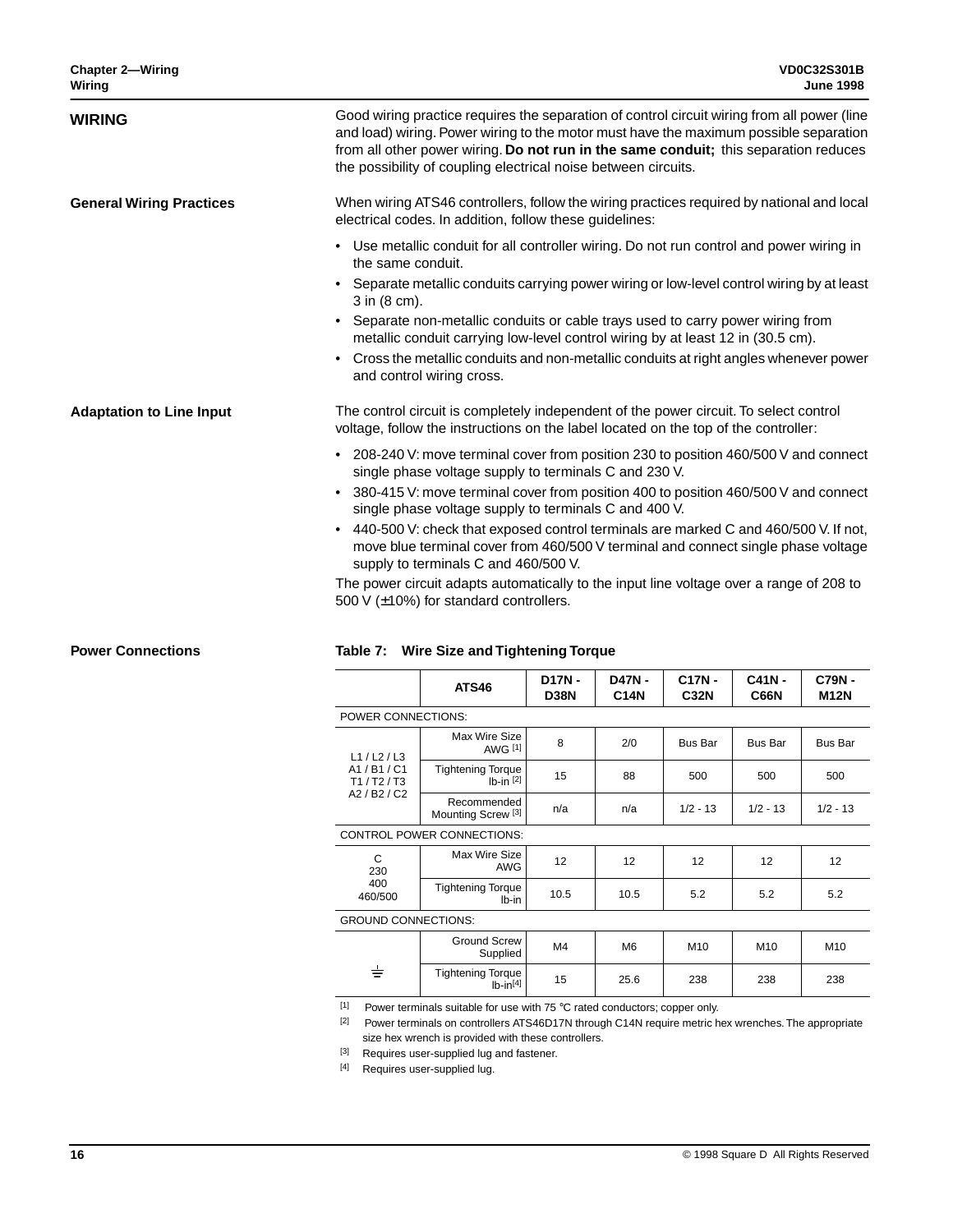





**Figure 10: Power Connections ATS46D47N to C14N**



**Figure 11: Bus Bar Power Connections ATS46C17N to C32N**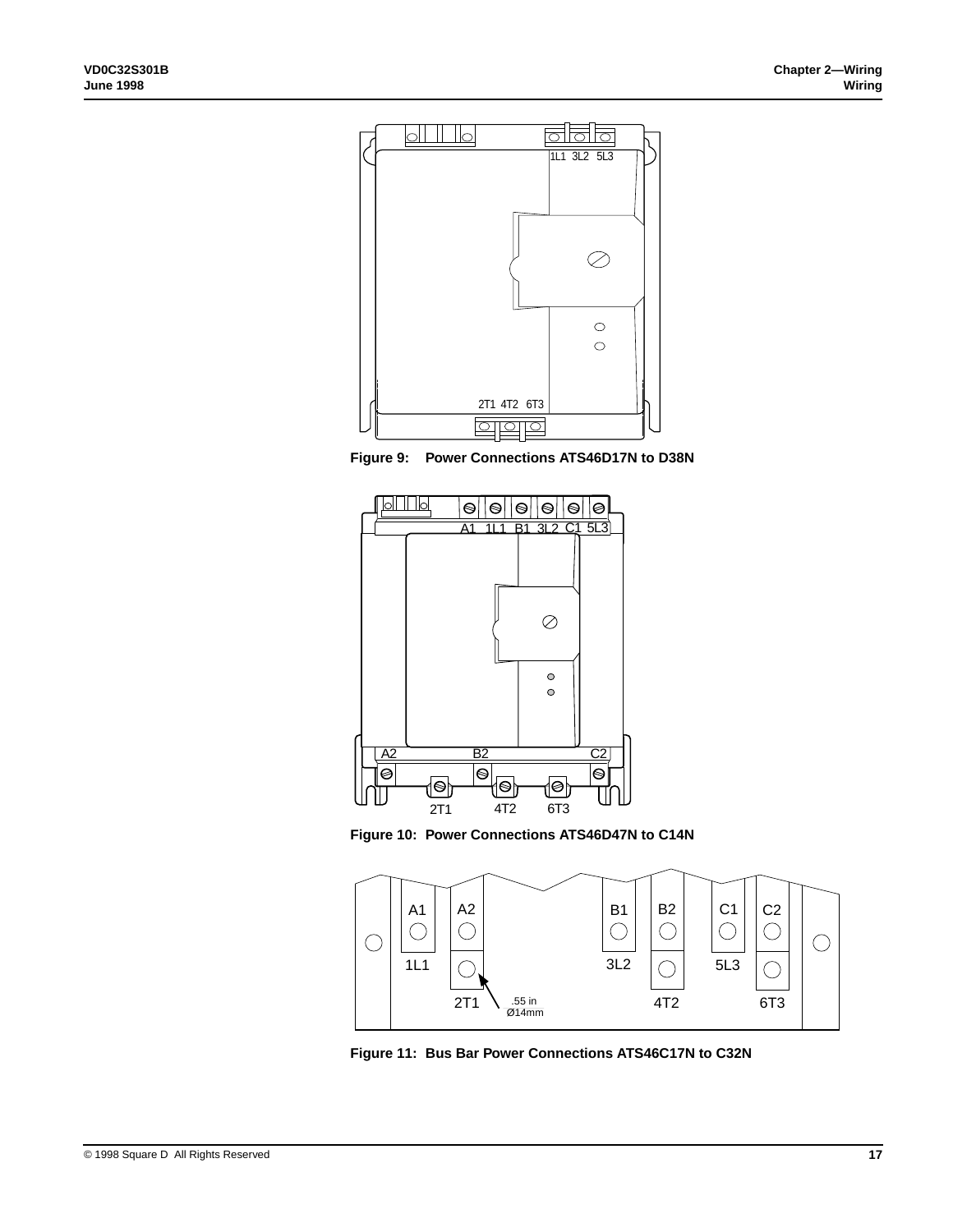### **Bus Connection Dimensions (inches)**



**Figure 12: Bus Power Connection Dimensions: ATS46C41N to C66N**



**Figure 13: Bus Connection Dimensions: ATS46C79N to M12N**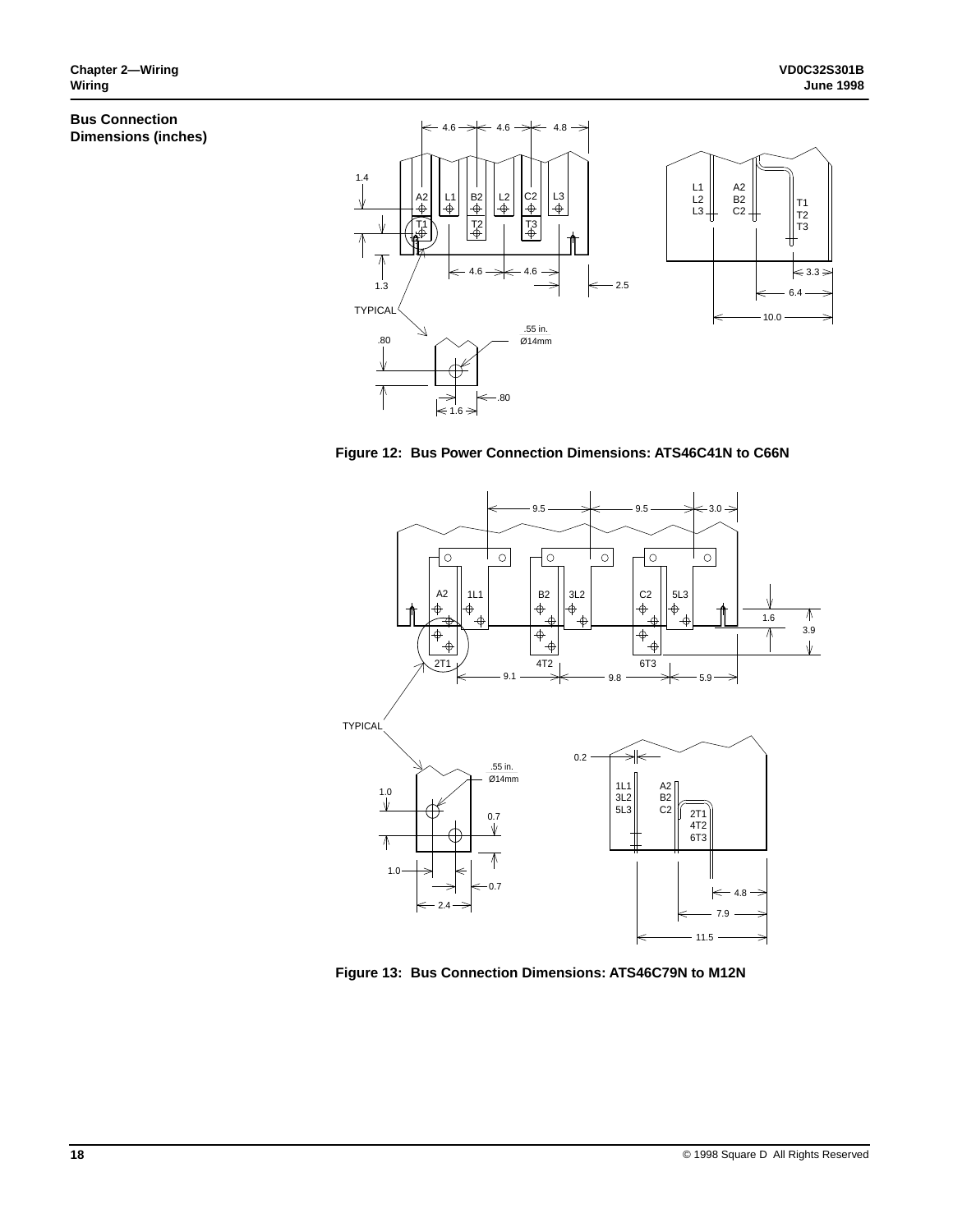### **CONTROL CONNECTIONS**

Although all control inputs and outputs of the controller are isolated from the input lines, follow these control wiring precautions:

- Keep control wiring conductor runs short and direct.
- Ensure that the control contacts used with the controller inputs are rated for operation at open circuit voltages of 24 VDC and closed circuit currents of 10 mADC.
- The analog output requires twisted cable with a pitch of 1–2 inches. Use a cable shield. The shield must be terminated to ground at one end only.
- Ensure that the coils of all relays and solenoids connected to the output contacts of the controller are equipped with appropriate transient suppressors.
- For proper control wiring, route conductors to avoid contact with other voltage potentials in the controller. Wire insulation must have the appropriate voltage rating for the voltage present.



**Figure 14: ATS46 Control Terminal Connections**

| J1<br><b>TERMINAL</b> | <b>TYPE</b>                                              | <b>FUNCTION</b>                                      | <b>DESCRIPTION</b>                                                                                                                                                                                                                                  |  |  |
|-----------------------|----------------------------------------------------------|------------------------------------------------------|-----------------------------------------------------------------------------------------------------------------------------------------------------------------------------------------------------------------------------------------------------|--|--|
| <b>STOP</b>           | Input                                                    | Stop                                                 | Controller will allow motor to run when this<br>connection is made to terminal PL. Both<br>RUN and STOP connections must be<br>removed to initiate a stop command. See<br>Figure 15 on page 20 for connection of<br>interlocking contacts, if used. |  |  |
| <b>RUN</b>            | Input                                                    | Run                                                  | Controller will start motor when<br>connection is made between this point<br>and PL. This connection may be<br>momentary.                                                                                                                           |  |  |
| $\mathsf{L}$          | Configurable Logic<br>Input                              | Preset for force to<br>freewheel stop                | Controller will respond when connection is<br>made between this point and PL. Refer to<br>"Logic Input" on page 11 for available<br>configurations.                                                                                                 |  |  |
| PL                    | Supply to Inputs                                         |                                                      | 24 volt supply for use with J1 terminal<br>connections only                                                                                                                                                                                         |  |  |
| $LO+$                 | Supply to Logic<br>Outputs                               |                                                      | Connect to PL or to external 24 volt<br>supply. Maximum current with external<br>supply: 200 mA                                                                                                                                                     |  |  |
| LO <sub>1</sub>       | Configurable Logic<br>Output                             | Preset for indication of<br>motor thermal alarm      | Logic output compatible with PLC input or<br>LED type pilot light. May also be<br>configured to indicate motor current is<br>present.                                                                                                               |  |  |
| LO <sub>2</sub>       | Logic Output                                             | Current threshold alarm                              | Logic output compatible with PLC input or<br>LED type pilot light.                                                                                                                                                                                  |  |  |
| AO <sub>1</sub>       | Configurable Analog<br>Output                            | Preset for 0-20 mA<br>indication of motor<br>current | Analog output may be scaled for 0-20 mA<br>or 4 -20 mA output of motor status.<br>Connect appropriate meter from AO1 to<br>COM.                                                                                                                     |  |  |
| COM                   | Logic input, logic<br>output and analog<br>output common |                                                      | 0 V reference                                                                                                                                                                                                                                       |  |  |

#### **Table 8: J1 Terminal Connection**

Refer to Table 3 on page 3 for electrical characteristics.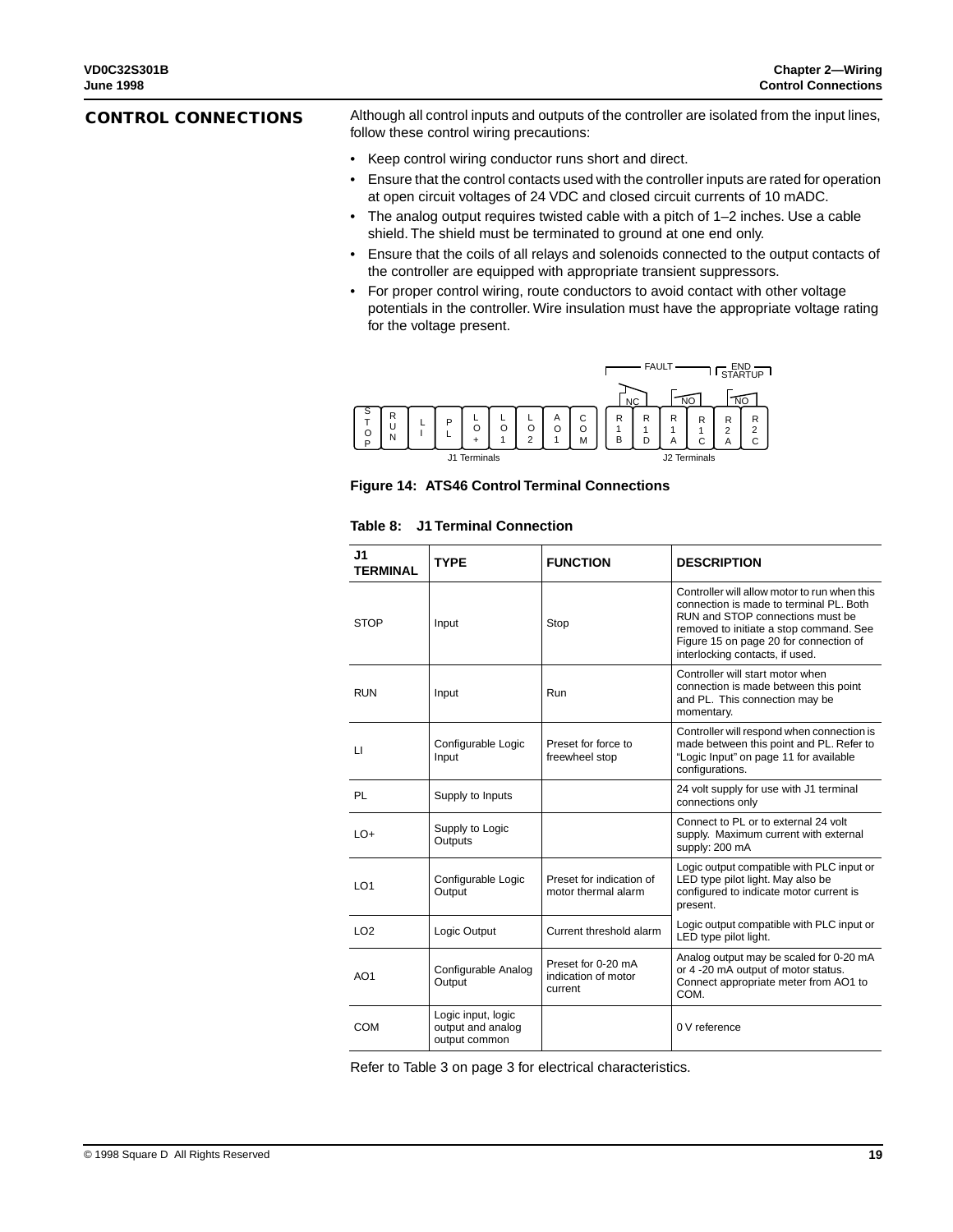

**Figure 15: Interlocking Contact Connection**

| J2<br><b>TERMINAL</b>                                                      | <b>TYPE</b>     | <b>FUNCTION</b>              | <b>DESCRIPTION</b>                                                                                                                                                                                                                                                                                                                                                                                                                                                                                                                                                                                                                                                                                                                                                         |
|----------------------------------------------------------------------------|-----------------|------------------------------|----------------------------------------------------------------------------------------------------------------------------------------------------------------------------------------------------------------------------------------------------------------------------------------------------------------------------------------------------------------------------------------------------------------------------------------------------------------------------------------------------------------------------------------------------------------------------------------------------------------------------------------------------------------------------------------------------------------------------------------------------------------------------|
| R <sub>1</sub> B - R <sub>1</sub> D<br>R <sub>1</sub> A - R <sub>1</sub> C | Relay<br>Output | N.C. - Fault<br>N.O. - Fault | May be configured for fault indication or for control of isolation<br>contactor. Normal state of relay is the state with all power removed<br>from the controller or if a fault is detected. When configured for fault<br>indication, contacts will energize after successful completion of<br>internal diagnostics and will de-energize if a fault is detected. If<br>configured for control of an isolation contactor, relays will energize<br>after a run command is issued and de-energize after deceleration<br>is complete or if a fault is detected. If using automatic restart, the<br>status of the fault relay is dependent on the type of fault and<br>configuration of the R1 relay. Refer to Chapter 4 for Fault relay<br>status, if using automatic restart. |
| <b>R2A - R2C</b>                                                           | Relay<br>Output | N.O. - End of<br>Start-up    | Relay contact will close when the controller has completed the<br>acceleration ramp and the current draw of the motor is less than<br>130% of the motor FLA (or the setting of $I_n$ ) setting. Contact is<br>coordinated with the thyristors on a stop command or fault<br>condition. This relay is typically used to control a contactor that<br>bypasses the controller after start-up to ease thermal management<br>of the installation. If a shorting contactor is not used, the status of<br>this relay may be indeterminate following a phase failure fault.                                                                                                                                                                                                        |

**Table 9: J2 Terminal Connections**

Refer to Table 3 on page 3 for electrical characteristics.



**Figure 16: Shorting Contactor Timing Diagram**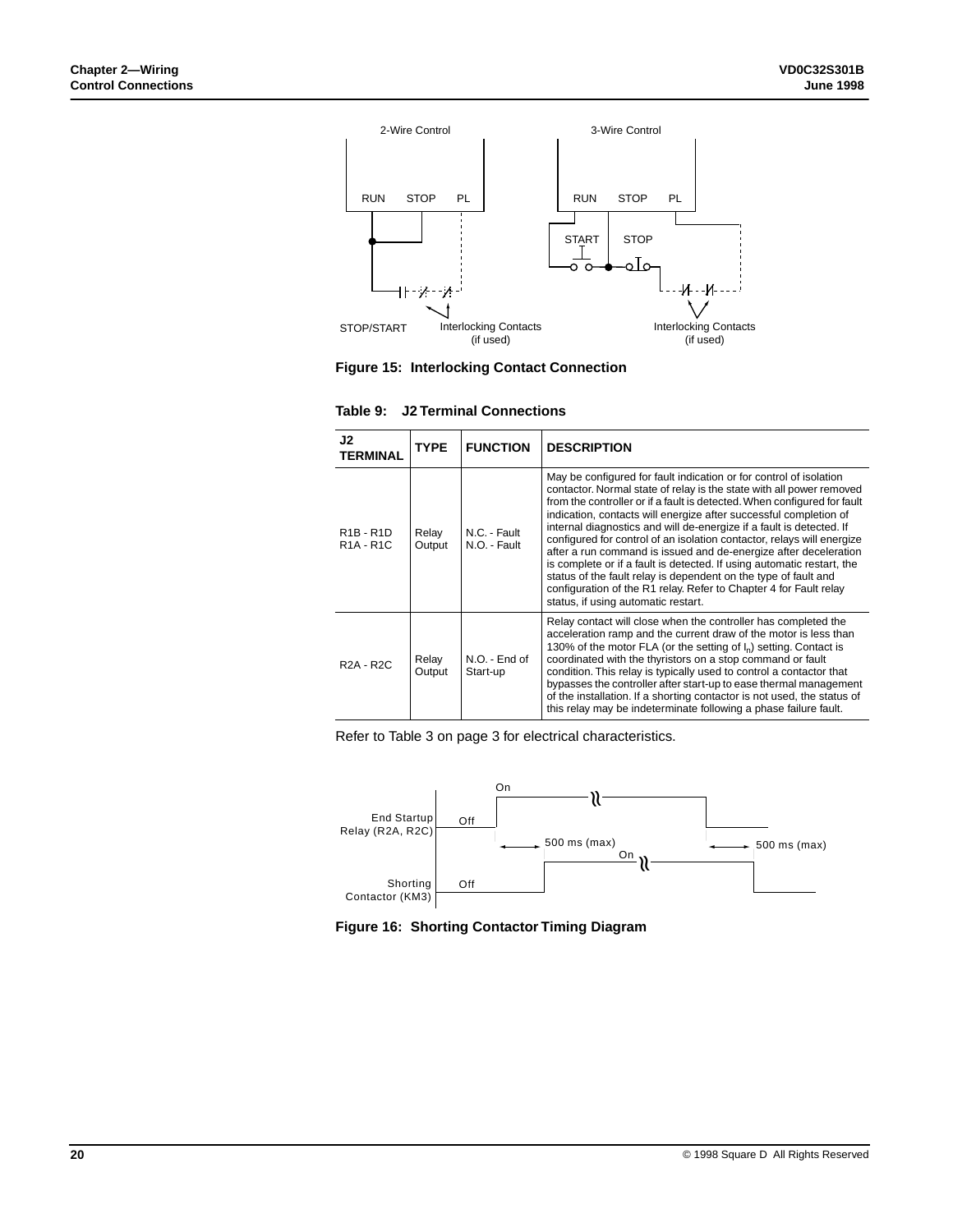### **Logic Input**

**Logic Outputs**

The logic input (LI) may be operated either from the internal supply or an external supply. Figure 17 shows the connections for operating the logic input from an internal supply.



.

### **Figure 17: Operating the Logic Inputs from Internal Power Supply**

The logic outputs (LO+, LO1, LO2) can be operated from either the internal supply or an external supply. The maximum current with external supply is limited to 200 mA. If the internal supply is used, LO+ must be connected to PL. Figure 18 shows the connection of an external supply for operating the logic outputs



**Figure 18: Operating the Logic Outputs from External Power Supply**

#### **Analog Output**

The analog output (AO1) can be configured for 0-20 or 4-20 mA output of the motor current, torque, thermal state, or power factor. Refer to Chapter 3 for configuration of the analog output.

The maximum driving voltage is +12 V with an internal impedance of 800 Ω.

Figure 19shows the connection of an external meter to the analog output.



**Figure 19: Analog Outputs**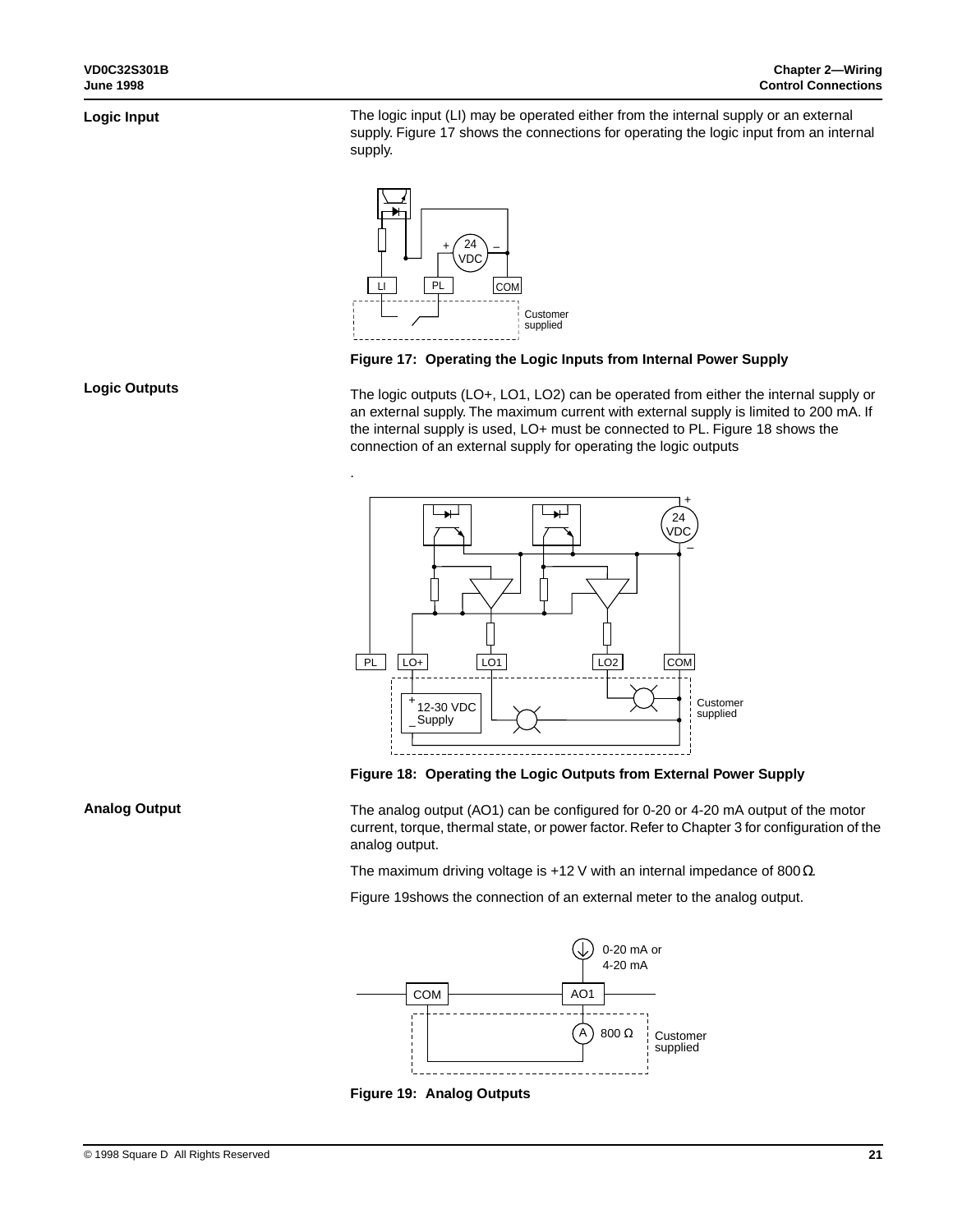### **CONTROL CIRCUIT DIAGRAMS**

The following figures are shown for 2- and 3-wire control of non-reversing and reversing applications. Recommended circuit diagrams include SCR fault isolation for optimal protection of the motor, driven machinery, and operating personnel.



**Figure 20: Nonreversing with Shunt Trip Fault Isolation**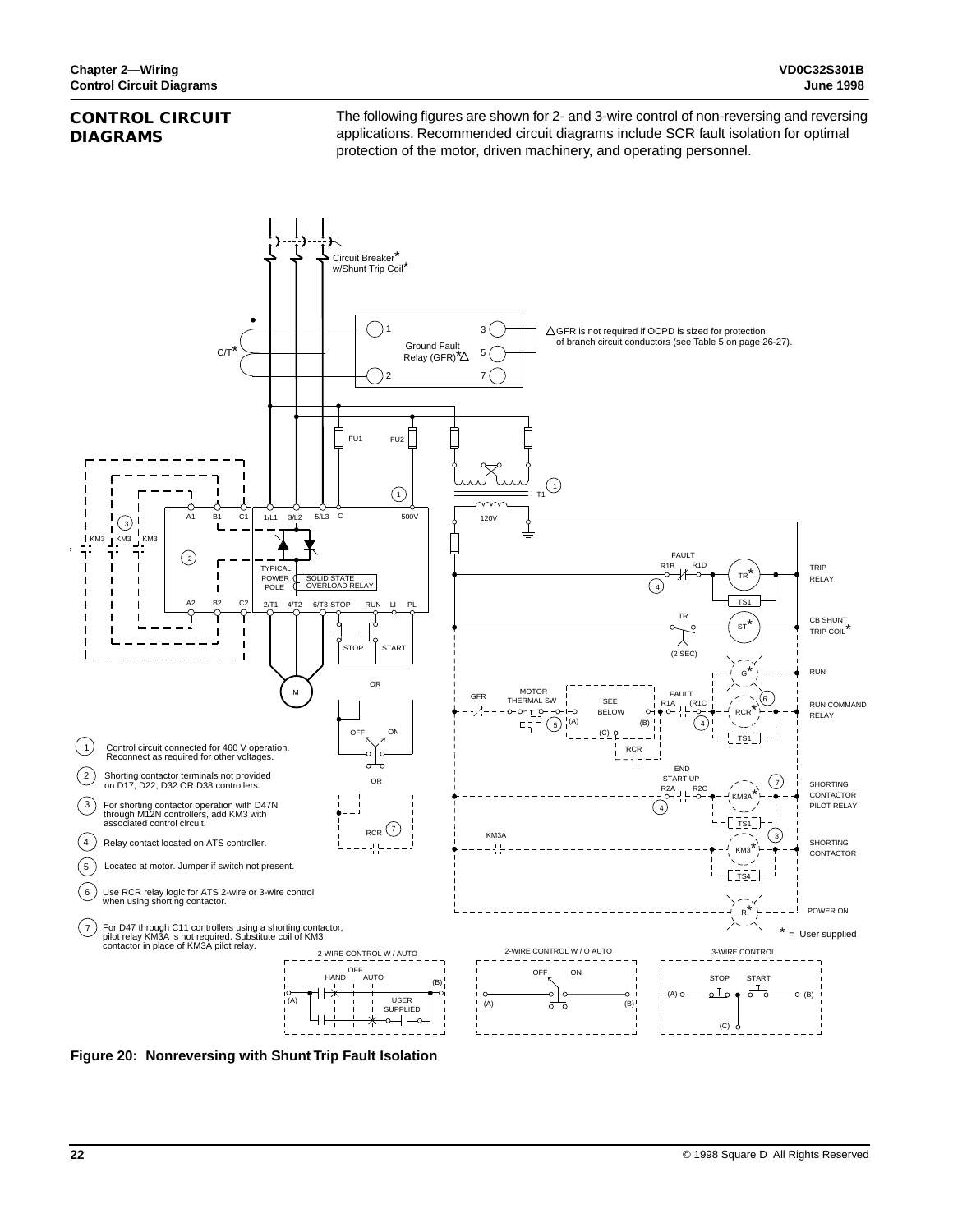

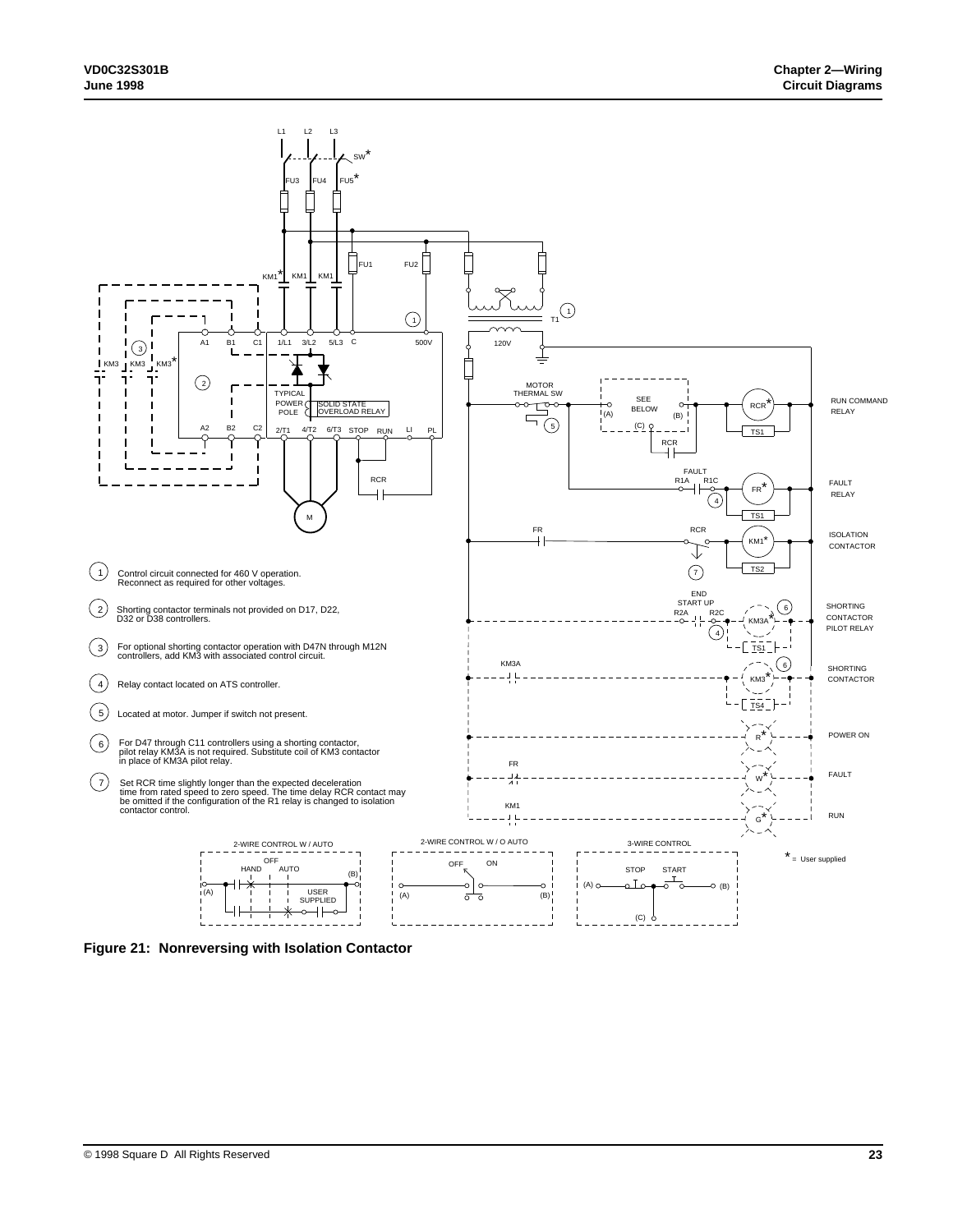

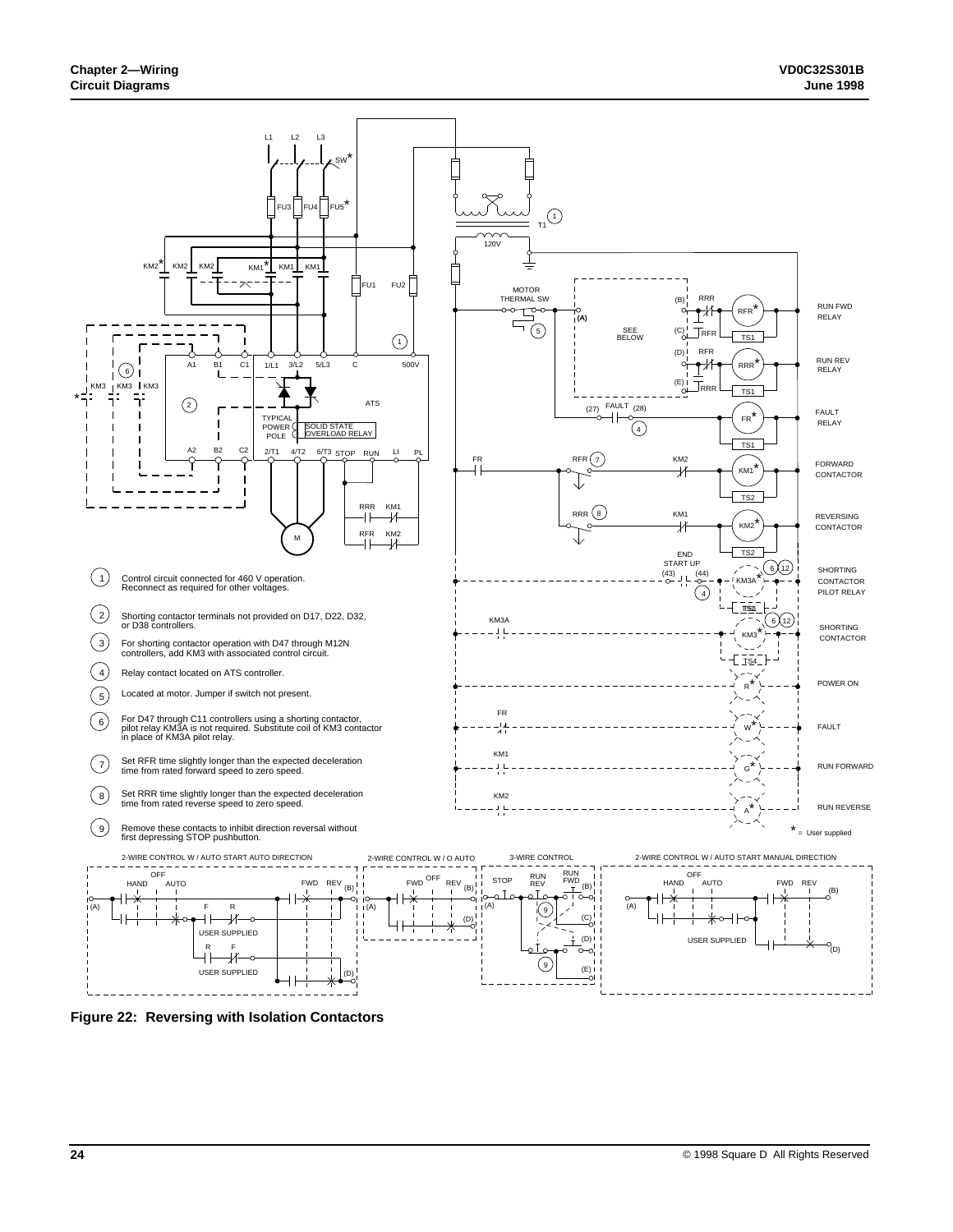### **Table 10: Description of Logic for Recommended Circuit Diagrams**

| Item                                 | Name                                       | <b>Description</b>                                                                                                                                                                                                                                                                                                                                                                                                                                                                                                                                                                                                                                                                                   |
|--------------------------------------|--------------------------------------------|------------------------------------------------------------------------------------------------------------------------------------------------------------------------------------------------------------------------------------------------------------------------------------------------------------------------------------------------------------------------------------------------------------------------------------------------------------------------------------------------------------------------------------------------------------------------------------------------------------------------------------------------------------------------------------------------------|
| KM1<br>KM <sub>1</sub> A             | <b>Isolation Contactor (Forward)</b>       | The isolation contactor logic closes KM1 upon a start command and opens KM1 after the stop is complete. The RCR (or<br>RFR and RRR for reversing) are timed contacts that must have a time delay greater than the deceleration ramp time or<br>the dynamic braking time. When a coast stop is selected, the time delay must be set for a time that will allow a complete<br>decay of the motor residual voltage. The isolation contactor will open immediately upon a fault. The pilot relay (KM1A) is<br>required when the KM1 contactor coil exceeds the relay rating.                                                                                                                             |
| KM <sub>2</sub><br>KM <sub>2</sub> A | <b>Isolation Contactor (Reverse)</b>       | Used for reversing applications only, the KM2 must be mechanically interlocked to KM1. A reversing contactor may be<br>used for the combination of KM1 and KM2. In general, the operation of KM2 is identical to KM1. The pilot relay (KM1A) is<br>required when the KM1 contactor coil exceeds the relay rating.                                                                                                                                                                                                                                                                                                                                                                                    |
| KM3<br>KM3A                          | Shorting Contactor &<br><b>Pilot Relay</b> | The shorting contactor is used to reduce the heat dissipated by the controller when the motor is operating at full speed<br>and voltage. The starter provides proper sequencing of this contactor by the "end-start-up" relay. When the start is<br>completed, the shorting contactor will be commanded to close. The starter will continue to monitor the motor thermal state<br>and provide motor overload protection. Upon a stop command, the KM3 contactor will open, transferring the motor current<br>to the SCRs to allow for controlled deceleration if desired. The pilot relay (KM3A) is required when the KM3 contactor coil<br>exceeds the relay rating. Refer to Figure 16 on page 20. |
| <b>TS</b>                            | <b>Transient Suppressors</b>               | Transient suppression of all relay and contactor coils (except ST) is recommended to minimize the possibility of electrical<br>interference with the starter electronics and to increase relay contact life.                                                                                                                                                                                                                                                                                                                                                                                                                                                                                         |
| <b>RCR</b>                           | Run Command Relay                          | Used in all non-reversing logic (optional in shunt trip) for proper sequencing of contactor logic. When energized, RCR<br>initiates the start sequence. When de-energized, stopping is initiated. Operator controls can be either on/off selector<br>switch, HOA selector switch or start/stop push buttons. RCR remains energized during a fault. Once the fault condition<br>has been cleared, RCR must be de-energized by a "stop" command then re-energized to restart the controller.                                                                                                                                                                                                           |
| <b>RFR</b>                           | Run Forward Relay                          | Used for reversing applications only, this coil duplicates the functionality of RCR for the forward direction and is interlocked<br>with the RFR relav.                                                                                                                                                                                                                                                                                                                                                                                                                                                                                                                                              |
| <b>RRR</b>                           | Run Reverse Relay                          | Used for reversing applications only, this coil duplicates the functionality of RCR for the reverse direction and is interlocked<br>with the RRR relay.                                                                                                                                                                                                                                                                                                                                                                                                                                                                                                                                              |
| <b>ST</b>                            | Shunt Trip Coil                            | This coil is attached to the shunt trip coil on the disconnect and will energize 2 seconds after a starter fault by the TR timer<br>contact. The time delay is to prevent nuisance tripping of the circuit breaker during controller power-up or during line<br>undervoltage conditions.                                                                                                                                                                                                                                                                                                                                                                                                             |
| <b>TR</b>                            | <b>Trip Relay</b>                          | Used in shunt trip circuit breaker logic only; coil energized upon a starter fault.                                                                                                                                                                                                                                                                                                                                                                                                                                                                                                                                                                                                                  |
| <b>FR</b>                            | <b>Fault Relay</b>                         | Used with logic diagrams that use an isolation contactor. The fault relay is energized during normal operation and de-<br>energizes if the starter fault contacts open or if the motor thermal switch (if supplied) opens. FR also provides additional<br>contacts for the starter fault output.                                                                                                                                                                                                                                                                                                                                                                                                     |
| <b>GFR</b>                           | <b>Ground Fault Relay</b>                  | Current-sensitive relay for detection of ground current. If relay is energized, operation of the controller is interrupted by<br>placing in series with the run control relay.                                                                                                                                                                                                                                                                                                                                                                                                                                                                                                                       |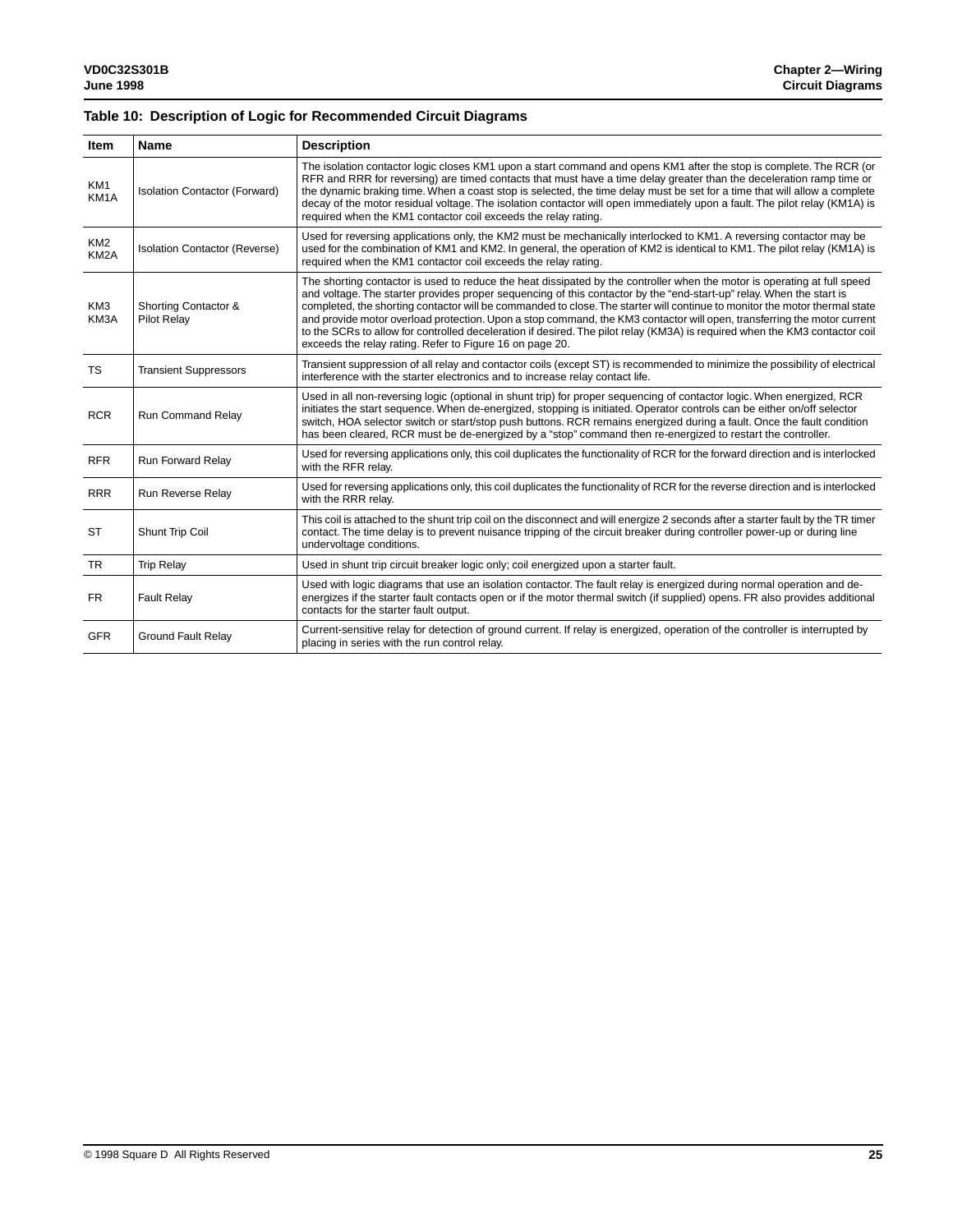#### **Table 11:Recommended Component List**

|      | <b>Induction Motor</b> |      | <b>ALTISTART Controller</b> |                      |                    |                            |        |  |
|------|------------------------|------|-----------------------------|----------------------|--------------------|----------------------------|--------|--|
|      | M                      |      | <b>ATS</b>                  |                      |                    | FU1/FU2                    |        |  |
|      | Rated HP[1]            |      | ATS46                       | <b>Rated Current</b> | <b>ATS Control</b> | Class CC Control Fuse Size |        |  |
| 208V | 230V                   | 460V | Model                       | @ 40C[2]             | Power Burden       | @ 208/230V                 | @ 460V |  |
| 3    | 5                      | 10   | <b>ATS46 D17N</b>           | 17                   | 20VA               | 1/4                        | 1/4    |  |
| 5    | 7.5                    | 15   | <b>ATS46 D22N</b>           | 22                   | 20VA               | 1/4                        | 1/4    |  |
| 7.5  | 10                     | 20   | <b>ATS46 D32N</b>           | 32                   | 20VA               | 1/4                        | 1/4    |  |
| 10   |                        | 25   | ATS46 D38N                  | 38                   | 20VA               | 1/4                        | 1/4    |  |
|      | 15                     | 30   | <b>ATS46 D47N</b>           | 47                   | 20VA               | 1/4                        | 1/4    |  |
| 15   | 20                     | 40   | <b>ATS46 D62N</b>           | 62                   | 70VA               | 1/4                        | 1/4    |  |
| 20   | 25                     | 50   | <b>ATS46 D75N</b>           | 75                   | 70VA               | 1/2                        | 1/4    |  |
| 25   | 30                     | 60   | <b>ATS46 D88N</b>           | 88                   | 70VA               | 1/2                        | 1/4    |  |
| 30   | 40                     | 75   | <b>ATS46 C11N</b>           | 110                  | 70VA               | 1/2                        | 1/4    |  |
| 40   | 50                     | 100  | ATS46 C14N                  | 145                  | 70VA               | 1/2                        | 1/4    |  |
| 50   | 60                     | 125  | <b>ATS46 C17N</b>           | 176                  | 250VA              | 1.6                        | 0.8    |  |
| 60   | 75                     | 150  | <b>ATS46 C21N</b>           | 210                  | 250VA              | 1.6                        | 0.8    |  |
| 75   | 100                    | 200  | <b>ATS46 C25N</b>           | 257                  | 250VA              | 1.6                        | 0.8    |  |
| 100  | 125                    | 250  | ATS46 C32N                  | 320                  | 250VA              | 1.6                        | 0.8    |  |
| 125  | 150                    | 300  | <b>ATS46 C41N</b>           | 410                  | 350VA              | 1.6                        | 0.8    |  |
| 150  |                        | 350  | <b>ATS46 C48N</b>           | 480                  | 350VA              | 1.6                        | 0.8    |  |
|      | 200                    | 400  | <b>ATS46 C59N</b>           | 590                  | 350VA              | 1.6                        | 0.8    |  |
| 200  | 250                    | 500  | <b>ATS46 C66N</b>           | 660                  | 350VA              | 1.6                        | 0.8    |  |
| 250  | 300                    | 600  | <b>ATS46 C79N</b>           | 790                  | 500VA              | 3.0                        | 1.5    |  |
| 300  | 400                    | 800  | <b>ATS46 M10N</b>           | 1000                 | 500VA              | 3.0                        | 1.5    |  |
| 400  | 450                    | 900  | <b>ATS46 M12N</b>           | 1200                 | 500VA              | 3.0                        | 1.5    |  |

To select control operators (push buttons, pilot lamps, and selector switches), control power transformers, and wire management devices (control and power terminal strips, wire terminations) indicated on the referenced control circuit configurations, refer to the latest editions of the Square D product catalogs.

Notes:

- 1. Motor full load currents through 500 hp @ 460 V and 250 hp @ 230 V are taken from UL508 Table 54.2 (NFPA 70, Table 430-150). Above 500 hp @ 460 V and 250 hp @ 230 V, motor full load currents are calculated based upon 1.2 A/hp for 460 V and 2.4 A/hp for 230 V. Motors listed are for standard duty applications. For heavy duty applications, select the next larger controller size.
- 2. The ambient temperature indicated in the table represents the temperature of the air surrounding the ALTISTART controller. Any additional temperature factors associated with the enclosure system or actual installation ambient temperature must be considered when determining the actual rated current (I<sub>CL</sub>) of the starter. For operating ambients above 40 °C but not exceeding 60 °C, the rated current (I<sub>CL</sub>) of the starter must be de-rated by 1.2% per °C.
- 3. All coils are selected for 120 V, 60 Hz operation. Refer to the Digest for additional coil voltages or auxiliary contact configurations. One block may be added to each contactor.
- 4. The fuses listed in the Table 11 provide Type 1 protection to the starter and auxiliary power equipment when the power source short circuit current capability is less than or equal to the values listed in Appendix A.
- 5. Fuse holders listed are for Class R fuses only. Fuse blocks recommended for use with ATS46 models D88 through C48 are Bussmann part numbers. Class L fuses require bolt-on connections to user-supplied power bus work.
- 6. The molded case switches selected require the addition of operator mechanisms to allow operation from the exterior of an enclosure. Refer to the latest editions of the Square D product catalogs for operator mechanism information. When using a shunt trip relay for SCR fault isolation, order a molded case switch with suffix -1021 for addition of shunt trip coil.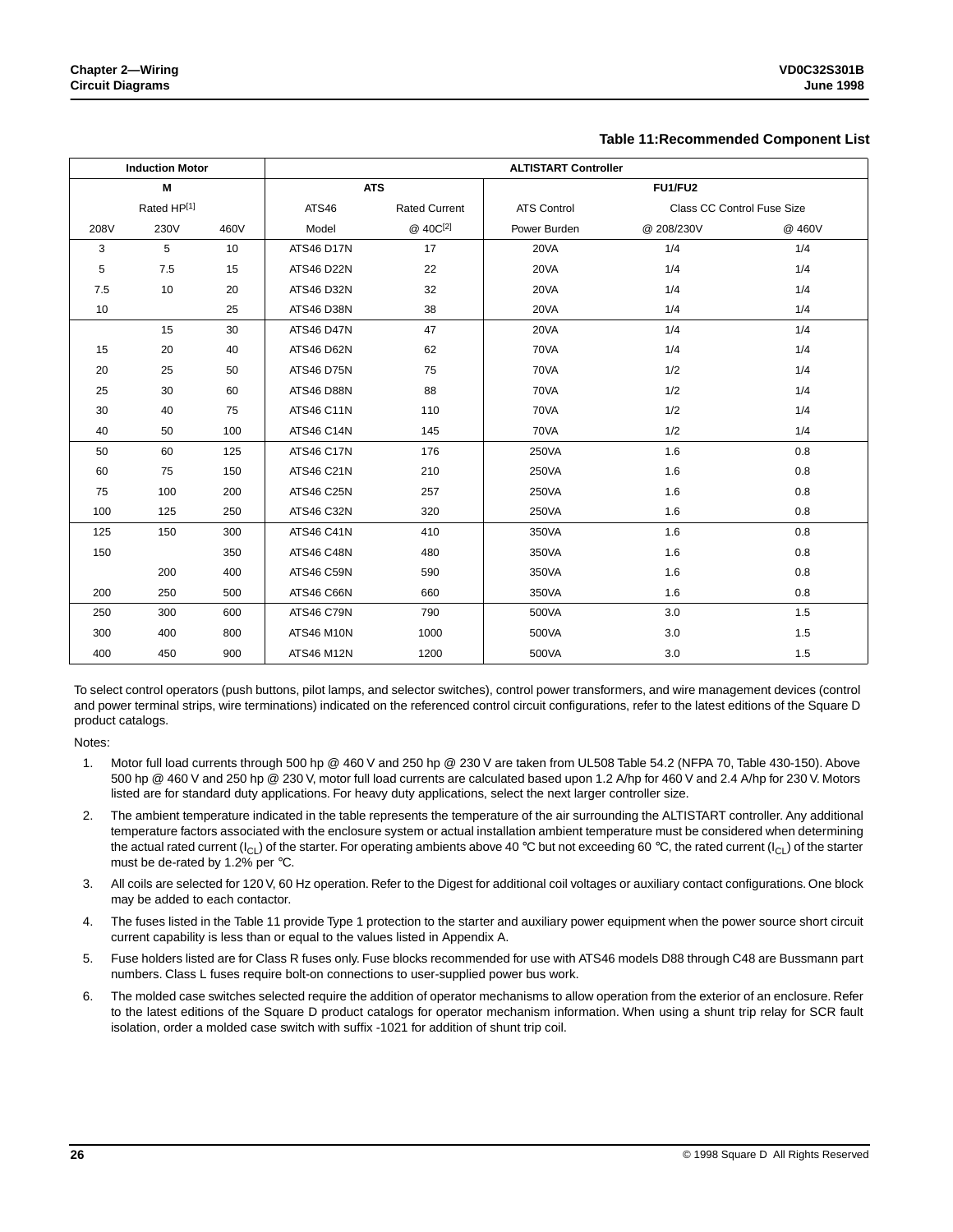#### **for Circuit Diagrams**

|                            |                            | <b>Contactors</b> [3, 7, 10, 12] | Disconnect <sup>[11]</sup> |                                 |                           |                                  |
|----------------------------|----------------------------|----------------------------------|----------------------------|---------------------------------|---------------------------|----------------------------------|
| KM <sub>1</sub>            | KM <sub>2</sub>            |                                  | KM <sub>3</sub>            |                                 | <b>Fusible Disconnect</b> |                                  |
| <b>Isolation Contactor</b> | Reversing<br>Contactor (8) | Mechanical<br>Interlock          | <b>Shorting Contactor</b>  | Power Fuses<br>Class/Rating (4) | Fuse Block (5)            | <b>Molded Case Switch</b><br>(6) |
| LC1 D1211G6                | LC1 D1211G6                | (9)                              | N/A                        | RK5/20                          | 9080 FB3611R              | FHL36000M                        |
| LC1 D1811G6                | LC1 D1811G6                | (9)                              | N/A                        | RK5/30                          | 9080 FB3611R              | FHL36000M                        |
| LC1 D3211G6                | LC1 D3211G6                | (9)                              | N/A                        | RK5/40                          | 9080 FB3621R              | FHL36000M                        |
| LC1 D3211G6                | LC1 D3211G6                | (9)                              | N/A                        | RK5/45                          | 9080 FB3621R              | FHL36000M                        |
| LC1 D4011G6                | LC1 D4011G6                | (9)                              | LC1 D4011G6                | RK5/60                          | 9080 FB3621R              | FHL36000M                        |
| LC1 D5011G6                | LC1 D5011G6                | (9)                              | LC1 D5011G6                | RK5/70                          | 9080 FB3631R              | FHL36000M                        |
| LC1 D6511G6                | LC1 D6511G6                | (9)                              | LC1 D6511G6                | RK5 / 90                        | 9080 FB3631R              | FHL36000M                        |
| LC1 D8011G6                | LC1 D8011G6                | (9)                              | LC1 D8011G6                | RK5 / 110                       | 6R200A3BE                 | FHL36000M                        |
| LC1 D8011G6                | LC1 D8011G6                | (9)                              | LC1 D8011G6                | RK5 / 150                       | 6R200A3BE                 | KHL36000M                        |
| LC1 F150G6                 | LC1 F150G6                 | <b>LA9 FF970</b>                 | LC1 F150G6                 | RK5 / 175                       | 6R200A3BE                 | <b>KHL36000M</b>                 |
| LC1 F150G6                 | LC1 F150G6                 | <b>LA9 FF970</b>                 | LC1 F150G6                 | RK5 / 200                       | 6R200A3BE                 | KHL36000M                        |
| LC1 F185G6                 | LC1 F185G6                 | <b>LA9 FG970</b>                 | LC1 F185G6                 | RK5 / 250                       | 6R400A3B                  | <b>KHL36000M</b>                 |
| LC1 F265G7                 | LC1 F265G7                 | <b>LA9 FJ970</b>                 | LC1 F265G7                 | RK5 / 350                       | 6R400A3B                  | LHL36000M                        |
| LC1 F330G7                 | LC1 F330G7                 | <b>LA9 FJ970</b>                 | LC1 F330G7                 | RK5 / 400                       | 6R400A3B                  | LHL36000M                        |
| <b>LC1 F400F7</b>          | <b>LC1 F400F7</b>          | <b>LA9 FJ970</b>                 | <b>LC1 F400F7</b>          | RK5 / 500                       | 6R600A3B                  | LHL36000M                        |
| <b>LC1 F400F7</b>          | <b>LC1 F400F7</b>          | <b>LA9 FJ970</b>                 | <b>LC1 F400F7</b>          | RK5 / 600                       | 6R600A3B                  | MHL360006M                       |
| <b>LC1 F500F7</b>          | <b>LC1 F500F7</b>          | <b>LA9 FJ970</b>                 | <b>LC1 F500F7</b>          | L/650                           | (5)                       | MHL360008M                       |
| <b>LC1 F500F7</b>          | <b>LC1 F500F7</b>          | <b>LA9 FJ970</b>                 | <b>LC1 F500F7</b>          | L/800                           | (5)                       | MHL360008M                       |
| LC1 F630F7                 | LC1 F630F7                 | <b>LA9 FL970</b>                 | LC1 F630F7                 | L/1000                          | (5)                       | MHL36000M                        |
| LC1 F630F7                 | LC1 F630F7                 | <b>LA9 FL970</b>                 | LC1 F630F7                 | L/1200                          | (5)                       | MHL36000M                        |
| <b>LC1 F780F7</b>          | <b>LC1 F780F7</b>          | <b>LA9 FX970</b>                 | <b>LC1 F780F7</b>          | L/1600                          | (5)                       | NCL3600012M                      |

Notes: (continued)

7. Power terminals are not included with LC1-F or LC1-B contactors. Refer to the latest editions of the Square D product catalogs for additional ordering information.

- 8. Reversing contactors for C15 through M12 controllers must be assembled from components. Parts quantities for a basic contactor assembly, minus the power connection links and terminals, are indicated before each part number. Refer to the latest editions of the Square D product catalogs for power connector link and terminal kits. Reversing contactor interlock units used for the C82 through M12 controllers are designed for vertical interlocking of the individual contactors. Horizontally interlocked contactors are used for U70 through C58 controllers.
- 9. The "D" Line Contactor is available as a reversing configuration. For these applications, change the KM1 part number prefix from LC1- to LC2- to order the KM1 and KM2 combination complete with mechanical interlocks.
- 10. The use of transient suppressors across all contactor coils is recommended. Refer to the latest editions of the Square D product catalogs for selection of transient suppressors.
- 11. According to the National Electric Code, branch circuit overcurrent protection must be provided for each controller. Short circuit protective devices recommended in this table are within NEC requirements. Refer to Appendix A for maximum protective device ratings.
- 12. Contactors are sized for AC1 duty and coordinated for short circuit withstand capability when using the overcurrent protective device recommended in the appendix.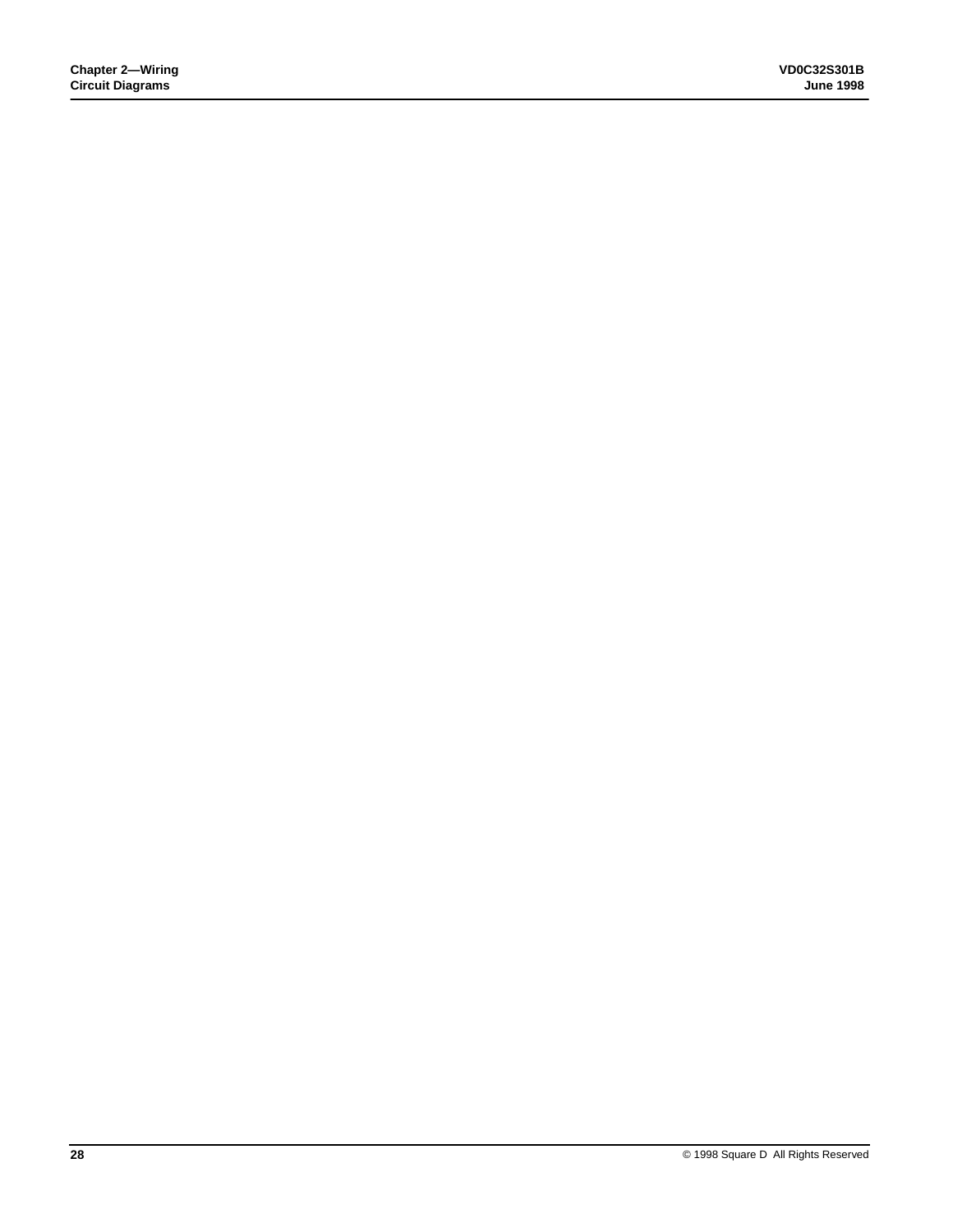| <b>CHAPTER 3-APPLICATION</b> |  |
|------------------------------|--|
| <b>AND PROTECTION</b>        |  |
|                              |  |
|                              |  |
|                              |  |
|                              |  |
|                              |  |
|                              |  |
|                              |  |
|                              |  |
|                              |  |
|                              |  |
|                              |  |
|                              |  |
|                              |  |
|                              |  |
|                              |  |
|                              |  |
|                              |  |
|                              |  |
|                              |  |
|                              |  |
|                              |  |
|                              |  |
|                              |  |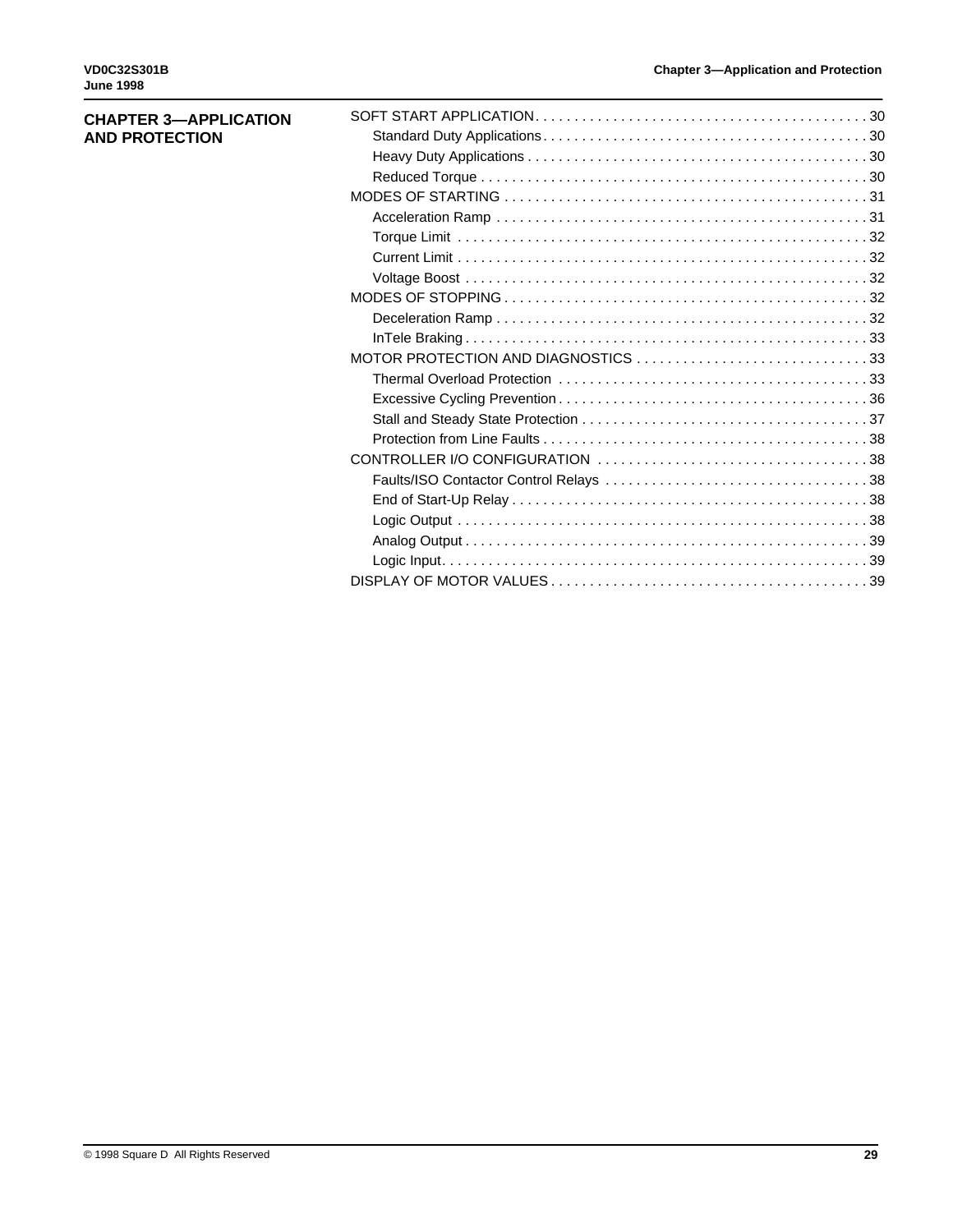| <b>SOFT START APPLICATION</b>     | The key to applying a soft start successfully is matching the load to the motor capability<br>while starting with reduced voltage applied. The ALTISTART 46 is factory preset to start<br>the motor for which the controller is rated for standard duty applications. A switch is<br>located behind the removable keypad that can be toggled from standard duty to heavy<br>duty application presets.                                                                                                                                                                                                               |
|-----------------------------------|---------------------------------------------------------------------------------------------------------------------------------------------------------------------------------------------------------------------------------------------------------------------------------------------------------------------------------------------------------------------------------------------------------------------------------------------------------------------------------------------------------------------------------------------------------------------------------------------------------------------|
| <b>Standard Duty Applications</b> | For standard duty applications, the ALTISTART controller is preset for Class 10 overload<br>protection, a 300% current limit and 10 second acceleration ramp. Typical standard duty<br>applications include most fans and centrifugal pumps. Other standard duty applications<br>include machines such as screw type compressors or conveyors that are started with<br>light or no load.                                                                                                                                                                                                                            |
|                                   | At the standard duty default settings, 10 starts per hour may be achieved for a maximum<br>of 23 seconds per start without tripping. The standard duty horsepower rating of the<br>controller is listed on the device nameplate. Applications requiring long start times, high<br>starting torque, or frequent starting and stopping may require de-rating of the controller<br>or the use of a shorting contactor to bypass the controller once the motor is up to speed.                                                                                                                                          |
| <b>Heavy Duty Applications</b>    | For heavy duty applications, the ALTISTART controller is preset for Class 20 overload<br>protection, a 350% current limit and 15 second acceleration ramp. Heavy duty<br>applications include high inertia loads or other loads requiring long acceleration times.<br>Some examples of heavy duty applications include grinders, crushers, and presses as<br>well as high inertia fans and saws.                                                                                                                                                                                                                    |
|                                   | For heavy duty applications, the controller must be de-rated by one size. When the duty<br>selector switch is toggled to heavy duty mode, the default motor current setting is<br>adjusted to the rated current of the next lower common motor size. At the heavy duty<br>default settings, 5 starts per hour may be achieved for a maximum of 46 seconds per<br>start without tripping.                                                                                                                                                                                                                            |
|                                   | If a shorting contactor is used to bypass the SCRs after starting, the controller may be<br>used for heavy duty applications at its standard duty rating. Refer to chapter 3 for<br>additional information regarding the factory presets.                                                                                                                                                                                                                                                                                                                                                                           |
| <b>Reduced Torque</b>             | The asynchronous motor associated with the ATS46 controller must be able to<br>accelerate the driven load when supplied with reduced voltage and current. When<br>reduced voltage is applied to a motor during acceleration, the current the motor will draw<br>is reduced by the ratio of the voltage applied. The torque produced by a motor varies<br>with the square of the voltage at a fixed frequency. The resultant torque produced by a<br>motor then varies with the square of the voltage at a fixed frequency. Figure 23 shows<br>the speed/torque characteristics as a function of the supply voltage. |
|                                   | Torque<br>$V_{n}$<br>Td1<br>$0.85 V_{p}$<br>$\mathsf{T}_{\mathsf{load}}$<br><sup>r</sup> d2<br>$0.6 V_{p}$<br>% Rated<br>$\mathbf 0$<br>Speed<br>0.25<br>0.75<br>0.5<br>0<br>1                                                                                                                                                                                                                                                                                                                                                                                                                                      |
|                                   | $T_d =$<br>Torque developed at full voltage<br>$T_{d1} =$<br>Torque developed with reduced voltage<br>$T_{d1} \cong T_d \left(\frac{V_n}{V}\right)$<br>$V_{n}$<br>Nominal voltage                                                                                                                                                                                                                                                                                                                                                                                                                                   |

**Figure 23: Torque as a Function of Applied Voltage**

 $V_r =$  Reduced voltage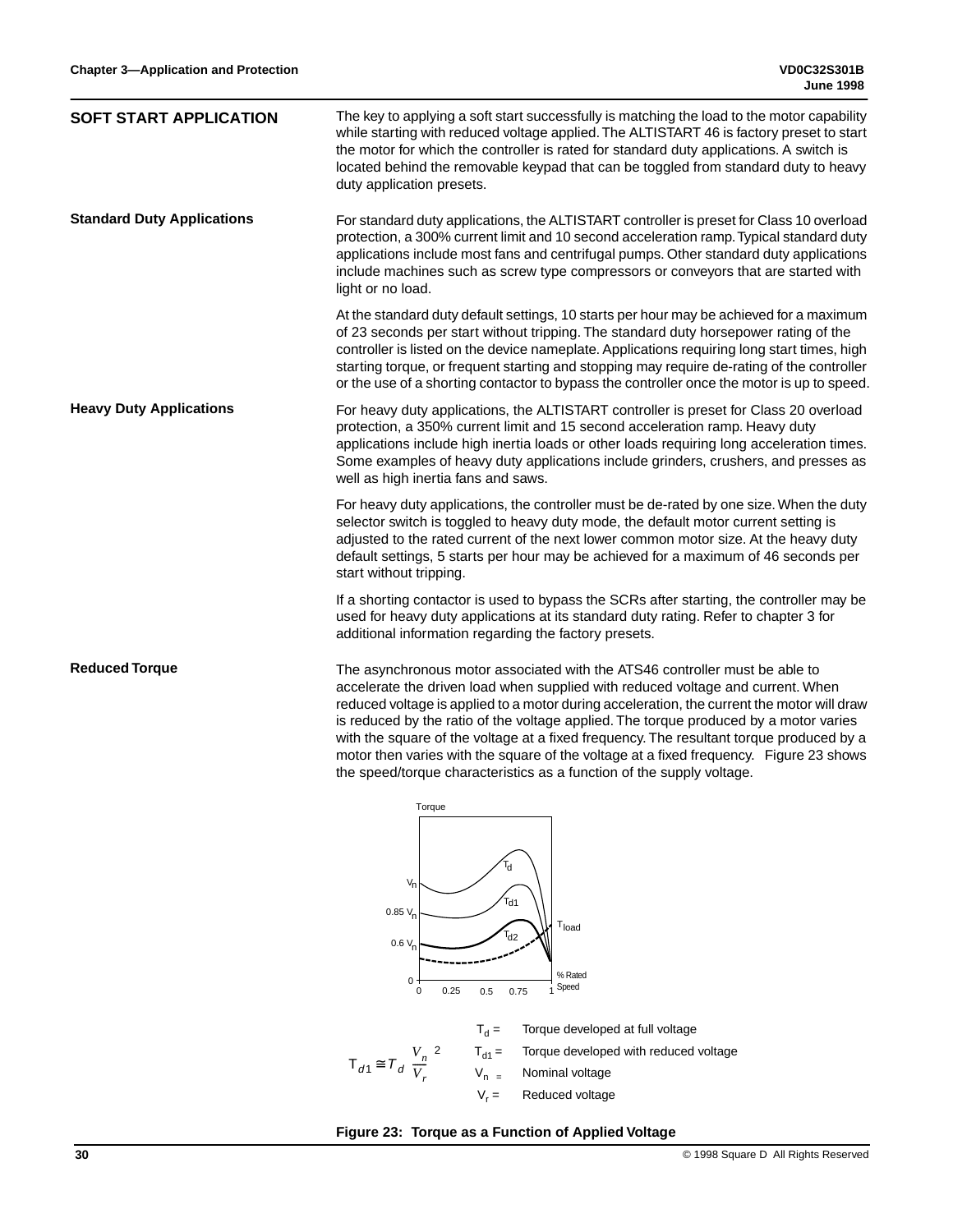A "soft start" progressively increases voltage to the motor. By ramping the voltage, the ATS46 controller limits the amount of current the motor can draw during starting to a user-defined setting. Figure 24 shows the speed/torque characteristics of a motor as a function of starting current. The ATS46 controller provides optimal acceleration by ramping the acceleration torque within the envelope of curve  $T_{d1}$ .



**Figure 24: Torque as a Function of Starting Current**

The ATS46 controller is factory preset for simple, out-of-the-box operation in many applications. The factory preset provides a 10-second acceleration ramp with 300% of the factory preset nominal current.

TCS™ (Torque Control System) ramp is the most widely used acceleration ramp. It is ideal for applications that require a smooth, stepless start. The ATS46 controller uses patented technology to calculate the motor torque continuously . Basing the TCS ramp on the motor torque provides constant acceleration torque ideally suited for most fans, centrifugal pumps, or other variable torque loads.

A torque ramp provides a higher level of control than is available with typical voltage ramping or current limiting soft starters. As shown in the diagrams below, torque ramping compared to a current limited start can provide a more linear speed ramp, reduces the surge of acceleration typical for most soft starts and minimizes the motor temperature rise by reducing the amount of current drawn during acceleration



**Figure 25: Torque Ramp vs. Current Limit Starting**

The torque ramp time, or the time to increase from zero torque to the nominal torque of the motor, may be adjusted from 1 to 60 seconds. The initial torque applied is preset for 10% of the motor nominal torque, but may be adjusted from 0 to 100% for maximum flexibility and adaptability for varying loads.

## **MODES OF STARTING**

**Acceleration Ramp**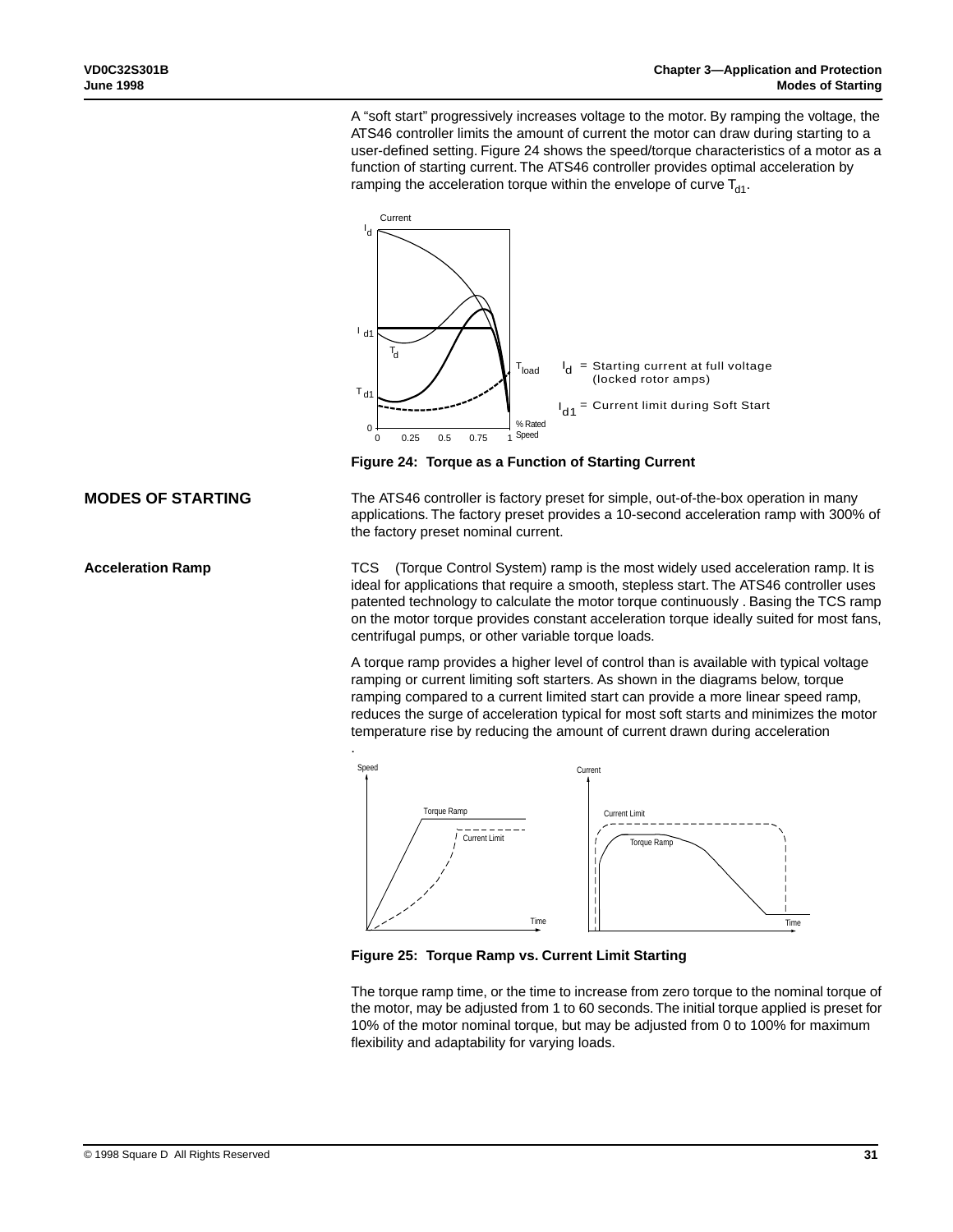#### **Torque Limit**

**Current Limit**

**Voltage Boost**

As Figure 26 illustrates, the maximum motor torque may be limited to between 10 and 100% of the motor nominal torque. This feature is primarily used to limit acceleration of high inertia or constant torque applications. If used, the torque limit combines with the acceleration ramp and initial torque settings to provide a highly customized acceleration torque profile.



**Figure 26: Acceleration with Torque Limit**

Current limit starting is used primarily in high-horsepower applications of limited system capacity. The current limit is adjustable from 150 to 500% of the controller current rating. The current limit setting is always active during start up and overrides all other settings. When the user-defined current limit setting is reached, the torque ramp adjusts to prevent excess current draw.

When starting, if the torque is too low due to dry friction, stiff mechanism, or high inertia, the boost function allows the motor to develop increased torque to initiate motor shaft rotation. As Figure 27 shows, the voltage applied during the boost may be adjusted from 50 to 100% of the motor nominal voltage and is applied for 5 cycles of mains power.



**Figure 27: Boost Function**

## **MODES OF STOPPING**

**Deceleration Ramp**

The ATS46 controller can be set for freewheel stop, deceleration ramp, or dynamic braking. The default setting is freewheel stop, which removes all voltage from the motor terminals after a stop command. The time the motor takes to coast to rest depends on inertia and resistive torque of the driven load.

Deceleration ramping uses the same principles of the acceleration ramp, providing a gradual deceleration. This feature is typically used in pumping applications to prevent hydraulic shocks or water hammer, which may occur if the motor decelerates too quickly. As shown in Figure 28 on page 33, when deceleration ramping is selected, the ramp time may be adjusted from 1 to 60 seconds. The torque threshold at which the ramp ends may also be adjusted from 0 to 100% of nominal torque.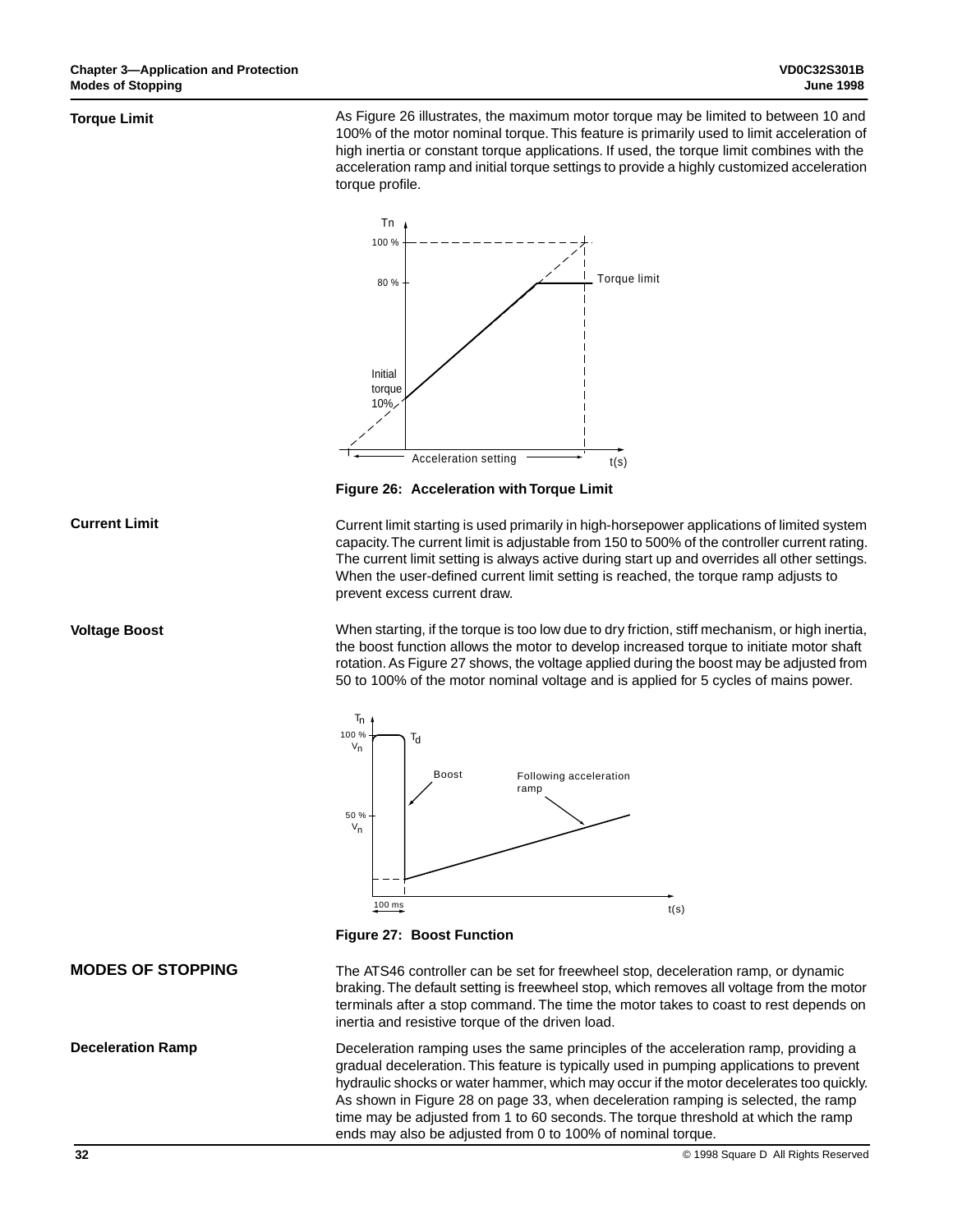Once the torque reaches the threshold value, the controller changes to freewheel mode and the motor coasts to a stop. The threshold setting is useful in pumping applications, which do not require continued deceleration control once the check valve has closed. If the torque is below the threshold setting at a given stop command, controlled deceleration is not activated and the controller changes to freewheel stop.



**Figure 28: Torque Ramp During Deceleration**

InTele Braking is available for applications that require faster than freewheel deceleration time. Impulse braking decelerates the motor to 20% of the rated speed; DC Injection completes the deceleration. The braking level may be adjusted from 0 to 100% to provide gradual ramp. To customize the deceleration ramp, adjust the duration of the DC injection from 20 to 100% of the impulse braking time. If InTele Braking is selected, the controller is preset for 50% braking torque level with a change to DC injection at 20% speed for 20% duration.





The ATS46 controller provides state-of-the-art motor protection. On controllers rated 47 A and higher, motor protective features are available even if a shorting contactor is used to bypass the SCRs after the motor is up to speed. To assist with troubleshooting, the 3-digit LCD displays fault status codes. The controller memory registers and maintains the previous 5 faults, even following power loss.

The ATS46 controller is a UL Listed motor controller with integrated motor and controller thermal protection. The motor and controller temperature are continuously calculated based on the controller nominal current and the current that is actually drawn. An electronic circuit, which stores the thermal state of the motor even if the supply power is disconnected, simulates the cooling curve.

Overload of any kind over any duration can cause the motor temperature to rise. As Figure 30 shows, the ATS46 controller creates a digital model of the motor temperature based on two thermal images. The first (T1) represents the level of temperature rise corresponding to "iron" (motor frame). The second (T2) represents the temperature rise of "copper" (stator, windings). For each thermal image, two levels of alarm are detected.

## **InTele<sup>™</sup> Braking**

# **MOTOR PROTECTION AND DIAGNOSTICS**

## **Thermal Overload Protection**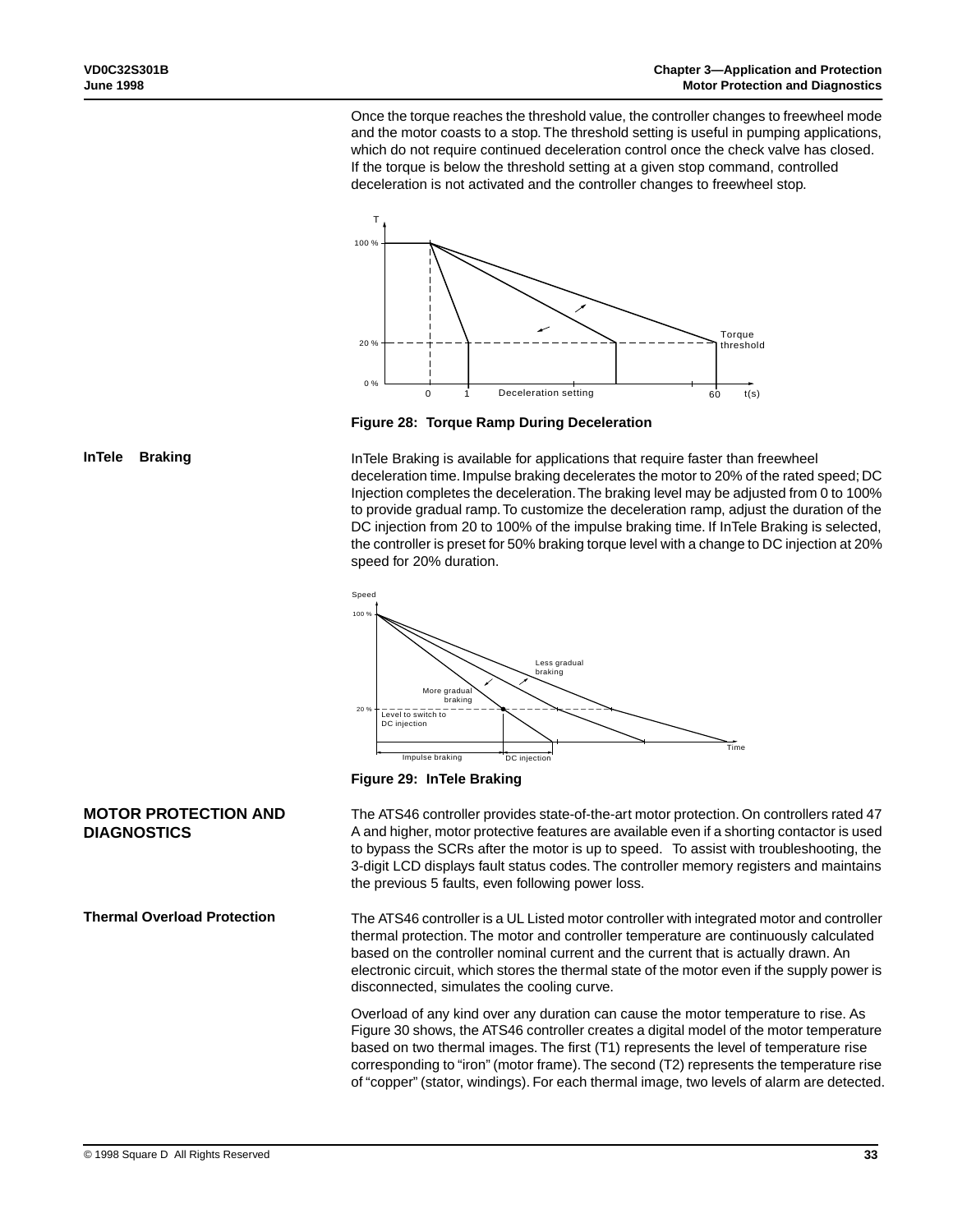An overload pre-alarm is signaled by logic output LO1 when the motor has exceeded its nominal temperature rise threshold. A pre-alarm is signaled when the thermal state exceeds 105% for T1 and/or 130% for T2.

A thermal fault signal stops the motor when the temperature rise exceeds the critical threshold. A thermal fault is signaled by relay R1 when the motor thermal state exceeds 110% for T1 and 140% for T2.



**Figure 30: Thermal Trip Curves**

The ATS46 controller is preset to provide Class 10 overload protection for standard duty applications. The ATS46 controller can be adjusted to provide Class 2, 10A, 10, 15, 20, 25, or 30 overload protection, as necessary. Class 2 protection is available for applications such as submersible pumps, where very tight control of motor temperature is required. Class 30 protection is available for applications such as high inertia loading, where a longer than normal starting time is required to accelerate the load to full speed. In addition, the internal overload protection may be disabled if motor protection is provided externally.

The various thermal overload protection classes are defined to meet the standards of IEC 947-4-2 for starting from both cold and hot states. Starting from a cold state is defined as the stabilized motor thermal state when the motor is off. Figure 31 shows the approximate trip times for starting from a cold state.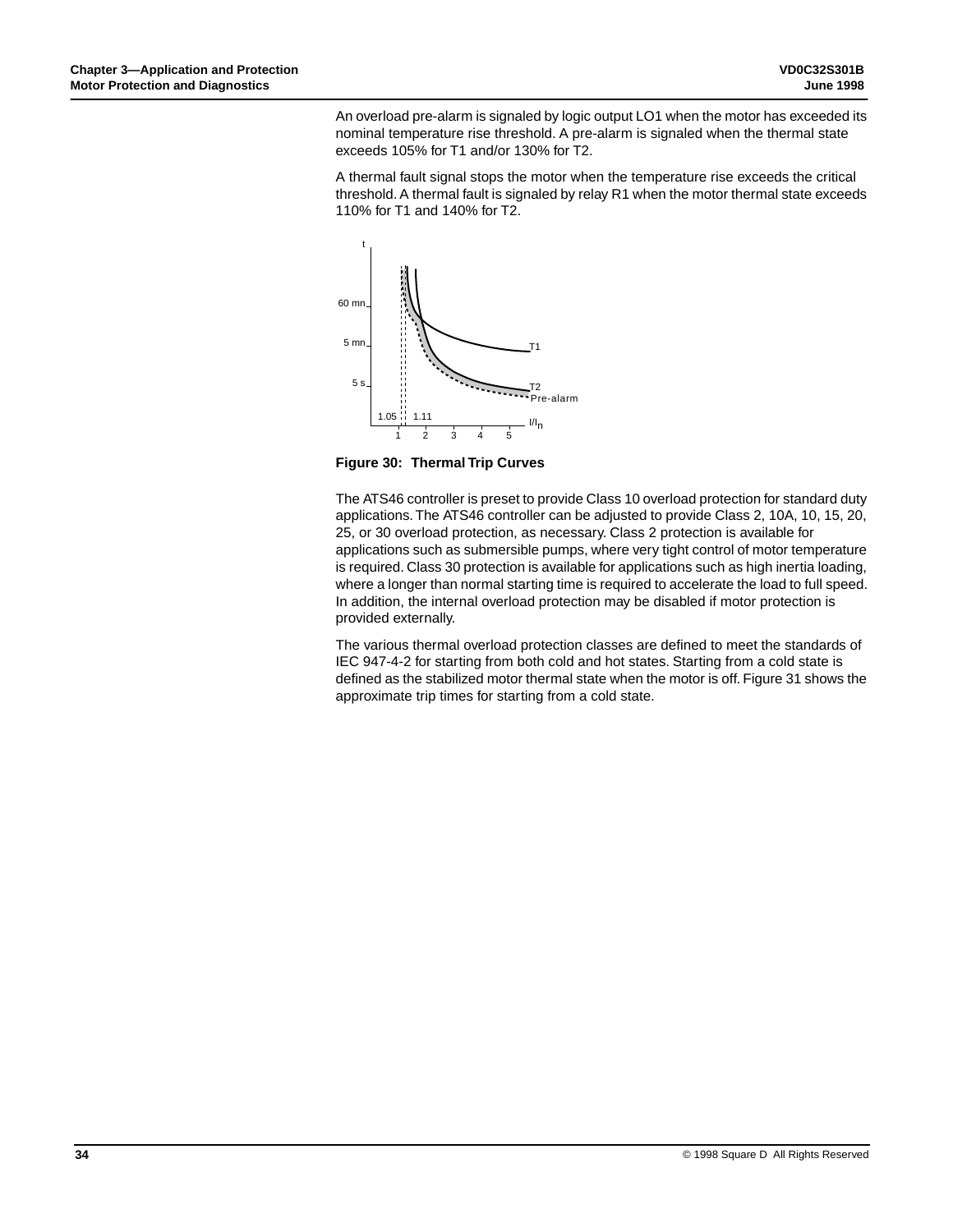

**Figure 31: Cold Start Curves**

Starting from a hot state is defined as the stabilized motor thermal state when the motor has been running at full load capacity. Figure 32 on page 36 shows the approximate trip times for starting from a hot state.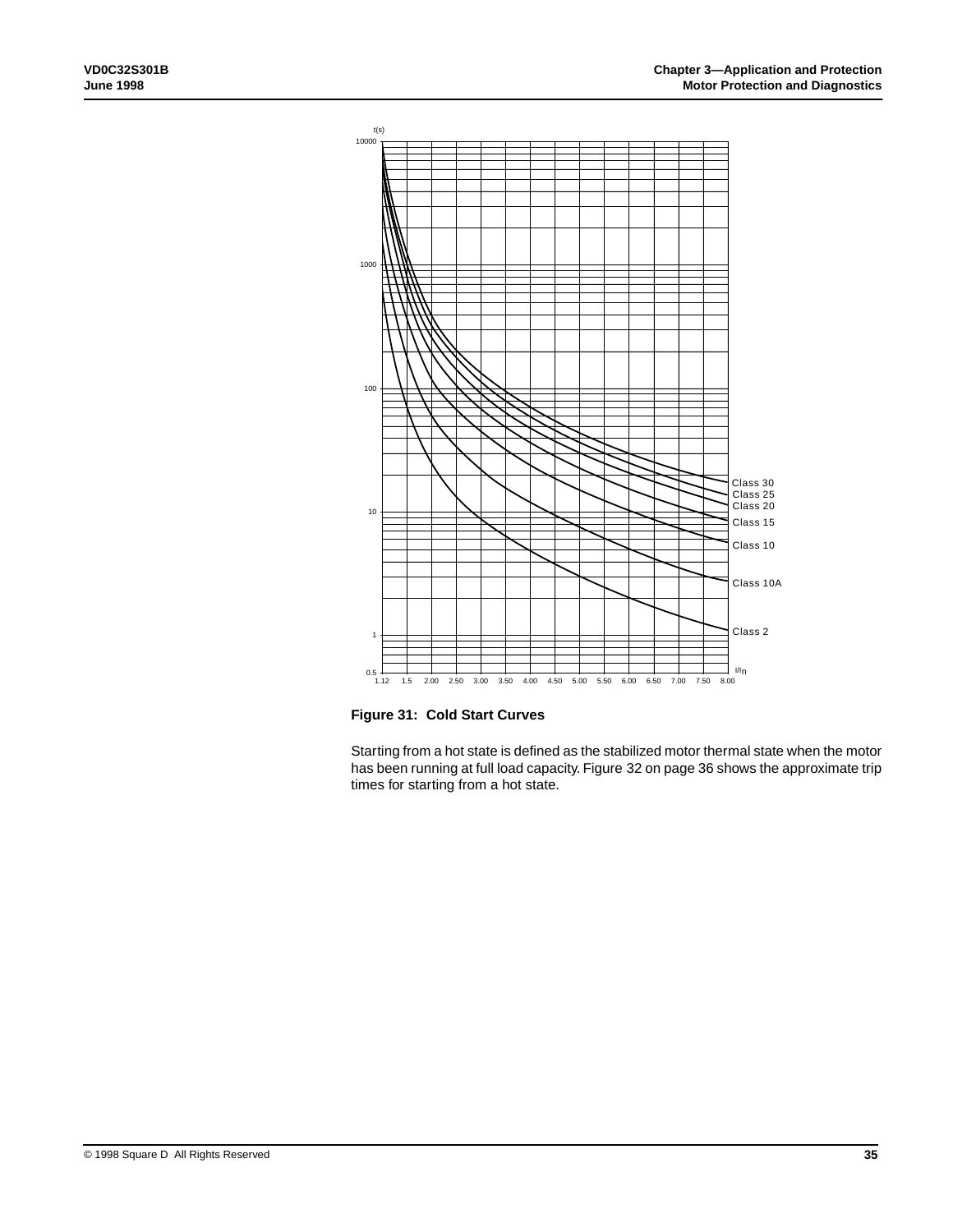

**Figure 32: Hot Start Curves**

## **Excessive Cycling Prevention**

To avoid excessive starting and stopping, adjust the time before starting. The range of adjustment is between 0 and 999 seconds. When using a freewheel stop, the ATS46 controller will not accept a new start command during the time after a STOP command is issued and before the motor starts. When using controlled deceleration, a new START command will not be accepted until: the time elapses after the soft stop; or InTeleBraking is complete. The factory preset of two seconds ensures de-magnetization is complete before motor restart.



**Figure 33: Time before starting**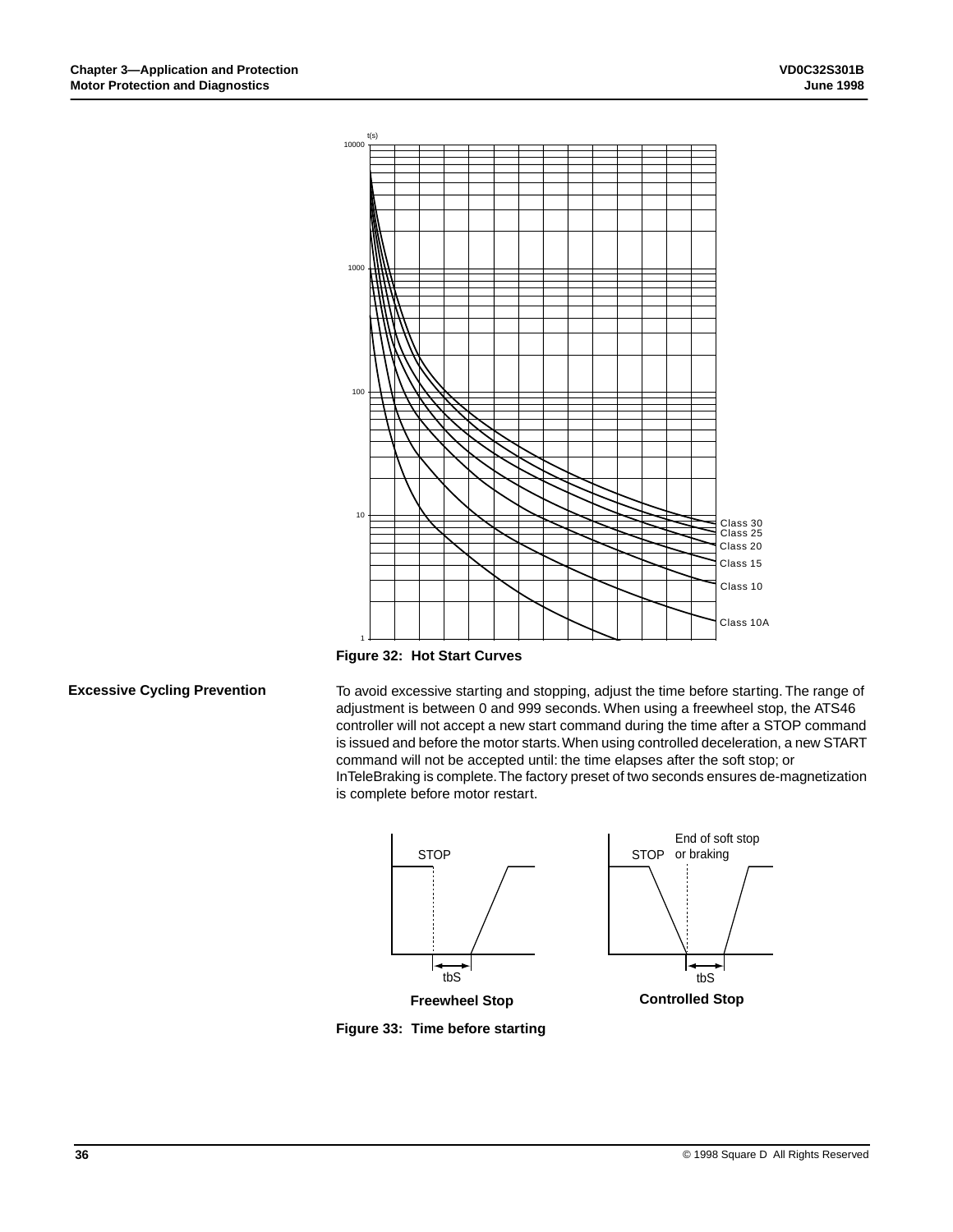- To prevent stalling, set the the maximum start time. It ranges from 10 to 999 seconds. If the time to reach full speed exceeds the stall time, a fault is detected and the start is aborted.
- To protect against jamming after the motor is up to speed, the ATS46 controller detects a fault and aborts motor operation when the current exceeds 5 times the motor rated current for more than 200 ms. This feature is only active when the shorting contactor is used to bypass the controller during steady state operation.
- The current trip threshold may be adjusted from 50 to 300% of the nominal motor current for additional protection during steady state operation. See Figure 34. If an overcurrent condition exists for more than 10 seconds, an alarm is signalled through logic output LO2. Brief overcurrent conditions are allowed without nuisance tripping if the current decreases to a level 10% or more below the overcurrent limit within 10 seconds.



**Figure 34: Current Trip Threshold**

• To protect against underload conditions during steady state operation, the underload limit may be adjusted from 20 to 100% of the motor load state. See Figure 35. An underload fault is detected after 4 seconds of operation below the user-defined level. Brief underload conditions are allowed without nuisance tripping if the loading returns to a level 10% or more above the underload limit within 4 seconds.



**Figure 35: Motor Load Limit Examples**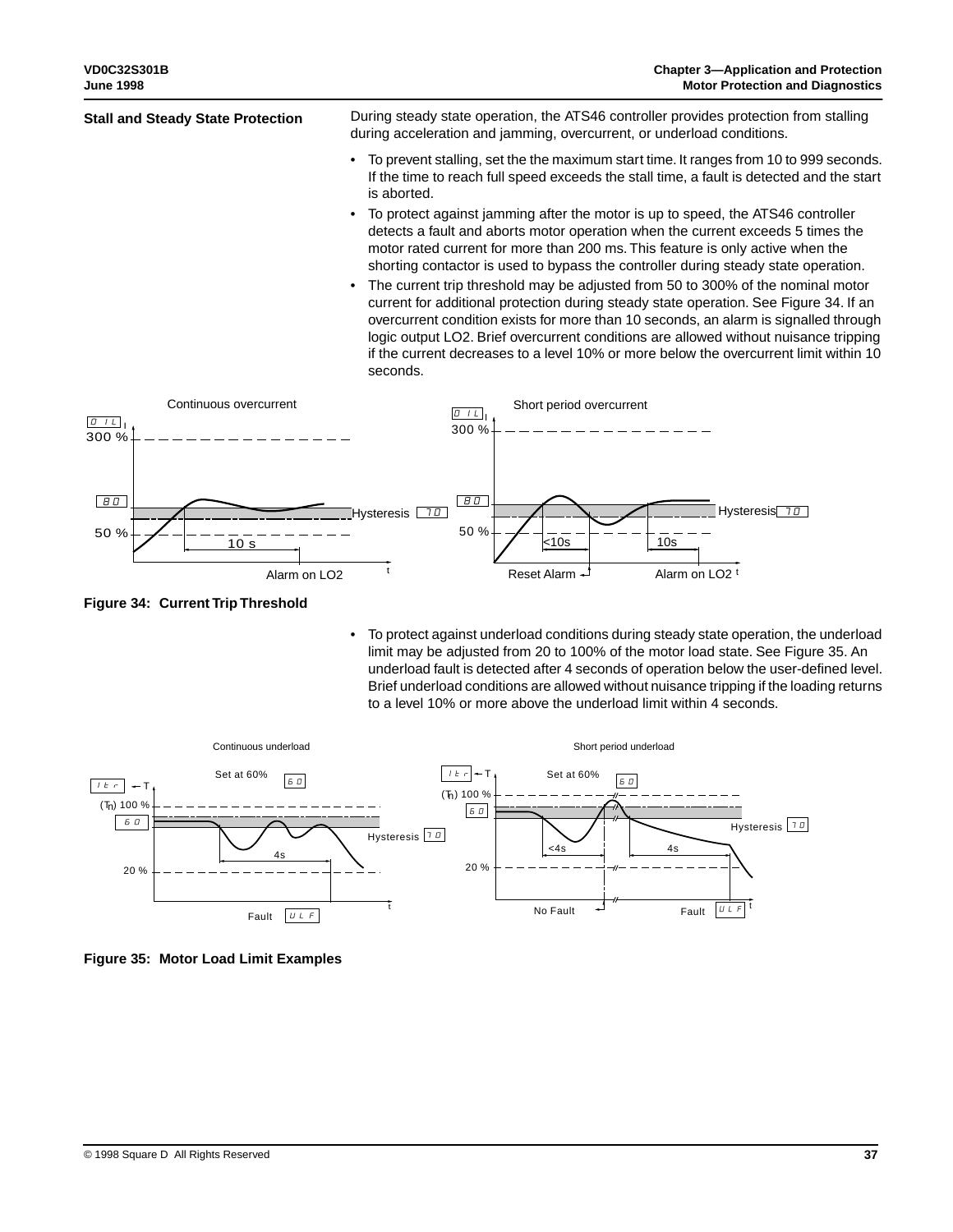| <b>Protection from Line Faults</b>                   | The ATS46 controller provides protection from line faults while allowing for continued<br>operation when supplied with typical industrial power that may contain minor<br>disturbances. The ATS46 controller interrupts motor operation if the following fault<br>conditions are detected:                                                                                                                                                                                                                           |
|------------------------------------------------------|----------------------------------------------------------------------------------------------------------------------------------------------------------------------------------------------------------------------------------------------------------------------------------------------------------------------------------------------------------------------------------------------------------------------------------------------------------------------------------------------------------------------|
|                                                      | • Mains supply failure greater than 500 ms.                                                                                                                                                                                                                                                                                                                                                                                                                                                                          |
|                                                      | • Loss of motor phase or shorting contactor connection.                                                                                                                                                                                                                                                                                                                                                                                                                                                              |
|                                                      | • Supply frequency outside limits upon initialization. For 60 Hz operation, the supply<br>frequency must be between 56.4 and 63.6 Hz. For 50 Hz operation, the supply<br>frequency must be between 47 and 52.5 Hz.                                                                                                                                                                                                                                                                                                   |
|                                                      | Phase reversal may be selected to prevent operation if the supply phase rotation does<br>not correspond to the specified rotation direction.                                                                                                                                                                                                                                                                                                                                                                         |
|                                                      | The ATS46 controller also trips on overcurrent due to a short circuit at the controller, a<br>shorted SCR, or a shorting contactor malfunction. Although the controller may detect<br>these faults, the user must install an external means of automatically disconnecting the<br>motor from the line supply. This external disconnect provides protection for the motor,<br>driven machinery, and operating personnel.                                                                                              |
| <b>CONTROLLER I/O</b><br><b>CONFIGURATION</b>        | The ATS46 controller provides several inputs and outputs that can be adapted to a<br>variety of functions. The controller is preset at the factory to meet the requirements of<br>most applications. The functions of the inputs, outputs, and optional configurations are<br>described below.                                                                                                                                                                                                                       |
| <b>Faults/Iso Contactor Control</b><br><b>Relays</b> | One normally opened and one normally closed contact is supplied for indication of fault<br>or control of an isolation contactor. In the default mode, R1 contacts change state if a<br>fault is detected. The contacts are in their normal state upon application of control<br>power. Once the self diagnostic check is completed, if no fault is found, the fault relay<br>energizes. The fault contacts will change to their de-energized state if a fault condition<br>is detected, or if control power is lost. |
|                                                      | If configured for control of an isolation contactor, the R1 contacts stay in their normal<br>state until a run command is initiated. The R1 contacts then stay energized until a fault<br>condition is detected or until deceleration is complete. This allows the user to coordinate<br>an isolation contactor to disconnect the motor from the line under a fault condition or<br>when the motor is not in use.                                                                                                    |
| <b>End of Start-up Relay</b>                         | A normally open relay is provided to allow for easy integration of a shorting contactor.<br>The end of start-up relay closes once the motor has reached full speed and opens<br>following a fault condition or after a stop command is initiated. Following a stop<br>command, the end of start-up contact is used to drop out the shorting contactor so that<br>deceleration control may be used if selected.                                                                                                       |
|                                                      | If a shorting contactor is going to be used to bypass the SCRs after starting is complete,<br>the shorting contactor must close within 500 msec of detection of full speed operation.<br>If a shorting contactor is used, the end of start-up relay must be used to coordinate<br>operation of the shorting contactor.                                                                                                                                                                                               |
| <b>Logic Output</b>                                  | Two logic outputs compatible with PLC inputs are provided on the ATS46 controller. The<br>factory preset for LO1 indicates a thermal pre-alarm. In this configuration, the logic<br>output changes to state 1 when a motor thermal overload pre-alarm has been reached,<br>and stays high until the thermal fault has cleared. When a pre-alarm condition exists,<br>corrections should be made to the process to prevent an actual overload fault condition,<br>which requires down time for motor cooling.         |
|                                                      | The LO1 output may also be configured for motor power indication. In this configuration,<br>the output changes to state 1 whenever the motor current is present.                                                                                                                                                                                                                                                                                                                                                     |
|                                                      | A second logic output, LO2, is provided to signal an overcurrent alarm. If overcurrent<br>detection is not selected, LO2 is inactive.                                                                                                                                                                                                                                                                                                                                                                                |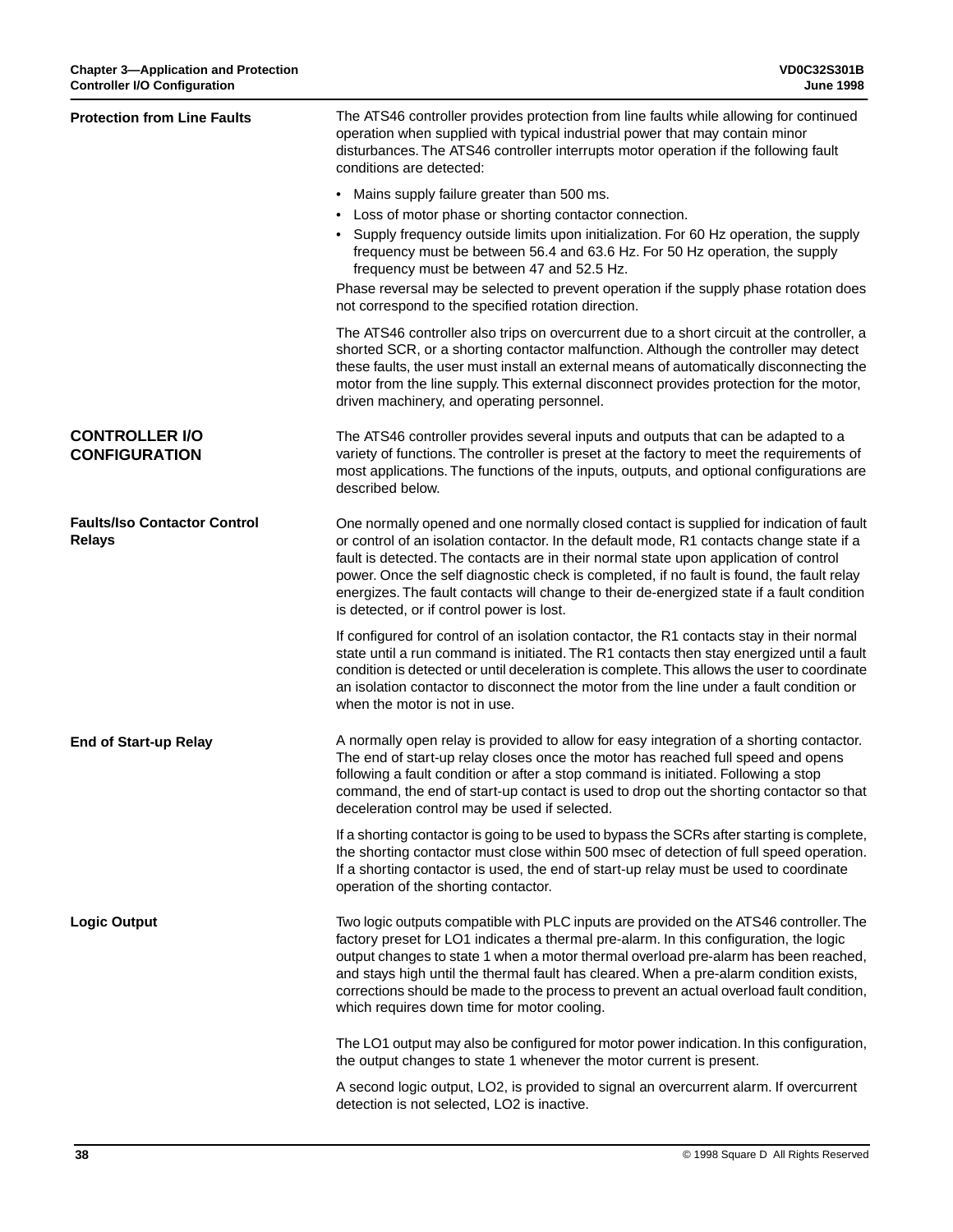| <b>Analog Output</b>           | An analog output is provided that indicates motor status. The A1 output can be<br>configured for 0-20 mA or 4-20 mA output. The analog output is factory preset to indicate<br>motor current, but may be configured to indicate motor torque, thermal state, or power<br>factor. |
|--------------------------------|----------------------------------------------------------------------------------------------------------------------------------------------------------------------------------------------------------------------------------------------------------------------------------|
| Logic Input                    | The logic input is factory pre-set to force the controller to a freewheel stop. Alternate<br>configurations include external fault, force to local control, control of cascading motors,<br>and thermal overload reset.                                                          |
|                                | • Force to Freewheel: Overrides controlled deceleration if selected.<br>• External Fault: Interrupts controller operation following an input from an external fault                                                                                                              |
|                                | detection device.<br>Local Control: If using the communications option (VW3-G46301), the logic input<br>must be configured for local control. When configured for local control, activating the<br>logic input is required to switch from remote to local operation.             |
|                                | • Control of Cascading Motors: When initiated, allows for control of several motors.                                                                                                                                                                                             |
|                                | Thermal Overload Reset: The logic input may be configured to require operator<br>acknowledgment of a thermal overload condition. In this configuration, the logic input<br>must be changed to state 1 after the thermal fault has cleared before the motor may<br>be re-started. |
|                                | Fault Reset: The logic input may also be configured to require operator<br>$\bullet$<br>acknowledgement of all faults. In this configuration, the logic input must be changed<br>to state 1 after a fault has cleared before the motor may be restarted.                         |
| <b>DISPLAY OF MOTOR VALUES</b> | The ATS46 controller provides a three-digit LCD display that can be set up to display the<br>controller and motor characteristics, as described in Table 12.                                                                                                                     |

| <b>LCD Display</b>         | <b>Description</b>                                                                               |
|----------------------------|--------------------------------------------------------------------------------------------------|
| <b>Controller Status</b>   | Displays a ready, run or fault status.                                                           |
| Motor Current              | Displays the motor current, from 0 to 6000 amps. Active during<br>acceleration and steady state. |
| Motor Load State           | Displays the motor torque production, from 0 to 150% of the nominal<br>motor torque.             |
| <b>Active Power</b>        | Displays the active power as a percentage of the motor nominal power.                            |
| <b>Motor Thermal State</b> | Displays the thermal state of the motor, from 0 to 120% of the motor full<br>load amp setting.   |
| Motor Power Factor         | Displays the motor power factor, from 0.1 to 1.                                                  |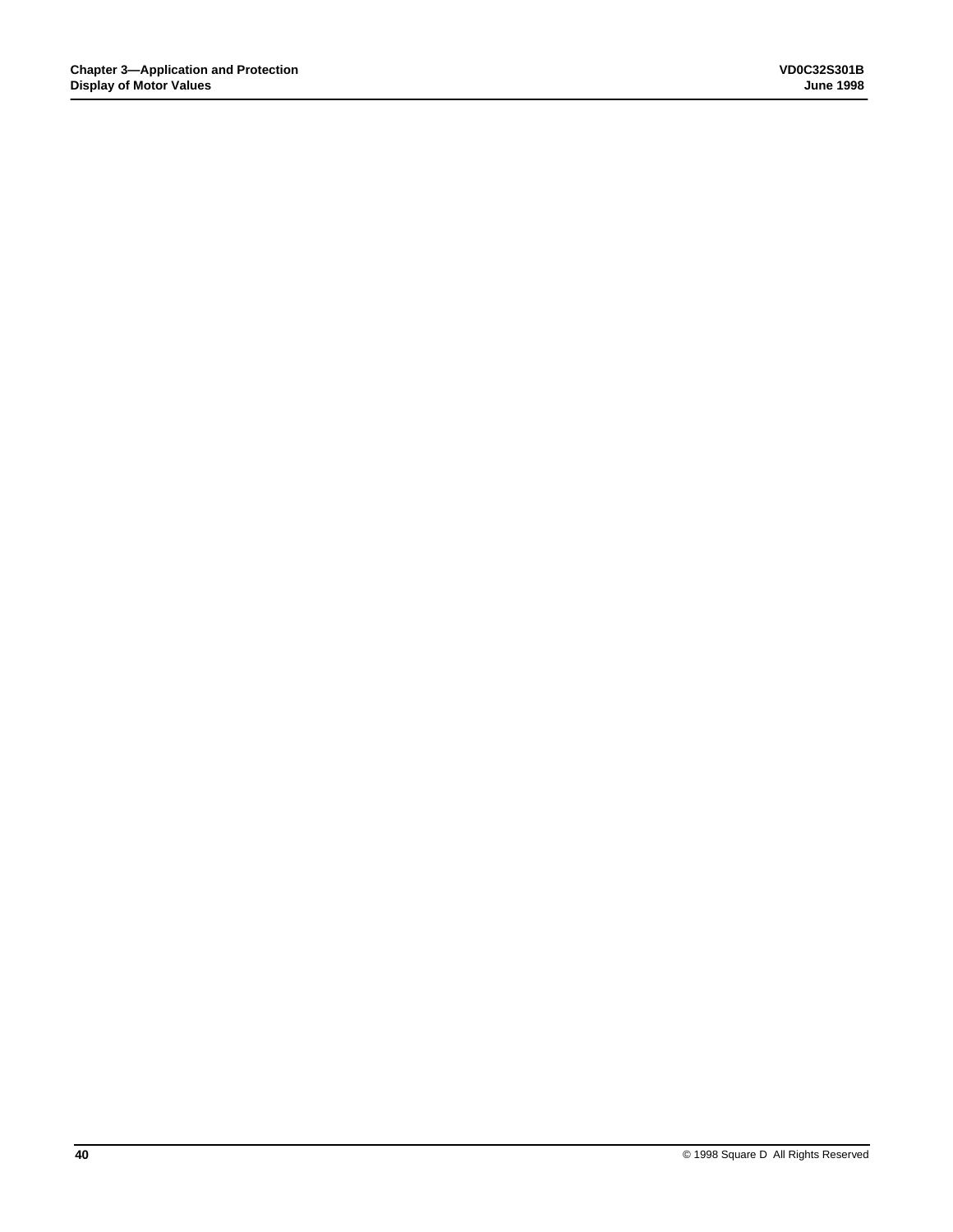| <b>CHAPTER 4-CONTROLLER</b> |  |
|-----------------------------|--|
| <b>SETUP AND OPERATION</b>  |  |
|                             |  |
|                             |  |
|                             |  |
|                             |  |
|                             |  |
|                             |  |
|                             |  |
|                             |  |
|                             |  |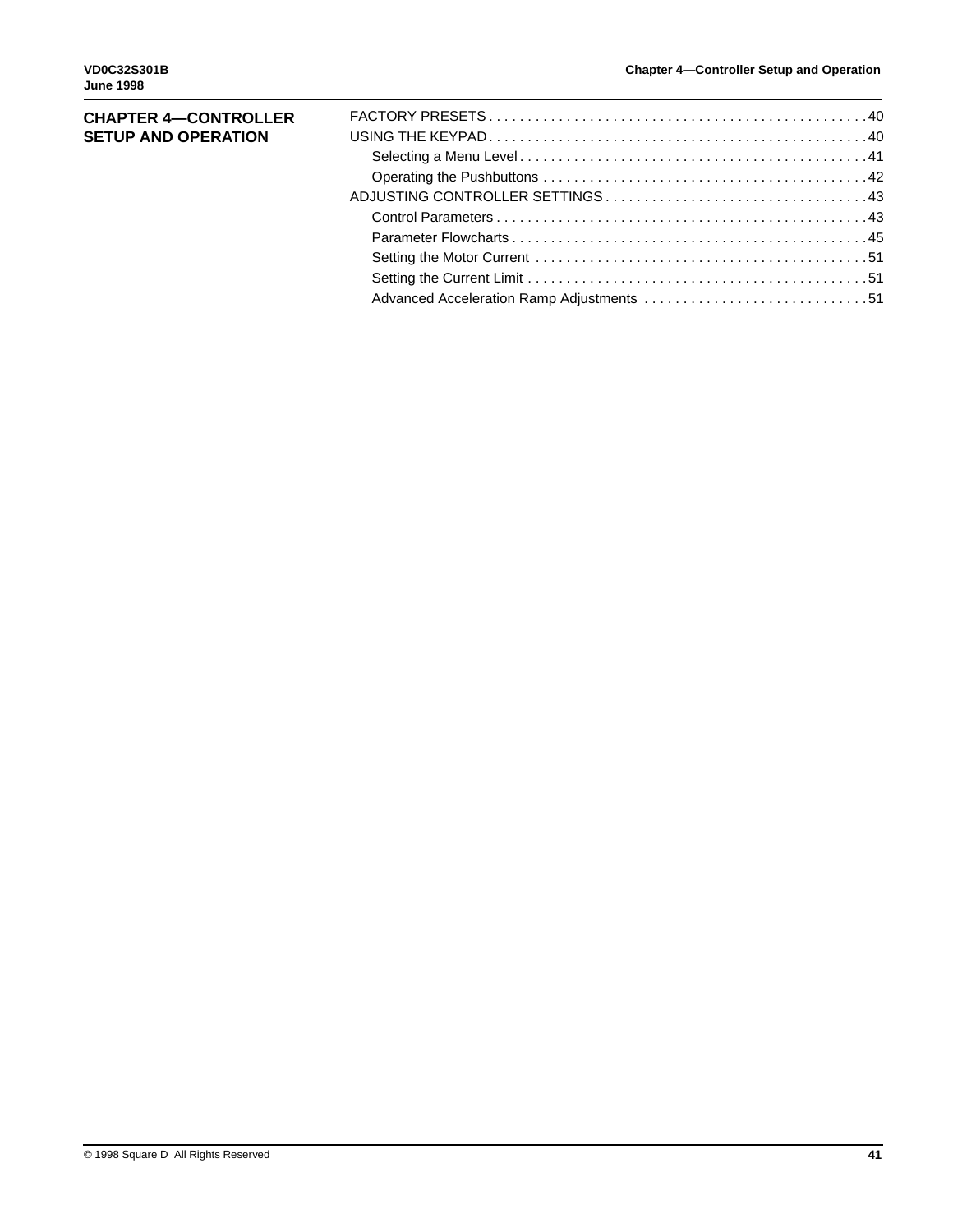## **FACTORY PRESETS**

The ALTISTART 46 (ATS46) controller is factory preset, which, for many applications, allows operation without requiring adjustment. As shown in Figure 36, a switch is located behind the removable display module that can be toggled from standard duty to heavy duty application presets.



**Figure 36: Factory Preset Selector Switch**

The ATS46 controller is factory preset to standard duty operation. To switch the factory presets to heavy duty applications, remove the control module and change the selector switch to position 2, as shown in Figure 36 (inset). For the change to take effect, control power must be cycled after adjusting the selector switch. The following factory presets change when adjusting the selector switch from position 1 to position 2:

| <b>Parameter</b>         |     | <b>Standard Duty Preset</b> | <b>Heavy Duty Preset</b> |
|--------------------------|-----|-----------------------------|--------------------------|
| <b>Acceleration Ramp</b> | Ac  | 10 seconds                  | 15 seconds               |
| <b>Current Limit</b>     | llt | 300%                        | 350%                     |
| Overload Protection      | thp | Class 10                    | Class 20                 |

Table 20 on page 65 lists the factory preset for the motor nominal current,  $\mu$ , and corresponding motor combinations for standard duty and heavy duty presets. If the motor full load amp rating is not within 95 and 105% of the ATS46 controller factory preset value, or if motor has a 1.0 service factor, adjust the controller for optimal motor protection and performance.

Tables 16 and 17 provide the Level 1, 2, and 3 factory presets for the other parameters available.

NOTE: If purchasing a Class 8636, 8638 or 8639 Enclosed ALTISTART, refer to the supplemental instruction bulletin provided. Modifications have been made to the factory settings listed above for some enclosed products to more closely match the motor full load amp ratings at the specified motor voltage. In addition, if an input contactor is provided, the R1 relay has been re-set for isolation contactor control.

# **USING THE KEYPAD**

A keypad is provided to allow digital set up of the controller and real-time indication of motor performance. The keypad has three seven-segment display characters, one program LED, and four pushbuttons for programming the controller, as shown in Figure 37.

The keypad may be removed after loosening the holding screw, and can be removed while the controller is switched on. The keypad does not have to be in place in order to operate the controller.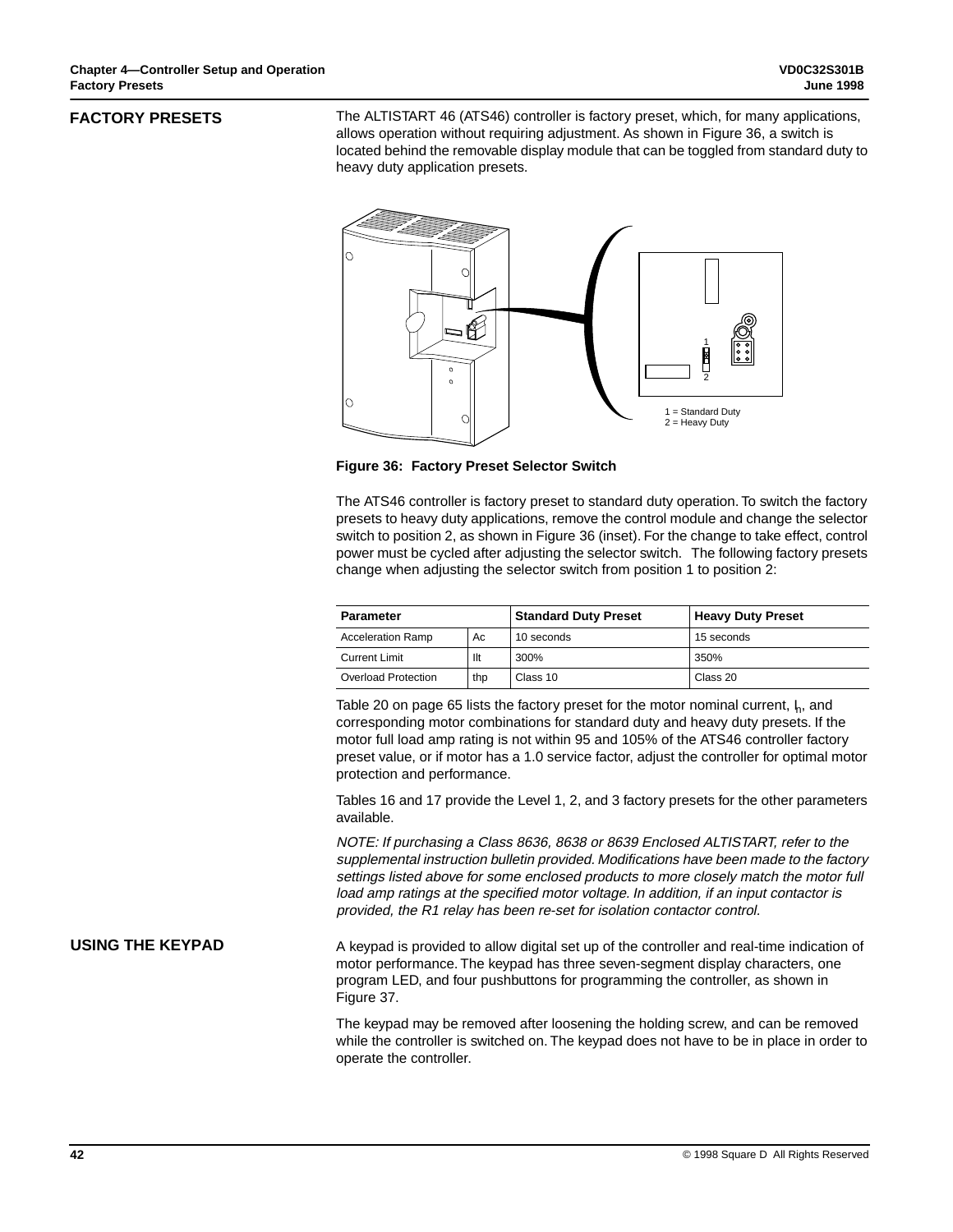

**Figure 37: Front Panel of Keypad**

## **Selecting a Menu Level**

The adjustable parameters are separated into three levels. Two switches on the back of the display keypad can be adjusted to provide access to all three programming levels or prevent adjustment to the controller. To avoid accidental controller modifications, the controller is preset: Adjustment cannot occur without first removing the keypad and changing the dip switch setting. Refer to Figure 38.





## **Table 13: Setup Mode**

| <b>Switch Position</b> |                                                                                                          |        | <b>When Controller is</b><br>Ready                                                                                     | When Motor is Running                                                                                                                                 |
|------------------------|----------------------------------------------------------------------------------------------------------|--------|------------------------------------------------------------------------------------------------------------------------|-------------------------------------------------------------------------------------------------------------------------------------------------------|
| 2<br>ON                | Level 1:<br>Basic acceleration<br>and deceleration<br>control parameters.                                | ٠      | Controller may be start-<br>ed and stopped with<br>presence of run com-<br>mand                                        |                                                                                                                                                       |
| 2<br>ON.               | Level 2:<br>Includes level 1<br>parameters and<br>additional set up of<br>more advanced<br>features.     | ٠      | Display of monitoring<br>parameters (level 1 & 2<br>only)<br>Display and modification<br>of adjustment parame-<br>ters | Display of monitoring pa-<br>rameters<br>Display and modification<br>of adjustment parameters<br>Display of configuration<br>parameters; no modifica- |
| 2<br>ON.               | Level 3:<br>Reconfiguration of<br>controller operation<br>independent of<br>level 1 and 2<br>parameters. | ٠<br>٠ | Display and modification<br>of configuration param-<br>eters<br>Display of fault codes<br>Prog LED lit                 | tion of configuration pa-<br>rameters                                                                                                                 |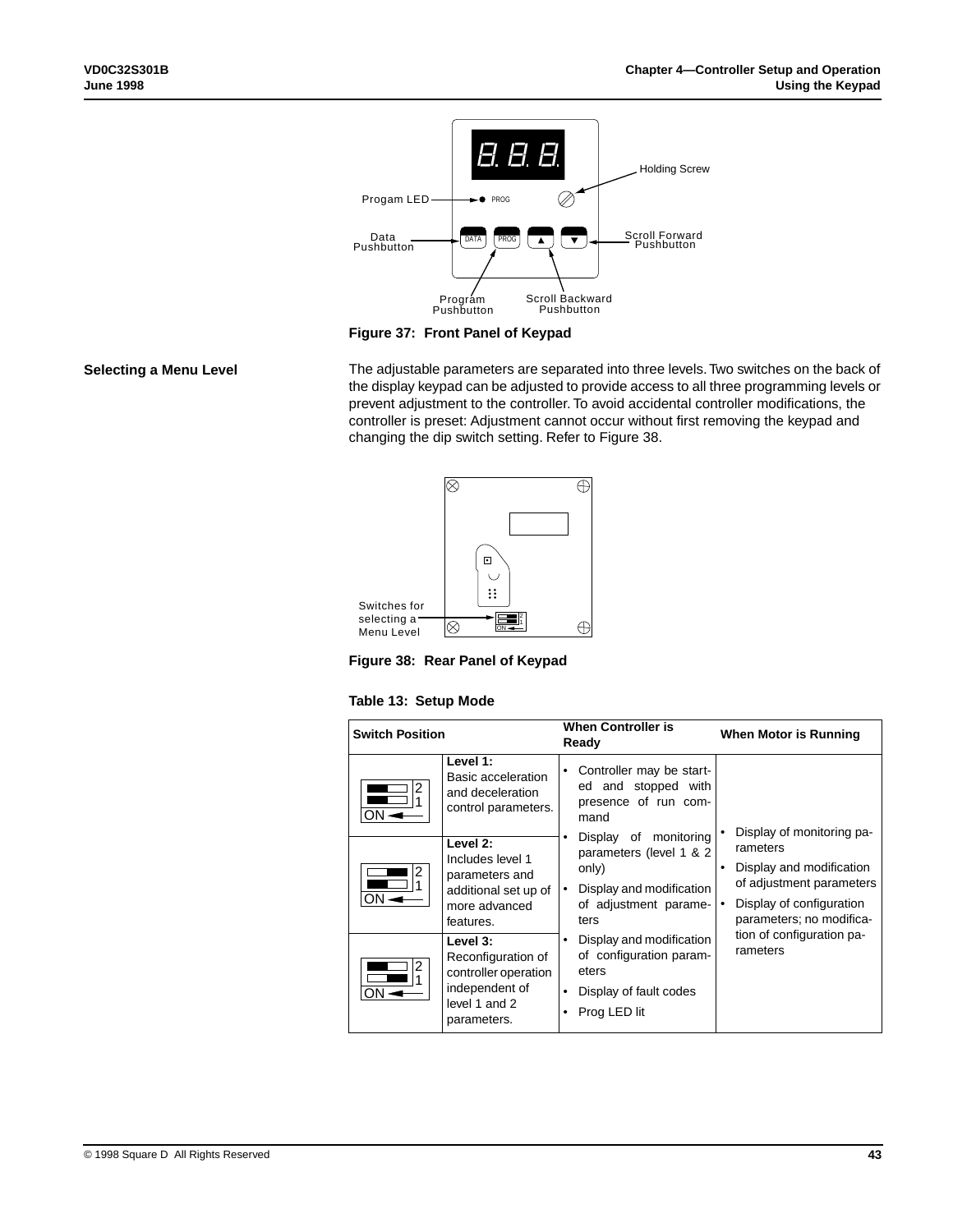|                                               | <b>Switch Position</b>        | When Controller is Ready or Motor is Running                          |
|-----------------------------------------------|-------------------------------|-----------------------------------------------------------------------|
| 12                                            | Level 0:                      | Controller may be started and stopped with presence<br>of run command |
| Operating Mode.<br>No adjustment<br>possible. | Display monitoring parameters |                                                                       |
|                                               |                               | Display of Level 2 parameters and settings                            |
|                                               |                               | Display of fault codes                                                |
|                                               |                               | No modifications possible                                             |

# **Table 14: Adjustment Lockout Mode**

# **Operating the Pushbuttons**

|      | Operation                             |                                                                 |  |  |  |
|------|---------------------------------------|-----------------------------------------------------------------|--|--|--|
| Key  | When parameter name is displayed      | When parameter value is displayed                               |  |  |  |
|      | Steps forward through parameter list  | Increases parameter value                                       |  |  |  |
|      | Steps backward through parameter list | Decreases parameter value                                       |  |  |  |
| DATA | Displays parameter value              | Displays parameter name or cancels<br>change to parameter value |  |  |  |
| PRC  |                                       | Saves change to parameter value                                 |  |  |  |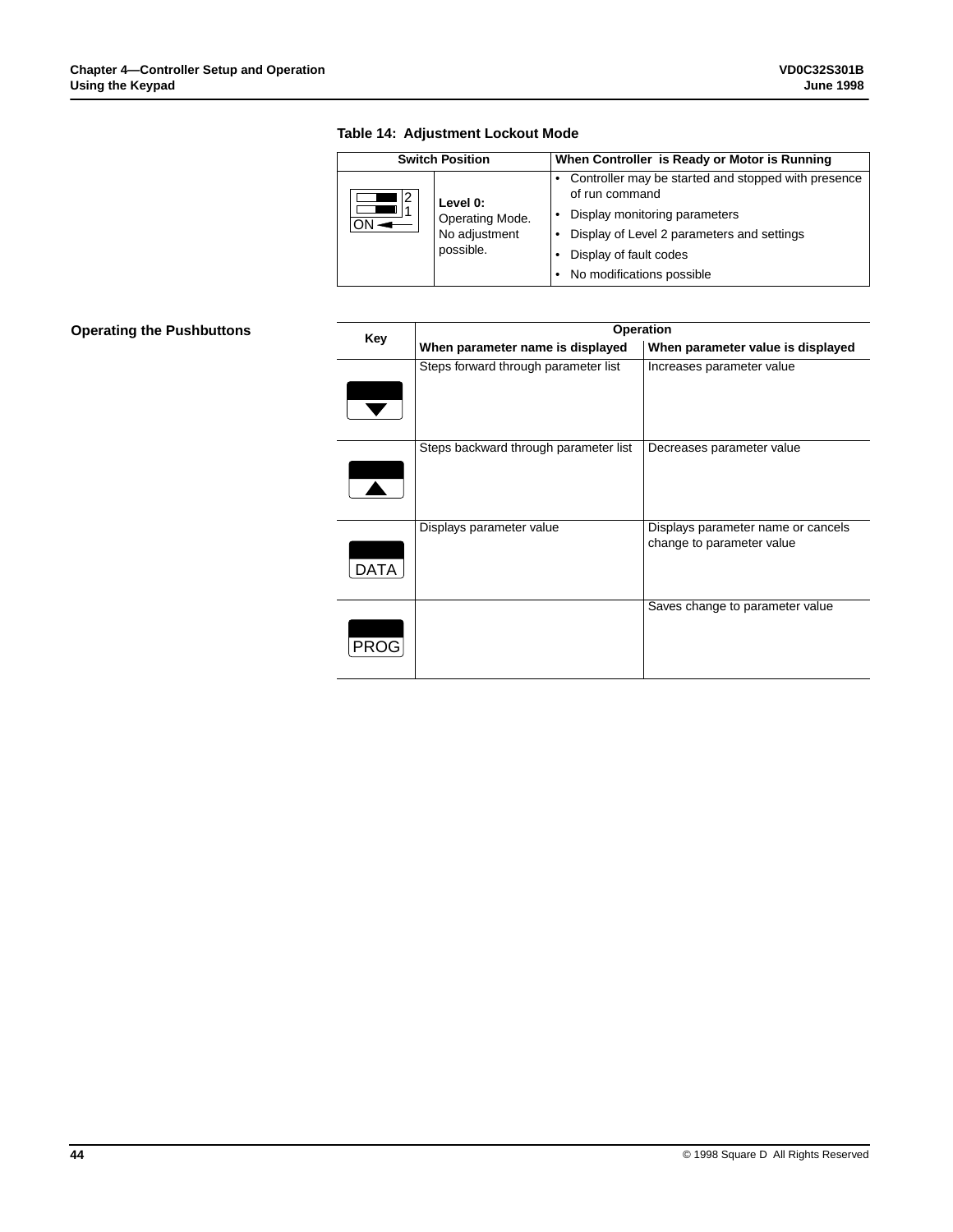# **ADJUSTING CONTROLLER SETTINGS**

At any time, the user may select which parameter is to be displayed. If the motor is idle, the next time the motor is started, the selected motor starting parameter is displayed. If the motor is running while the adjustment is made, the desired monitoring parameter is displayed after pressing the DATA pushbutton.



Monitoring motor current (Lcr) and torque (Ltr)



# **Figure 39: Displaying the Monitoring Parameters**

**Control Parameters**

Control parameters consist of configuration and adjustment parameters. Configuration parameters indicate the type of control or on/off selections and can only be modified when the controller is in a ready status. Adjustment parameters are functions that have an adjustment range or level, and can be modified at any time in setup mode.

For example, the type of deceleration control is a configuration parameter and cannot be changed once the motor is operating. However, the deceleration ramp time is an adjustment parameter and may be adjusted at any time in setup mode. If adjusted prior to a stop command, the deceleration time adjusts to the new setting at the next stop command.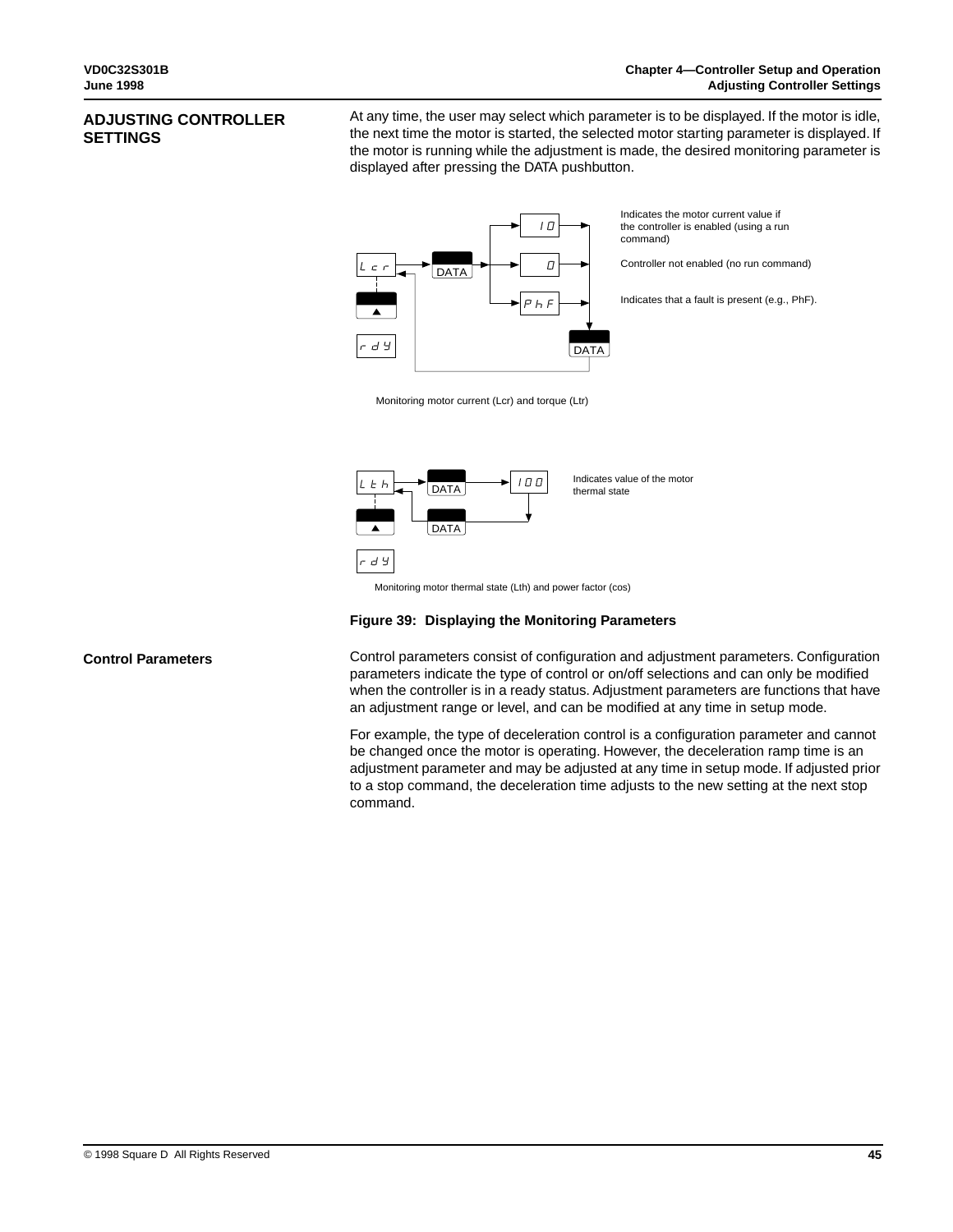When control power is applied,







**Figure 41: Displaying/Modifying the Control Parameters While in Setup Mode**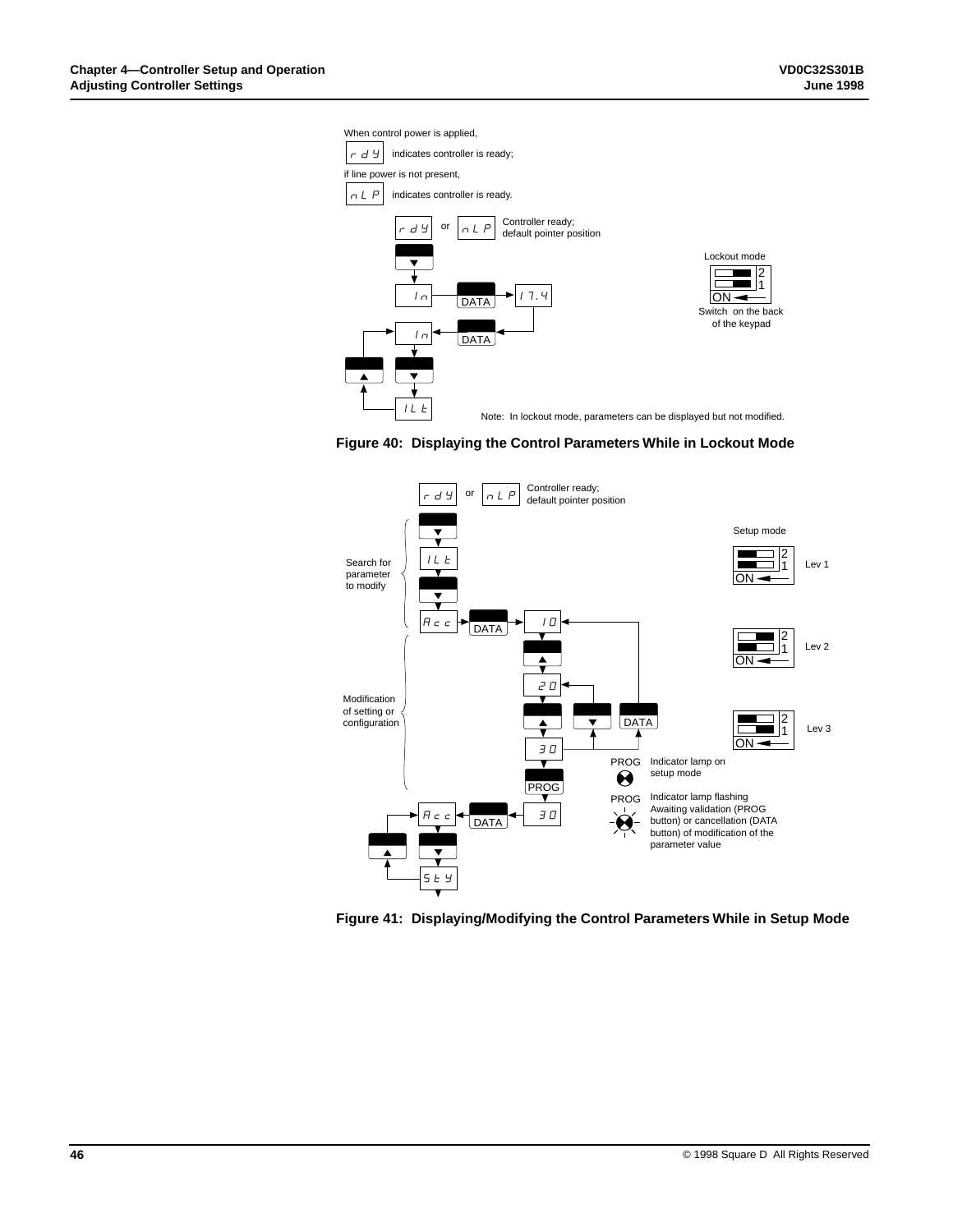#### **Parameter Flowcharts**

ATS46 controller setup is accomplished using the keypad, as described in "Using the keypad" on page 42. The flowcharts displayed in Figures 42, 43, and 44 list the order in which the parameters appear when scrolling through the menus. Tables 16 and 17 provide the description, adjustment range and factory preset for each parameter.



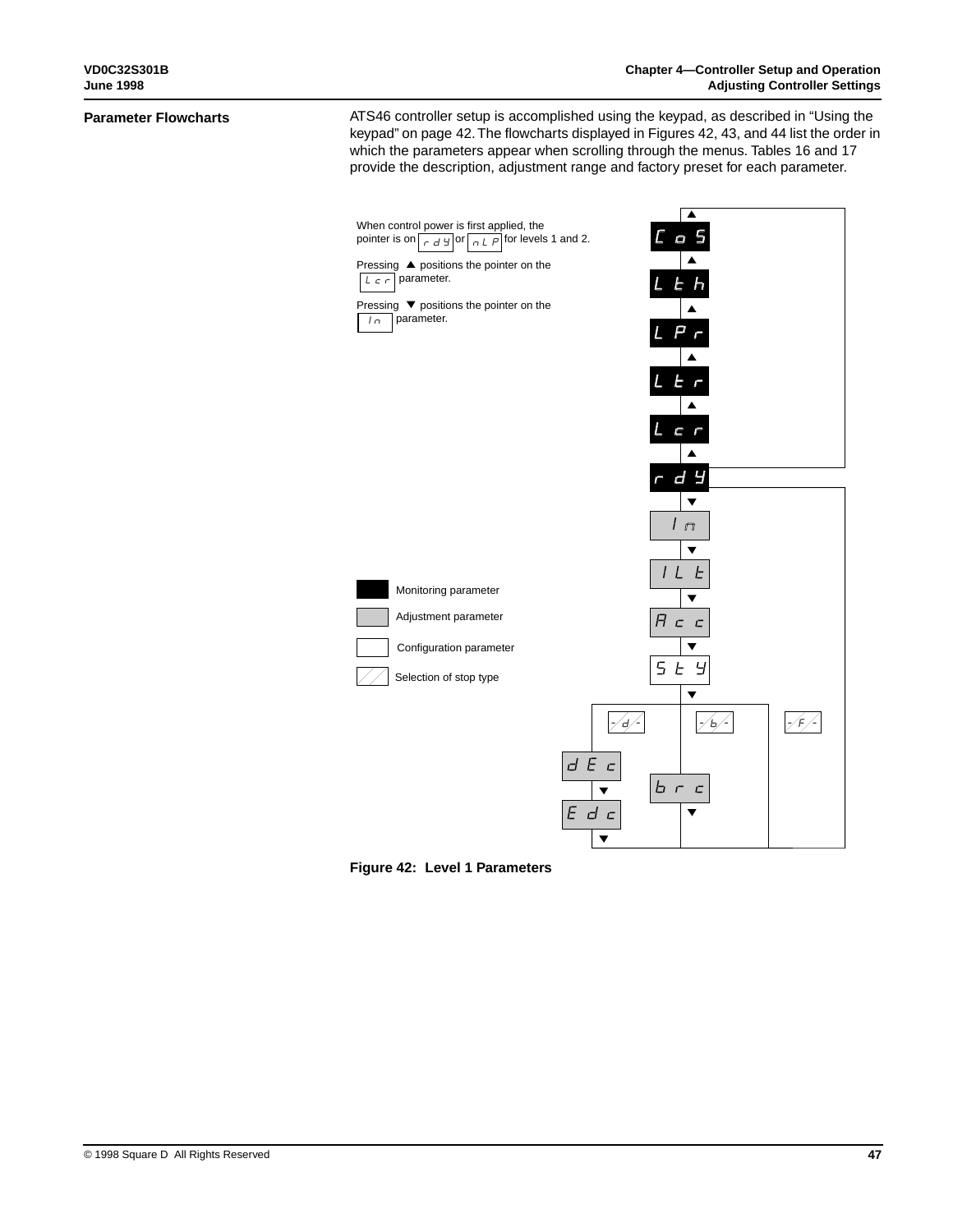

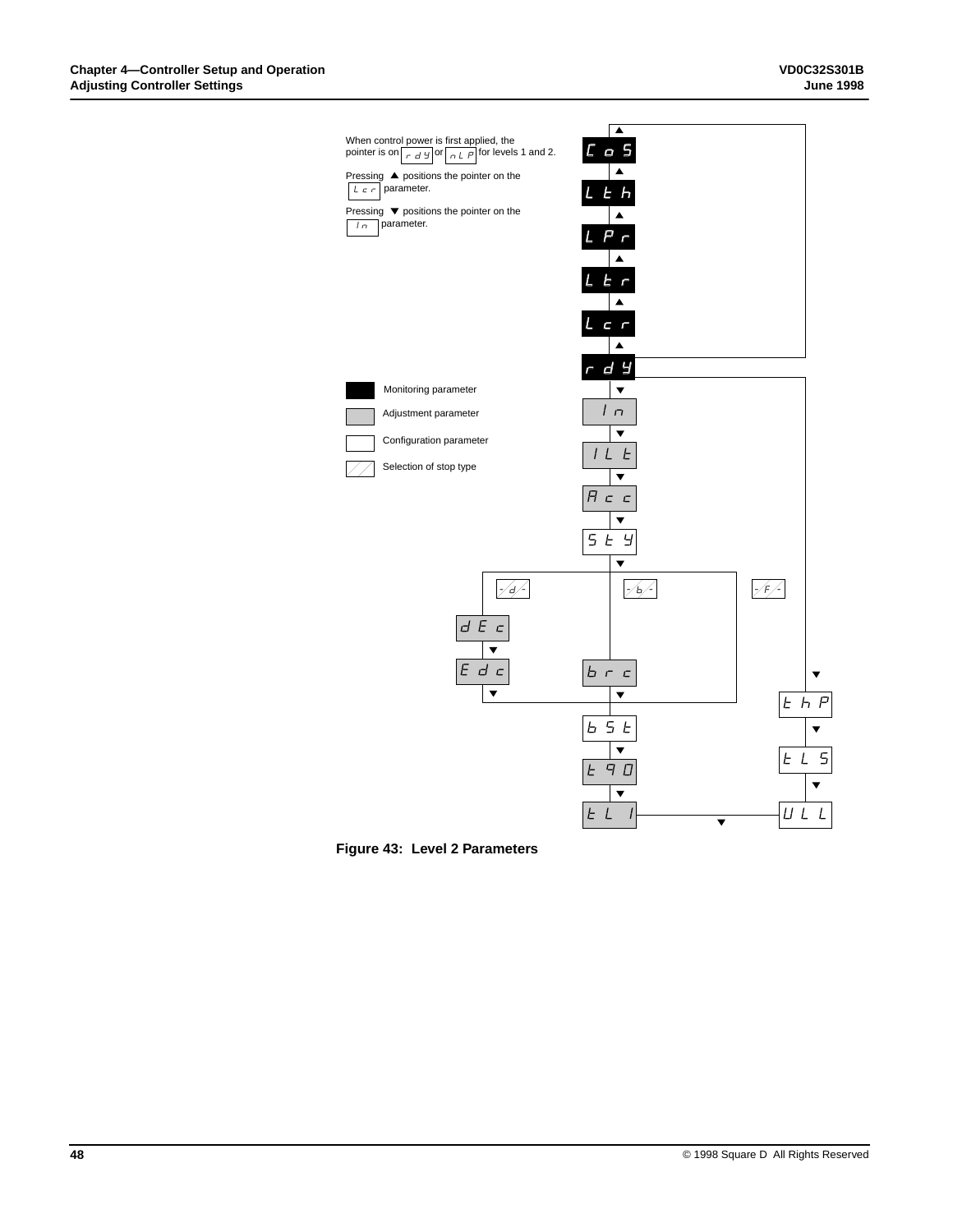

**Figure 44: Level 3 Parameters**

| Table 15: Monitoring Parameters |  |  |  |  |
|---------------------------------|--|--|--|--|
|---------------------------------|--|--|--|--|

| <b>Monitoring Parameters</b> |                     | <b>Display Range</b>                     | <b>Description</b>                                                                                                                                                                                                                                                                                                                                                                                                                                                                                                                                                                                   |
|------------------------------|---------------------|------------------------------------------|------------------------------------------------------------------------------------------------------------------------------------------------------------------------------------------------------------------------------------------------------------------------------------------------------------------------------------------------------------------------------------------------------------------------------------------------------------------------------------------------------------------------------------------------------------------------------------------------------|
| $L_{\odot}$ 5                | Motor power factor  | $0.1$ to 1                               | If selected, indicates the power factor of the motor while running.                                                                                                                                                                                                                                                                                                                                                                                                                                                                                                                                  |
| L E h                        | Motor thermal state | 0 to 250%                                | If selected, the motor thermal state is displayed, expressed as a percentage of the<br>normal operating temperature.                                                                                                                                                                                                                                                                                                                                                                                                                                                                                 |
| LP <sub>F</sub>              | <b>Active Power</b> | 0 to 250% of the nominal<br>motor power  | If selected, the active power of the motor during acceleration, deceleration, and<br>steady state operation is displayed. The active power is displayed as a percentage<br>of the motor nominal power.                                                                                                                                                                                                                                                                                                                                                                                               |
| L E r                        | Motor load state    | 0 to 250% of the nominal<br>motor torque | If selected, the motor load state during acceleration, deceleration and steady state<br>operation is displayed. The load state is expressed as a percentage of the motor<br>nominal torque.                                                                                                                                                                                                                                                                                                                                                                                                          |
| $L \subset r$                | Motor current       | 0 to 6000 amps                           | If selected, the motor current during acceleration, deceleration and steady state<br>operation is displayed. If the current is less than 1000 amps, the current is displayed<br>in amps. If the current is greater than 1000 amps, the current is displayed in<br>kiloamps.<br>For example:                                                                                                                                                                                                                                                                                                          |
|                              |                     |                                          | 1.5 amps is displayed as 1. 5<br>78.6 amps is displayed as 7 B. 5<br>384 amps is displayed as $\exists B$ 4<br>1255 amps is displayed as $1.75$                                                                                                                                                                                                                                                                                                                                                                                                                                                      |
| rdy                          | Controller status   | r d 4.<br>run<br>or fault status         | After control power is applied, the display is blank for a brief period while the<br>controller performs self diagnostics. If all is clear, the $r d H$ or ready controller<br>status is displayed. The display changes to $r \omega_0$ once a start command is given.<br>The $\epsilon$ $\mu$ $\sigma$ display flashes during acceleration, deceleration and braking. During<br>steady state operation, the $r \cup r$ display is steady. If a fault is incurred during<br>diagnostics or controller operation, the applicable fault code is displayed in place of<br>the controller status display |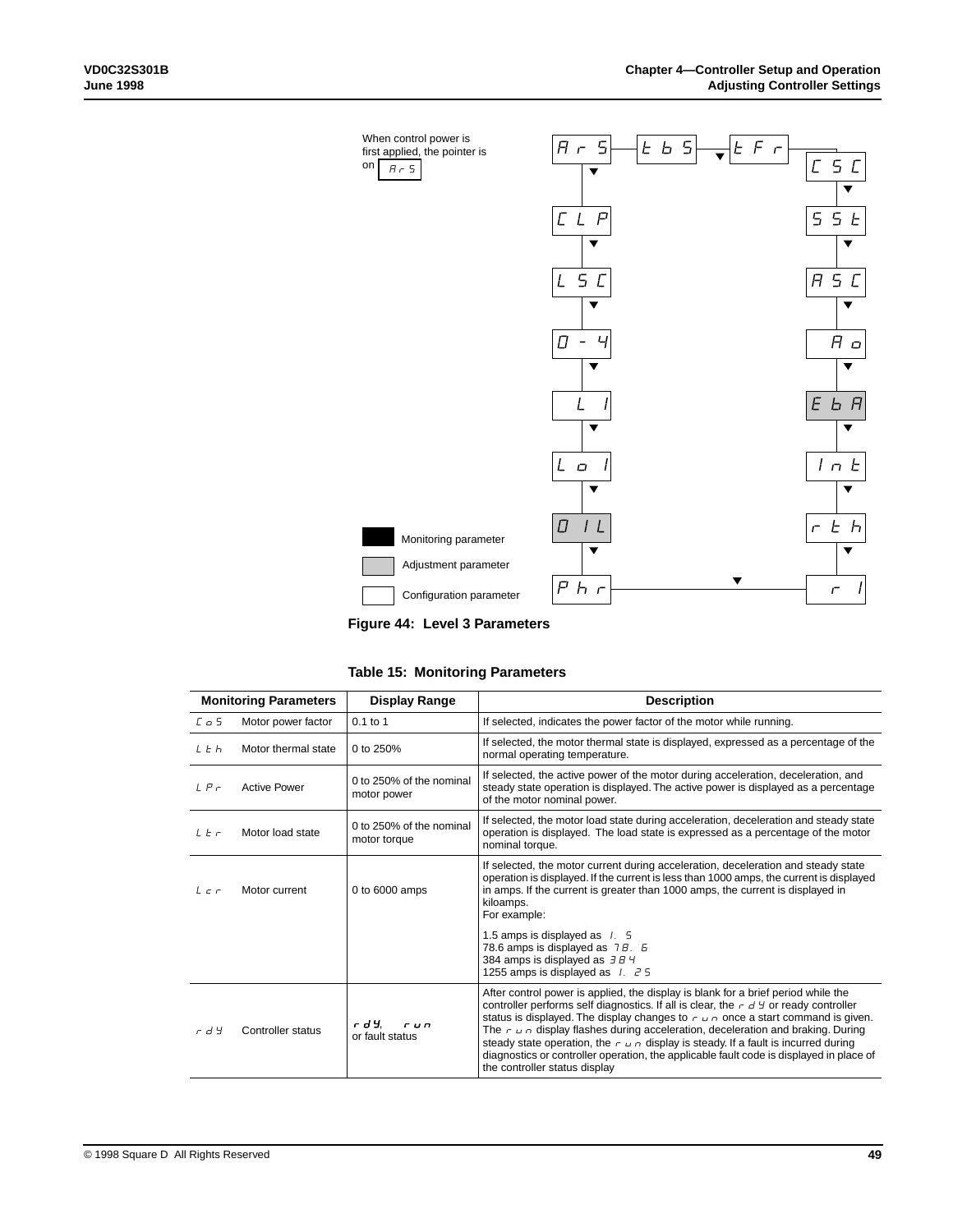# **Table 16: Level 1 and 2 Parameters**

| <b>Parameter</b> |                                                                                  | <b>Type</b> | <b>Display Range</b>                                     | <b>Preset</b>                     | <b>Description</b>                                                                                                                                                                                                                                                                                                                                                                                                                                                                                                                                                             |
|------------------|----------------------------------------------------------------------------------|-------------|----------------------------------------------------------|-----------------------------------|--------------------------------------------------------------------------------------------------------------------------------------------------------------------------------------------------------------------------------------------------------------------------------------------------------------------------------------------------------------------------------------------------------------------------------------------------------------------------------------------------------------------------------------------------------------------------------|
| $L_{\alpha}$     | Nominal motor current<br>(Level 1 or 2)                                          | C           | 50 to 130% of the controller<br>rated current            | See<br>Table 20<br>on<br>page 65. | The nominal motor current is factory set according to the<br>controller rating and position of the switch beneath the keypad.<br>If the factory setting is not between 95 and 105% of the motor<br>FLA rating, adjust the $I_n$ to obtain optimal performance and<br>thermal protection. See "Setting the Motor Current" on<br>page 52.                                                                                                                                                                                                                                        |
| ILE              | <b>Current Limit</b><br>(Level 1 or 2)                                           | Α           | 150 to 700% I <sub>n</sub> -<br>max 500% I <sub>CL</sub> | 3 O O                             | Sets the maximum current drawn during acceleration. See<br>"Setting the Current Limit" on page 53.                                                                                                                                                                                                                                                                                                                                                                                                                                                                             |
| R c c            | Acceleration torque<br>ramp<br>(Level 1 or 2)                                    | Α           | 1 to 60 seconds                                          | ם ו                               | Adjusts the acceleration torque ramp. Adjusting the $H_c c$<br>setting changes the slope of the torque reference, providing a<br>more or less gradual start.                                                                                                                                                                                                                                                                                                                                                                                                                   |
| 5 E Y            | Stop type<br>(Level 1 or 2)                                                      | С           | - F -<br>$-d -$<br>$- b -$                               | $-F -$                            | Selects the stopping control method. Selecting<br>- $F -$ , - $d -$ or - $b -$ indicates freewheel, deceleration ramp<br>or braking. In freewheel mode $(-F -)$ , all voltage is removed<br>from the motor following a STOP command. The motor coasts<br>to a stop with the deceleration time dictated by the inertia and<br>resistive torque of the driven load.                                                                                                                                                                                                              |
| d E c            | Deceleration ramp<br>time<br>(Level 1 or 2)                                      | Α           | 1 to 60 seconds                                          | 10                                | If deceleration ramping $(-d -)$ is selected, the user may<br>adjust the ramp time and voltage at which the ramp ends.<br>$dE \in \mathcal{E}$ is used to adjust the time to change from measured<br>torque to zero torque.                                                                                                                                                                                                                                                                                                                                                    |
| $E$ d $c$        | Threshold for change<br>to freewheel at end of<br>deceleration<br>(Level 1 or 2) | Α           | 0 to 100% of the measured<br>nominal motor torque        | 2 O                               | If deceleration ramping $(-d -)$ is selected, the torque level at<br>which the deceleration ramp ends may be adjusted. Once the<br>torque reaches the threshold value, the controller changes to<br>freewheel mode and the motor coasts to a stop. If the torque<br>is below the threshold setting when a stop command is given,<br>controlled deceleration is not activated and the controller<br>changes to freewheel stop.                                                                                                                                                  |
| b r c            | Braking torque level<br>(Level 1 or 2)                                           | Α           | 0 to 100%                                                | 5 O                               | If braking $(-b -)$ is selected, adjusts the braking level used<br>during InTele braking. Note that the duration of the braking<br>application is dependent on the motor loading.                                                                                                                                                                                                                                                                                                                                                                                              |
| b 5 E            | Voltage boost<br>(Level 2 only)                                                  | С           | 50 to 100% of the supply<br>voltage                      | o F F                             | If torque is too low on starting due to dry friction, stiff<br>mechanism or high inertia, the boost function provides<br>increased torque to initiate motor shaft rotation. Voltage is<br>applied for 5 mains cycles during boost.                                                                                                                                                                                                                                                                                                                                             |
| <b>E</b> ។ ០     | Initial torque on<br>starting (Level 2 only)                                     | A           | 0 to 100% of measured<br>nominal motor torque            | 10                                | Adjusts the initial torque upon energization. The initial torque<br>setting and the slope indicated by the $H_c c$ define the motor<br>starting performance. The starting performance may be<br>optimized by adjusting the initial torque setting without<br>modifying the slope of the ramp.                                                                                                                                                                                                                                                                                  |
| $E L$ $I$        | Limitation of maximum<br>torque<br>(Level 2 only)                                | Α           | 10 to 200 of measured<br>nominal motor torque            | o F F                             | Limits the peak torque provided by the motor. Primarily used<br>to limit acceleration of high inertia applications, the torque limit<br>combines with the slope and initial torque settings to provide<br>a customized torque profile.                                                                                                                                                                                                                                                                                                                                         |
| ULL              | Motor underload<br>threshold<br>(Level 2 only)                                   | С           | 20 to 100 of measured<br>nominal motor torque            | $G$ $F$ $F$                       | An underload threshold can be set to prevent damage to the<br>driven machinery or process resulting from an underload<br>condition (i.e., dry pump condition). The underload detection<br>is only active during steady state operation.<br>To prevent nuisance tripping, the underload condition must<br>last for 4 seconds. If a short underload condition occurs and<br>loading returns to a value 10% above the user-defined<br>threshold, the underload detection is reset. Detection of<br>continuous and brief underload conditions is shown in<br>Figure 37 on page 43. |
| EL 5             | Maximum start time<br>(Level 2 only)                                             | С           | 10 to 999 seconds                                        | o F F                             | Compares the motor acceleration time to the time set using<br>$E L 5$ . If the time is exceeded, the controller changes to a fault<br>state of stF.                                                                                                                                                                                                                                                                                                                                                                                                                            |
| $E$ $h$ $P$      | Motor thermal<br>protection (Level 2<br>only)                                    | С           | o F F to 30                                              | ם ו                               | The thermal overload class can be adjusted to provide Class<br>2, 10, 10A, 15, 20, 25 or 30 overload protection as defined per<br>IEC 947-4-2. The thermal overload protection may be turned<br>off if external protection is provided. Refer to Figure 36 on<br>page 42 and Figure 37 on page 43 for information about trip<br>curves for motor starting.                                                                                                                                                                                                                     |

Type Abbreviations: A=Adjustment; C=Configuration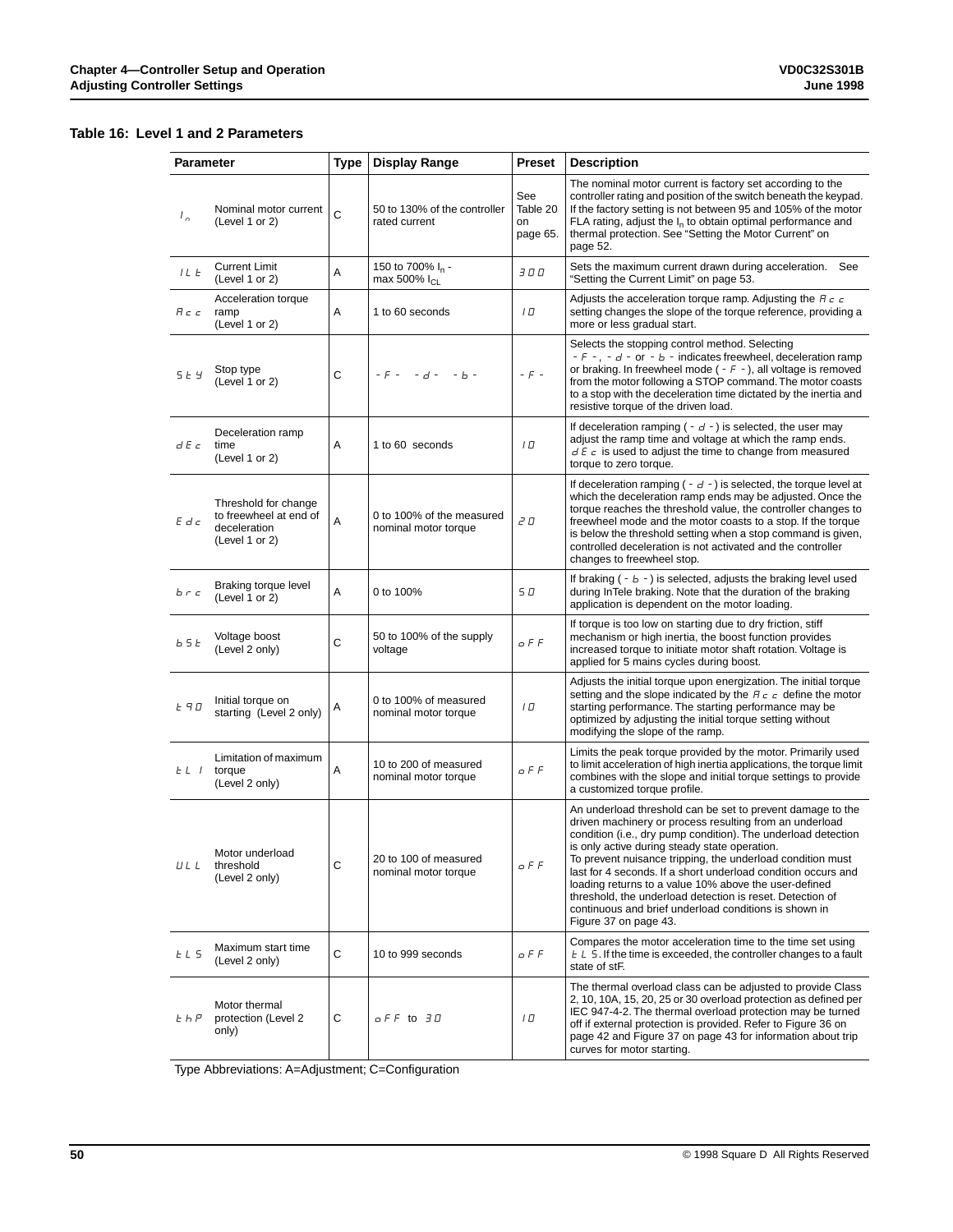# **Table 17: Level 3 Parameters**

| Parameter |                                    | Type        | <b>Adjustment Range</b>                                                                                        | <b>Preset</b> | <b>Description</b>                                                                                                                                                                                                                                                                                                                                                                                                                                      |
|-----------|------------------------------------|-------------|----------------------------------------------------------------------------------------------------------------|---------------|---------------------------------------------------------------------------------------------------------------------------------------------------------------------------------------------------------------------------------------------------------------------------------------------------------------------------------------------------------------------------------------------------------------------------------------------------------|
| $A - 5$   | Automatic reset                    | C           | o F F - o n                                                                                                    | o F F         | Refer to Table 18 on page 57 for automatic reset<br>operation.                                                                                                                                                                                                                                                                                                                                                                                          |
| C L P     | Torque control                     | C           | oFF-on                                                                                                         | ח ם           | Torque control should be turned off for applications<br>using motors connected in parallel on the same<br>controller or a motor whose power is very low in<br>relation to the rating of the controller.                                                                                                                                                                                                                                                 |
| L5c       | Stator loss compensation           | C           | 20 to 90%                                                                                                      | 5 D           | L $5c$ optimizes the precision of the starting torque<br>for constant torque applications.                                                                                                                                                                                                                                                                                                                                                              |
| $\Pi - 4$ | Configuration of AO1               | C           | 0 2 0 - 4 2 0                                                                                                  | 0 2 O         | Analog output AO1 can be configured to<br>0 - 20 mA or 4 - 20 mA.                                                                                                                                                                                                                                                                                                                                                                                       |
| $L$ $I$   | Assignment of LI                   | С           | $oFF - L$ IR<br>$L$ $I$ $E$ $ L$ $I$ $H$ $ L$ $I$ $L$<br>$L$ $I$ $C$ - $L$ $I$ $I$ - $L$ $I$ $E$<br>$L \mid r$ | L IR          | The following settings are available for assigning<br>logic input LI:<br>$D \ F F$ = not assigned<br>$L$ / $H$ = freewheel stop<br>$L$ / $E$ = external fault<br>$L$ / $H$ = reserved<br>$L \mid L =$ local control<br>$LT =$ control of cascading motors<br>$L$ / $l$ = reserved<br>$L$ $l E$ = motor overload reset<br>$L \mid r =$ fault reset                                                                                                       |
| Lo I      | Assignment of LO1                  | C           | oFF-EAInnl                                                                                                     | $E$ $H$ $I$   | The following settings are available for assigning<br>logic output LO1:<br>$E H$ / = motor thermal alarm<br>$r \nightharpoonup l$ = motor powered                                                                                                                                                                                                                                                                                                       |
| O IL      | Current trip threshold             | Α           | 50 to 300% of I <sub>n</sub>                                                                                   | o F F         | This alarm is only active during steady state<br>operation. An overcurrent condition, in relation to the<br>threshold that has been set, must last 10 seconds to<br>activate alarm LO2.<br>If a short overcurrent condition occurs and the<br>current returns to a value 10% below the user-<br>defined threshold, the overcurrent detection is reset.<br>Detection of continuous and brief overcurrent<br>conditions is shown in Figure 36 on page 42. |
| $P$ h $r$ | Detection of phase<br>rotation     | C           | o F F - 123 321                                                                                                | o F F         | Checks the direction of phase rotation in the mains<br>supply. If the supply does not correspond to the<br>selection, the controller changes to fault state PIF.<br>This function is only activated if a run request is<br>issued.                                                                                                                                                                                                                      |
| $-1$      | Assignment of relay R1             | C           | $F = IF = F = IL$                                                                                              | $r$ IF        | The following settings are available for assigning<br>relay R1:<br>$r I F$ = fault relay<br>$r \mid l$ = isolation relay (controls a line contactor)                                                                                                                                                                                                                                                                                                    |
| r t h     | Reset of motor thermal<br>state    | C           | $00 - 405$                                                                                                     | n o           | After a request to reset the motor thermal state,<br>parameter $r \nightharpoonup k$ returns to no. Using this<br>parameter should be limited to maintenance<br>operations (changing motor, starter, etc.).                                                                                                                                                                                                                                             |
| ln E      | Return to factory setting          | С           | n o - Y E S                                                                                                    | n o           | The $n \in \mathbb{R}$ parameter automatically returns to the<br>factory setting. After a request to return to factory<br>settings, $int$ returns to $n \rho$ .                                                                                                                                                                                                                                                                                         |
| ЕЬЯ       | Adjustment of braking<br>time      | $\mathsf C$ | 0 to 100%                                                                                                      | 2 O           | If braking $(-b -)$ is selected, adjusts the motor stop<br>time after the impulse braking phase.                                                                                                                                                                                                                                                                                                                                                        |
| Aο        | Assignment of analog<br>output AO1 | C           | off Acr<br>$A E r - A E h - A E B$                                                                             | $H \subset r$ | The following settings are available for assigning<br>analog output AO1:<br>$IIF \nF = not assigned$<br>$H c r$ = motor current<br>$H \, \epsilon \, r =$ motor torque<br>$H E h$ = motor thermal state<br>$H \cup D$ = power factor<br>Output can be configured to 0 - 20 mA or 4 - 20 mA<br>using the parameter 0 - 4 and can be scaled using<br>A5c.                                                                                                 |
| A5c       | Scaling of analog output<br>A01    | C           | $50 - 500$                                                                                                     | 2 O O         | Adjusts from 50 to 500% of the selected value; 20<br>mA corresponds to full scale.                                                                                                                                                                                                                                                                                                                                                                      |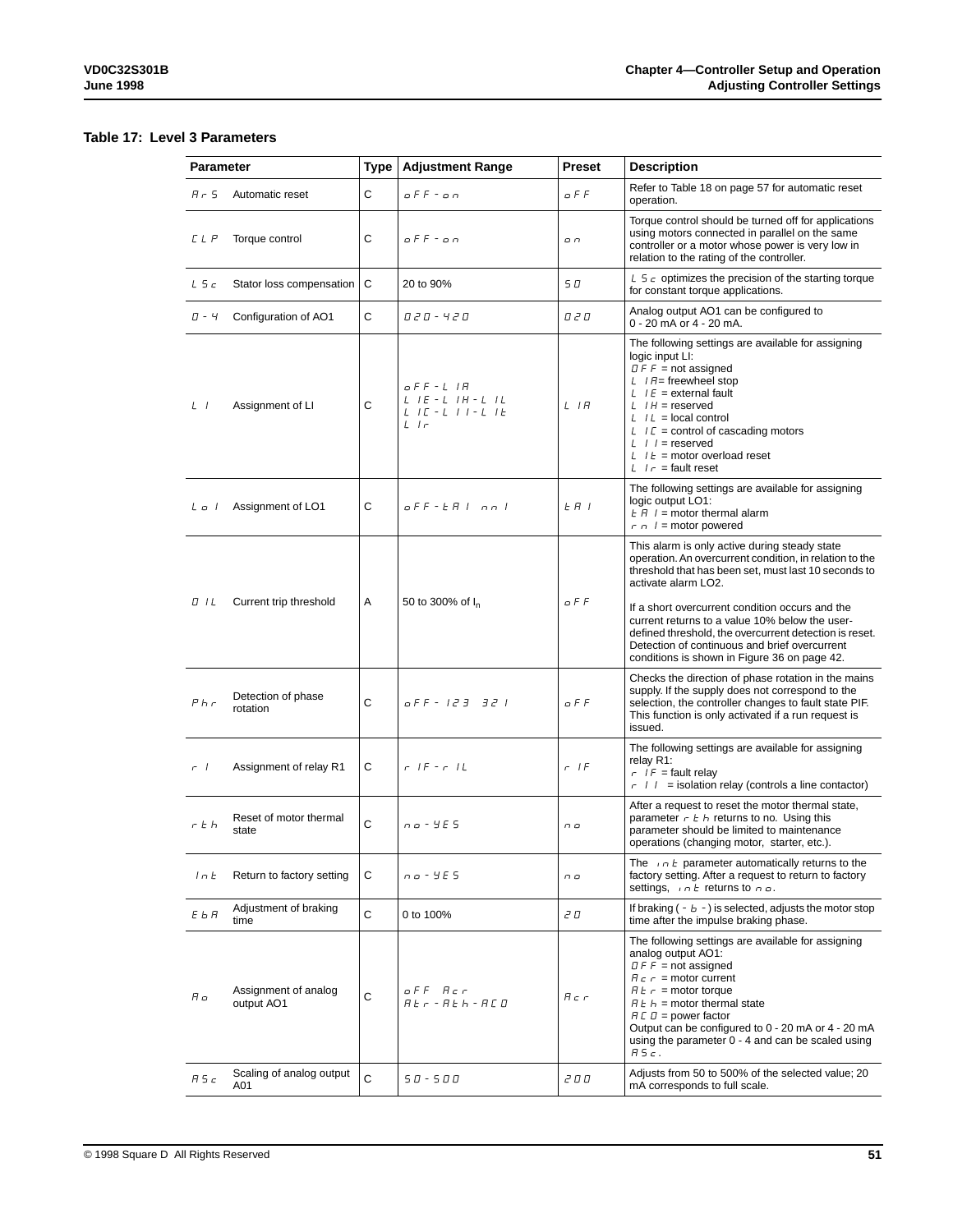#### **Table 17: Level 3 Parameters (Continued)**

| <b>Parameter</b>                | Type | <b>Adjustment Range</b> | <b>Preset</b> | <b>Description</b>                                                                                                                                                                                                                                                           |
|---------------------------------|------|-------------------------|---------------|------------------------------------------------------------------------------------------------------------------------------------------------------------------------------------------------------------------------------------------------------------------------------|
| Test on low power motor<br>55 E | C    | $0.0 - 0.5F$            | $G$ $F$ $F$   | Checks the controller in a test or maintenance<br>environment without having to use a motor with a<br>motor power rating equivalent to that of the<br>controller (esp. high powered controllers). Torque<br>control ( $E L P$ ) is automatically disabled when using<br>55E. |
| Cascade operation<br>L S L      | C    | $0.0 - 0.5F$            | $\Pi$ F F     | Signals the operation of cascading motors. TCS<br>ramp is inactive in this mode because the motor<br>power does not match the controller rating.                                                                                                                             |
| Elapsed time<br>E F r           | C    | $0.0 - 0.5F$            | TFF           | Indicates the operating time, in hours, since the last<br>reset. Elapsed time includes starting, running and<br>stopping time. May only be reset using one of the<br>line communication options: VW3G46104 PC<br>software or VW3G46301 PLC communication.                    |
| Time before starting<br>6 P S   | C    | $1 - 999$               | $\vec{c}$     | The time after a STOP command in freewheel mode<br>or after the end of ramp or braking before a new<br>START command will be accepted.                                                                                                                                       |

Type Abbreviations: A=Adjustment; C=Configuration

## **Setting the Motor Current**

The motor nominal current  $(I_n)$  is factory preset to the values listed in Table 16 on page 50. If the preset value is not within 95-105% of the motor nameplate current, or if using a 1.0 service factor motor, the  $I_n$  parameter should be adjusted as follows:

| <b>Service Factor</b> | Setting                           |
|-----------------------|-----------------------------------|
| 1.0                   | $ I_n = 0.96$ x Nameplate Current |
| 1.15 or 1.25          | $In = 1.00$ x Nameplate Current   |

For 1.15 or 1.25 service factor motors, the nominal current may be set as high as 104% of the nameplate current if required to prevent nuisance tripping.

# **MOTOR OVERHEATING** Motor current draw above nameplate rating will result in motor temperature rise. Extended exposure to overcurrents will cause the motor to overheat resulting in thermal overload fault or equipment damage. **CAUTION**

The following conditions can cause excessive heating:

- Excessive duty cycle (more than 6 evenly spaced starts per hour)
- Excessive acceleration ramp due to high inertia loads
- High ambient temperature

Check with the motor manufacturer for the motor's suitability for operation on a solidstate reduced voltage controller configured for your application.

- Motor thermal sensors built into the motor windings and connected through the control logic may be required for motor protection.
- Specific application duty motors, such as explosion proof and submersible motors will require enhanced protection and special considerations in application. The motor manufacturer MUST be consulted when applying these motors.

**Failure to follow this instruction can result in injury or equipment damage.**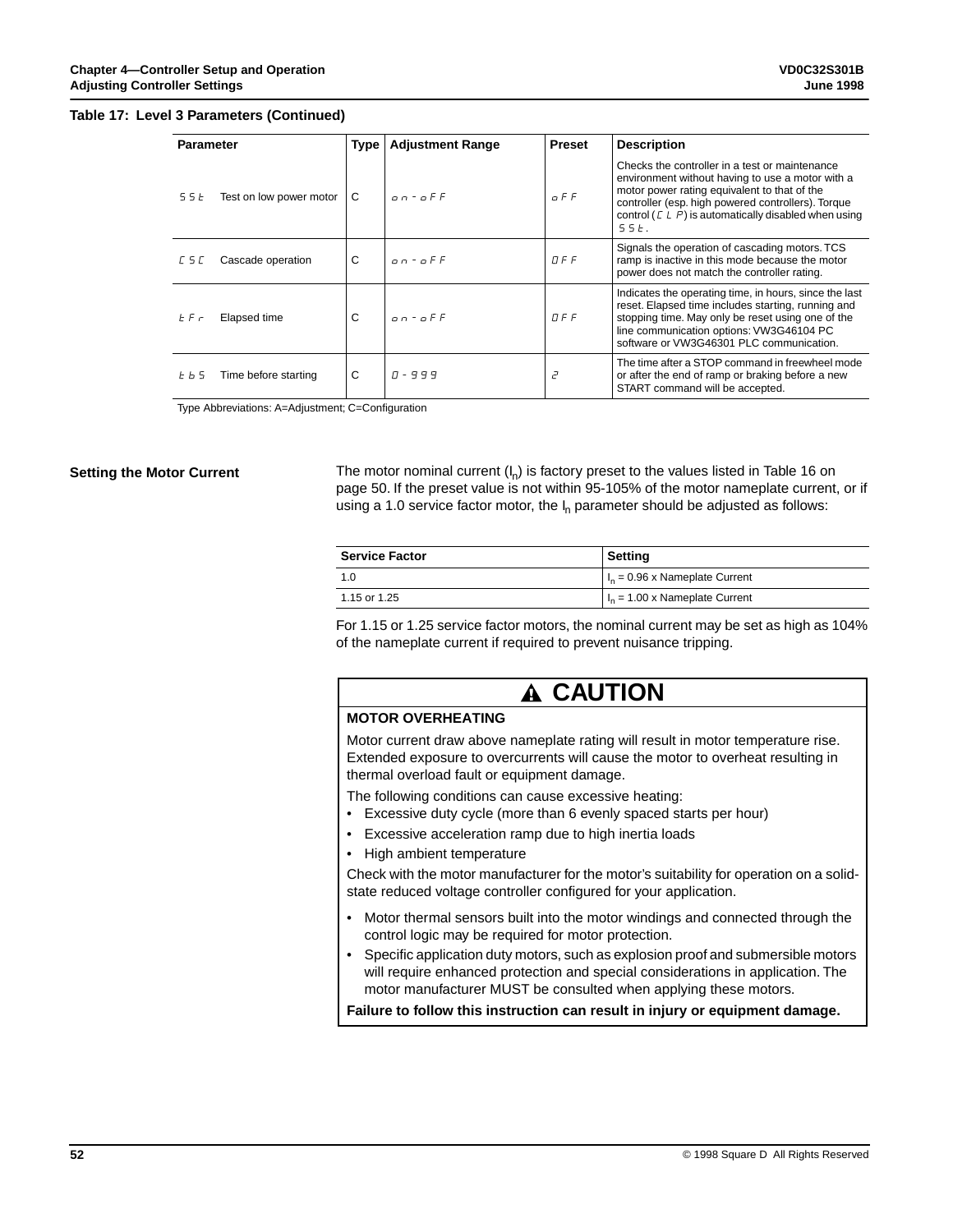| <b>Setting the Current Limit</b>                        | The current limit is expressed as a percentage of the $I_n$ setting and is adjustable from<br>150 to 700%. However, the maximum starting current is limited to 500% of the controller<br>rated current. The peak amperage drawn using the current limit feature can be<br>determined by the following formula: |  |  |
|---------------------------------------------------------|----------------------------------------------------------------------------------------------------------------------------------------------------------------------------------------------------------------------------------------------------------------------------------------------------------------|--|--|
|                                                         | $1 l E^* (l_n / l_{L}) \le 500$                                                                                                                                                                                                                                                                                |  |  |
|                                                         | For example, if the motor FLA equals the controller rated amps, the maximum current<br>limit setting would be 500. If using a motor rated for 50% of the controller rating (the<br>minimum setting), the current limit may be set as high as 700%.                                                             |  |  |
| <b>Advanced Acceleration Ramp</b><br><b>Adjustments</b> | For constant torque or high performance applications, the performance of the<br>ALTISTART 46 controller may be optimized by the following steps:                                                                                                                                                               |  |  |
|                                                         | 1. Measure load requirements:                                                                                                                                                                                                                                                                                  |  |  |
|                                                         | a. Set controller to monitor load torque (LTR).<br>b. Start the motor with the factory default settings.<br>c. Load the motor to the maximum continuous load torque for the application.<br>d. Read the measured torque (LTR) for continuous duty (normal speed).<br>e. Stop the motor.                        |  |  |
|                                                         | 2. Adjust the controller:                                                                                                                                                                                                                                                                                      |  |  |
|                                                         | a. Set the current limit (ILT) to the maximum setting to provide the maximum<br>starting torque.                                                                                                                                                                                                               |  |  |
|                                                         | b. Set the initial torque (tq0) and torque limit (tLI) to 120% of the measured load<br>requirements. For example, if $LTR = 50$ , set tq0 and tLI to 60.                                                                                                                                                       |  |  |
|                                                         | 3. Optimize the application:                                                                                                                                                                                                                                                                                   |  |  |
|                                                         | a. Issue a run command. If the motor starts, reduce the stator loss compensation<br>(LSC) by 10. Repeat until the motor no longer starts then increase by 10. The<br>application is then optimized to within 10%.                                                                                              |  |  |
|                                                         | b. If the motor does not start, increase the stator loss compensation (LSC) by 10.<br>Repeat until the motor starts. The application is then optimized to within 10%.                                                                                                                                          |  |  |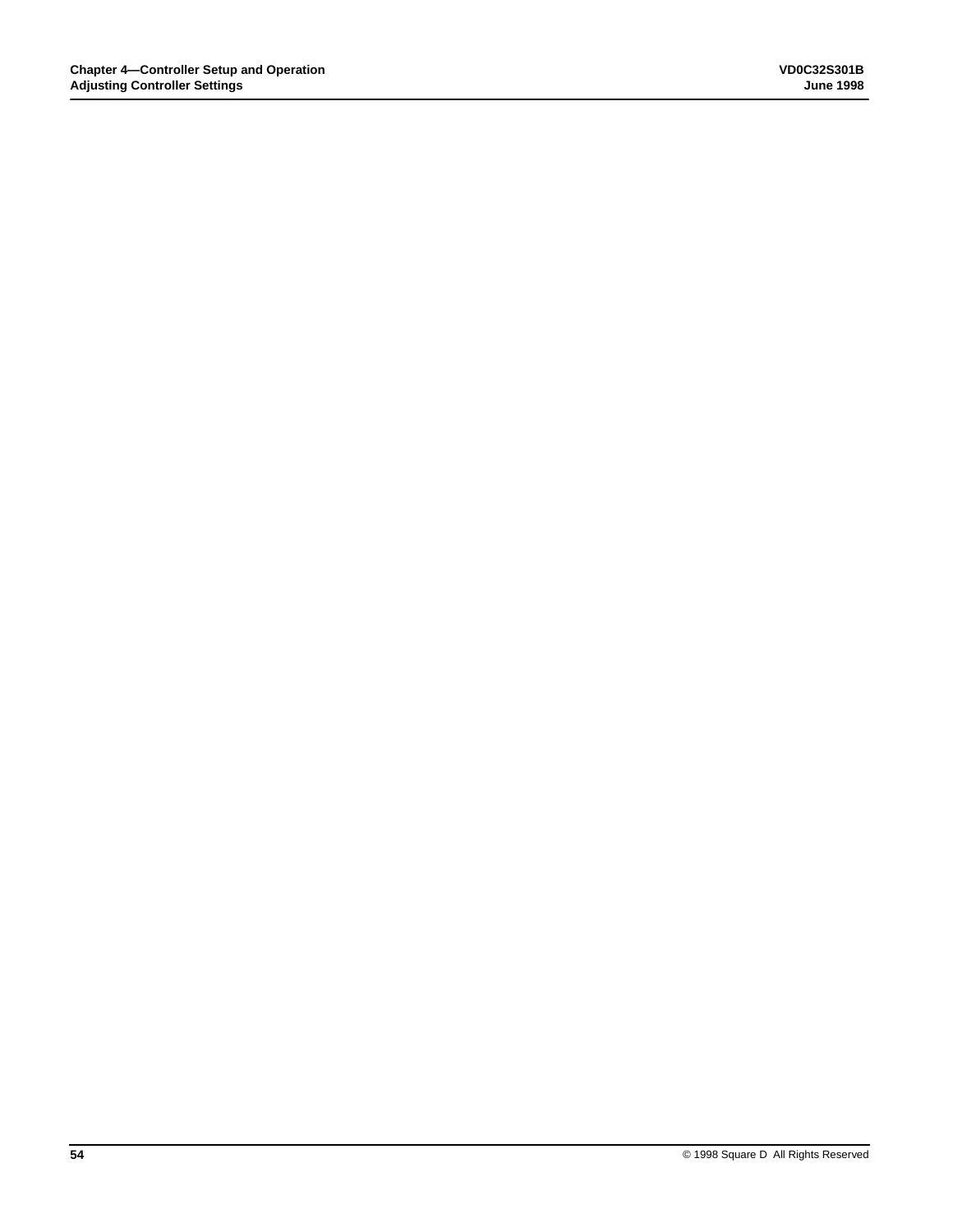# **CHAPTER 5—FAULT MANAGEMENT**

| Supply Fault with Run Command Present 57 |
|------------------------------------------|
|                                          |
|                                          |
|                                          |
|                                          |
|                                          |
|                                          |
|                                          |
|                                          |
|                                          |
|                                          |
|                                          |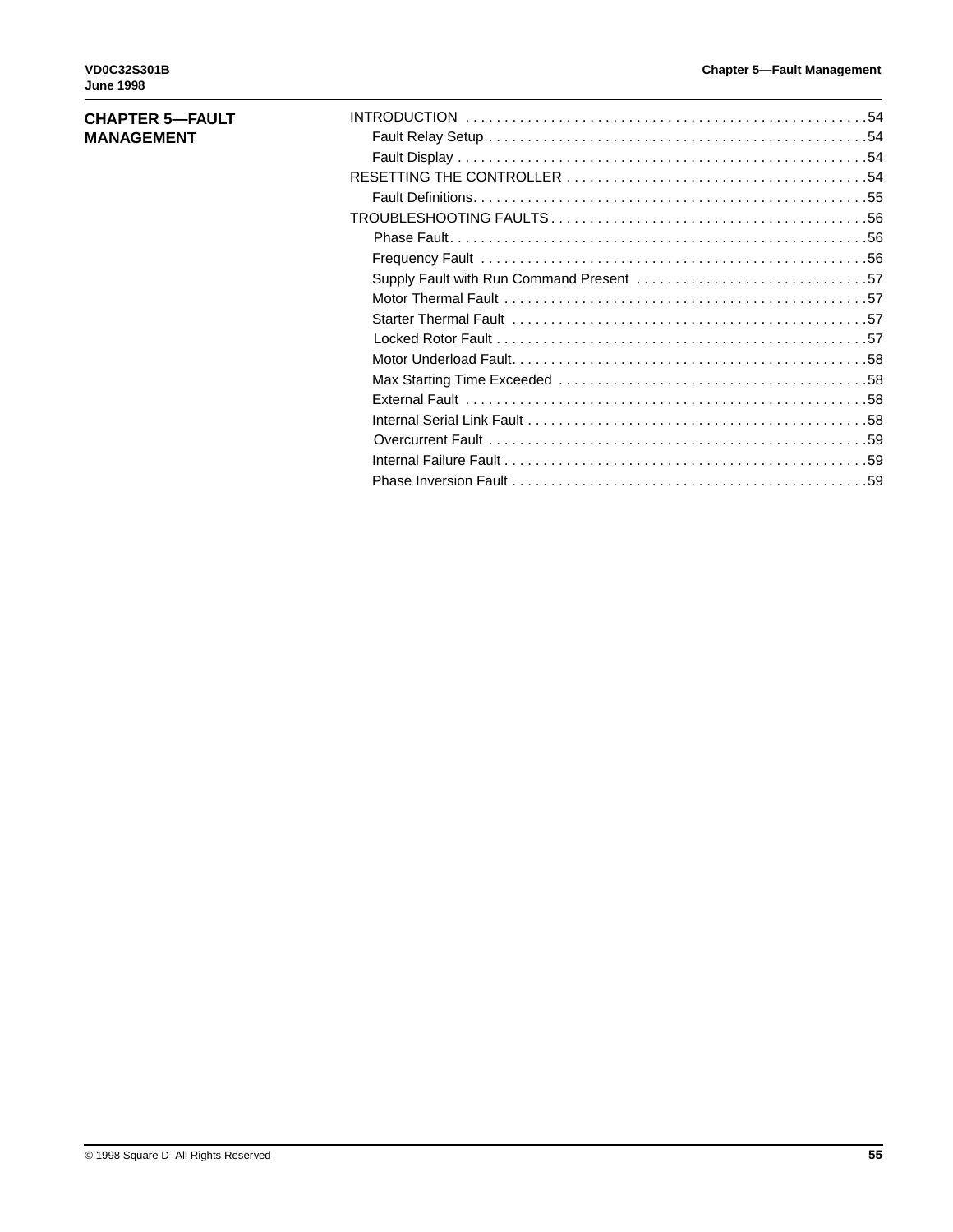| <b>INTRODUCTION</b>             | The ALTISTART 46 (ATS46) controller provides state-of-the-art protection for the motor<br>and controller and provides flexibility and the ability to adapt to normal power<br>disturbances. The following describes the diagnostics available on the ALTISTART 46<br>controller as well as how the controller will respond to the type of fault detected in<br>manual and automatic restart modes. Finally, conditions which may have caused the<br>fault condition and corrective actions for each fault code are given.<br><b>A DANGER</b><br><b>HAZARDOUS VOLTAGE</b><br>Read and understand these procedures before servicing ATS46 controllers.<br>Installation, adjustment, repair, and maintenance of these controllers must be<br>performed by qualified personnel.<br>Electrical shock will result in death or serious injury. |
|---------------------------------|-----------------------------------------------------------------------------------------------------------------------------------------------------------------------------------------------------------------------------------------------------------------------------------------------------------------------------------------------------------------------------------------------------------------------------------------------------------------------------------------------------------------------------------------------------------------------------------------------------------------------------------------------------------------------------------------------------------------------------------------------------------------------------------------------------------------------------------------|
| <b>Fault Relay Setup</b>        | The ATS46 controller provides relay and logic output for fault indication. Both fault<br>outputs can be configured to meet application requirements, which can then be set up<br>to provide customized fault indication. The controller can also be set up for automatic<br>restart. Refer to Chapter 3 for details on programming the controller.                                                                                                                                                                                                                                                                                                                                                                                                                                                                                      |
|                                 | Logic output LO1 is factory preset to indicate a motor thermal pre-alarm, which may be<br>configured to initiate a correction in the process prior to exceeding the thermal capacity<br>of the motor. The LO1 logic output may also be configured to signal that the motor is<br>running.                                                                                                                                                                                                                                                                                                                                                                                                                                                                                                                                               |
|                                 | Relay output R1 is configured by the user to provide detection of a fault only or control<br>of an isolation contactor. A normally open and normally closed contact are provided to<br>signal external devices. When in the factory default configuration, the R1 relay will<br>energize following a successful self-diagnostic test and remain energized until a fault<br>condition is detected. The R1 relay is in the de-energized state when control power is<br>not applied and when a fault is detected.                                                                                                                                                                                                                                                                                                                          |
|                                 | If configured for control of an isolation contactor, the R1 relays stay in the de-energized<br>state until a start command is issued. Following a start command the R1 relays remain<br>energized until deceleration is complete or until a fault is detected. If controlled<br>deceleration is not selected, the R1 relays change state following a stop command. This<br>provides automatic interruption of the line voltage following a fault and when the motor<br>is not in use.                                                                                                                                                                                                                                                                                                                                                   |
| <b>Fault Display</b>            | If a fault occurs during the operation of the ALTISTART controller, a fault code is<br>displayed on the keypad indicating the starter status. The last five faults that have<br>occurred are stored in controller memory. To view the fault memory buffer, use the PC<br>or PLC option. To view the controller settings while a fault code is displayed, press the<br>DATA push-button until the programming menu is displayed. A red LED on the front of<br>the controller also indicates a fault condition.                                                                                                                                                                                                                                                                                                                           |
| <b>RESETTING THE CONTROLLER</b> | Fault conditions are broken into three categories: internal, phase, and thermal. To re-<br>start the motor, the fault condition must be cleared and the controller must be reset. The<br>method used to reset the controller depends on the type of fault detected and if<br>automatic re-start is selected.                                                                                                                                                                                                                                                                                                                                                                                                                                                                                                                            |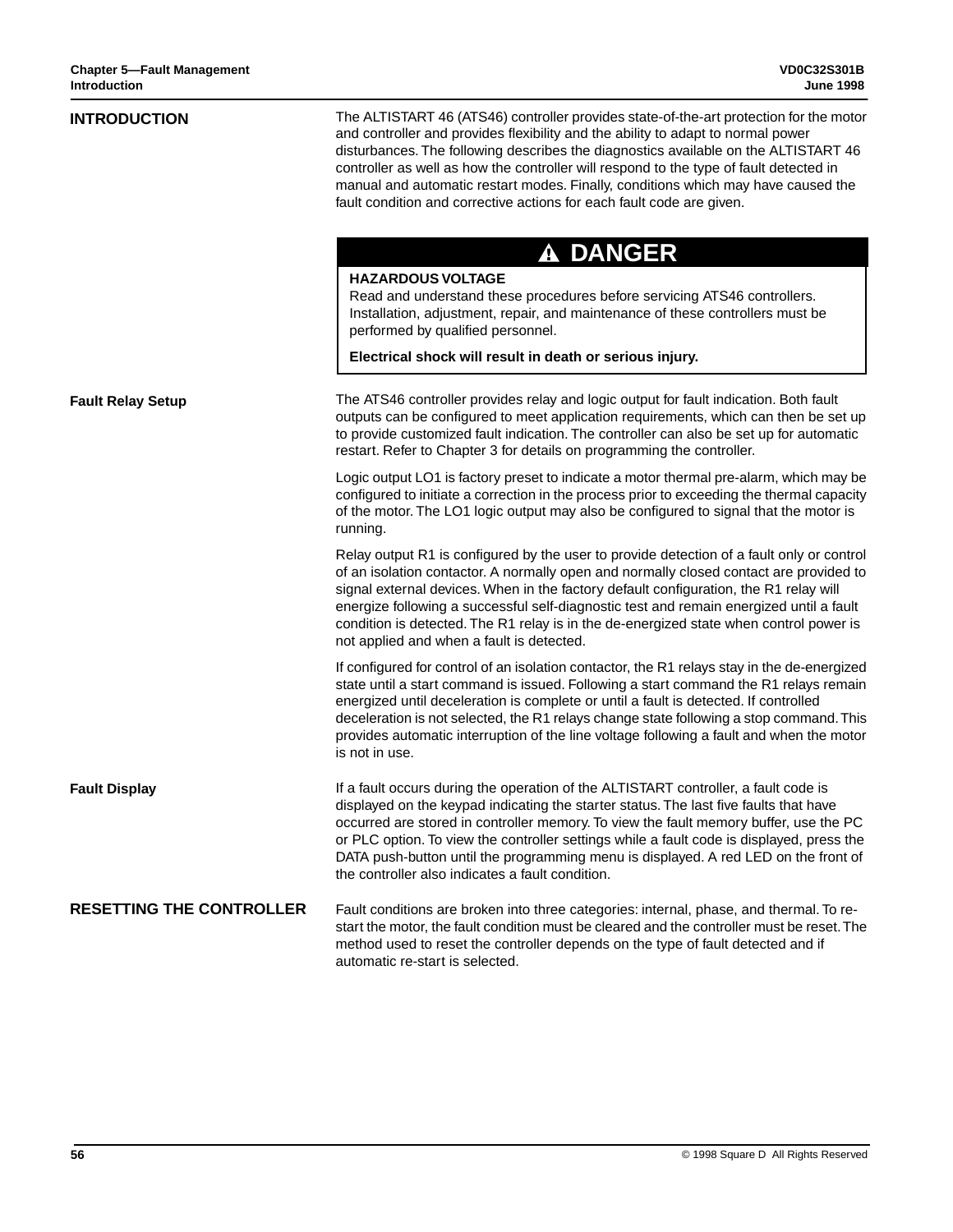#### **Fault Definitions**

The ATS46 controller continuously monitors the motor and starter performance. If a fault is detected, the controller will interrupt motor operation and switch to a freewheel stop. After the fault has cleared, the steps required to restart the motor depend on the type of fault that was detected. The following is a guide for restarting following a fault condition:

**Cycle Control Power:** Cycling control power resets the controller following any fault condition and is required for non-resettable faults. A new or maintained run command will restart the motor after control power is recycled if the fault has cleared.

**Manual Restart:** The controller may be restarted by issuing a new run command after any resettable fault once the fault has cleared.

**Auto Restart:** If selected, the controller will restart automatically only if a maintained run command is preset, when using two wire control. An automatic restart will only occur after specific faults have cleared. Following a Type 1 fault, the controller will restart once the fault has cleared. Following a Type 2 fault, the controller will attempt to restart the motor after 60 seconds. If the fault has not cleared after 6 successive attempts, the fault must then be reset by cycling control power. A manual restart is required following a Type 3 fault.

# **WARNING**

## **UNINTENDED EQUIPMENT ACTION**

- Automatic restart can only be used for machines or installations that present no danger for personnel or equipment in the event of automatic restarting.
- Equipment operation must conform with national and local safety regulations.

**Failure to follow this instruction can result in death or serious injury.**

#### **Table 18: Fault Definitions**

|                                                                                       |                                                                                                                                                                |                                        | <b>To Restart Motor</b>    |                       |                     |      |  |
|---------------------------------------------------------------------------------------|----------------------------------------------------------------------------------------------------------------------------------------------------------------|----------------------------------------|----------------------------|-----------------------|---------------------|------|--|
| Code                                                                                  | <b>Description</b>                                                                                                                                             | <b>Refer to Page</b>                   | <b>Cycle Control Power</b> | <b>Manual Restart</b> | <b>Auto Restart</b> | Type |  |
| $D \subset F$<br>ln F<br>P, F                                                         | Overcurrent fault<br>Internal failure fault<br>Phase inversion fault                                                                                           | 61<br>61<br>61                         | X                          |                       |                     |      |  |
| P <sub>h</sub> F                                                                      | Phase fault                                                                                                                                                    | 58                                     |                            |                       |                     |      |  |
| $F \cap F$                                                                            | Frequency fault                                                                                                                                                | 58                                     |                            | X                     | X                   |      |  |
| U 5 F                                                                                 | Supply fault                                                                                                                                                   | 59                                     |                            | X                     | X                   | 2    |  |
| $UL$ $F[1]$<br>$D$ <sub>h</sub> $F$<br>$LT$ F<br><b>ULF</b><br>$5E$ F<br>E E F<br>5LF | Motor thermal fault<br>Starter thermal fault<br>Locked rotor fault<br>Motor underload<br>Max start time exceeded<br><b>External fault</b><br>Serial link fault | 59<br>59<br>59<br>60<br>60<br>60<br>60 |                            | X                     |                     | 3    |  |

[1] If LI is configured for motor overload reset (Lit), operator acknowledgment of the overload condition is required. The overload must also be reset through the logic input after the fault has cleared before restarting the motor.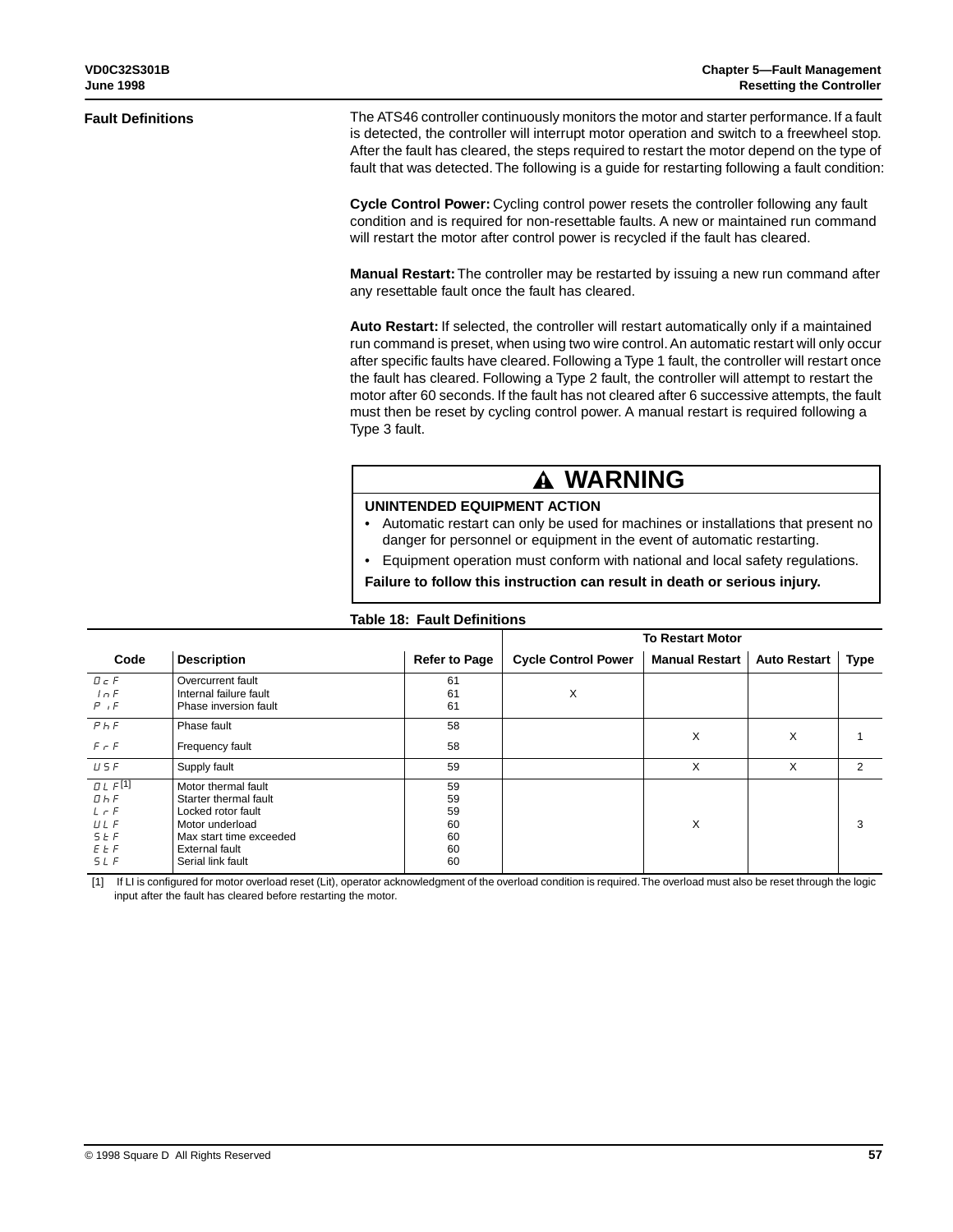| <b>TROUBLESHOOTING FAULTS</b> | Resetting the controller once the fault has cleared may not correct the condition that<br>caused the fault to occur. In addition, there are failure modes of this controller which may<br>require an external device to ensure power is removed from the motor. Refer to Chapter<br>2 for proper installation guidelines. |  |  |  |
|-------------------------------|---------------------------------------------------------------------------------------------------------------------------------------------------------------------------------------------------------------------------------------------------------------------------------------------------------------------------|--|--|--|
|                               | <b>A CAUTION</b>                                                                                                                                                                                                                                                                                                          |  |  |  |
|                               | <b>MOTOR OVERHEATING</b>                                                                                                                                                                                                                                                                                                  |  |  |  |
|                               | Failure of the controller solid-state switches can cause single-phase operation of the<br>motor.<br>Use an isolation device consisting of either a circuit breaker equipped with a shunt                                                                                                                                  |  |  |  |
|                               | trip coil or an electromagnetic contactor to open the line side of the controller.<br>The isolation device must be capable of interrupting motor locked rotor current.<br>٠                                                                                                                                               |  |  |  |
|                               | Connect the Fault relay of the ALTISTART controller to open the isolation device<br>in the event of a controller fault.                                                                                                                                                                                                   |  |  |  |
|                               | Failure to follow this instruction can result in injury or equipment damage.                                                                                                                                                                                                                                              |  |  |  |
|                               | The following guidelines provide general troubleshooting assistance based on the fault<br>code displayed on the keypad. If the controller is still inoperative after checking the<br>motor and system status as recommended, consult your local Square D sales office.                                                    |  |  |  |
| <b>Phase Fault</b>            | Fault Code: P h F                                                                                                                                                                                                                                                                                                         |  |  |  |
|                               | Possible Cause:                                                                                                                                                                                                                                                                                                           |  |  |  |
|                               | Mains supply failure greater than 500 ms when run command is present.<br>Motor current draw less than 10% of the nominal starter rating.<br><b>SCR</b> failure                                                                                                                                                            |  |  |  |
|                               | • Power factor greater than 95% lagging                                                                                                                                                                                                                                                                                   |  |  |  |
|                               | Corrective Action:                                                                                                                                                                                                                                                                                                        |  |  |  |
|                               | • Verify that supply voltage is present on L1-L2-L3 terminals. If an isolation contactor<br>is used, it must close within 200 ms of a run command.                                                                                                                                                                        |  |  |  |
|                               | • Check for open phases including:<br>- Blown fuses                                                                                                                                                                                                                                                                       |  |  |  |
|                               | - Open or loose power connections                                                                                                                                                                                                                                                                                         |  |  |  |
|                               | - SCR failure - not resettable via control logic                                                                                                                                                                                                                                                                          |  |  |  |
|                               | If the fault is detected after completion of the acceleration ramp, ensure that the<br>proper connection of the shorting contactor if used. The output of the shorting<br>contactor must be connected to terminals A2-B2-C2, and must close within 200 msec<br>after the motor is up to speed.                            |  |  |  |
|                               | Motor current draw must be more than 10% of the controller rating while running<br>$\bullet$<br>without a shorting contactor.                                                                                                                                                                                             |  |  |  |
| <b>Frequency Fault</b>        | Fault Code: F r F                                                                                                                                                                                                                                                                                                         |  |  |  |
|                               | Possible Cause:                                                                                                                                                                                                                                                                                                           |  |  |  |
|                               | Mains supply frequency outside acceptable limits.<br>$\bullet$                                                                                                                                                                                                                                                            |  |  |  |
|                               | Corrective Action:                                                                                                                                                                                                                                                                                                        |  |  |  |
|                               | Check that the frequency is between                                                                                                                                                                                                                                                                                       |  |  |  |
|                               | • 60 Hz +/- 3.6 Hz (56.4 Hz to 63.6 Hz)<br>• 50 Hz +/- 2.5 Hz (47.5 Hz to 52.5 Hz)                                                                                                                                                                                                                                        |  |  |  |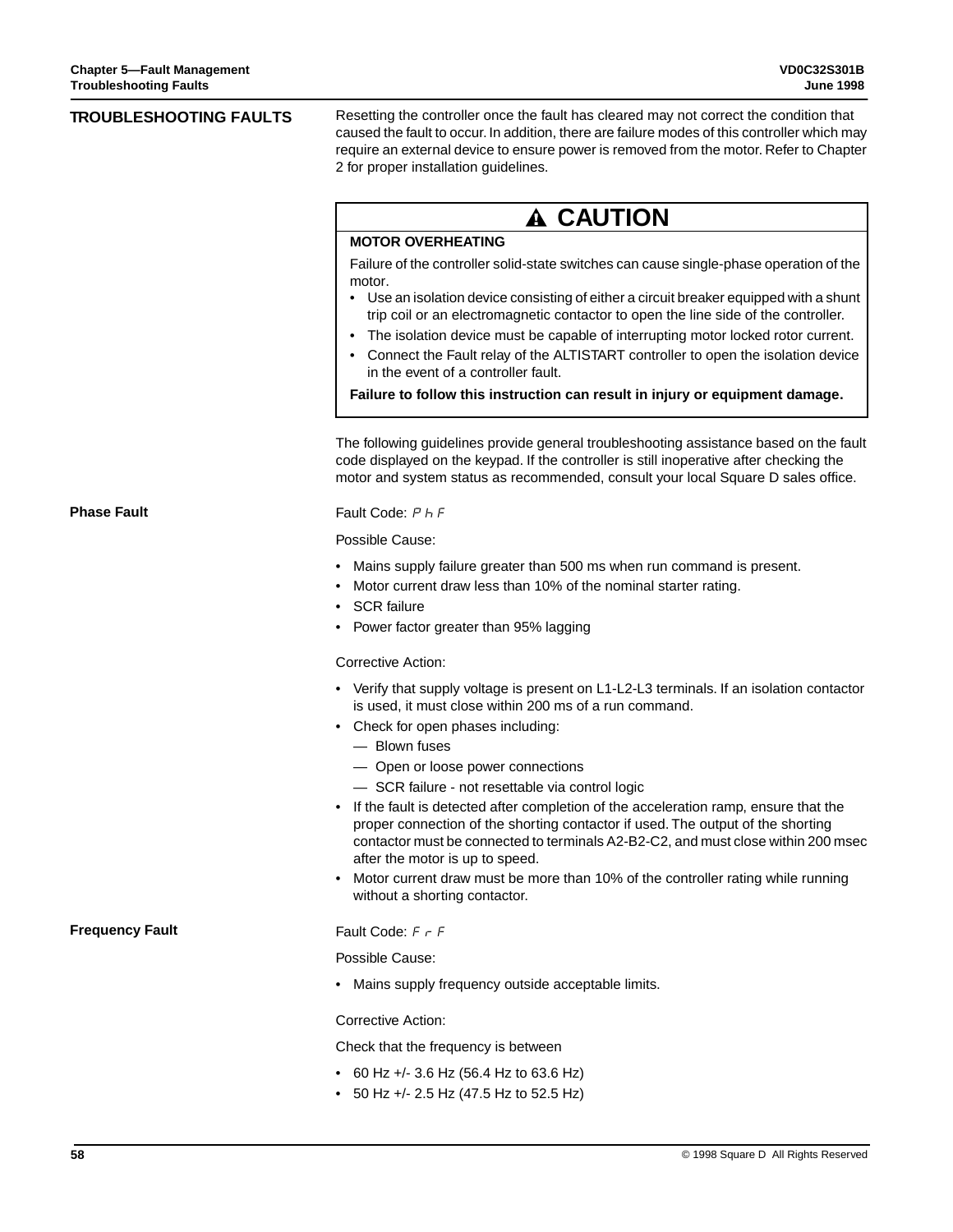| <b>Supply Fault with Run Command</b> | Fault Code: U 5 F                                                                                                                                                                        |  |  |
|--------------------------------------|------------------------------------------------------------------------------------------------------------------------------------------------------------------------------------------|--|--|
| <b>Present</b>                       | Possible Cause:                                                                                                                                                                          |  |  |
|                                      | • Voltage is not present at L1-L2-L3 terminals when a run command is present.                                                                                                            |  |  |
|                                      | <b>Corrective Action:</b>                                                                                                                                                                |  |  |
|                                      | • Verify that supply voltage is present on L1-L2-L3 terminals. If an isolation contactor<br>is used, it must close within 200 ms of a run command.<br>• Check for open phases including: |  |  |
|                                      | - Blown fuses                                                                                                                                                                            |  |  |
|                                      | - Open or loose power connections                                                                                                                                                        |  |  |
|                                      | - SCR failure - not resettable via control logic                                                                                                                                         |  |  |
| <b>Motor Thermal Fault</b>           | Fault Code: DLF                                                                                                                                                                          |  |  |
|                                      | Possible Cause:                                                                                                                                                                          |  |  |
|                                      | Motor overload<br>$\bullet$                                                                                                                                                              |  |  |
|                                      | • Excessive starting or stopping time or frequency                                                                                                                                       |  |  |
|                                      | • Motor operating current incorrectly set                                                                                                                                                |  |  |
|                                      | <b>Corrective Action:</b>                                                                                                                                                                |  |  |
|                                      | • Inspect motor and driven equipment for problems, including:                                                                                                                            |  |  |
|                                      | - locked shaft                                                                                                                                                                           |  |  |
|                                      | - mechanical overload                                                                                                                                                                    |  |  |
|                                      | • Check the dynamics of the load and driven machine for suitability with reduced<br>voltage starting.                                                                                    |  |  |
|                                      | • Check the duty cycle for the selected thermal overload class.                                                                                                                          |  |  |
|                                      | • Check the $I_n$ setting.                                                                                                                                                               |  |  |
| <b>Starter Thermal Fault</b>         | Fault Code: D h F                                                                                                                                                                        |  |  |
|                                      | Possible Cause:                                                                                                                                                                          |  |  |
|                                      | • Duty cycle above the thermal capabilities of the controller.                                                                                                                           |  |  |
|                                      | • Ambient temperature too high.                                                                                                                                                          |  |  |
|                                      | Poor air circulation/lack of ventilation.                                                                                                                                                |  |  |
|                                      | <b>Corrective Action:</b>                                                                                                                                                                |  |  |
|                                      | • Reduce duty cycle demand on controller.                                                                                                                                                |  |  |
|                                      | • Provide additional cooling around controller.                                                                                                                                          |  |  |
|                                      | • Reduce ambient temperature requirements.                                                                                                                                               |  |  |
| <b>Locked Rotor Fault</b>            | Fault Code: $L \rightharpoondown F$                                                                                                                                                      |  |  |
|                                      | Possible Cause:                                                                                                                                                                          |  |  |
|                                      | • Current greater than 500% of the motor FLA setting is detected for more than 200 ms<br>during steady state operation.                                                                  |  |  |
|                                      | Corrective Action:                                                                                                                                                                       |  |  |

• Check motor for locked shaft. Remove obstruction prior to restarting.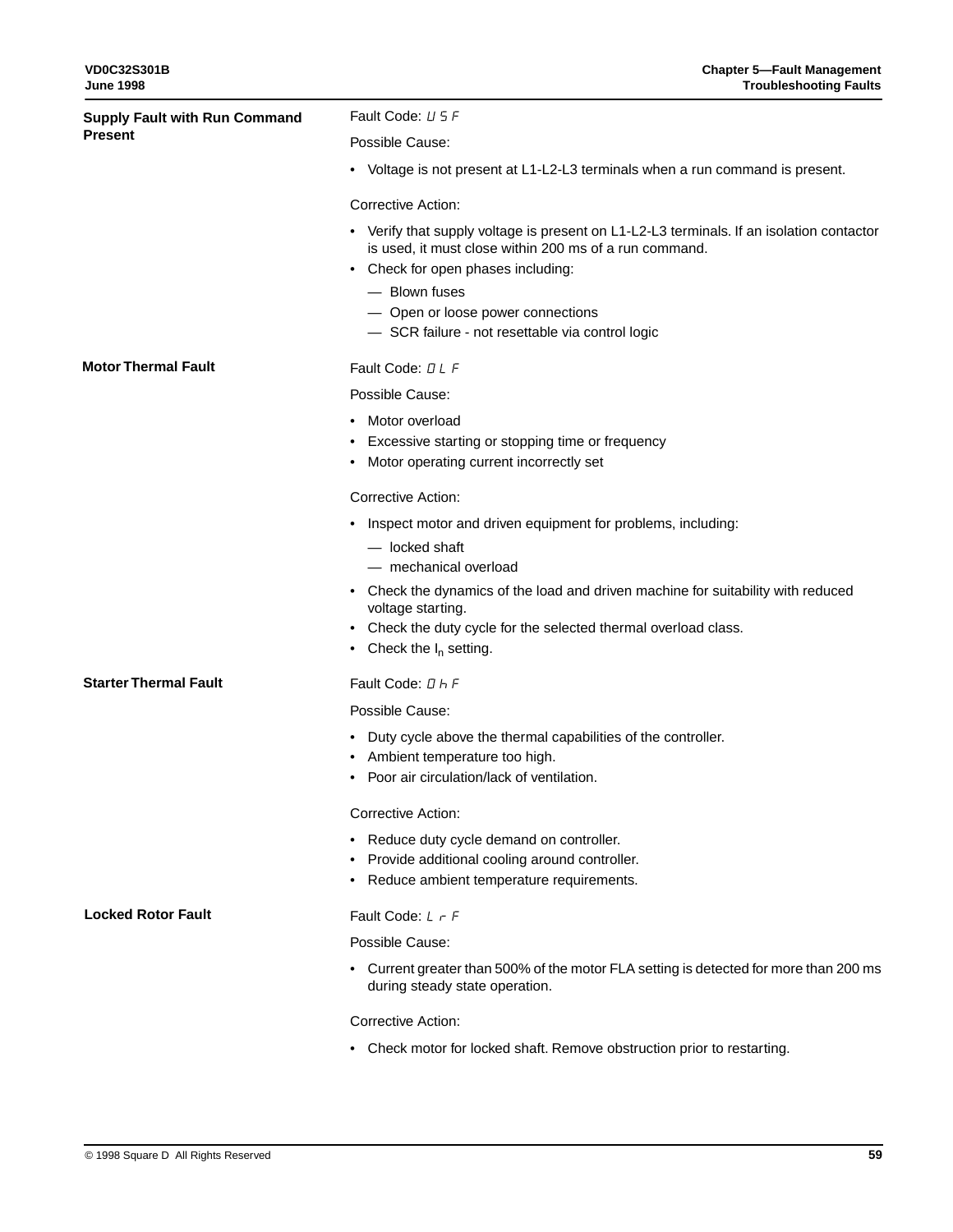| <b>Motor Underload Fault</b>      | Fault Code: LL F                                                                                                                          |
|-----------------------------------|-------------------------------------------------------------------------------------------------------------------------------------------|
|                                   | Only applicable if ULL is programmed. ULL is factory pre-set to NO.<br>Possible Cause:                                                    |
|                                   | • Load level below the set ULL level.<br>• Damage to drive train (broken belts, shafts, etc.).<br>• Pump running dry or with no flow.     |
|                                   | <b>Corrective Action:</b>                                                                                                                 |
|                                   | • Check the application for changes that may cause performance outside acceptable<br>limits<br>- Change in process, loading, or operation |
|                                   | - Mechanical system inspection<br>- Incident in pump hydraulic circuit                                                                    |
| <b>Max Start Time Exceeded</b>    | Fault Code: 5 E F                                                                                                                         |
|                                   | Only applicable if tLS is programmed. tLS is factory pre-set to NO.                                                                       |
|                                   | Possible Cause:                                                                                                                           |
|                                   | • Start time exceeds tLS maximum start time setting.<br>• Change in process, loading or operation.                                        |
|                                   | <b>Corrective Action:</b>                                                                                                                 |
|                                   | • Check the application for changes that may cause performance outside acceptable<br>limits                                               |
|                                   | — Mechanism wear<br>- Mechanical incident                                                                                                 |
| <b>External Fault</b>             | Fault Code: E L F                                                                                                                         |
|                                   | Only applicable if LI is programmed to detect external fault LIE. LI is factory pre-set to<br>NO.                                         |
|                                   | Possible Cause:                                                                                                                           |
|                                   | External fault detected and signaled to the logic input.                                                                                  |
|                                   | Corrective Action:                                                                                                                        |
|                                   | • Check external fault detection mechanism.                                                                                               |
| <b>Internal Serial Link Fault</b> | Fault Code: 5 L F                                                                                                                         |
|                                   | Possible Cause:                                                                                                                           |
|                                   | • Bad connection of the keypad or serial link option module.                                                                              |
|                                   | Corrective Action:                                                                                                                        |
|                                   | Check option module connection<br>• Replace option module                                                                                 |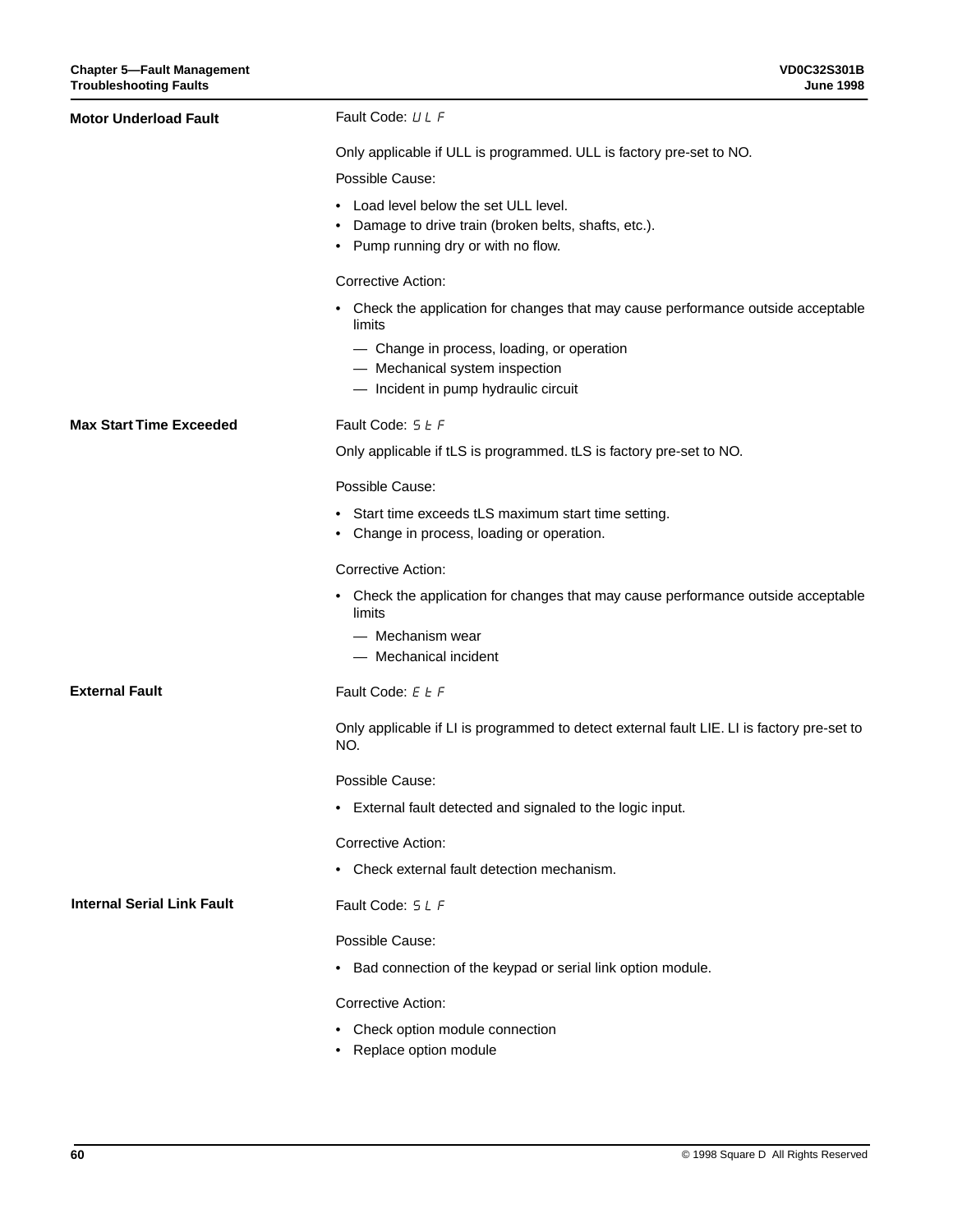| <b>Overcurrent Fault</b>      | Fault Code: $\Box$ $\in$ F                                                                 |  |  |  |
|-------------------------------|--------------------------------------------------------------------------------------------|--|--|--|
|                               | Possible Cause:                                                                            |  |  |  |
|                               | • High impedance short circuit at the output of the controller<br>• Internal short circuit |  |  |  |
|                               | • Improper sequence of shorting contactor                                                  |  |  |  |
|                               | Corrective Action:                                                                         |  |  |  |
|                               | • Remove power from controller and check for:                                              |  |  |  |
|                               | - Damage to power cables and/or motor insulation                                           |  |  |  |
|                               | - Damage to thyristors                                                                     |  |  |  |
|                               | - Damage to shorting contactor/contactor stuck in closed position                          |  |  |  |
| <b>Internal Failure Fault</b> | Fault Code: In F                                                                           |  |  |  |
|                               | Possible Cause:                                                                            |  |  |  |
|                               | • Bad internal connection                                                                  |  |  |  |
|                               | • Rating not recognized                                                                    |  |  |  |
|                               | <b>Corrective Action:</b>                                                                  |  |  |  |
|                               | • Remove power from controller and check the internal connections.                         |  |  |  |
| <b>Phase Inversion Fault</b>  | Fault Code: P <sub>I</sub> F                                                               |  |  |  |
|                               | Only applicable if Phr is activated. Phr is factory pre-set to NO.                         |  |  |  |
|                               | Possible Cause:                                                                            |  |  |  |
|                               | • Phase rotation of the mains does not match the Phr selection.                            |  |  |  |
|                               | Corrective Action:                                                                         |  |  |  |
|                               | • Remove power from the motor and switch two phases of the mains supply.                   |  |  |  |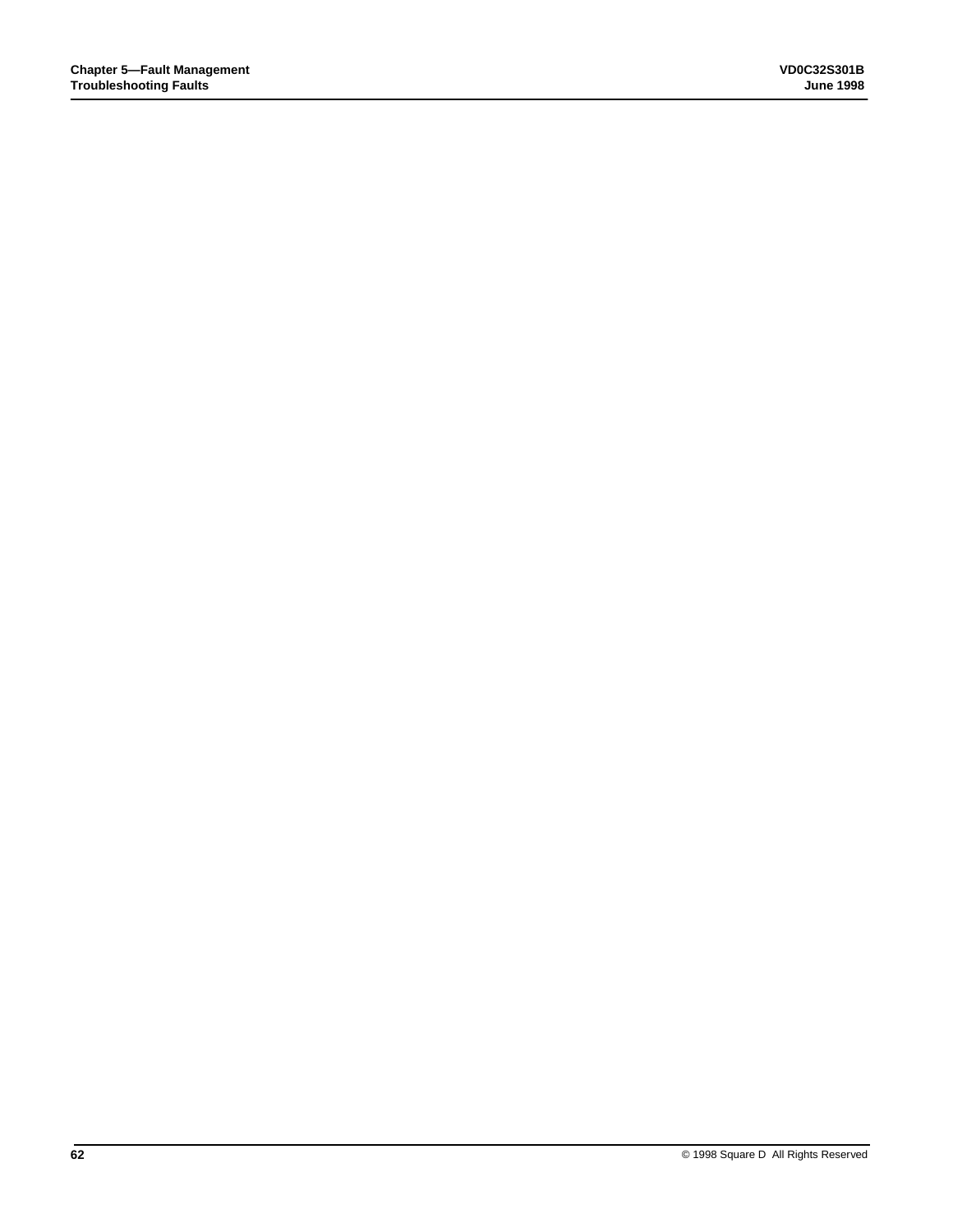| <b>CHAPTER 6-SERVICING</b> |  |
|----------------------------|--|
| THE CONTROLLER             |  |
|                            |  |
|                            |  |
|                            |  |
|                            |  |
|                            |  |
|                            |  |
|                            |  |
|                            |  |
|                            |  |
|                            |  |
|                            |  |
|                            |  |
|                            |  |
|                            |  |
|                            |  |
|                            |  |
|                            |  |
|                            |  |
|                            |  |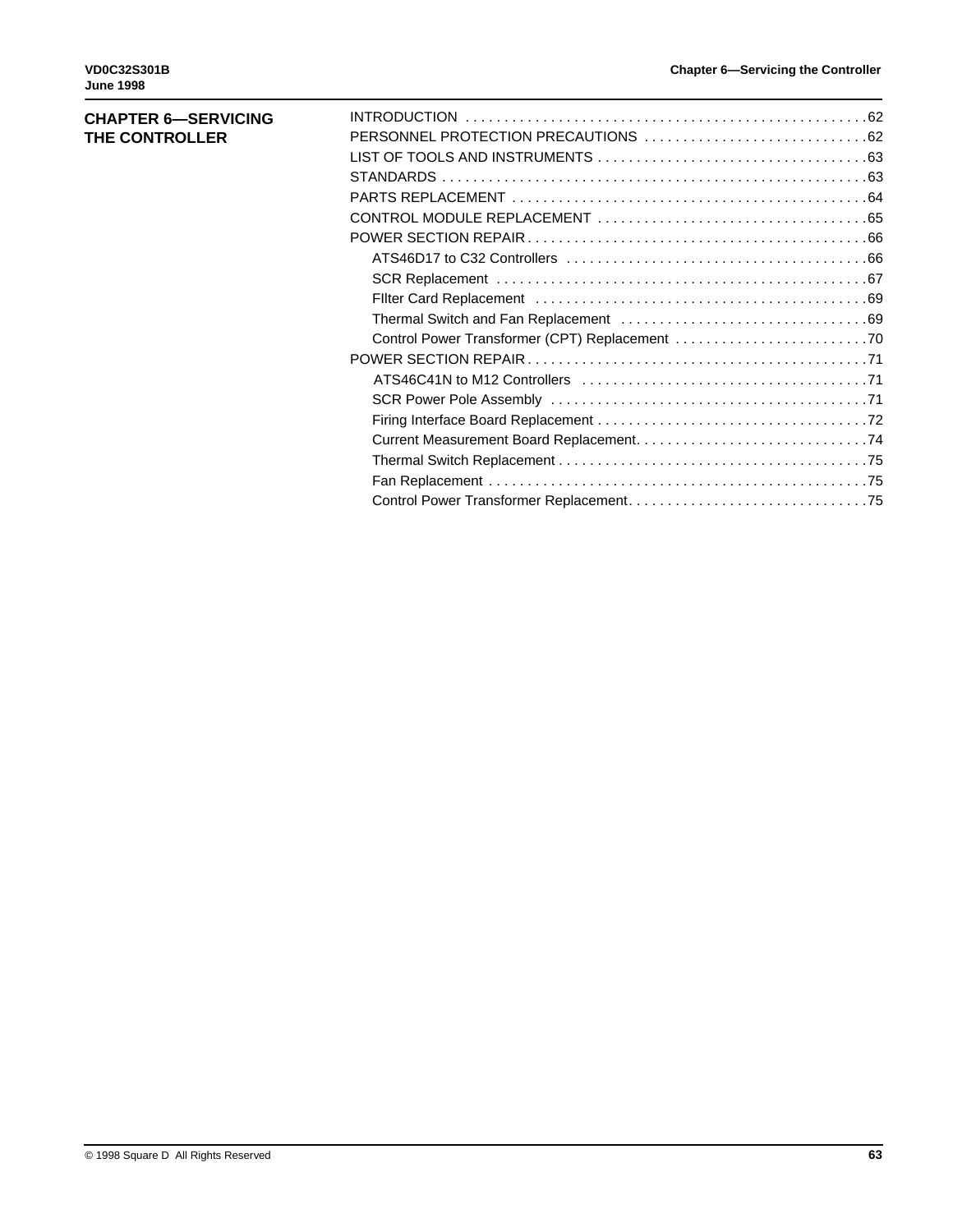| <b>INTRODUCTION</b>                               | For the protection of personnel and equipment, a qualified maintenance person must<br>perform the procedures detailed in this manual. The maintenance person should:                                                                                                                                                                           |
|---------------------------------------------------|------------------------------------------------------------------------------------------------------------------------------------------------------------------------------------------------------------------------------------------------------------------------------------------------------------------------------------------------|
|                                                   | • Read, interpret, and follow instructions and precautions in this manual and the other<br>manuals referenced.                                                                                                                                                                                                                                 |
|                                                   | Use the tools listed on page 65 of this manual in a safe and technically correct<br>manner.                                                                                                                                                                                                                                                    |
|                                                   | Perform troubleshooting and parts replacement procedures while following the safety<br>procedures recommended in ANSI/NFPA 70E.                                                                                                                                                                                                                |
|                                                   | Be trained on the operation and fundamentals of AC controllers and systems and be<br>familiar with the associated hazards.                                                                                                                                                                                                                     |
|                                                   | Review the sections below for personnel and equipment protection precautions before<br>performing parts replacement procedures.                                                                                                                                                                                                                |
|                                                   | <b>A DANGER</b>                                                                                                                                                                                                                                                                                                                                |
|                                                   | <b>HAZARDOUS VOLTAGE</b>                                                                                                                                                                                                                                                                                                                       |
|                                                   | Read and understand this section before maintaining or servicing the<br>ALTISTART 46 controller. Only qualified personnel should install, adjust, service,<br>and maintain these controllers.                                                                                                                                                  |
|                                                   | Confirm that controller has been correctly selected, installed, and applied before<br>performing any service or maintenance.                                                                                                                                                                                                                   |
|                                                   | Verify that all controller overcurrent protective devices, conductors, enclosures,<br>and other circuit elements have been correctly selected for application and that<br>controller is properly grounded in accordance with equipment instruction bulletin<br>recommendations and applicable code requirements.                               |
|                                                   | Many parts in this controller, including printed circuit boards, operate at line<br>voltage. DO NOT TOUCH. Use personal protective equipment and follow<br>precautions and measurement procedures referenced in this bulletin when<br>making any measurements on energized equipment. Use instruments and<br>insulated tools approved for job. |
|                                                   | Install all covers before applying power or starting and stopping controller.<br>Observe and follow all applicable lock-out and tag-out procedures for specific<br>installation.                                                                                                                                                               |
|                                                   | Electrical shock will result in death or serious injury.                                                                                                                                                                                                                                                                                       |
| <b>PERSONNEL PROTECTION</b><br><b>PRECAUTIONS</b> | ATS46 controllers contain components that can be potentially hazardous to maintenance<br>personnel. Semiconductor devices can exhibit hazardous leakage currents in the "off" state.<br>Personnel performing parts replacement should be thoroughly familiar with ANSI/NFPA 70E.<br>Follow these safety measures:                              |
|                                                   | 1. Verify that the equipment has been installed and applied in a manner that is<br>consistent with the information in the equipment instruction manual, applicable code<br>requirements, and regulations.                                                                                                                                      |
|                                                   | 2. Coordinate all parts replacement procedures with the operations manager of the<br>facility.                                                                                                                                                                                                                                                 |
|                                                   | 3. Ensure that the controlled equipment is disconnected from the controller or that<br>access to it is prohibited.                                                                                                                                                                                                                             |
|                                                   | 4. Read all precautions in this manual that relate to the procedure being followed.                                                                                                                                                                                                                                                            |
|                                                   | 5. Make sure you are familiar with the tools and instruments required for the specific<br>procedures described in this chapter.                                                                                                                                                                                                                |
|                                                   | 6. Ensure that you have proper body protection: clothing, eye protection, helmet, and<br>other safety gear.                                                                                                                                                                                                                                    |
|                                                   | 7. Ensure that electrical equipment surrounding the controller is either de-energized or<br>isolated in such a way that maintenance personnel are not subject to electrical                                                                                                                                                                    |

shock.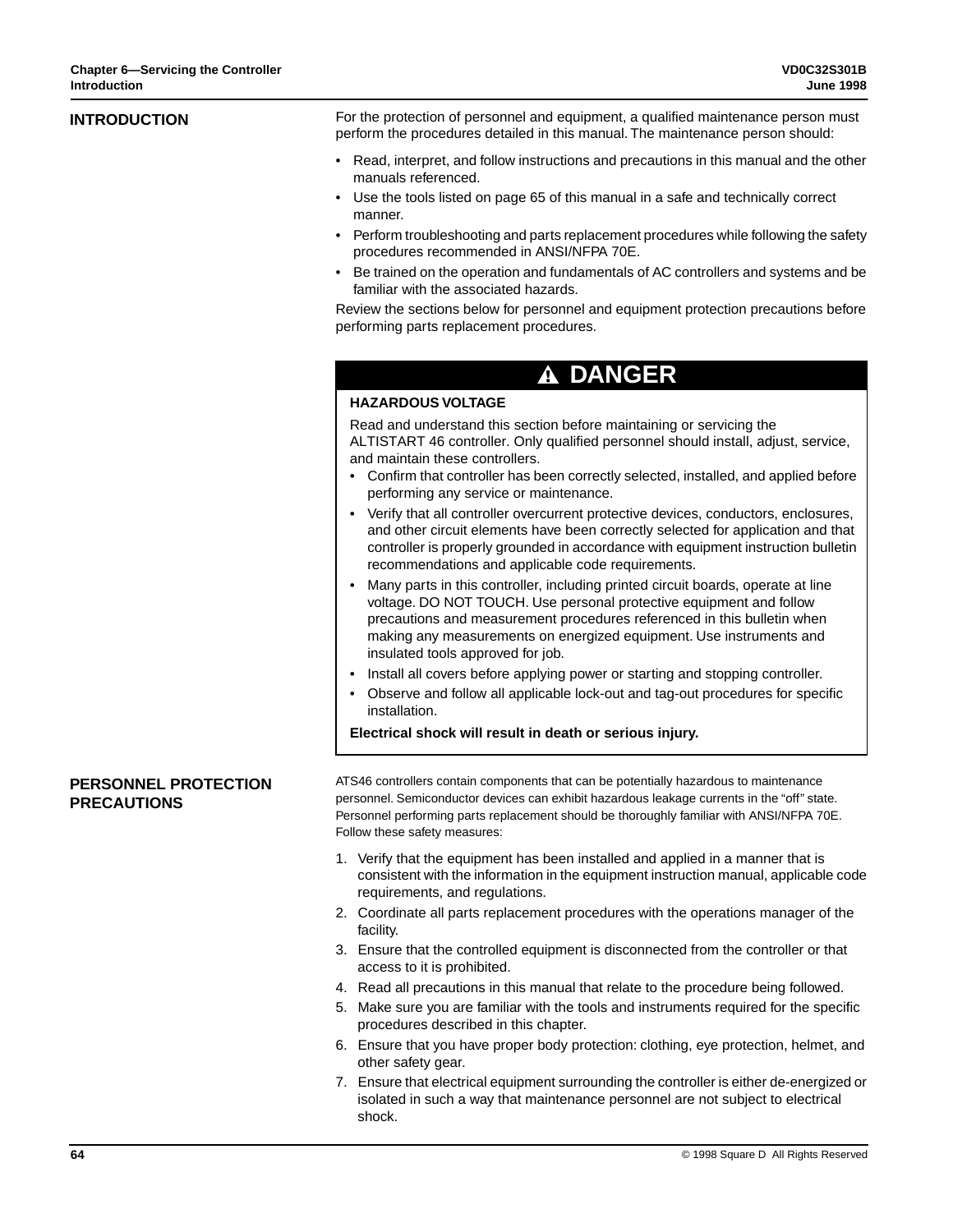- 8. Ensure that all power sources feeding the controller are de-energized and locked/ tagged out before opening the controller door or performing parts replacement procedures. Never assume the power is off. Always check for voltage with a properly rated voltage sensing device.
- 9. Inspect the controller bonding and ground system and ensure that the controller is properly grounded per the applicable codes and recommendations in this instruction bulletin.

ATS46 controllers use some specialized components to achieve rated performance during operation. Some of the components in the controller require special attention. For example, the SCRs require specific torque settings for proper operation. When replacing parts, follow the guidelines on page 2 and those listed throughout the book.

- Be sure to install thermal grease when mounting components which use the heatsink for dissipating heat (i.e., power semiconductor devices).
- Always torque semiconductor components using the method described in the applicable parts replacement procedure.
- If the controller is removed from its permanent mounting location while replacing parts, ensure that it is properly secured in an upright position before re-energizing.
- During maintenance, do not block, impede, or otherwise diminish cooling air flow over or through the controller.
- When installing a new control module, the controller may require programming if the factory default settings are not suitable for the specific application.
- Avoid touching exposed conductors and component leads with skin or clothing.

The tools and instruments required to perform maintenance and replace components on the ATS46 controller are listed below:

- Set of magnetized flat blade screw drivers
- Set of magnetized phillips screw drivers
- Set of Torx<sup>®</sup> screw drivers
- 1/4" drive metric socket set, 5.5 to 14 mm
- One 2' (1/4" drive) socket extension
- One 2' (1/4" drive) socket extension
- Metric hex key set, 2 to 14 mm
- Regular hex key set, 1/4" to 9/16"
- Metric ball-end hex key set, 2 to 14 mm
- Torque wrench, 4.4 to 352 lb-in  $(0.5 \text{ to } 40 \text{ N} \cdot \text{m})$
- Metric hex key sockets for torque wrench
- Metric drive sockets for torque wrench
- Thermal grease (Alcoa #2EJC or equivalent)
- Set of open/box end wrenches, 5.5 to 19 mm
- Multimeter, 0-1000 V (Fluke 87 or equivalent)
- Clamp-On Current Probe, 0-600 A (Fluke 80i-600A or equivalent)
- Connector Extractor

**STANDARDS**

**LIST OF TOOLS AND INSTRUMENTS**

- This manual references the latest revision of the following standards:
- ANSI/NFPA 70B, Electrical Equipment Maintenance
- ANSI/NFPA 70E, Electrical Safety Requirements for Employee Workplaces
- NEMA ICS 1.1, Safety Guidelines for the Application, Installation, and Maintenance of Solid State Control
- NEMA ICS 1.3, Preventive Maintenance of Industrial Control and Systems **Equipment**
- NEMA ICS 2 Annex A, Maintenance of Motor Controllers After a Fault Condition
- OSHA 29 CFR Part 1910, Electrical Safety-Related Work Practices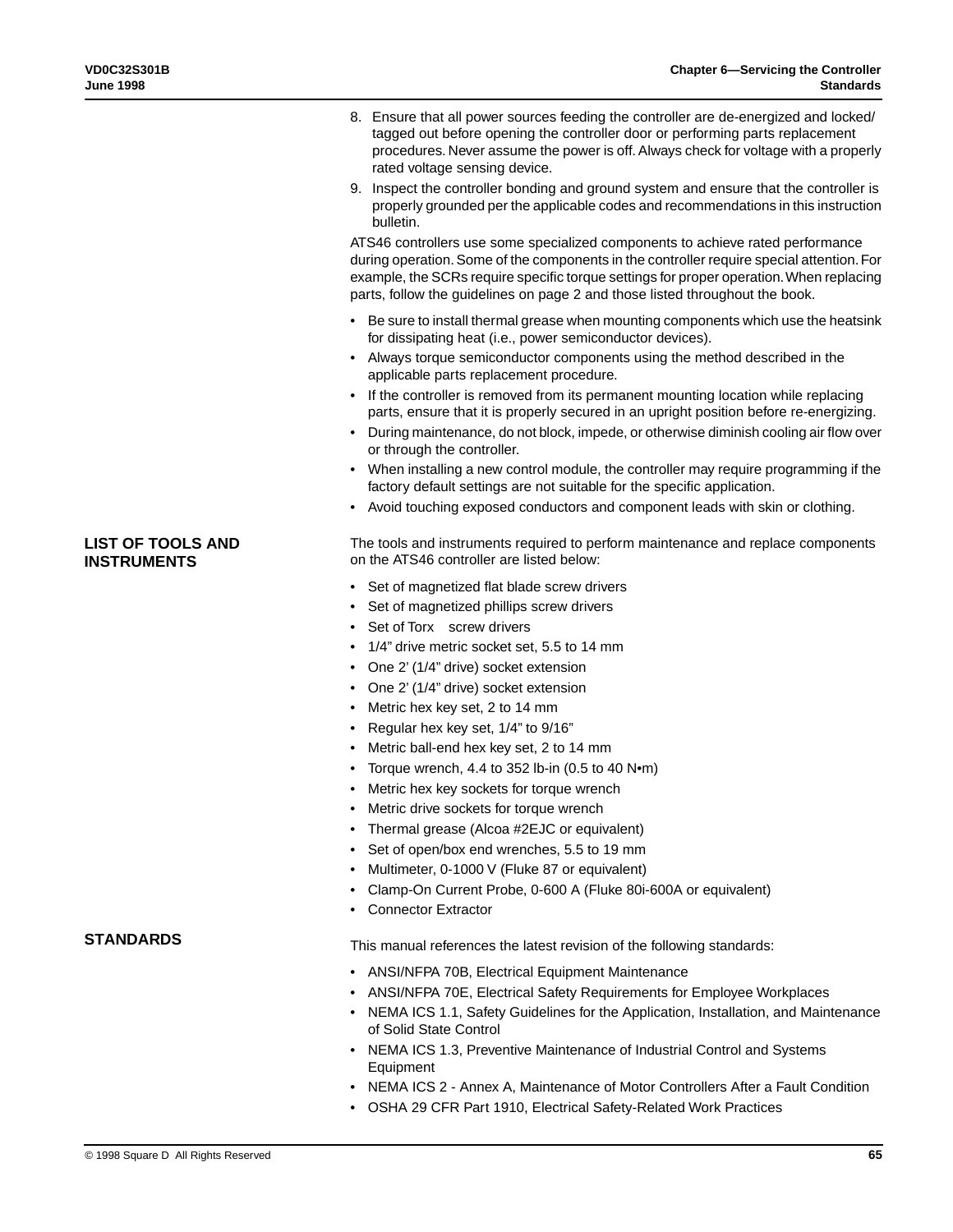# **PARTS REPLACEMENT**

This section contains spare part information and parts replacement procedures for ATS46 controllers.

## **Table 19: ATS46 Replacement Parts**

| <b>Replacement Part Description</b>            | Model           | Catalog No.    |
|------------------------------------------------|-----------------|----------------|
| <b>Control Module</b>                          | All models      | VX4-G461       |
| <b>Control Terminal Strips</b>                 | All models      | VZ3N007        |
| Keypad                                         | All models      | VW3G46101U     |
| (2 SCR modules)<br><b>Thyristor Modules</b>    | D <sub>17</sub> | VZ3TM2026M16   |
|                                                | D22-D32         | VZ3TM2055M16   |
|                                                | D38             | VZ3TM2090M16   |
|                                                | D47-D88         | VZ3TM2130M16   |
|                                                | C11             | VZ3TM2160M1601 |
|                                                | C14-C25         | VZ3TM2250M16   |
| (1 SCR module)                                 | C32             | VZ3TM1400M16   |
| (2 SCR modules w/o firing board)               | C41-C66         | VZ3TP2900M16   |
|                                                | C79, M10-M12    | VZ3TP2M12M16   |
| Firing Board                                   | C41-M12         | SF1LG220       |
|                                                | D17             | VX4G46101      |
|                                                | D <sub>22</sub> | VX4G46102      |
|                                                | D32             | VX4G46103      |
|                                                | D38             | VX4G46104      |
|                                                | D47             | VX4G46105      |
|                                                | D62             | VX4G46106      |
|                                                | D75             | VX4G46107      |
|                                                | D88             | VX4G46108      |
|                                                | C11             | VX4G46109      |
|                                                | C14             | VX4G46110      |
| <b>Current Measurement Boards</b>              | C <sub>17</sub> | VX4G46111      |
|                                                | C21             | VX4G46112      |
|                                                | C <sub>25</sub> | VX4G46113      |
|                                                | C32             | VX4G46114      |
|                                                | C41             | VX4G46115      |
|                                                | C48             | VX4G46116      |
|                                                | C59             | VX4G46117      |
|                                                | C66             | VX4G46118      |
|                                                | C79             | VX4G46119      |
|                                                | M10             | VX4G46120      |
|                                                | M12             | VX4G46121      |
|                                                | D17-062         | VY1G461401     |
|                                                | D75-C14         | VY1G461402     |
| <b>Control Transformers</b>                    | C17-C32         | VY1G461403     |
|                                                | C41-M12         | VY1KG461404    |
|                                                | D17-D38         | VX4G46161      |
| <b>Filter Card</b>                             | D47-C14         | VX4G46163      |
|                                                | C17-M12         | VX4G46162      |
|                                                | D75-C14         | SZ1XH07        |
| Cooling Fan                                    | C17-M12         | VZ3V001        |
|                                                |                 |                |
| Fan Cover                                      | D75-C14         | VY1G23101      |
| <b>Thermal Switches</b><br>Heatsink (90 $°C$ ) | D75-C14         | SY3AT0007      |
| Heatsink (105 $\degree$ C)                     | C17-M12         | SY3AT0011      |
| Cooling fan $(50 °C)$                          | D75-M12         | VZ1GF01        |

**66** © 1998 Square D All Rights Reserved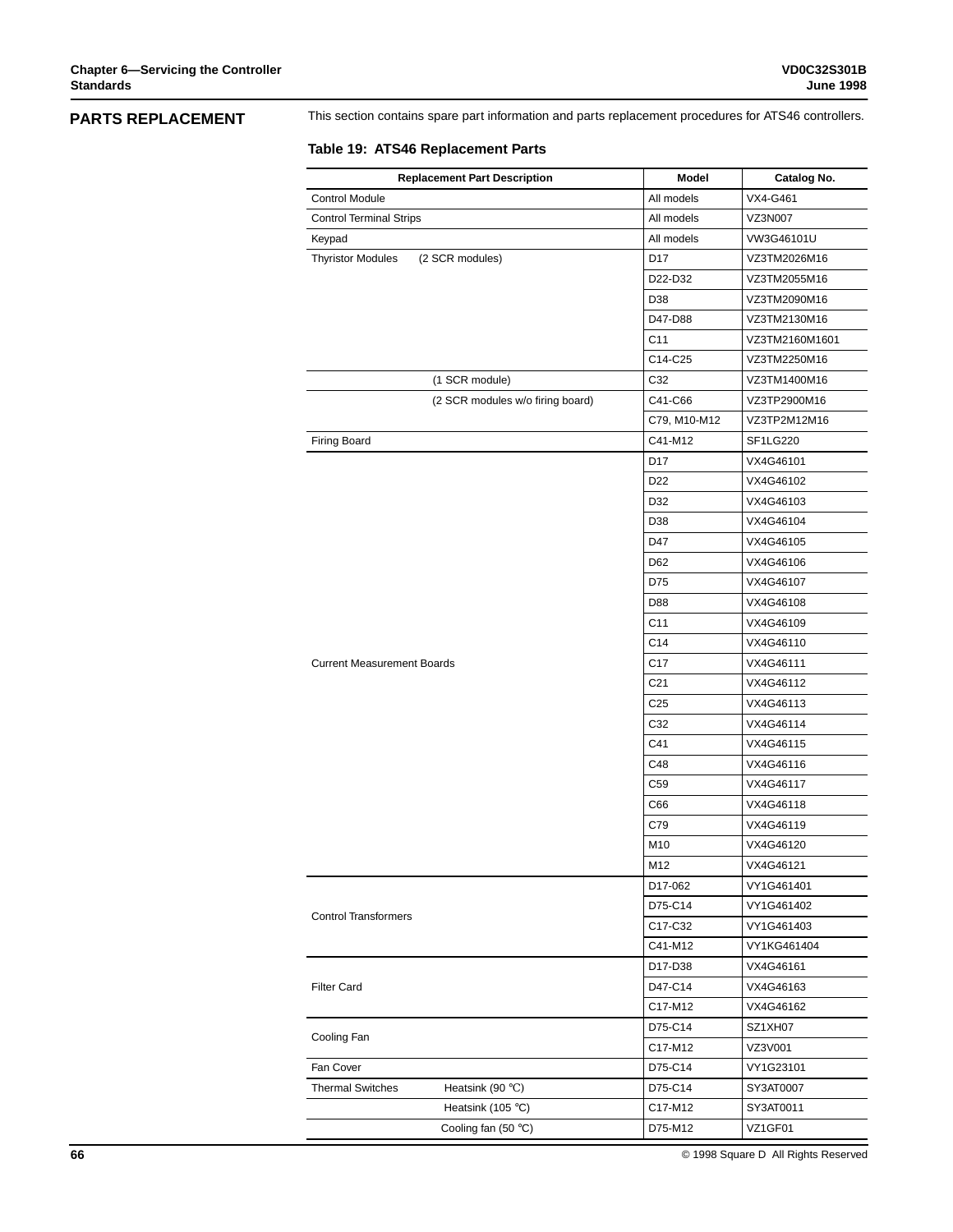# **CAUTION**

# **EQUIPMENT DAMAGE**

- ALTISTART 46 controllers use metric fasteners.
- Do not substitute SAE or alternate fasteners.

**Failure to follow this instruction can result in equipment damage.**

ATS46 controllers use metric fasteners and require the use of metric driver tools. Do not substitute SAE or any alternate fastener. Substitution may result in damage to threaded inserts, breakage of components and subassemblies, overheated electrical connections due to improper torque levels, and general structural failure.

**All procedures in this section must be performed with power removed from the controller.**

To gain access to the power section or for replacement on all ATS46 models, remove the control module.

To remove the control module, follow these steps:

- 1. Using a flat blade or Torx screw driver, remove the four screws from the front of the control module.
- 2. Using a connector extractor, disconnect the nine electrical connectors from the back of the module. While the connectors and module are labeled, note the label and location of each connector. Figure 45 shows a diagram of the module and its connector labels.



**Figure 45: Replacing the Control Module**

To replace the control module, follow these steps:

- 1. Install the electrical connections. Push all connectors so that they are firmly in place.
- 2. Mount the control module to the power section. Carefully secure all wires in the controller to prevent damage to the wire or loosening of the connections.
- 3. Retighten the four holding screws.

#### NOTES:

When the control module is damaged, the entire module must be replaced. Any attempt to access, repair, or inspect the control module's circuit boards voids the product warranty.

When replacing the control module, note that the replacement control module does not include the operator interface (keypad or communications module). The user must purchase a replacement operator interface separately.

# **CONTROL MODULE REPLACEMENT**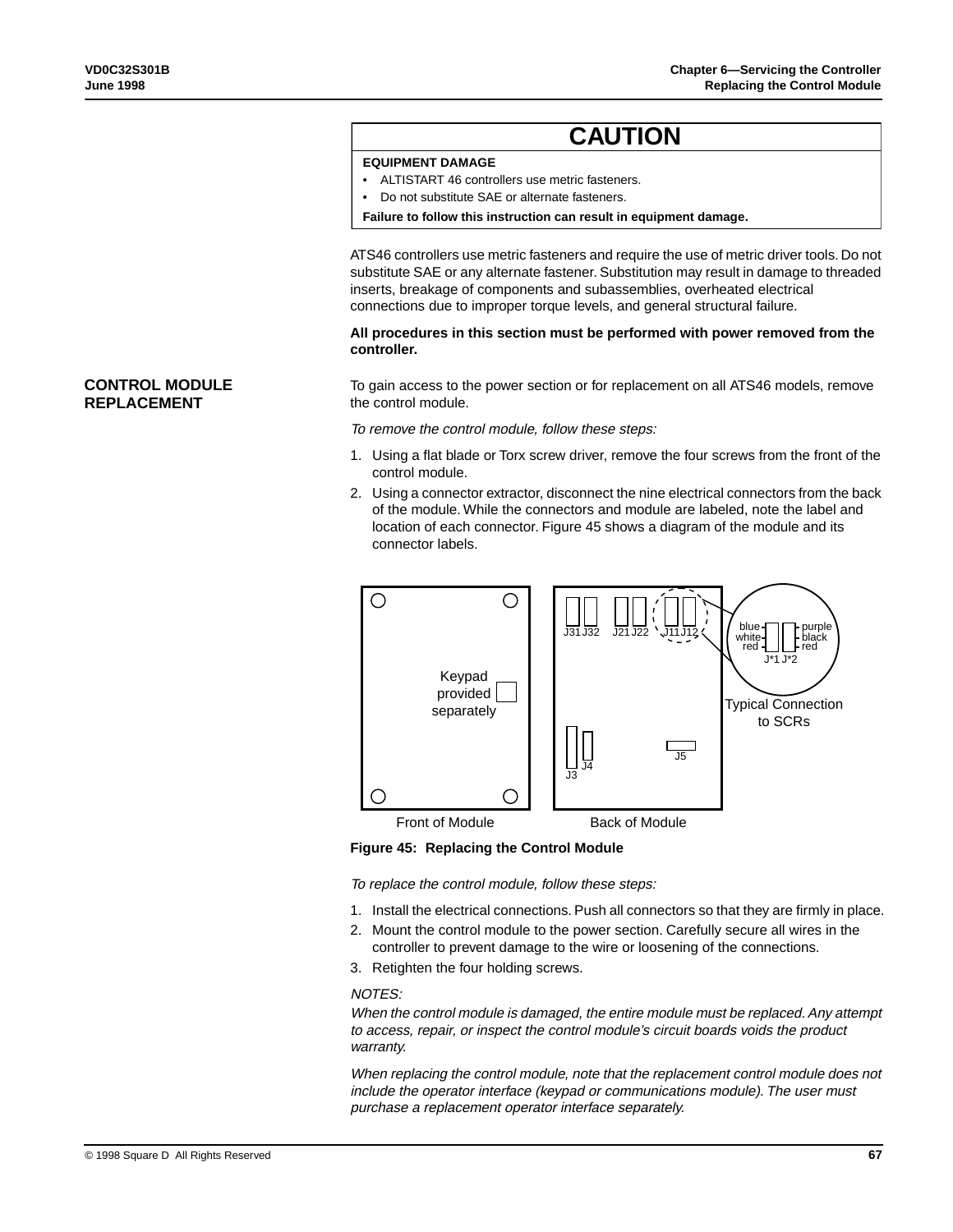## **POWER SECTION REPAIR ATS46D17 TO C32 CONTROLLERS**

The control module must be removed to repair the components in the power section. The ATS 46 product line consists of five frame sizes which share common power section design. The replacement process for the power components is similar for units within a frame size. For units rated 17 through 320 amps, remove the control module and protective housing to access the power components directly.

These items are replaceable in the power section of the 17 through 320 A models (D17 to C32):

- SCRs
- Current measurement board
- Filter card
- Control power transformer
- Fan and thermal switches (on models rated 72 A and above)

Figures 46, 47, and 48 show available replacement parts. Table 19 on page 66 lists catalog numbers.



**Figure 46: ATS46D17, D22, D32, and D38 Controllers**



**Figure 47: ATS46D47, D62, D75, D88, C11, and C14 Controllers**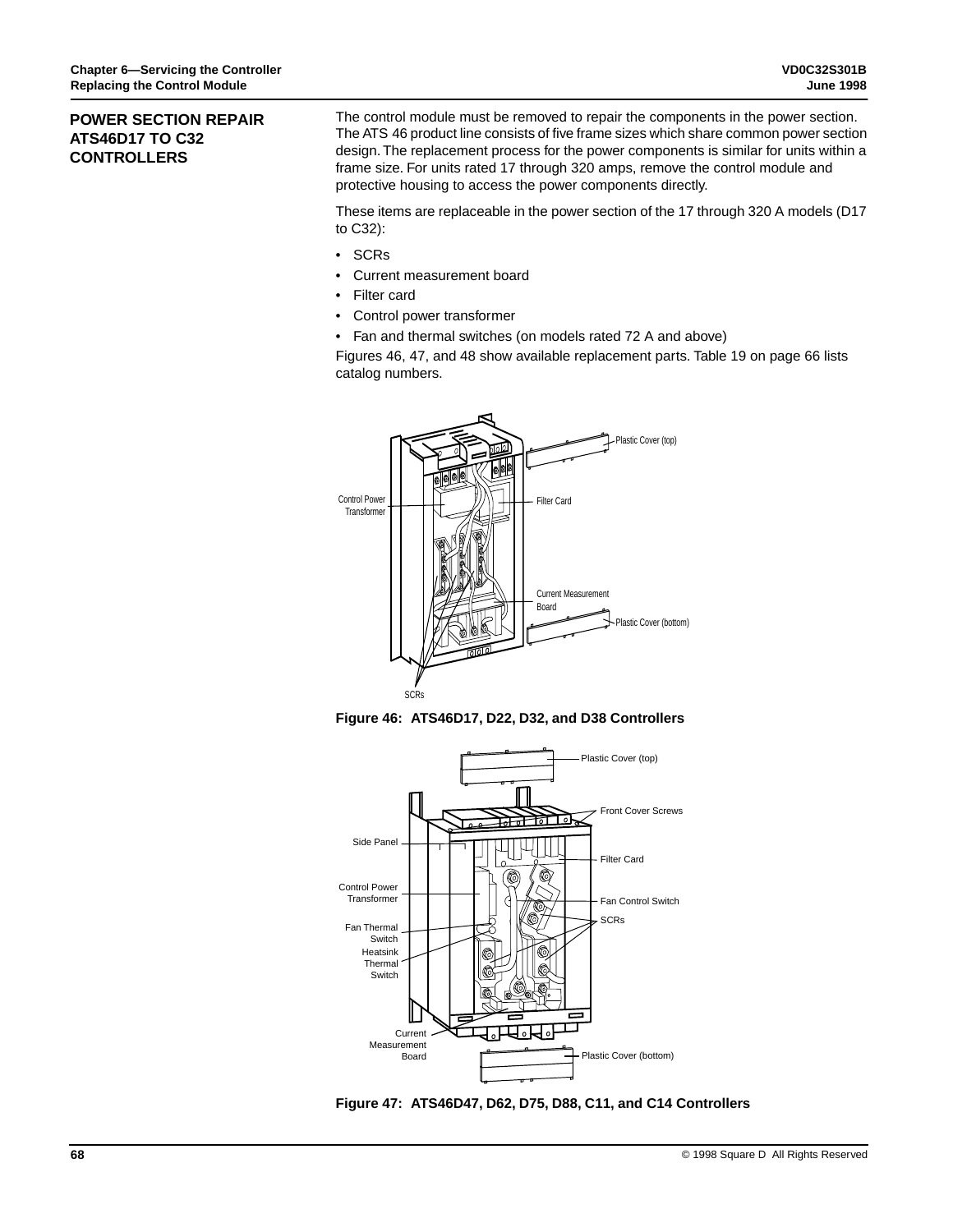

[1] Two per phase for ATS46C32. One per phase for ATS46C17 to C25.

#### **Figure 48: ATS46C17, C21, C25, and C32 Controllers**

#### **SCR Replacement**

When an SCR fails, the ATS46 controller will not attempt to start the motor. Upon a start command, a device with a failed SCR immediately shows a phase fault or internal fault code.

| A DANGER                                                                            |
|-------------------------------------------------------------------------------------|
| <b>HAZARDOUS VOLTAGE</b>                                                            |
| Before checking thyristors:                                                         |
| Disconnect all power.<br>٠                                                          |
| • Place a "DO NOT TURN ON" label on the controller disconnect.                      |
| Lock disconnect in open position.<br>٠                                              |
| Electrical shock will result in death or serious injury.                            |
| To verify the damaged pole and determine how many poles should be replaced, perform |

the following tests. For D17 through C32 controllers, the SCR modules can be directly accessed.

NOTE: The ATS46C32N controllers use two SCRs per phase. All other models use a dual pack SCR that requires one module per phase.

- 1. With the equipment switched off, isolate the starter by disconnecting the power terminals.
- 2. Remove line power from controller. Using a continuity meter, check the thyristors in pairs. Figure 49 illustrates this process, phase by phase, between terminals 1L1- 2T1, 3L2-4T2, 5L3-6T3. If continuity is indicated, at least one of the thyristors is short-circuited.



**Figure 49: Checking Thyristors**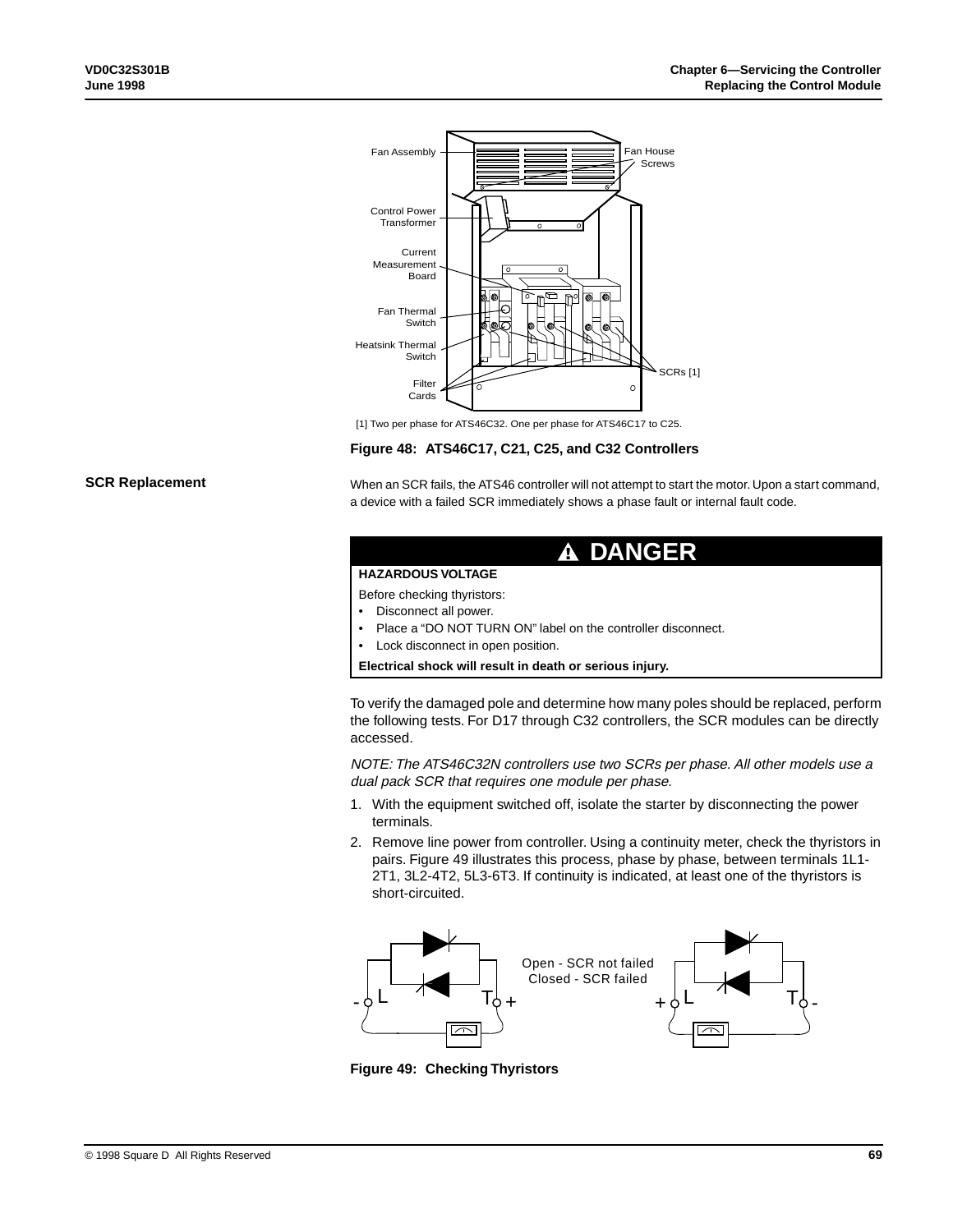To remove the SCR module, follow these steps:

- 1. Disconnect all electrical connections to the SCR module. Note the color and connection of each lead. Remove only one SCR module at a time so that the other modules may be used as a reference when replacing the SCR module.
- 2. Remove the power connections:
	- For D17 through C14 controllers: Use a hex key to remove the power straps which connect the SCRs to the line and load terminals.
	- For C17 through C32 controllers, first remove the filter card (see page 10). Then remove the bus bar connections using a 10 mm socket wrench (two bolts per phase).
- 3. Using an Allen wrench, remove the four screws at the base of the SCR module which hold the SCR to the heatsink.

To replace the SCR module, follow these steps:

1. Apply a thin coat of thermal grease (e.g., Alcoa #2EJC or equivalent) between the heatsink and SCR for better heat transfer.

NOTE: Do not allow grease to go into the threaded hole.

- 2. Install the new SCR module, applying the proper torque to the screws holding the SCR to the heatsink and to the bolts connecting the power straps or bus bar to the SCR. Table 20 lists the proper tightening torque for the SCR connections.
- 3. Reconnect electrical leads to the SCR module in their original positions.

| <b>ATS46-</b>                       | <b>SCR Part Number</b> | Tightening Torque Ib-in (Nom) |                        |  |  |
|-------------------------------------|------------------------|-------------------------------|------------------------|--|--|
|                                     |                        | <b>Case to Heatsink</b>       | <b>Case to Bus Bar</b> |  |  |
| D <sub>17</sub> N                   | VZ3TM2026M16           | 57.5(6.5)                     | 22(2.5)                |  |  |
| D <sub>22</sub> - D <sub>32</sub> N | VZ3TM2055M16           | 57.5(6.5)                     | 22(2.5)                |  |  |
| D <sub>38</sub> N                   | VZ3TM2090M16           | 57.5(6.5)                     | 22(2.5)                |  |  |
| D47 - D88N                          | VZ3TM2130M16           | 57.5(6.5)                     | 40(4.5)                |  |  |
| C <sub>11N</sub>                    | VZ3TM2160M1601         | 57.5(6.5)                     | 57.5(6.5)              |  |  |
| C <sub>14</sub> - C <sub>25</sub> N | VZ3TM2250M16           | 57.5(6.5)                     | 75 (8.5)               |  |  |
| C <sub>32N</sub>                    | VZ3TM1400M16           | 57.5(6.5)                     | 75 (8.5)               |  |  |

#### **Table 20: Tightening Torques**





When replacing SCRs damaged from exposure to excessive current or voltage (e.g., short circuit or lightning strike), it is good practice to replace the current measurement board and filter card for the replaced poles.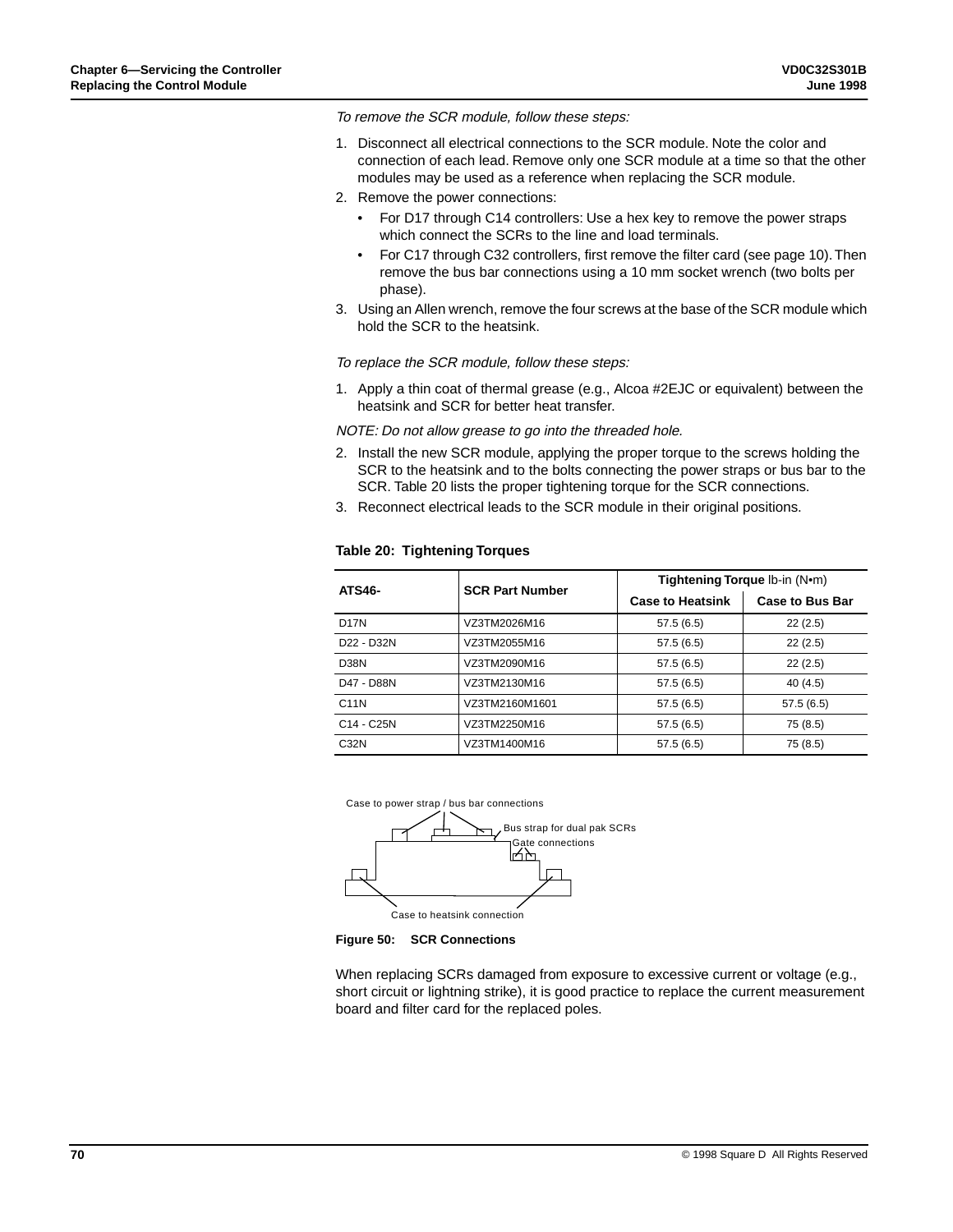| Filter Card Replacement               | For D17 through C14 controllers, there is one filter card per unit mounted below the L1/<br>L2/L3 connections. For C17 through C32 controllers, there are three filter cards-one<br>mounted to the bus bar on each phase.                                                                                                                                               |  |  |  |
|---------------------------------------|-------------------------------------------------------------------------------------------------------------------------------------------------------------------------------------------------------------------------------------------------------------------------------------------------------------------------------------------------------------------------|--|--|--|
|                                       | To replace the filter card on D47 through C14 controllers, follow these steps:                                                                                                                                                                                                                                                                                          |  |  |  |
|                                       | 1. Disconnect electrical connections from the board. Note the position and color of<br>each wire for reassembly.                                                                                                                                                                                                                                                        |  |  |  |
|                                       | 2. Disconnect power straps to SCRs as needed to access filter card.<br>3. Using a flat blade screwdriver, remove the filter card mounting screws.<br>Removing the bus wiring may facilitate the removal of the filter card.<br>$\bullet$<br>To access the filter card (in D47 through C14 controllers only), follow these steps:                                        |  |  |  |
|                                       | Take out the top two front cover screws. See Figure 47 on page 68.<br>1.<br>Take out the four screws from the bottom cover of the controller.<br>2.<br>3.<br>Disconnect T1, T2, and T3 from SCR.<br>Pull the bottom plastic end cap out.<br>4.                                                                                                                          |  |  |  |
|                                       | Slide side panels down.<br>5.                                                                                                                                                                                                                                                                                                                                           |  |  |  |
|                                       | 6. Remove the filter card.<br>7. Use a magnetic screwdriver to reinsert screws. To reinstall the filter card, reverse<br>steps 1 to 5. Retighten the housing screws and power connections.                                                                                                                                                                              |  |  |  |
|                                       | To replace the filter card on C17 through C32 controllers, follow these steps:                                                                                                                                                                                                                                                                                          |  |  |  |
|                                       | 1. Remove electrical connections for the card to be replaced.                                                                                                                                                                                                                                                                                                           |  |  |  |
|                                       | 2. Using a Torx screwdriver, remove the mounting screw.                                                                                                                                                                                                                                                                                                                 |  |  |  |
|                                       | 3. Remove the filter card.                                                                                                                                                                                                                                                                                                                                              |  |  |  |
|                                       | 4. To reinstall a new filter card, reverse steps 1 through 3.                                                                                                                                                                                                                                                                                                           |  |  |  |
|                                       | To remove the current measurement board:                                                                                                                                                                                                                                                                                                                                |  |  |  |
|                                       | 1. For D47 through C32 controllers, disconnect jumpers J13, J14, and J15 from the<br>current measurement board. See Figure 50 on page 70.                                                                                                                                                                                                                               |  |  |  |
|                                       | 2. Using a Torx screwdriver, loosen and remove the holding screws on the current<br>measurement board.                                                                                                                                                                                                                                                                  |  |  |  |
|                                       | 3. On D17 through D38 controllers, the current transformers are mounted directly on<br>the current measurement board. To remove the board, the three bus wires from the<br>SCRs have to be disconnected and pulled out from the current transformer.                                                                                                                    |  |  |  |
|                                       | NOTE: To remove the bus wire from the current transformer, it may be necessary to<br>remove the heat shrink from the terminal of the bus wire. Replace heat shrink upon<br>re-installation.                                                                                                                                                                             |  |  |  |
|                                       | 4. Remove measurement board from power section; note connections for reassembly.                                                                                                                                                                                                                                                                                        |  |  |  |
| Thermal Switch and Fan<br>Replacement | On ATS46D75 through C32N controllers, there are two thermal switches. One controls<br>the operation of the cooling fan, and the other is an alarm for controller thermal<br>protection. The output of the heatsink thermal switch is fed to the current measurement<br>board. The output of the fan control is in series with the fan and control power<br>transformer. |  |  |  |
|                                       | The cooling fans cycle on when the temperature of the heatsink exceeds 50 $\degree$ C. If the<br>cooling fan does not turn on and the temperature exceeds $50^{\circ}$ C, the thermal switch, the<br>fan, or both may need to be replaced. The fans operate on 230 VAC single phase power.<br>Use an external power supply, if desired, to test fan operation.          |  |  |  |
|                                       | To replace a thermal switch, follow these steps:                                                                                                                                                                                                                                                                                                                        |  |  |  |
|                                       | 1. Disconnect the two electrical connections from the output of the switch.<br>2. Using a Torx or flat blade screwdriver, remove the two holding screws. It may be<br>necessary to remove some of the SCR power connections to access the thermal<br>switch.                                                                                                            |  |  |  |
|                                       | 3. Replace the thermal switch with the appropriate rated switch. The fan thermal switch<br>should be rated for 50 °C, whereas the heatsink switch is rated for 95 °C or 105 °C,<br>depending on the controller size.                                                                                                                                                    |  |  |  |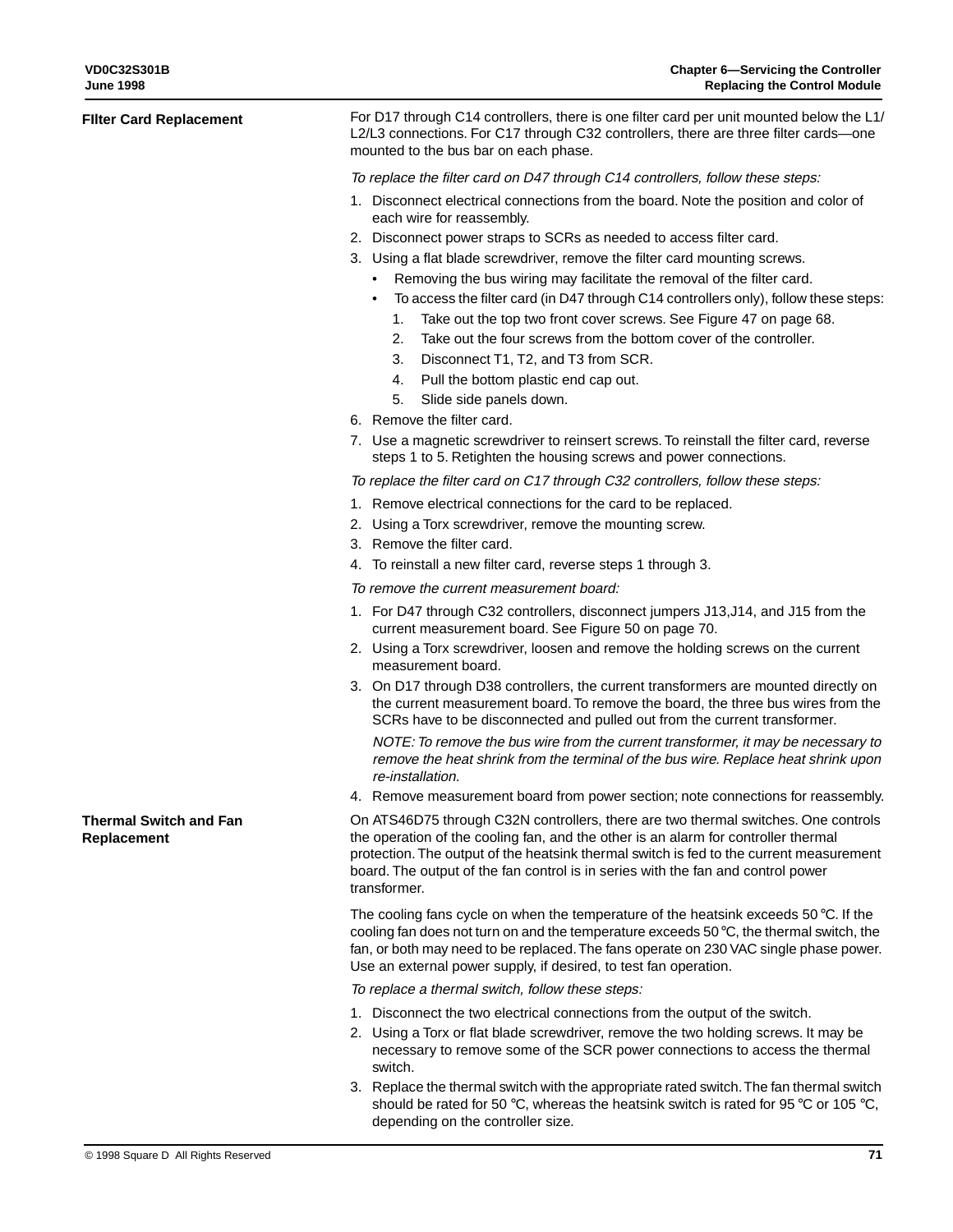To replace the fan on D75 through C14 controllers, follow these steps:

- 1. Turn the unit with the heatsink facing up (i.e., access the fan from the back of the unit).
- 2. Remove the two electrical connections.
- 3. Remove the two holding screws.
- 4. To install the replacement fan, reverse steps 1 through 3.

To replace the fan on C17 through C32 controllers, follow these steps:

- 1. Remove the fan cover by removing the two cover screws.
- 2. Remove the six screws from the fan mounting plate.
- 3. Disconnect the fan power supply wires from the control power transformer (**White**) and from the thermal switch (**Red**). See Figure 51.
- 4. Remove the fan assembly.
- 5. To reinstall the replacement fan, reverse steps 1 through 4. Use caution when installing the fan to prevent damage to the wires.





The control power transformer (CPT) provides the power to the control module and fan (if supplied). To replace the CPT, the user must have access to the fan connections. Refer to "Thermal Switch and Fan Replacement" on page 71 to service the fan assembly.

To replace the CPT, follow these steps:

- 1. Disconnect the four colored transformer supply wires from the terminal block beneath the control power connections. See Figure 57 on page 76.
- 2. For D72 through C32 controllers, disconnect the two wires that supply the fan power. For C17 through C32 controllers, pull the fan power wires through the fan and controller housing one at a time.
- 3. Remove the four transformer mounting screws attaching the transformer to the power section base.
- 4. Remove the CPT.
- 5. To install a replacement CPT, reverse steps 1 through 4. See Figure 57: Note the proper connections.

| r.    | 230                  |  | 400 |     | 460/500 |  |
|-------|----------------------|--|-----|-----|---------|--|
| White | <b>Blue</b><br>Green |  |     | Red |         |  |
| From  |                      |  |     |     |         |  |

**Figure 52: Control Power Transformer Wiring**

#### **Control Power Transformer (CPT) Replacement**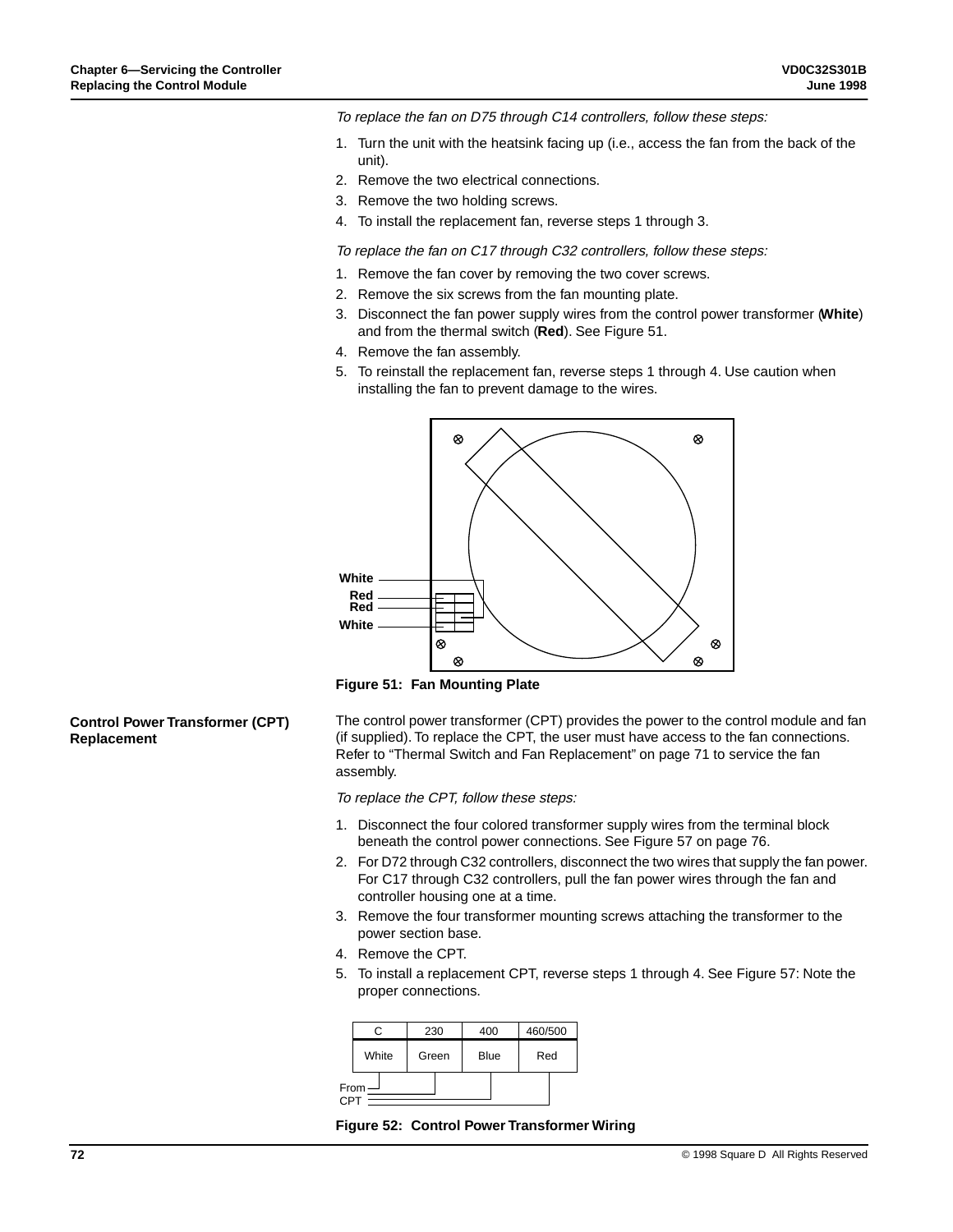## **POWER SECTION REPAIR ATS46C41N TO M12 CONTROLLERS**

Some replacement parts on models ATS46C41 to M12N can only be accessed after removing other items in the power section. Make a record of the wire connections and the order and location of all components before removing them from the power section.

The following list contains replaceable items in the power section of the 410 through 1200 A models:

- Control module / Keypad
- SCR power pole assemblies
- Firing interface board
- Current measurement board
- Filter card
- Control power transformer
- Fan and thermal switches

Refer to Figure 53 to identify the available replacement parts. Table 19 on page 66 lists catalog numbers for each item. The instructions for replacing the control module, control power transformer, thermal switches, and fan are the same as for the ATS46C17 through C32N controllers described on pages 66 through 70.



**Figure 53: ATS46C41, C48, C59, C66, C79, M10, M12**

#### **SCR Power Pole Assembly**

The SCR power pole assembly consists of the power pole, the firing interface board, and two thermal switches for ATS46C41 through M12N controllers. The power pole consists of two SCRs within a heatsink. The heatsink is tightened to provide balanced heat and current transfer within the assembly. The power pole, interface board, and thermal switches are available as individual parts. Pre-mounted thermal switches are provided with the replacement power pole.

NOTE: SCRs are not available for individual replacement. Replacement of a single SCR through disassembly of the power pole will void the product warranty.

The ATS46C41 through M12 controllers use a firing interface board. Each SCR pole requires one interface board. Replace the board if there is visible damage to any of the components following an SCR failure. The replacement power pole assembly does not include an interface board. Reuse the original interface board (unless it is damaged) or order a replacement interface board.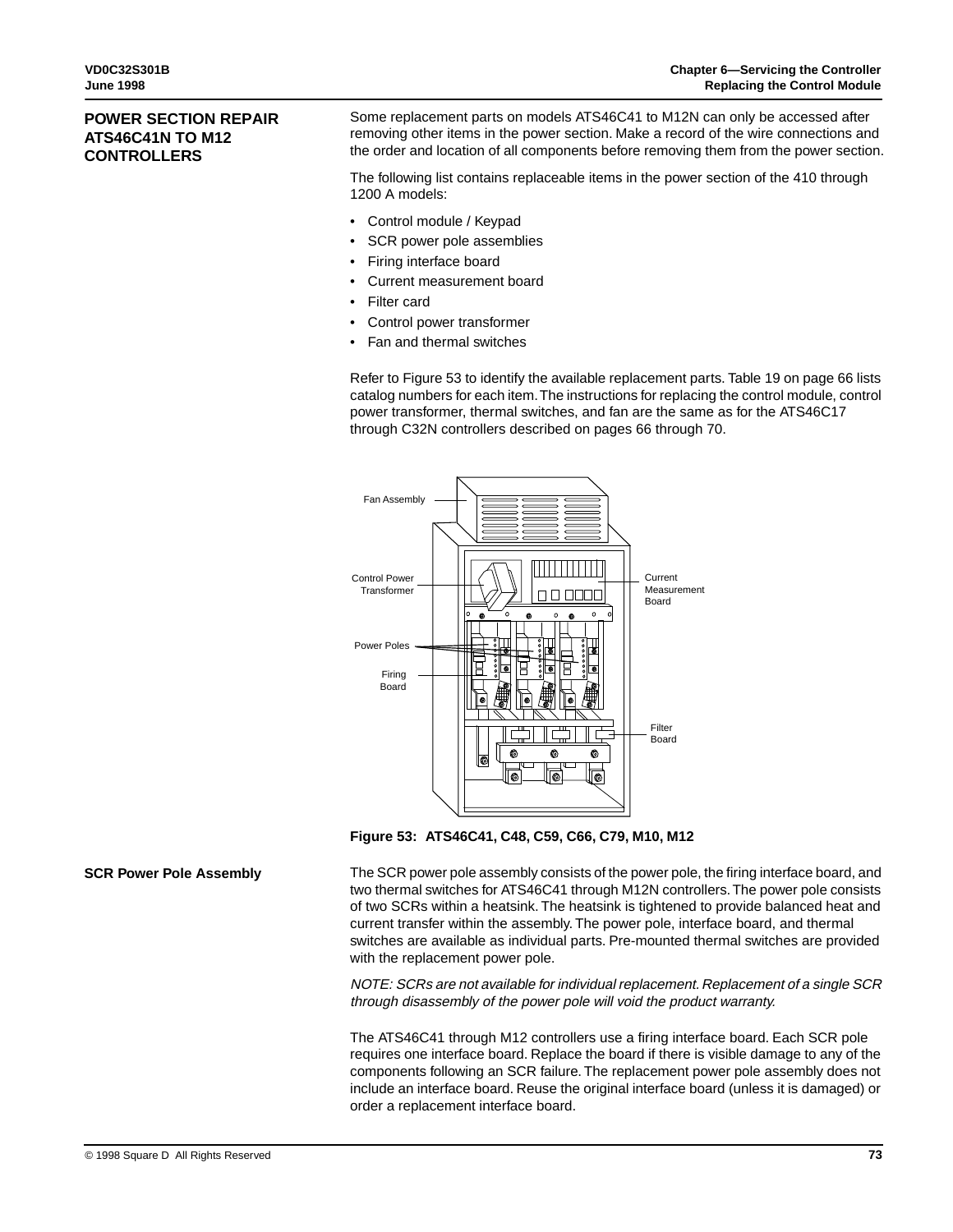Refer to page 68 for SCR testing information. The ATS46C79 through M12 controllers use two SCR power poles connected in parallel. If an SCR in either pole is shorted, replace both poles in the SCR assembly.

To replace the SCR package, interface board, or thermal switches, remove the entire power pole assembly. Removal allows easier access to the individual components. Note the location of each wire as you remove the assembly. The interconnections between the SCR pole and firing interface board are not labeled.

To remove the power pole assembly from the controller chassis, follow these steps:

- 1. Remove the control module as described on page 67.
- 2. Either rotate the control module mounting panel or remove it. Either action allows access to the SCR poles, current measurement board, and control power transformer.
- 3. Disconnect the jumper to the interface card from the current measurement board. The label designation, from J4 to J9, depends on which pole the jumper connects to.
- 4. To remove the SCR pole assembly, disconnect the wires and remove the bolts indicated in Figure 54. Use a 10 mm wrench to remove the bolts.
- 5. Cut wire ties from the power pole assembly to the insulating wall.
- 6. Pull the SCR pole assembly from the controller chassis using the handle on the mounting bracket (C in Figure 54) and the free end of the lower braided cable.



**Figure 54: SCR Power Pole Assembly**

After removing the power pole assembly from the chassis, replace the SCR pole, interface board, or thermal switches.

To replace the firing interface board, follow these steps:

- 1. Label the wires connected to the interface board for easier identification when reassembling. Using a flat-head screwdriver, remove the seven screws holding red and white wires.
- 2. While holding interface board to pole assembly, remove two mounting screws and bolt on mounting bracket.
- 3. Reassemble pole by following step 2, then 1. Tighten the mounting bolts to 40 lb-in (4.5 N•m). In order for the controller to operate properly, the SCR firing circuits must be properly connected. Use Figure 55 on page 75 to identify the location of each wire.

**Firing Interface Board Replacement**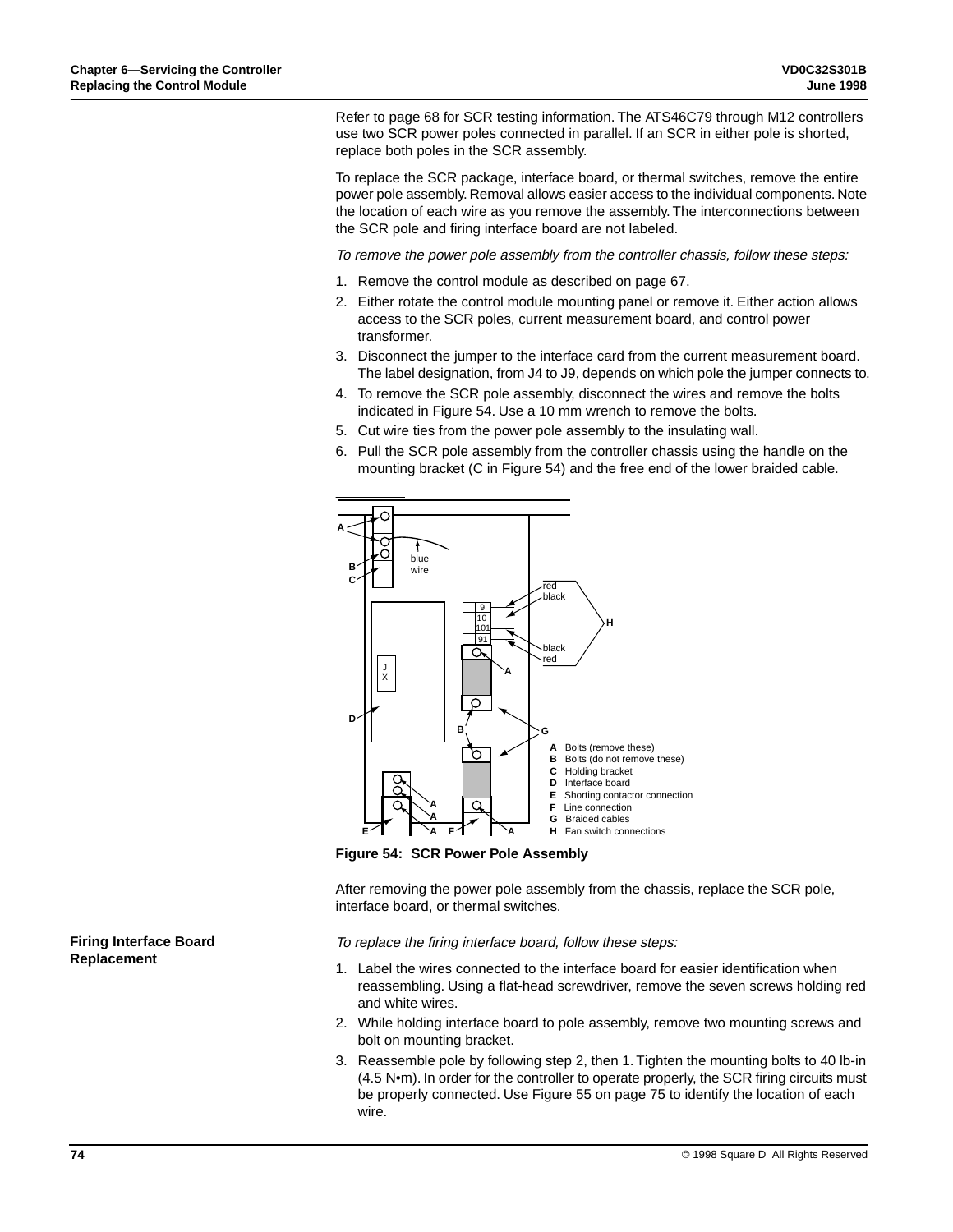

**Figure 55: Interface Board Connections**

To replace the power pole assembly on the controller chassis, follow these steps:

- 1. If replacing only the thermal switch or interface board, re-assemble the components to complete the power pole assembly. Complete this step before mounting the pole back in the controller chassis. Skip to step 3.
- 2. If replacing the SCR pole, remove the braided cables and standoffs. Use these in the new pole assembly. When replacing the braided cables, make sure cables are flush with the top side of the channel. Otherwise, proper conduction may not occur. Refer to Figure 56 for assembly of the cable to the channel.
- 3. Replace the red wire that is attached to the mounting bracket of the replacement pole. Re-tighten screw to maintain proper alignment of bracket.
- 4. Using the free end of the lower braided cable and the mounting bracket handle, replace the pole in the controller chassis.
- 5. Replace the removed wire from the pole assembly. Tighten the following to 80 lb-in (9 N•m): all 10 mm bolts holding the power pole assembly to the chassis; all connections to the bus bar.
- 6. Replace the jumper from the current measure board (see Figure 57 on page 76). Connect the four wires to the terminal block (see Figure 54 on page 74).
- 7. For C79 through M12 controllers: tighten to 40 N•m all bolts that connect the poles in parallel.



**Figure 56: Assembly of Braided Cable to Heatsink**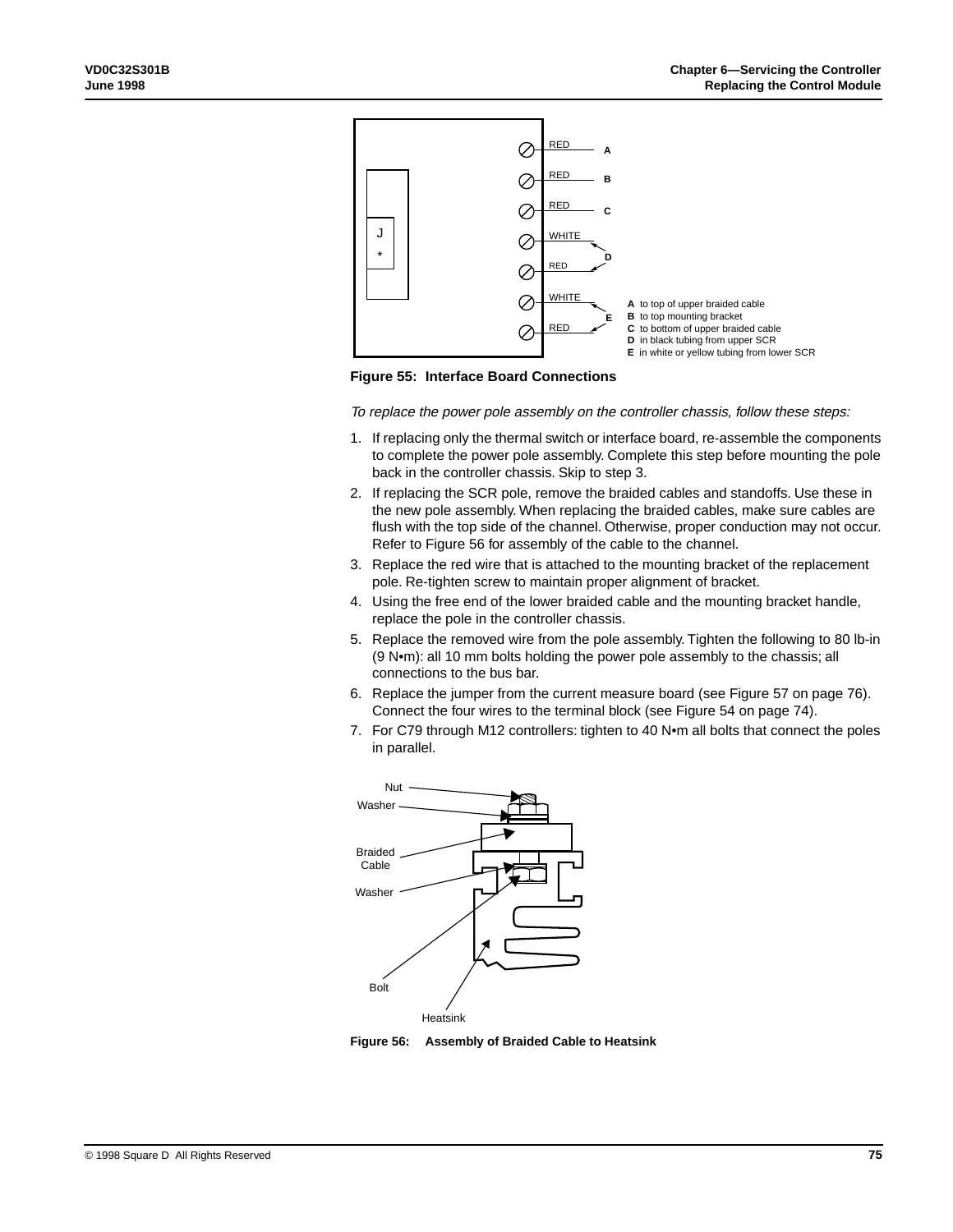#### **Current Measurement Board Replacement**

The current measurement board, located behind the control mounting bracket on the angled part of the controller body, takes input from the current transformers; scales it; and provides the control module with motor current information for the control algorithms. For controllers with ratings of 410 A or higher, the current measurement board includes the gate drivers that higher rated SCRs require. If the current measurement board is damaged, acceleration or deceleration will not occur properly. To verify whether the current measurement board is working properly, compare the current display on the keypad to actual measured current.

Typical causes of measurement board damage include exposure to a short circuit, excessive current flow, or improper shorting contactor sequencing. Replace the measurement board when replacing SCRs that are damaged by short circuit or lightning strike.



**Figure 57: Power Pole Configuration for C41 to M12 Controllers**

To remove the current measurement board, follow these steps:

- 1. Disconnect the plugs from the current measurement board. See Figure 58.
- 2. Using a Torx screwdriver, loosen and remove the holding screws from the current measurement board.
- 3. Carefully remove the measurement board from the power section. Note the location of the removed connections.



**Figure 58: Current Measurement Board**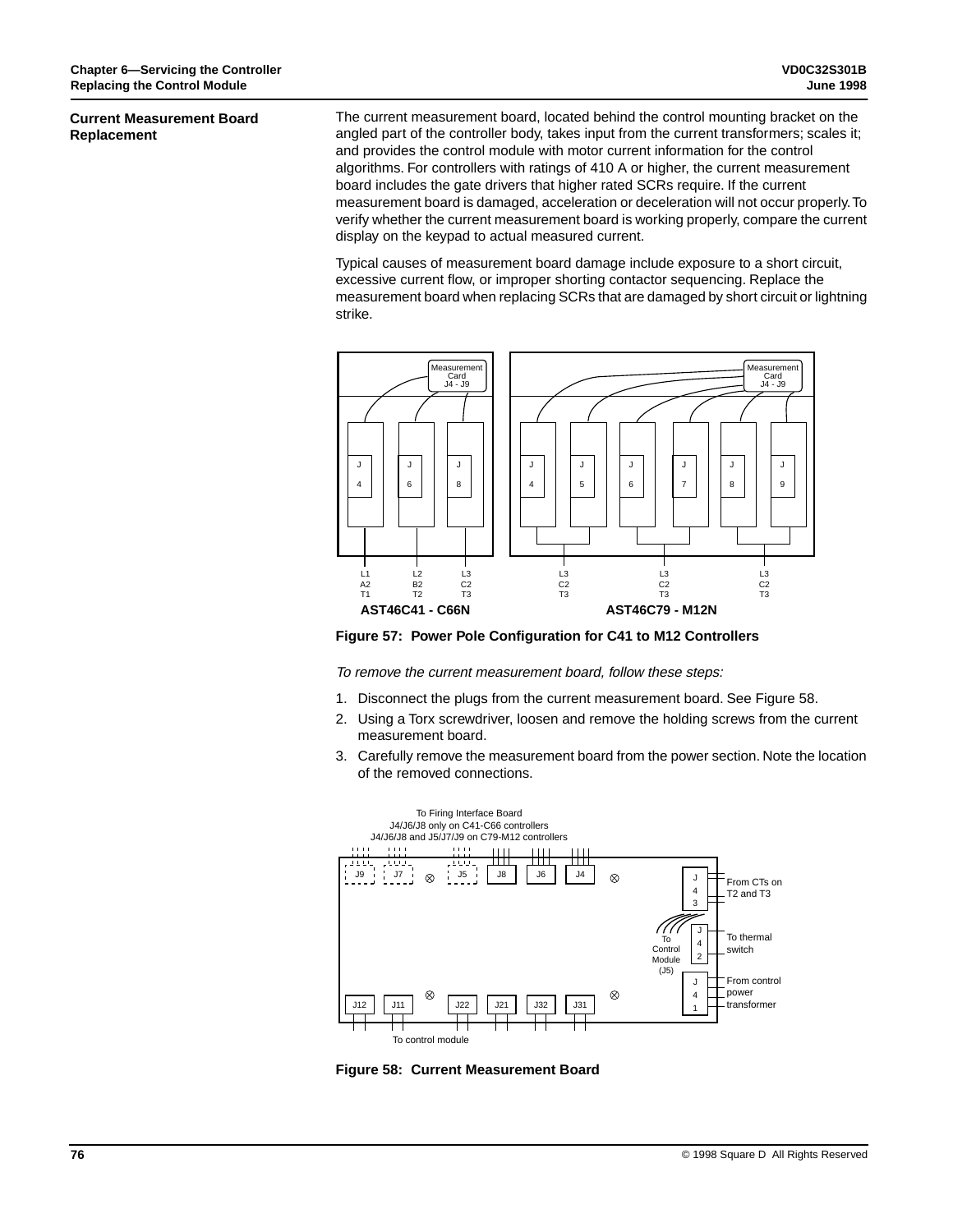|                                                 | To replace the current measurement board, follow these steps:                                                                                                                                                                                                                                                                                                 |
|-------------------------------------------------|---------------------------------------------------------------------------------------------------------------------------------------------------------------------------------------------------------------------------------------------------------------------------------------------------------------------------------------------------------------|
|                                                 | 1. Mount the board to the controller. Tighten the holding screws.<br>2. Reconnect all jumpers to the measurement board.<br>3. If plugs were removed, reconnect plugs on the end of the wires opposite the control<br>module and SCR poles.                                                                                                                    |
|                                                 | NOTE: The power section of the ATS46C79 through M12 controllers uses two power<br>sections connected in parallel. The replacement instructions are the same for the C79<br>to M12 controllers except for pole connections. Figure 53 on page 73 shows pole<br>connections for the C41 through M12N.                                                           |
| <b>Thermal Switch Replacement</b>               | The thermal switches from each pole are connected in series for operation of the fan<br>and indication of heatsink over temperature. When replacing the thermal switch, note<br>the location of the existing switch connection to the terminal block. This connection, on<br>the pole assembly, is critical to proper operation of the fan and thermal alarm. |
|                                                 | On the ATS46C41 through M12 controllers, there are thermal switches for fan control<br>and detection of the heatsink temperature on each power pole assembly. The SCR<br>power poles must be removed to gain access to the thermal switches.                                                                                                                  |
| <b>Fan Replacement</b>                          | Use the same fan replacement in the ATS46C41 through M12 controllers as for the<br>ATS46C14 through C30 controllers. Refer to page 77 for fan replacement instructions.<br>On C79 through M12 controllers, each fan operates independently, based on the left and<br>right side temperature.                                                                  |
| <b>Control Power Transformer</b><br>Replacement | Control power transformer replacement for ATS46C41 through M12 controllers is the<br>same as for ATS46C17 through C32 controllers. Refer to page 72 for CPT replacement<br>instructions.                                                                                                                                                                      |
|                                                 |                                                                                                                                                                                                                                                                                                                                                               |

# **A CAUTION**

### **EQUIPMENT DAMAGE**

- After completing any repair of the ALTISTART controller, ensure that all power connections are properly tightened and that the starter programming meets the application requirements.
- Do not substitute SAE or alternate fasteners.

**Failure to follow this instruction can result in injury or equipment damage.**

For additional assistance with replacing components or troubleshooting the ALTISTART controller, contact your local Square D Field Sales office, Square D Technical Services Department (800-634- 2003), or the Square D Drives Product Support Group (919-217-6536).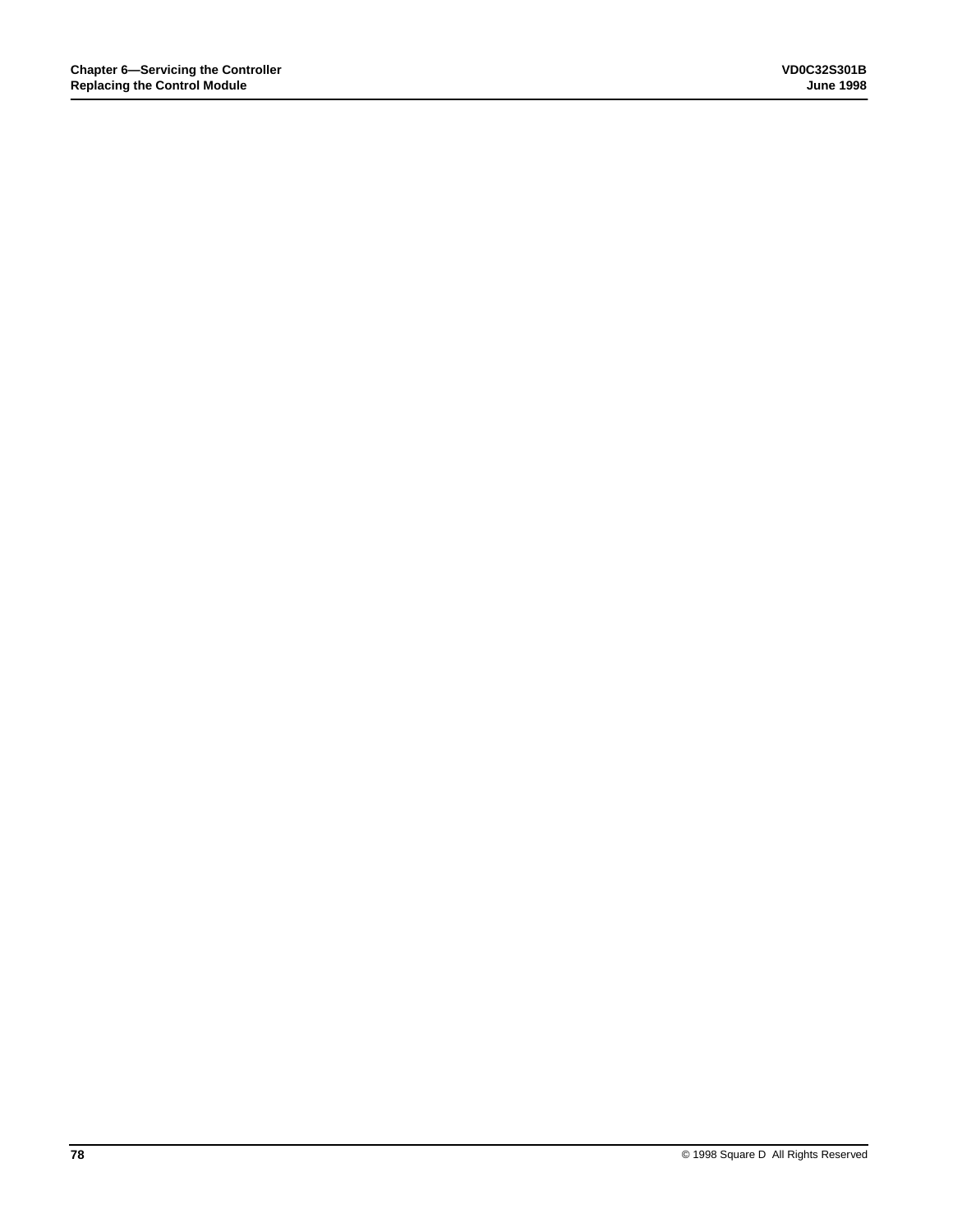| ATS46 Model | Rated    | <b>Standard Duty Applications</b> |             |      | <b>Heavy Duty Applications</b> |                |      |
|-------------|----------|-----------------------------------|-------------|------|--------------------------------|----------------|------|
|             | Current  | <b>Motor Power Rating</b>         |             |      | <b>Motor Power Rating</b>      |                |      |
|             | $I_{CL}$ | 208V                              | <b>230V</b> | 460V | 208V                           | 230V           | 460V |
| ATS46D17N   | 17       | 3                                 | 5           | 10   | $\overline{2}$                 | 3              | 7.5  |
| ATS46D22N   | 22       | 5                                 | 7.5         | 15   | 3                              | 5              | 10   |
| ATS46D32N   | 32       | 7.5                               | 10          | 20   | 5                              | 7.5            | 15   |
| ATS46D38N   | 38       | 10                                | ٠           | 25   | 7.5                            | 10             | 20   |
| ATS46D47N   | 47       | ä,                                | 15          | 30   | 10                             | ÷              | 25   |
| ATS46D62N   | 62       | 15                                | 20          | 40   | $\overline{\phantom{a}}$       | 15             | 30   |
| ATS46D75N   | 75       | 20                                | 25          | 50   | 15                             | 20             | 40   |
| ATS46D88N   | 88       | 25                                | 30          | 60   | 20                             | 25             | 50   |
| ATS46C11N   | 110      | 30                                | 40          | 75   | 25                             | 30             | 60   |
| ATS46C14N   | 145      | 40                                | 50          | 100  | 30                             | 40             | 75   |
| ATS46C17N   | 176      | 50                                | 60          | 125  | 40                             | 50             | 100  |
| ATS46C21N   | 210      | 60                                | 75          | 150  | 50                             | 60             | 125  |
| ATS46C25N   | 257      | 75                                | 100         | 200  | 60                             | 75             | 150  |
| ATS46C32N   | 320      | 100                               | 125         | 250  | 75                             | 100            | 200  |
| ATS46C41N   | 410      | 125                               | 150         | 300  | 100                            | 125            | 250  |
| ATS46C48N   | 480      | 150                               | ٠           | 350  | 125                            | 150            | 300  |
| ATS46C59N   | 590      | $\blacksquare$                    | 200         | 400  | 150                            | $\blacksquare$ | 350  |
| ATS46C66N   | 660      | 200                               | 250         | 500  | $\blacksquare$                 | 200            | 400  |
| ATS46C79N   | 790      | 250                               | 300         | 600  | 200                            | 250            | 500  |
| ATS46M10N   | 1000     | 350                               | 400         | 800  | 250                            | 300            | 600  |

## **Table 20: Controller-Motor Combinations**